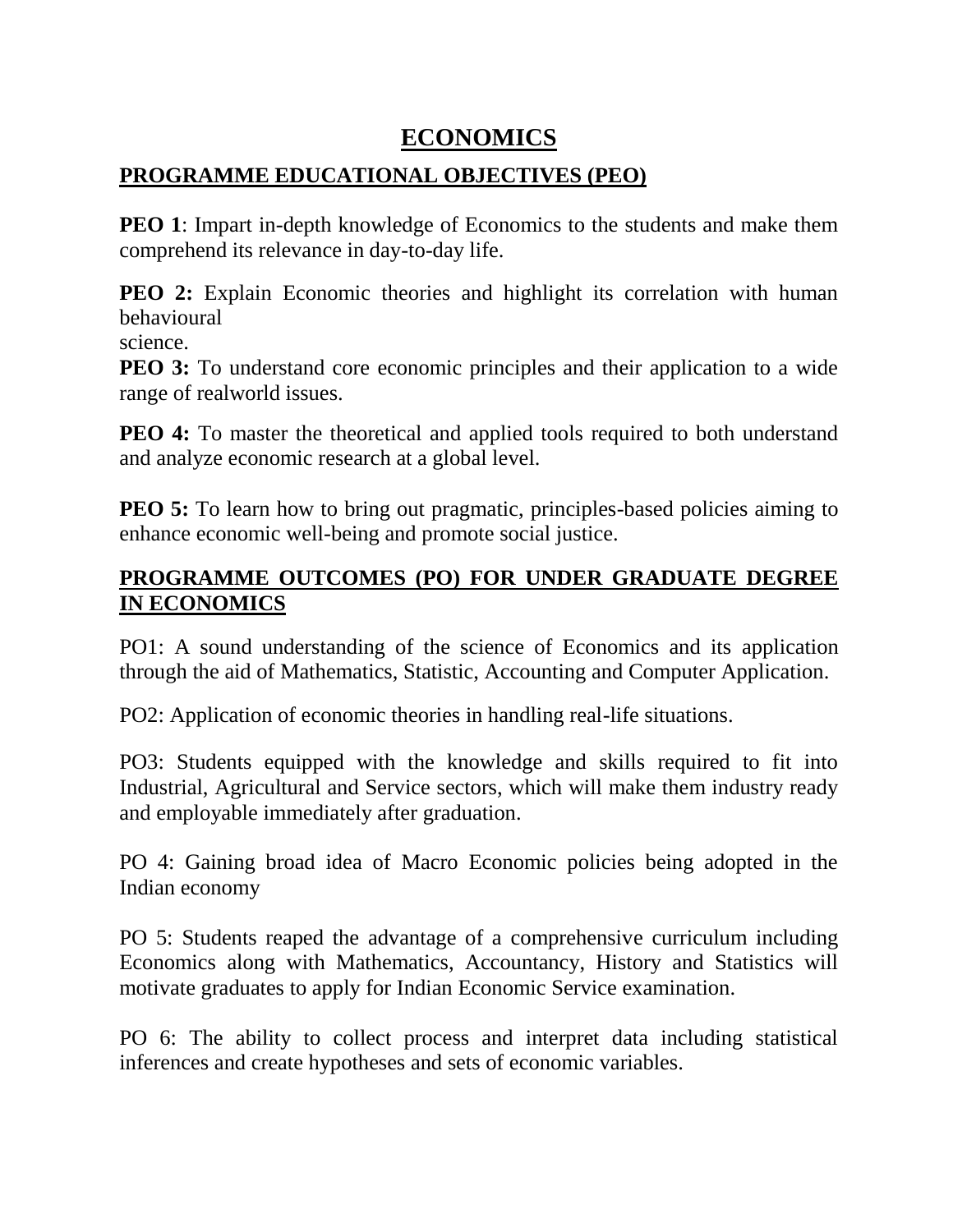PO 7: Creation of knowledge to evaluate the solutions available for complex economic issues and train them in problem solving.

| PO 8: An awareness of global, historical and institutional forces that shape the |  |  |  |  |
|----------------------------------------------------------------------------------|--|--|--|--|
| Indian Economy.                                                                  |  |  |  |  |

| <b>SUBJECT</b>                       | <b>OUTCOMES</b>                                                                                                                                                                                                                                                                                                                                                                   |
|--------------------------------------|-----------------------------------------------------------------------------------------------------------------------------------------------------------------------------------------------------------------------------------------------------------------------------------------------------------------------------------------------------------------------------------|
| <b>MICRO ECONOMICS I</b>             | 1. After studied unit-1, the student will be able to<br>understand the concept of Micro Economics,<br>Definitions of Economics, Inductive and<br>Deductive methods and Positive and Normative<br>Economics.<br>2. After studied unit-2, the student will be able to<br>acquire Knowledge of the law of Diminishing<br>Marginal utility Law of Demand and Elasticity of<br>Demand. |
|                                      | 3. After studied unit-3, the student will be able to<br>understand the Indifference curve analysis,<br>Consumers equilibrium and consumer surplus.                                                                                                                                                                                                                                |
|                                      | 4. After studied unit-4, the student will be able to<br>gain knowledge of the theories of Production<br>Function and producer equilibrium.                                                                                                                                                                                                                                        |
|                                      | 5. After studied unit-5, the student will be able to<br>gain knowledge of types of cost and Revenue                                                                                                                                                                                                                                                                               |
| <b>STATISTICS FOR</b><br>ECONOMICS-1 | 1. After studied unit-1, the student will be able to<br>understand the concept of statistics with its<br>functions.                                                                                                                                                                                                                                                               |
|                                      | 2. After studied unit-2, the student will be able to<br>acquire the Knowledge of methods of collecting<br>primary data.                                                                                                                                                                                                                                                           |
|                                      | 3. After studied unit-3, the student will be able to<br>gain knowledge of calculating mean, mode and<br>median.                                                                                                                                                                                                                                                                   |
|                                      | 4. After studied unit-4, the student will be able to<br>gain knowledge on measures of dispersion.                                                                                                                                                                                                                                                                                 |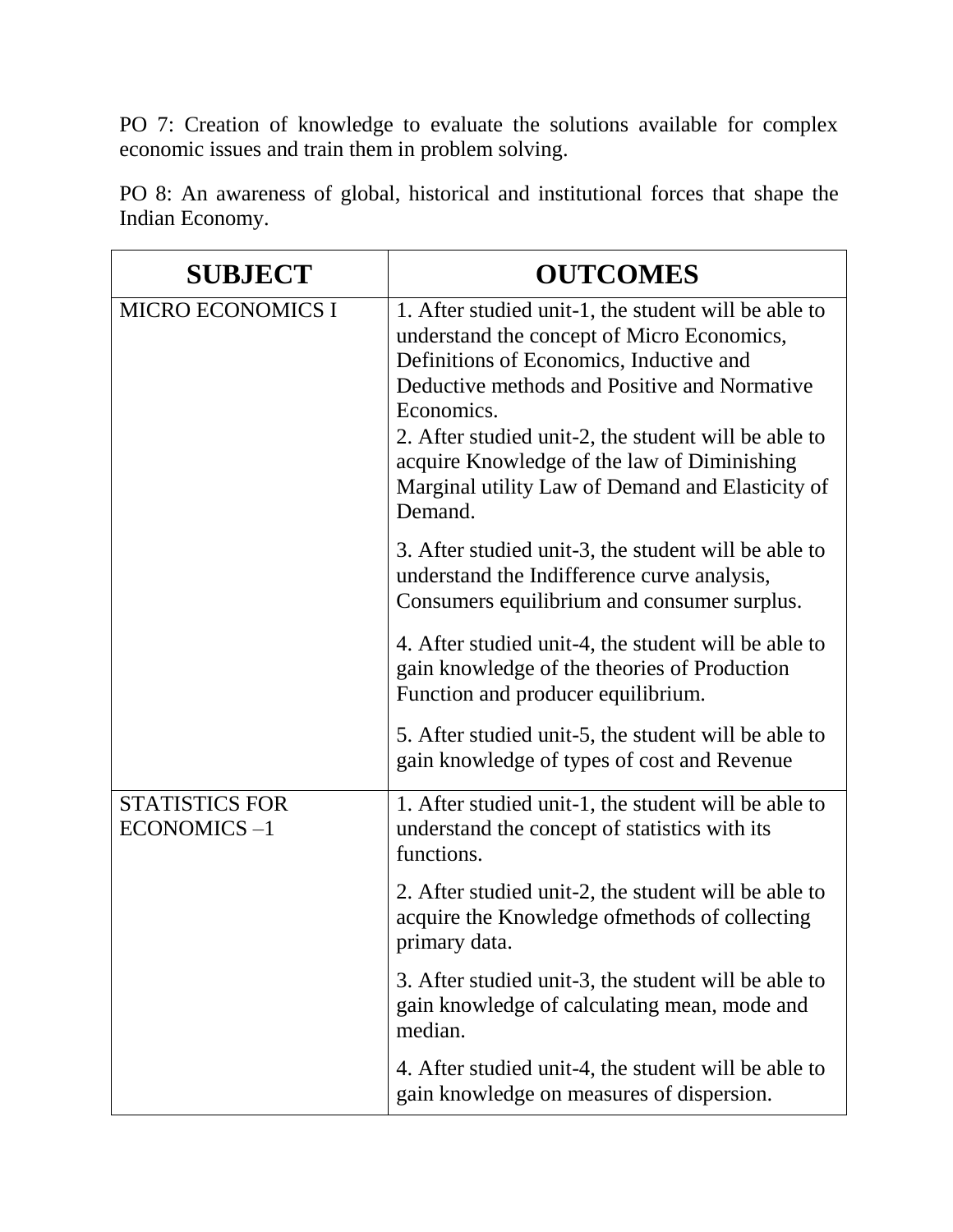|                                     | 5. After studied unit-5, the student will be able to<br>gain knowledge of skewness and kurtosis                                                                             |
|-------------------------------------|-----------------------------------------------------------------------------------------------------------------------------------------------------------------------------|
| 2. AGRICULTURAL<br><b>ECONOMICS</b> | 1. After studied unit-1, the student will be able to<br>understand the nature and importance of<br>Agriculture                                                              |
|                                     | 2. After studied unit-2, the student will be able to<br>gain knowledge of Agricultural productivity                                                                         |
|                                     | 3. After studied unit-3, the student will be able to<br>understand the size of Land holdings                                                                                |
|                                     | 4. After studied unit-4, the student will be able to<br>gain knowledge of sources of Agricultural<br>Credits.                                                               |
|                                     | 5. After studied unit-5, the student will be able to<br>understand the scope and types of Agricultural<br>markets                                                           |
| <b>SEMESTER II</b>                  |                                                                                                                                                                             |
| <b>MICRO ECONOMICS-II</b>           | 1. After studied unit-1, the student will be able to<br>understand the concept of market competition and<br>how price and output determined in a perfect<br>competition     |
|                                     | 2. After studied unit-2, the student will be able to<br>acquire Knowledge of the Imperfect market, price<br>and output determination in the short run and long<br>run.      |
|                                     | 3. After studied unit-3, the student will be able to<br>understand the Marginal productivity theory of<br>distribution and the theories based on which the<br>rent is fixed |
|                                     | 4. After studied unit-4, the student will be able to<br>gain knowledge of the theories of wages and the<br>importance of Trade unions.                                      |
|                                     | 5. After studied unit-5, the student will be able to<br>gain knowledge of the theories of Interest and<br>profit.                                                           |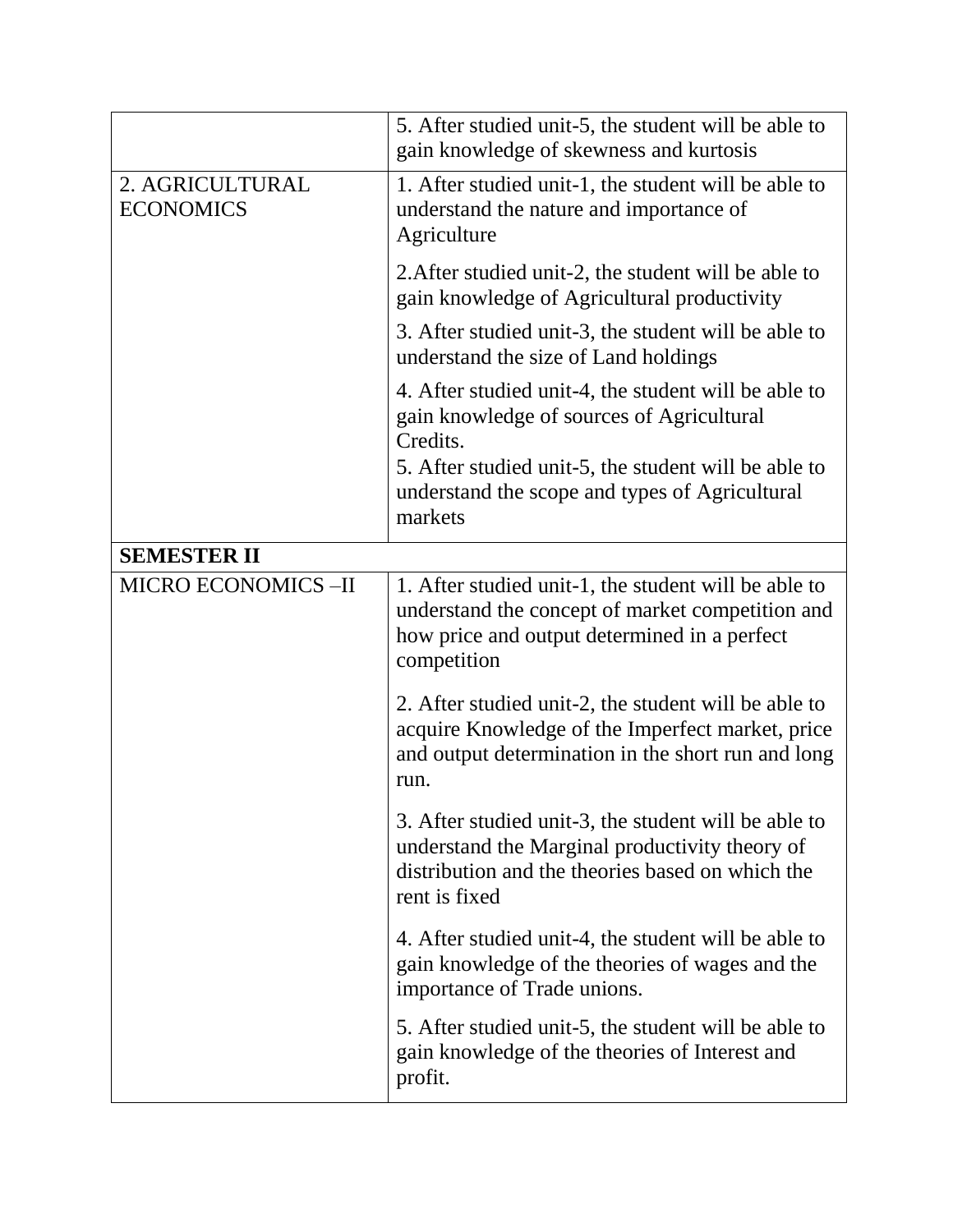| <b>STATISTICS FOR</b><br><b>ECONOMICS-II</b> | 1. After studied unit-1, the student will be able to<br>understand the calculation of coefficient of<br>correlation and rank correlation. |
|----------------------------------------------|-------------------------------------------------------------------------------------------------------------------------------------------|
|                                              | 2. After studied unit-2, the student will be able to<br>acquire Knowledge of importance and calculation<br>regression analysis.           |
|                                              | 3. After studied unit-3, the student will be able to<br>acquire knowledge on the components of time<br>series.                            |
|                                              | 4. After studied unit-4, the student will be able to<br>gain in depth knowledge of methods of<br>constructing index numbers.              |
|                                              | 5. After studied unit-5, the student will be able to<br>understand probability theorem                                                    |
| 2. AGRICULTURAL<br><b>MARKETING</b>          | 1. After studied unit-1, the student will be able<br>understand to basic concepts of marketing.                                           |
|                                              | 2. After studied unit-2, the student will be able to<br>acquire knowledge of marketing functions.                                         |
|                                              | 3. After studied unit-3, the student will be able to<br>understand the structure of market                                                |
|                                              | 4. After studied unit-4, the student will be able to<br>acquire knowledge of channels of marketing.                                       |
|                                              | 5. After studied unit-5, the student will be able to<br>know the regulations of market                                                    |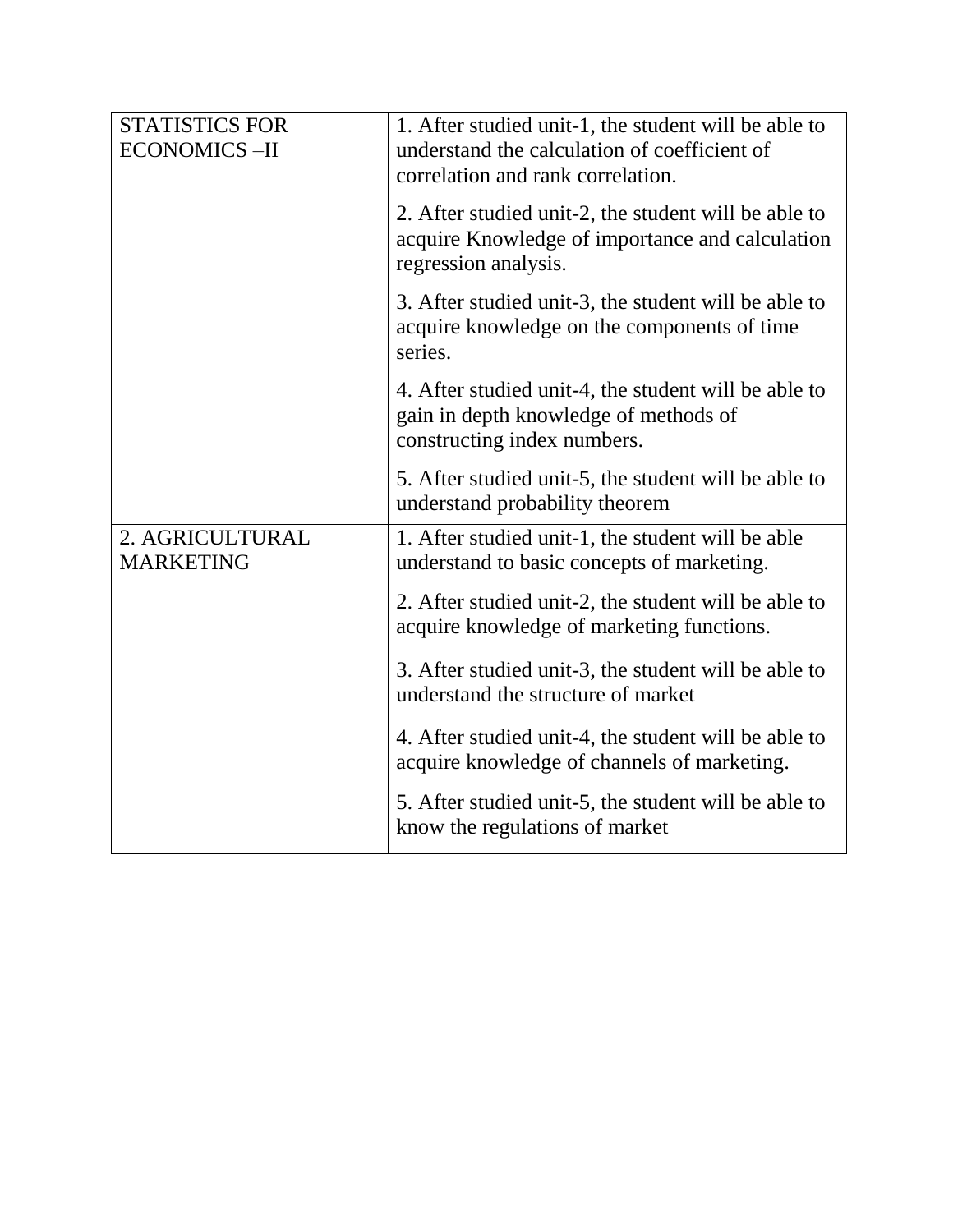# **ENGLISH**

| <b>SUBJECT</b>                   | <b>OUTCOMES</b>                                                                                                                                                                                                                                                                                                                                                                                                                                                                                                                                                                                                                                                                                                                                                                                                                                                          |
|----------------------------------|--------------------------------------------------------------------------------------------------------------------------------------------------------------------------------------------------------------------------------------------------------------------------------------------------------------------------------------------------------------------------------------------------------------------------------------------------------------------------------------------------------------------------------------------------------------------------------------------------------------------------------------------------------------------------------------------------------------------------------------------------------------------------------------------------------------------------------------------------------------------------|
| <b>SEMESTER I</b>                |                                                                                                                                                                                                                                                                                                                                                                                                                                                                                                                                                                                                                                                                                                                                                                                                                                                                          |
| <b>INDIAN WRITING IN ENGLISH</b> | <b>UNIT-I</b><br>Students will be able to examine the<br>concepts of Indian English Poetry.<br>Students will be able to comment on the<br>humor in A Very Indian Poem in English.<br>Students will be able to understand the life<br>of fishermen community.<br>Students will be able to grasp the in-depth<br>ideas about the poem Home Coming.<br>Students will be able to know about<br>Autobiographical Poem.<br><b>UNIT-II</b><br>Students will be able to appreciate the poem<br>Mother,<br>Of<br>other<br>Things.<br>among<br>Students will be able to identify different<br>Mother.<br>the<br>of<br>images<br>The students will be able to understand the<br>sense of loss of identity in immigrants<br>Students will be able to analyze the reality<br>Old<br>Woman.<br>of<br>beggar<br>a<br>Students will be able to understand the style<br>of Indian Poetry. |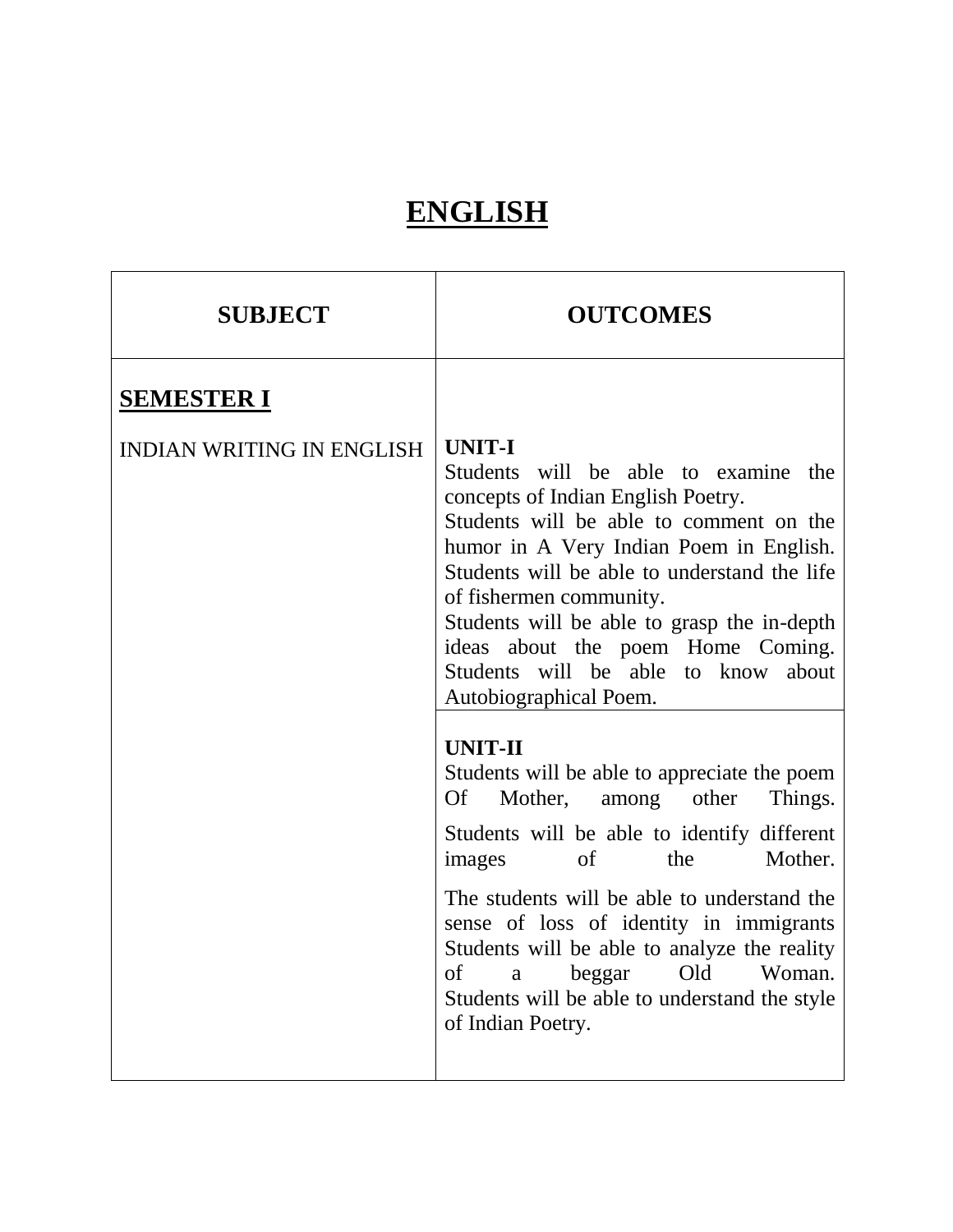#### **UNIT-III**

Students will be able to scrutinize the writing style adopted by Kushwant Singh. Students will be able to understand Tagore

as a short story writer. Students will be able to identify the writing style of BhabiniBhatachariya .

Students will be able to inculcate the moral ideas of Swami Vivekananda.

Students will be able to evaluateBhabiniBhatachariya as an essayist.

#### **UNIT-IV**

Students will be able to analyze the plot Nagamandala.

Students will be able to know about the writing style of GirishKarnad.

Students will be able to understand the superstitious beliefs in Indian culture .

Students will be able to know about the significance of marital relationship .

Students will become familiar with popular myth.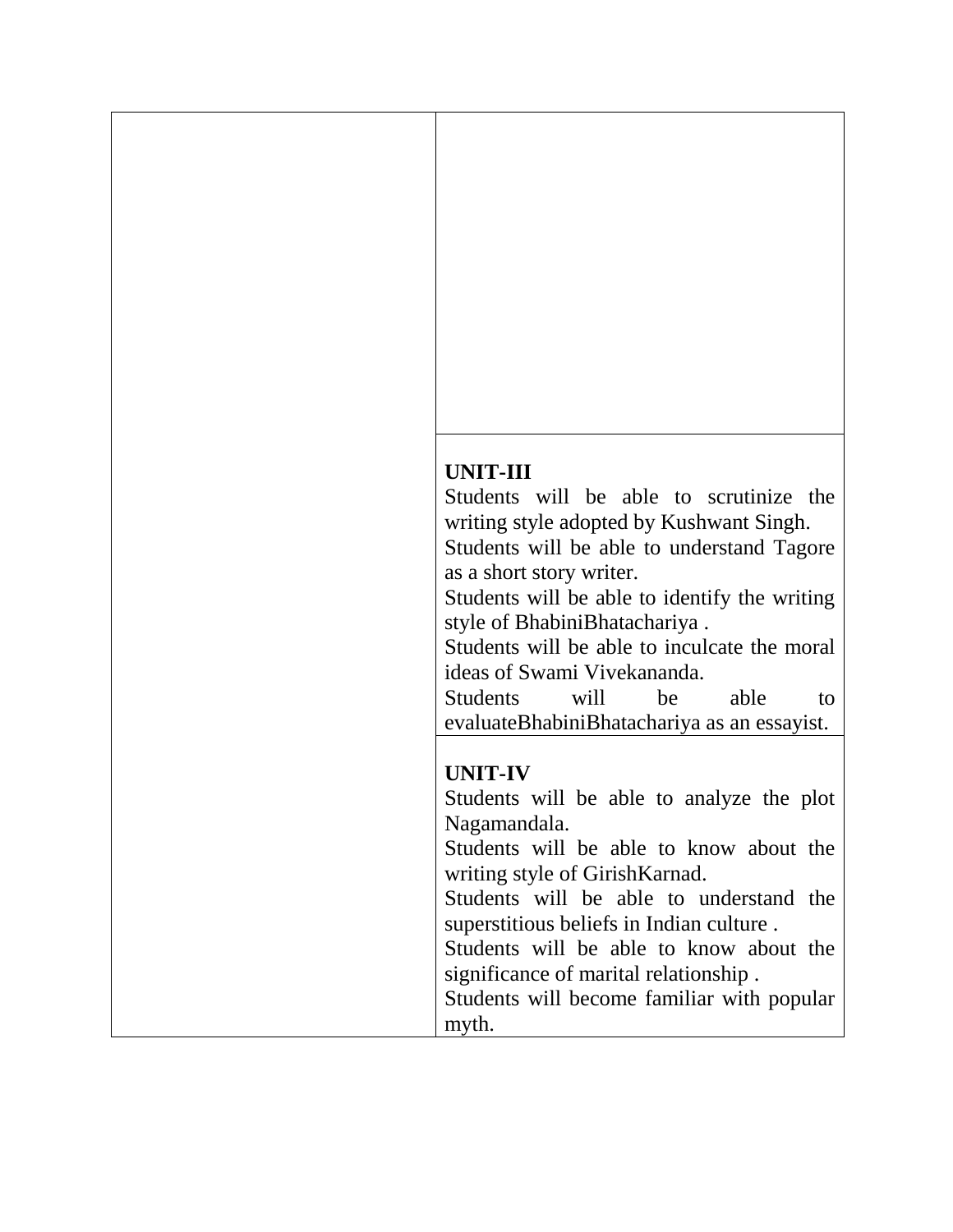|                         | <b>UNIT-V</b><br>Students will be able to understand the<br>concept of globalization.<br>Students will be able to absorb<br>the<br>importance of family.<br>Students will be made aware of corruption<br>in India                                                                                                                                                                                                               |
|-------------------------|---------------------------------------------------------------------------------------------------------------------------------------------------------------------------------------------------------------------------------------------------------------------------------------------------------------------------------------------------------------------------------------------------------------------------------|
| <b>ADVANCED ENGLISH</b> |                                                                                                                                                                                                                                                                                                                                                                                                                                 |
| <b>GRAMMAR</b>          | <b>UNIT-I</b><br>Students will be able to get distinct ideas on<br>all the parts of speech.<br>Students will be able to understand Parts of<br>Speech and their types.<br>Students will be able to use Parts of Speech<br>with relevant Examples.<br>Students will be able to examine the usage<br>of Parts of Speech in various contexts.<br>Students will be able to identify the different<br>ways to adopt Parts of Speech. |
|                         | <b>UNIT-II</b><br>Students will be able to know about the<br>Types of sentences.<br>Students will be able to understand<br>Statement sentence with illustrations.<br>Students will be able to know Interrogative<br>sentence with illustrations.<br>Students will be able to identify Imperative<br>sentence with illustrations.<br>Students will be able to understand<br>Exclamatory sentence with illustrations.             |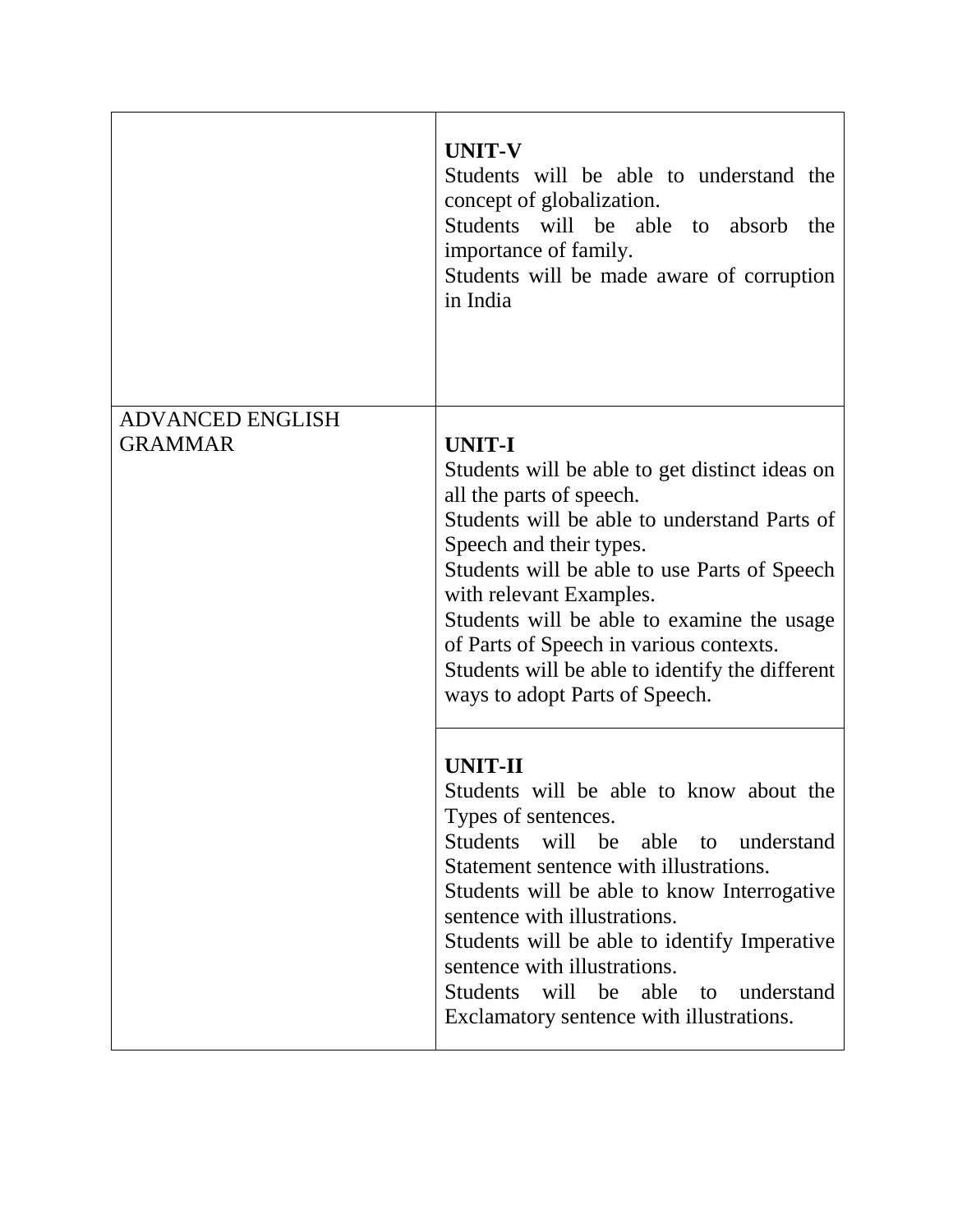| <b>UNIT-III</b><br>Students will be able to know about<br>Sentence Pattern and its types.<br>Students will be able to recognize the<br>different types of Sentence Pattern.<br>Students will be able to identify the different<br>ways to adopt Sentence Pattern.<br>Students will be able to examine the correct<br>usage of Sentence Pattern.<br>Students will be able to distinguish the<br>Sentence Pattern with the<br>help<br>of<br>illustrations. |
|----------------------------------------------------------------------------------------------------------------------------------------------------------------------------------------------------------------------------------------------------------------------------------------------------------------------------------------------------------------------------------------------------------------------------------------------------------|
| <b>UNIT-IV</b><br>Students will be able to know about Tense<br>and its kinds.<br>Students will be able to understand and use<br>Tenses in day to day life.<br>Students will be able to know about Subject<br>and its Usage.<br>Students will be able to be familiar with<br>Concord.<br>Students will be made aware of Verb and its<br>Kind.                                                                                                             |
| <b>UNIT-V</b><br>Students will be able to understand Phrases.<br>Students will be able to absorb noun, verb,<br>adjectival and prepositional phrases.<br>Students will be made aware of Definitions<br>of Clauses and its types.<br>Students will be able to comprehend Clauses<br>with illustrations.<br>Students will be able to distinguish Clauses<br>with the help of illustrations                                                                 |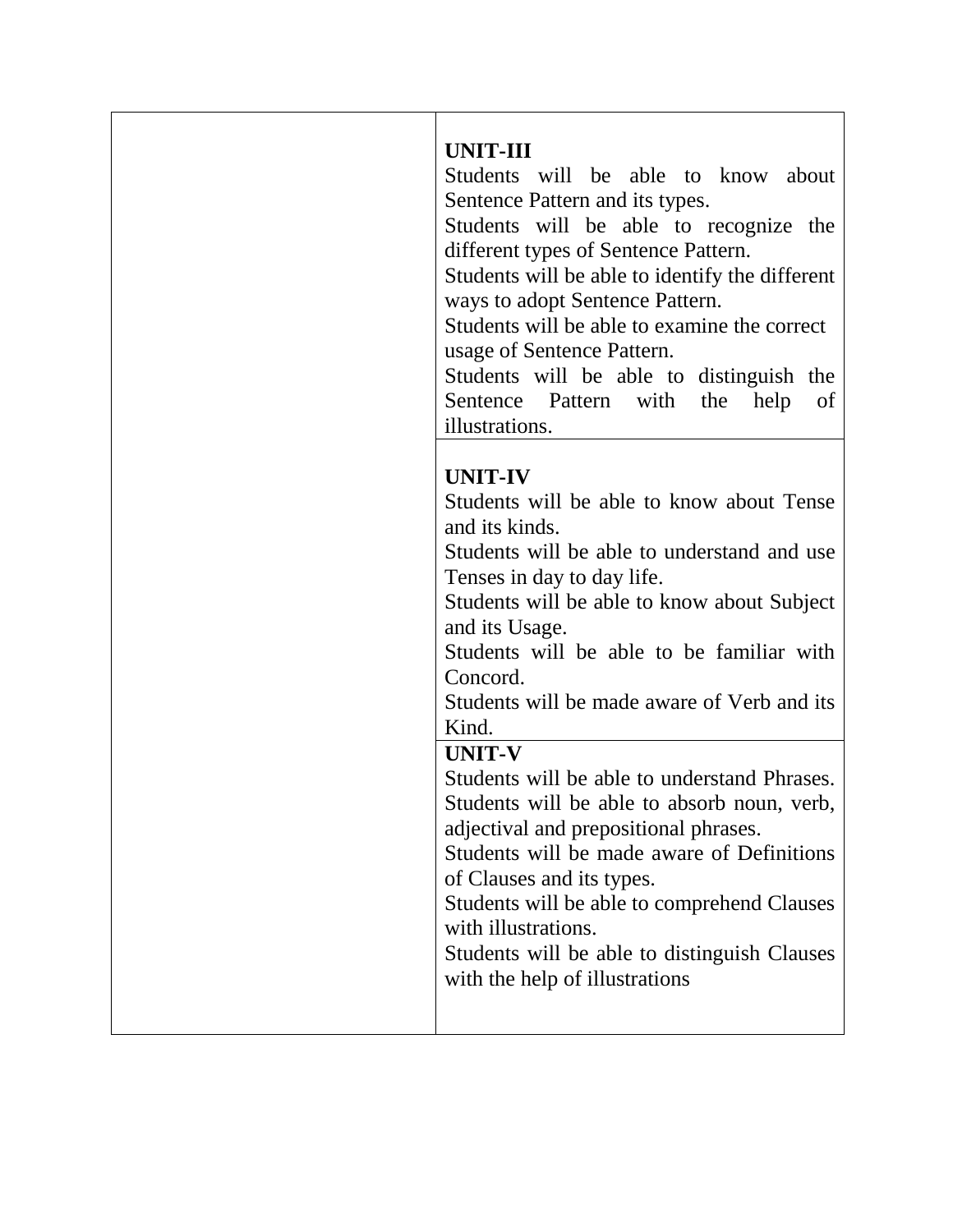| <b>LITERARY FORMS AND</b> | UNIT-I                                                                                |
|---------------------------|---------------------------------------------------------------------------------------|
| <b>TERMS</b>              | Students will be able to understand how<br>poetry requires a different writing style. |
|                           | Students will be able to get, in-depth ideas of<br>Poetry.                            |
|                           | Students will be able to understand the traits                                        |
|                           | of Lyric, Ode, and Sonnet.                                                            |
|                           | Students will be able to examine Elegy and                                            |
|                           | Epic.                                                                                 |
|                           | Students will be able to scrutinize different                                         |
|                           | kinds of Poetry.                                                                      |
|                           |                                                                                       |
|                           |                                                                                       |
|                           | <b>UNIT-II</b>                                                                        |
|                           | Students will be able to understand prose                                             |
|                           | as writing with distinct style.                                                       |
|                           | Students will<br>be<br>able to<br>know<br>the                                         |
|                           | characteristics of Short Story.                                                       |
|                           | Students will be able to understand the ideas<br>behind Essay.                        |
|                           | Students will be able to understand the basic                                         |
|                           | traits of Biography.                                                                  |
|                           | Students will be able to know about                                                   |
|                           | Autobiography in detail.                                                              |
|                           |                                                                                       |
|                           | UNIT-III                                                                              |
|                           | Students will be able to understand Drama                                             |
|                           | as a genre with distinct style.                                                       |
|                           | Students will be able to distinguish Tragedy                                          |
|                           | and Comedy as a separate genre.<br>Students will be able to understand Tragi -        |
|                           | Comedy.                                                                               |
|                           | <b>Students</b><br>will<br>be<br>able<br>to<br>examine                                |
|                           | characteristics of One Act Play.                                                      |
|                           | Students will be able to absorb<br>the                                                |
|                           | principles of the Absurd Drama.                                                       |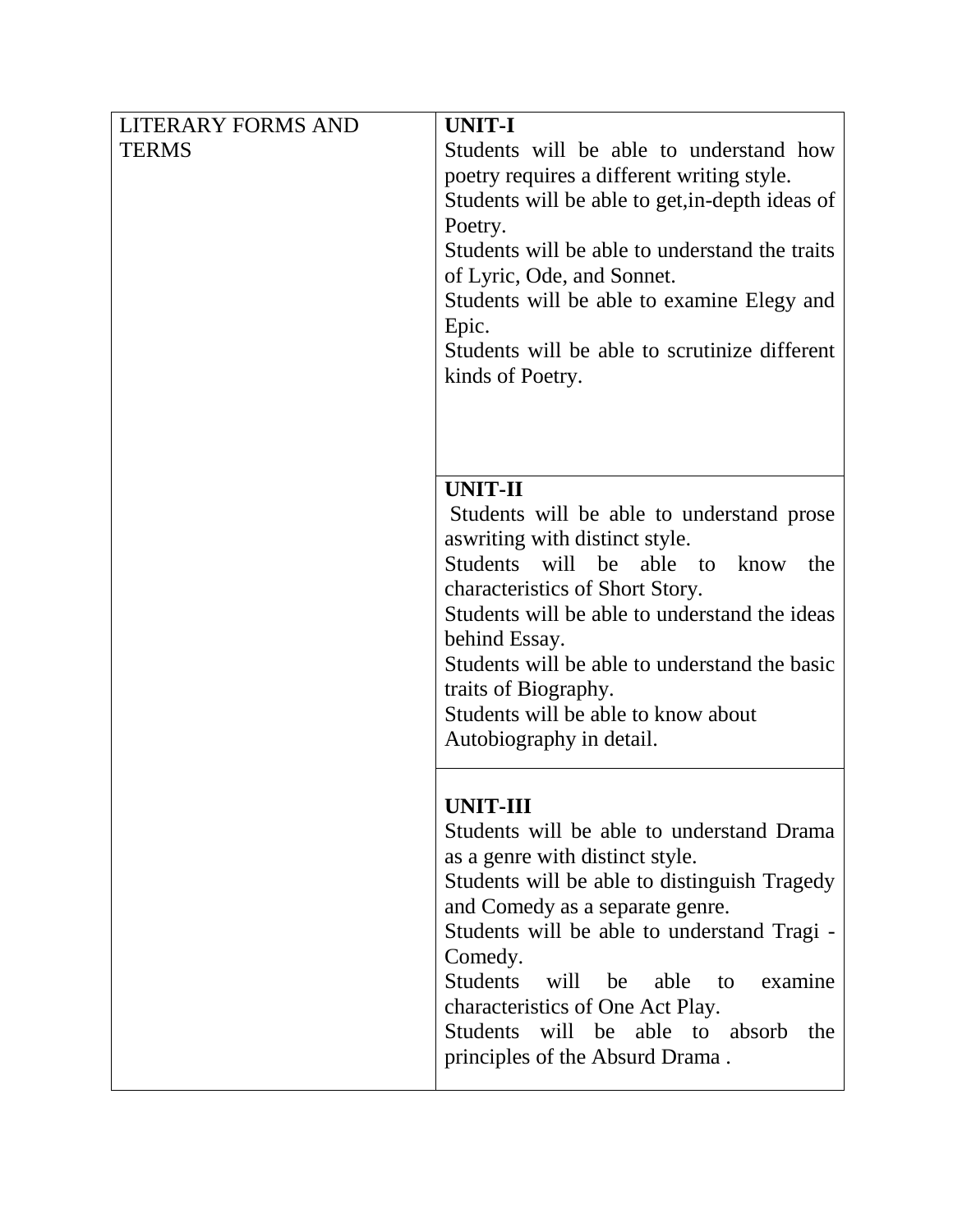|                             | <b>UNIT-IV</b><br>Students will be able to understand<br>novel'scharacteristics.<br>Students will be able to know about<br><b>Historical Novel.</b><br>Students will be able to be familiar with<br>Picaresque Novel.<br>Students will be made aware of The Stream<br>of Consciousness Novel.<br>Students will be able to absorb<br>the<br>characteristics of various types of Novels                                 |
|-----------------------------|-----------------------------------------------------------------------------------------------------------------------------------------------------------------------------------------------------------------------------------------------------------------------------------------------------------------------------------------------------------------------------------------------------------------------|
|                             | <b>UNIT-V</b><br>Students will be able to understand few<br>important Literary Terms.<br>Students will be able to absorb the basic<br>ideas of Plot, Melodrama and Irony.<br>Students will be made aware of Euphemism,<br>Expressionism and Satire.<br>Students will be able to comprehend<br>Allegory, Comic Relief and Dramatic<br>Monologue.<br>Students will be able to identify the usages<br>of Literary Terms. |
| <b>SEMESTER II</b>          |                                                                                                                                                                                                                                                                                                                                                                                                                       |
| <b>BRITISH LITERATURE I</b> | UNIT-I<br>The students will be able to<br>1. Identify the characteristic features of<br>metaphysical poetry<br>2. Critically appreciate the poem, "Hymn to<br>God, the Father"<br>3. Analyse the theme of "Song for St.<br>Cecilia's Day"<br>4. Identify the neoclassical elements found<br>in the prescribed poems<br>5. Understand Dryden as a neoclassical poet                                                    |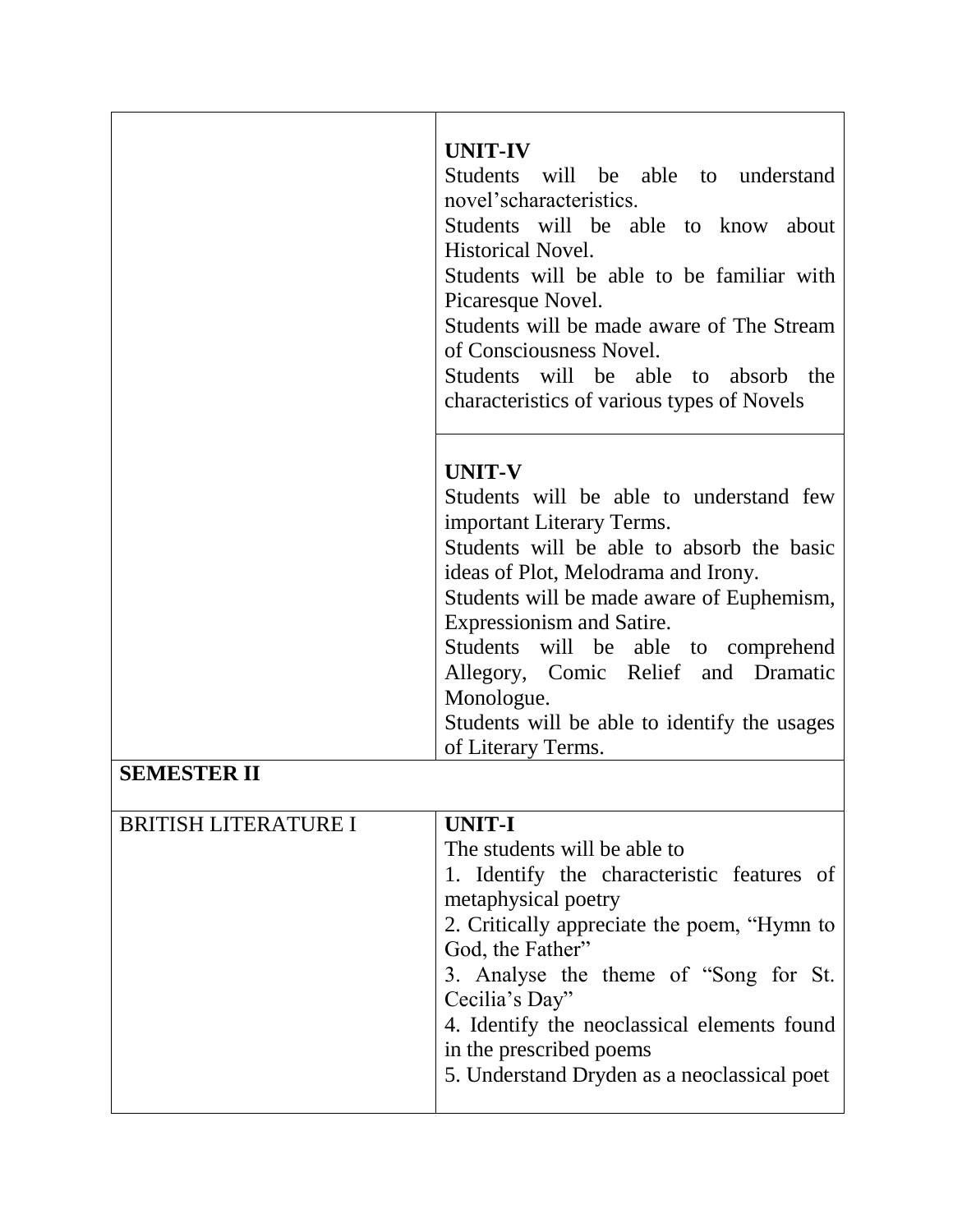| UNIT II<br>The<br>students will<br>be<br>able<br>to<br>1. Understand Milton's greatness as a poet<br>2. Understand how one has to wait for the<br>right time to accomplish great works<br>3. Appreciate the grand style of Milton<br>4. Understand Pope as the representative<br>poet of neoclassicism<br>5. Appreciate the value of simple life |
|--------------------------------------------------------------------------------------------------------------------------------------------------------------------------------------------------------------------------------------------------------------------------------------------------------------------------------------------------|
| <b>UNIT-III</b><br>The students will be able to<br>1. Understand the three fruits of friendship<br>2. Know the purpose of studying<br>3. Understand the advantages of studying<br>4. Understand the greatness of books<br>5. Appreciate the style of Bacon                                                                                       |
| <b>UNIT-IV</b><br>The students will be able to<br>1. Understand the social life of 17th century<br>England<br>The<br>2. Critically<br>appreciate the play,<br>Shoemaker's Holiday"<br>3. Analyse the characters of the Play.<br>4. Know how war leads to disability of<br>persons<br>5. Understand the class system of English<br>People         |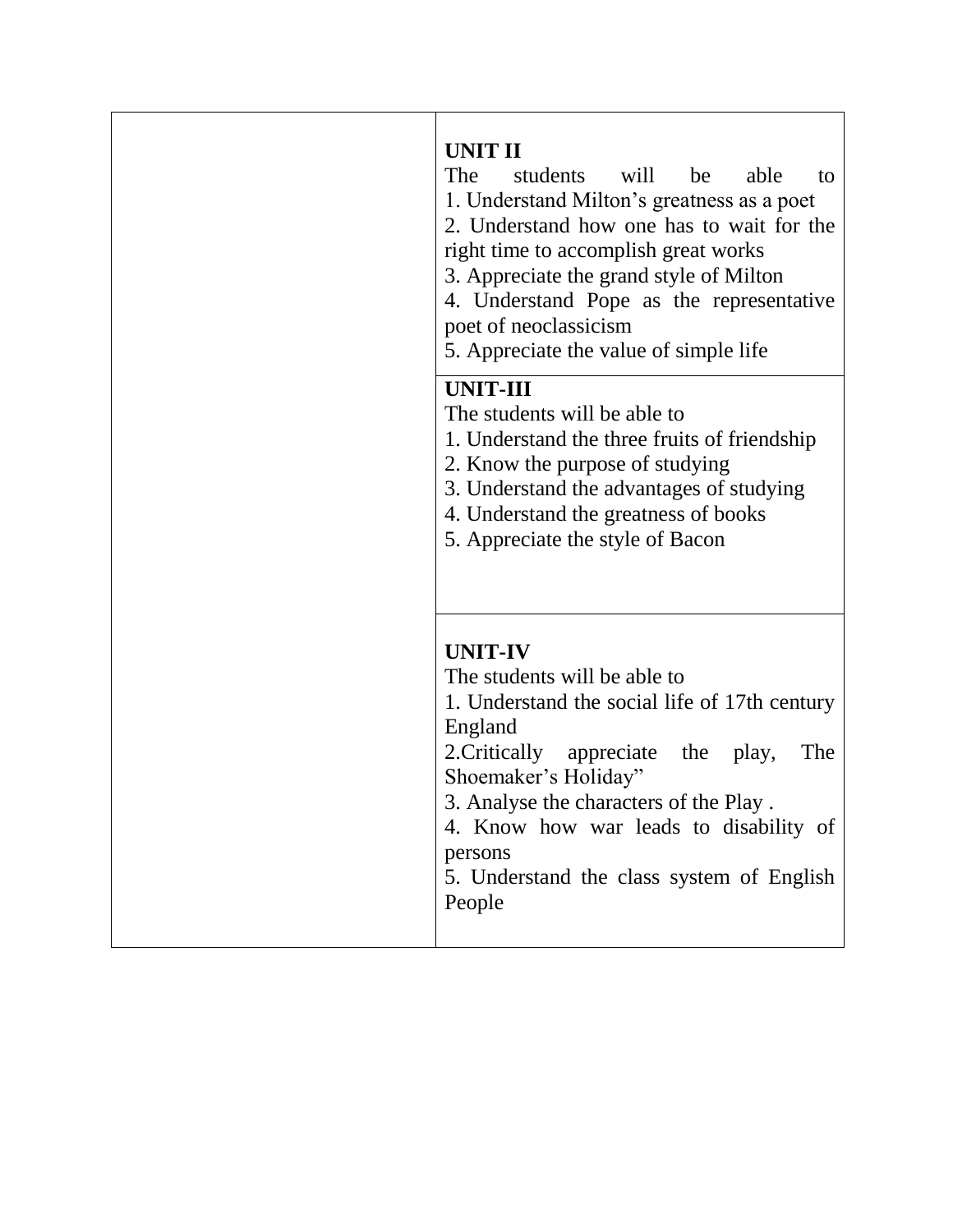|                            | <b>UNIT-V</b><br>The students will be able to<br>1. Understand Pilgrims Progress as<br>an<br>Allegory<br>2. Appreciate the theme of salvation.<br>3. Understand that the road to Heaven is not<br>easy, the cost is great,<br>4. Know that the true Christian must be<br>willing to pay the cost no matter what.<br>5. Know that man is full of sin, but this does<br>not keep him from attaining glory                                                                                                                                                                                                                      |
|----------------------------|------------------------------------------------------------------------------------------------------------------------------------------------------------------------------------------------------------------------------------------------------------------------------------------------------------------------------------------------------------------------------------------------------------------------------------------------------------------------------------------------------------------------------------------------------------------------------------------------------------------------------|
| <b>AMERICAN LITERATURE</b> | <b>UNIT-1</b><br>1. the student will be able to grasp the<br>lyrical richness embedded in American<br>Poetry<br>2. the student will be able to understand the<br>modern American writer like Merwin and<br>his thoughts related to Environment<br>3. the student will come to know the great<br>American Poets like Frost, Lowell and<br>Sandburg and their works.<br>4. the student will be able to develop a taste<br>of American poetry and thus he or she<br>further reads and understands<br>5. the student will search in web, related<br>poems written by these great poets to<br>develop further knowledge on poetry |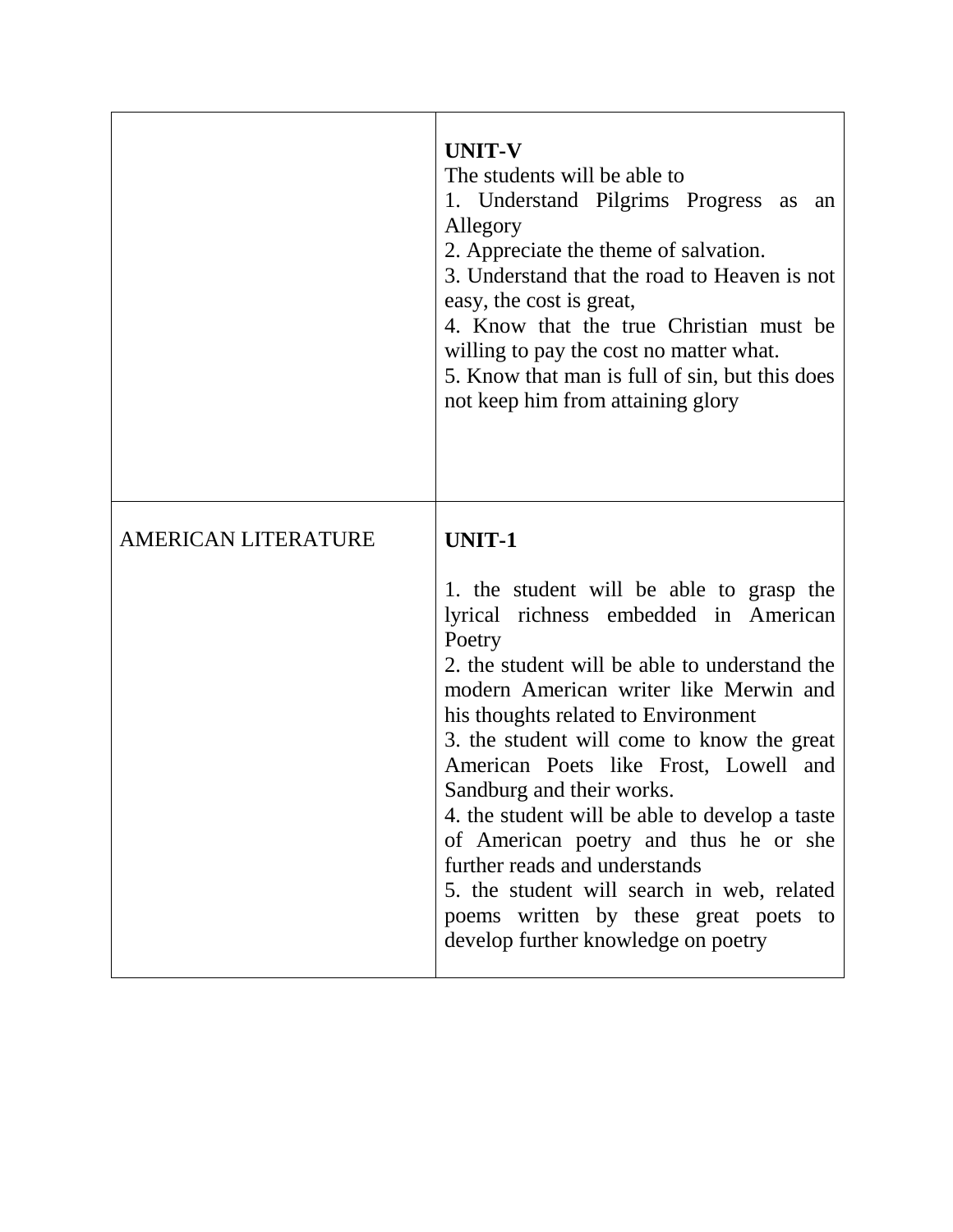| UNIT-2                                                                                                                                                                                                                                                                                                                                                                                                                                                                                                 |
|--------------------------------------------------------------------------------------------------------------------------------------------------------------------------------------------------------------------------------------------------------------------------------------------------------------------------------------------------------------------------------------------------------------------------------------------------------------------------------------------------------|
| 1. the student will be able to admire and try<br>to emulate the literary expertise of Walt<br>Whitman, Emily Dickinson, Edgar Allan<br>Poe and Wallace Stevens<br>2. the student will come to know the literary<br>terms available in the American poetry<br>3. the student will get inspiration from Walt<br>Whitman and his knowledge about India<br>4. the student will read further about these<br>great poets<br>5. the student will develop a taste to study<br>the lifestyle of American people |
|                                                                                                                                                                                                                                                                                                                                                                                                                                                                                                        |
| UNIT-3                                                                                                                                                                                                                                                                                                                                                                                                                                                                                                 |
| 1. the student will be able to judge the                                                                                                                                                                                                                                                                                                                                                                                                                                                               |
| supremacy of American output                                                                                                                                                                                                                                                                                                                                                                                                                                                                           |
| 2. the student will come to know the great                                                                                                                                                                                                                                                                                                                                                                                                                                                             |
| prose writers of American Literature                                                                                                                                                                                                                                                                                                                                                                                                                                                                   |
| Emerson, Thoreau and Martin Luther King                                                                                                                                                                                                                                                                                                                                                                                                                                                                |
| 3. the student will understand the real                                                                                                                                                                                                                                                                                                                                                                                                                                                                |
| thoughts of the American writers                                                                                                                                                                                                                                                                                                                                                                                                                                                                       |
| 4. the student will get inspiration through                                                                                                                                                                                                                                                                                                                                                                                                                                                            |
| these works and it will kindle him or her to                                                                                                                                                                                                                                                                                                                                                                                                                                                           |
| read more                                                                                                                                                                                                                                                                                                                                                                                                                                                                                              |
| the<br>student<br>will<br>5.<br>understand<br>the                                                                                                                                                                                                                                                                                                                                                                                                                                                      |
| philosophy of these writers.                                                                                                                                                                                                                                                                                                                                                                                                                                                                           |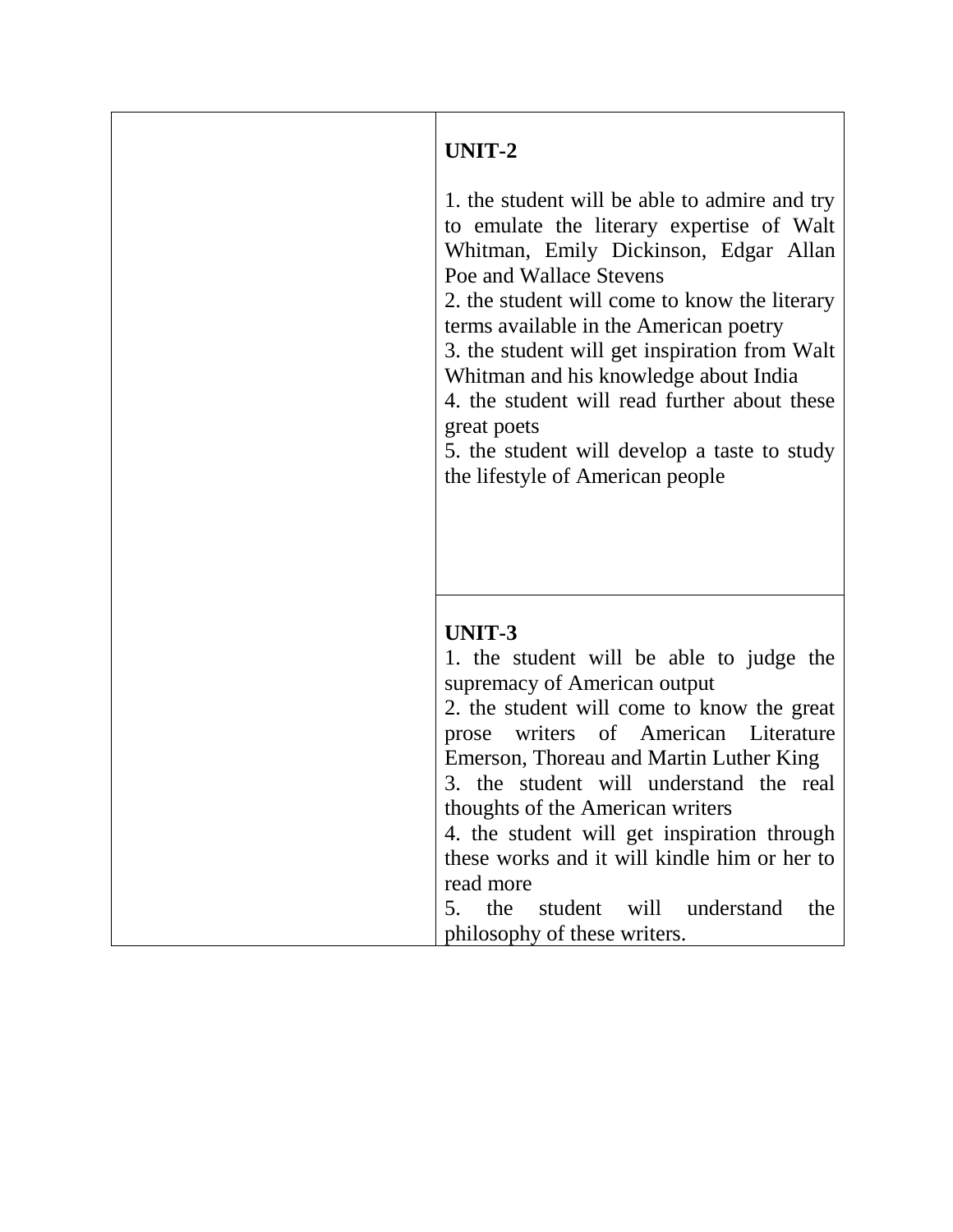|                                         | UNIT-4<br>1. the student will be able to judge the<br>supremacy of American drama<br>2. the student will come to know the great<br>dramatist of American Literature Arthur<br>Miller 15<br>3. the student will understand the real<br>thoughts of the American dramatists in<br>general<br>4. the student will get inspiration through<br>this drama and it will kindle him or her to<br>read more dramas of American Literature<br>5. the student will understand the usage of<br>language in the drama |
|-----------------------------------------|----------------------------------------------------------------------------------------------------------------------------------------------------------------------------------------------------------------------------------------------------------------------------------------------------------------------------------------------------------------------------------------------------------------------------------------------------------------------------------------------------------|
| THE SOCIAL HISTORY OF<br><b>ENGLAND</b> | To provide a profound background to the<br>UG programme: B A English Literature.<br>Literature being a mirror of life with an<br>extensive knowledge of English social life,<br>English literature could be appreciated,<br>relished and enjoyed. So, with this view this<br>paper is designed and it focuses on the<br>major trends which have moulded the<br>English society.                                                                                                                          |

## **BUSINESS ADMINISTRATION**

| <b>SUBJECT</b><br><b>SEMESTER</b>  | <b>OUTCOEMES</b>                                                                                                                                                                  |
|------------------------------------|-----------------------------------------------------------------------------------------------------------------------------------------------------------------------------------|
| PRINCIPLES OF<br><b>MANAGEMENT</b> | 1. After studied unit-1, the student will be able<br>to understand the concept of management.<br>2. After studied unit-2, the student will be able<br>to plan and make decisions. |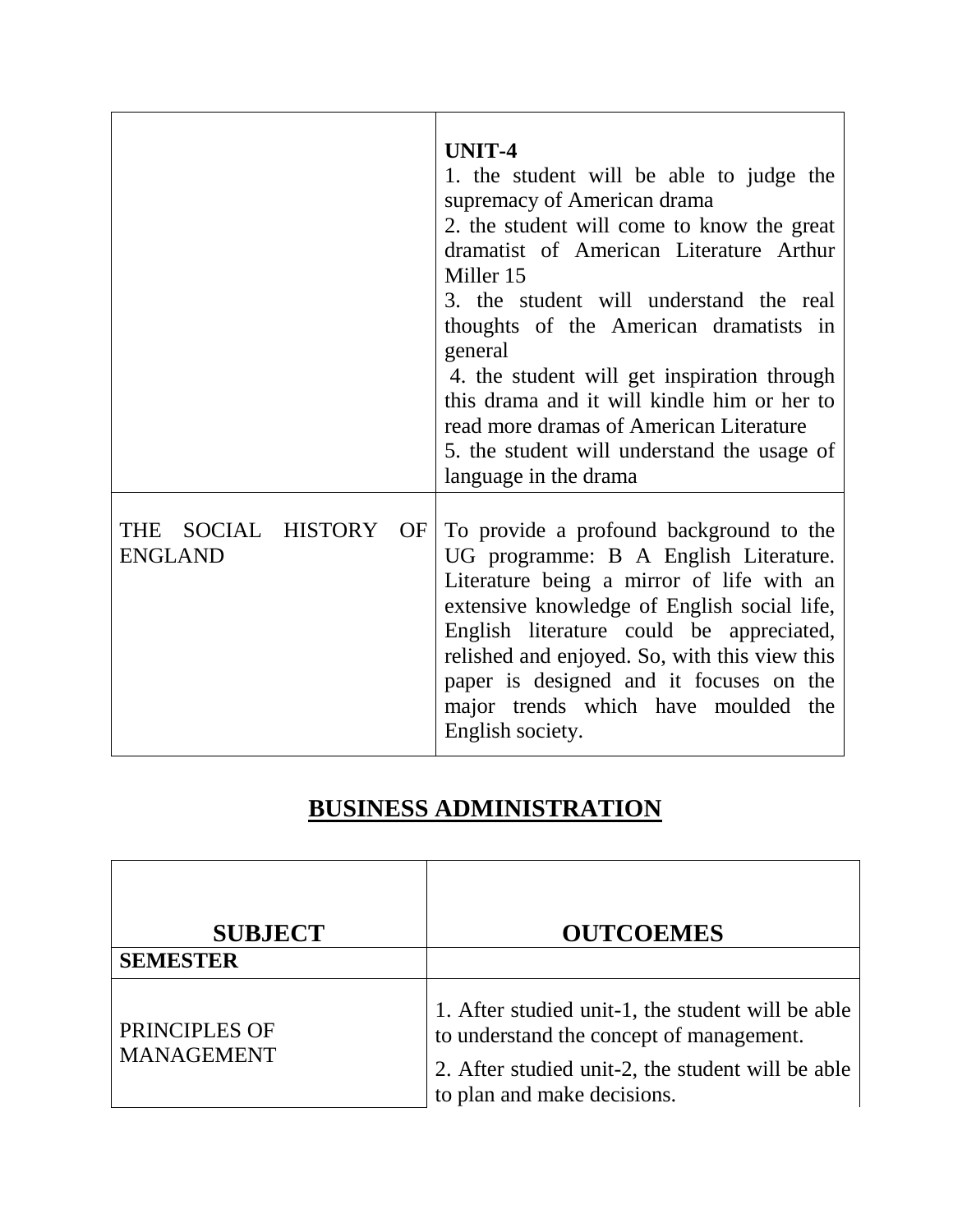|                                                                     | 3. After studied unit-3, the student will be able<br>to differentiate organisation structure and know<br>the functioning |
|---------------------------------------------------------------------|--------------------------------------------------------------------------------------------------------------------------|
|                                                                     | 4. After studied unit-4, the student will be able<br>to delegate work, differentiate between power<br>and authority      |
|                                                                     | 5. After studied unit-5, the student will be able<br>to coordinate activities in an organisation.                        |
| <b>MATHEMATICS</b><br><b>BUSINESS</b><br><b>AND STATISTICS - II</b> | After studied this course the students will be<br>able -                                                                 |
|                                                                     | 1. To apply basic terms of statistical data<br>solving practical problems field of as of<br>business.                    |
|                                                                     | 2. To explain basic methods of Measure of<br>central tendency                                                            |
|                                                                     | 3. To solve problems in the areas of simple and<br>compound interest account, use of compound<br>interest.               |
|                                                                     | 4. To discuss effects of various types and<br>methods of interest account.                                               |
|                                                                     | 5. Connect acquired knowledge and skills with<br>practical problems                                                      |
|                                                                     |                                                                                                                          |
|                                                                     |                                                                                                                          |
| <b>SEMESTER II</b>                                                  |                                                                                                                          |
| <b>BUSINESS ENVIRONMENT</b>                                         |                                                                                                                          |
|                                                                     | After studying <b>unit-1</b> , the student will be able<br>to learn factors that affect the business                     |
|                                                                     | environment - Its nature and significance -                                                                              |
|                                                                     | Brief overview of political - Cultural - Legal -                                                                         |
|                                                                     | Economic and social environments and their<br>impact on business and strategic decisions.                                |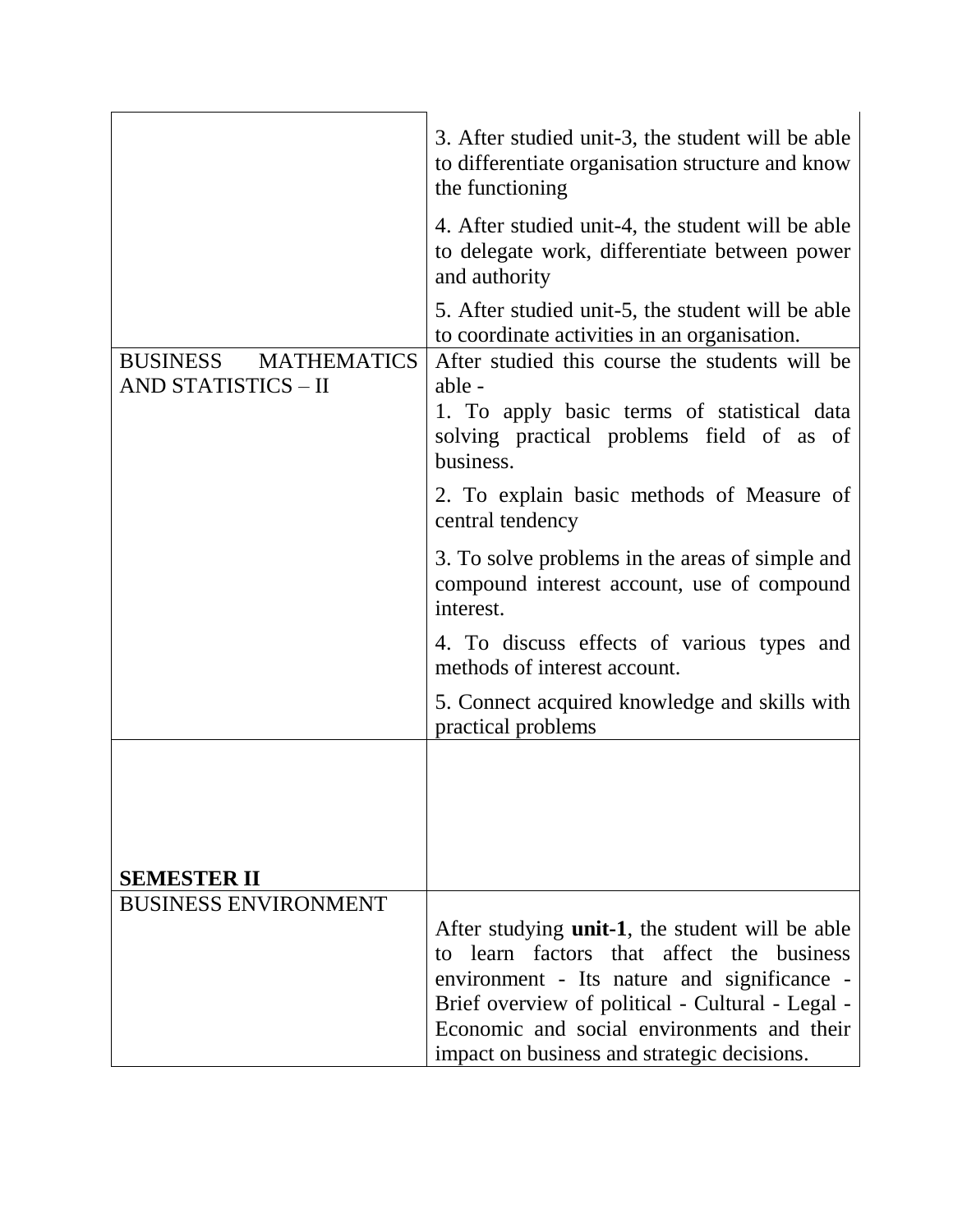|                                                                   | After studying <b>unit-2</b> , the student will be able<br>to understand how Political Environment -<br>Government and Business relationship in India<br>- Provisions of Indian constitution pertaining to<br>business have<br>influence<br>an<br>on<br>any<br>organization.                                            |
|-------------------------------------------------------------------|-------------------------------------------------------------------------------------------------------------------------------------------------------------------------------------------------------------------------------------------------------------------------------------------------------------------------|
|                                                                   | After studying <b>unit-3</b> , the student will be able<br>to understand how influences from the society,<br>cultural heritage, social attitudes, foreign<br>culture, castes and communities, joint family<br>systems, linguistic and religious groups and<br>types of social organizations<br>impact<br>organizations. |
|                                                                   | After studying <b>unit-4</b> , the student will be able<br>to know how Economic Environment -<br>Economic Systems influence organizations. To<br>understand the impact from Macro-Economic<br>Parameters - GDP - Growth Rate - Population -<br>Urbanization - Fiscal deficit - Plan investment<br>and Per capita Income |
|                                                                   | After studying <b>unit-5</b> , the student will be able<br>know how Financial Environment -<br>tΩ<br>Financial System - Commercial banks - RBI -<br><b>IDBI</b> - Non-Banking Financial Companies<br>NBFC's influence organizations.                                                                                    |
| <b>MATHEMATICS</b><br><b>BUSINESS</b><br><b>AND STATISTICS II</b> | After studied this subject the student will be<br>able to:<br>1. Identify statistical tools needed to solve<br>various business problems.<br>2. Solving Simultaneous Equation using matrix<br>Method.                                                                                                                   |
|                                                                   | 3. Able to find out the Correlation $\&$<br>regression.                                                                                                                                                                                                                                                                 |
|                                                                   | 4. Develop Time Series Component of time<br>Secular<br>trend Seasonal Variation<br><b>Series</b><br><b>Cyclical Variation, Irregular Variation</b>                                                                                                                                                                      |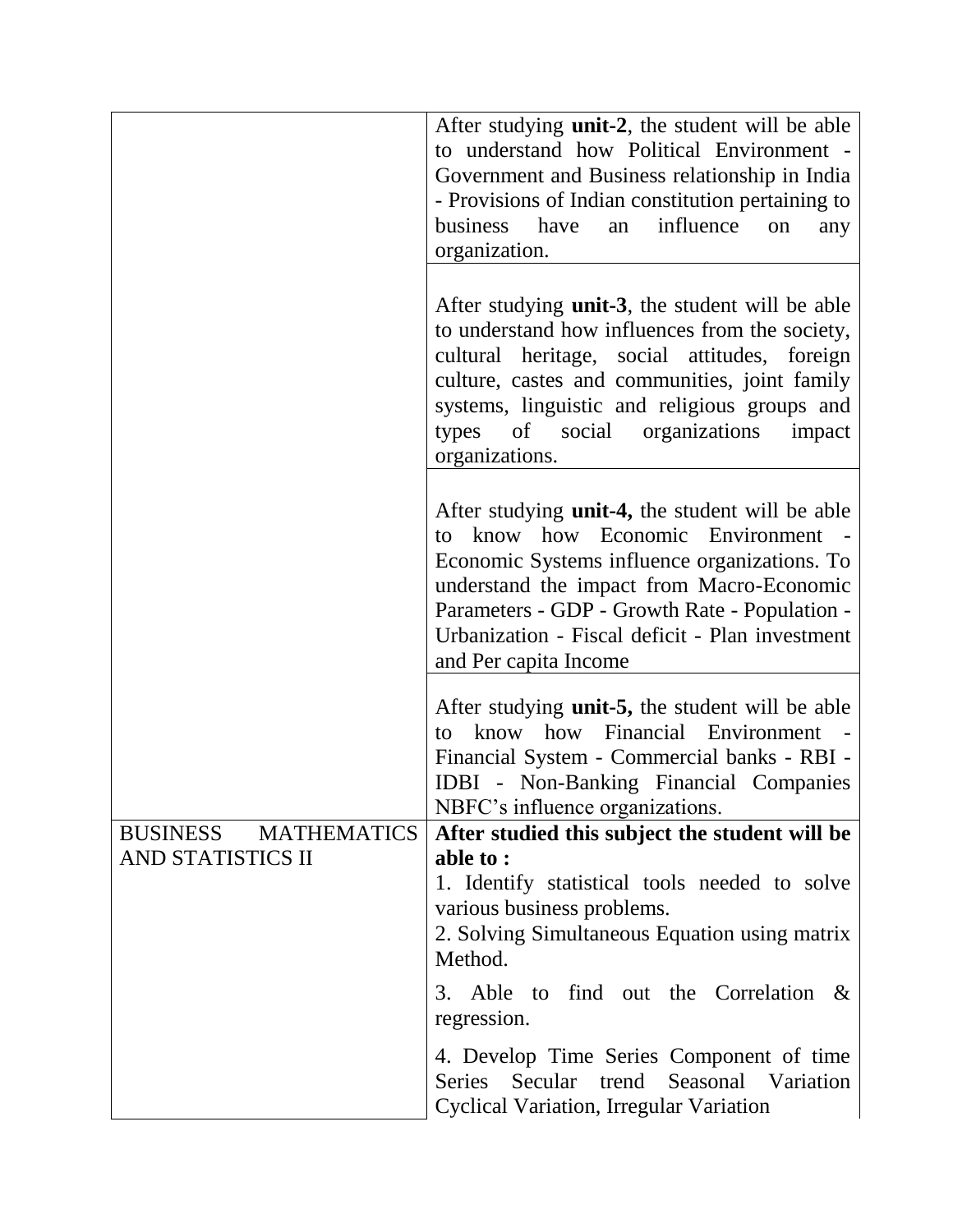| and UN weighted Index Numbers in practical<br>application. | 5. Students can Use Index Number, Weighted |
|------------------------------------------------------------|--------------------------------------------|
|                                                            |                                            |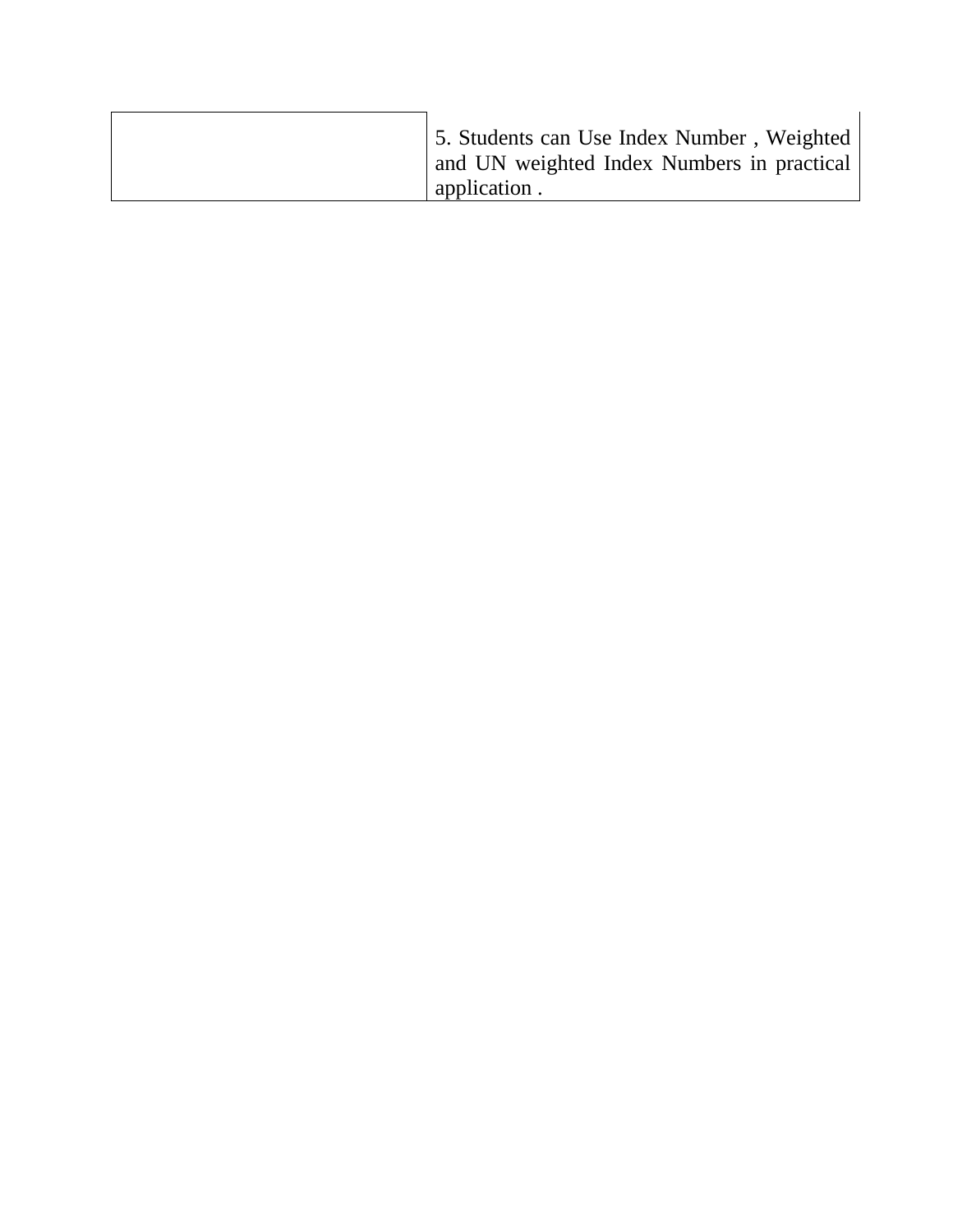## **B.COM**

#### **PROGRAMME EDUCATIONAL OBJECTIVES (PEO)**

**PEO 1:** To excel with the much needed business education, to ensure that students to be more competitive for employment and higher education.

**PEO 2**: To develop a broad range of business skills and knowledge, development of general and specific capabilities to meet the current and future expectation of business, industries and economy at the national and global level.

#### **PROGRAMME OUTCOMES (POs)**

**PO 1:** To have comprehensive knowledge of finance, accounting, taxation, economics and business laws

**PO 2:** To equip with professional, inter-personal and entrepreneurial skills for economic and social growth

**PO 3:** To gear up with updated knowledge in implementing business practices

**PO 4:** To acquire effective skills like communication, decision making, problem solving in business activities

**PO 5:** To blend knowledge, skill and attitude that will sustain an environment of learning and creativity.

**PO 6:** To impart value based and job oriented education, which ensures that the students are trained into up-to-date.

| <b>SUBJECT</b>                |                                                           | <b>OUTCOMES</b>                                                        |     |       |
|-------------------------------|-----------------------------------------------------------|------------------------------------------------------------------------|-----|-------|
| <b>SEMESTER I</b>             |                                                           |                                                                        |     |       |
| <b>FINANCIAL ACCOUNTING  </b> | After studied unit-1,<br>the student will be<br>able to U | Understand<br>fundamentals of Double<br><b>Entry System Accounting</b> | the | basic |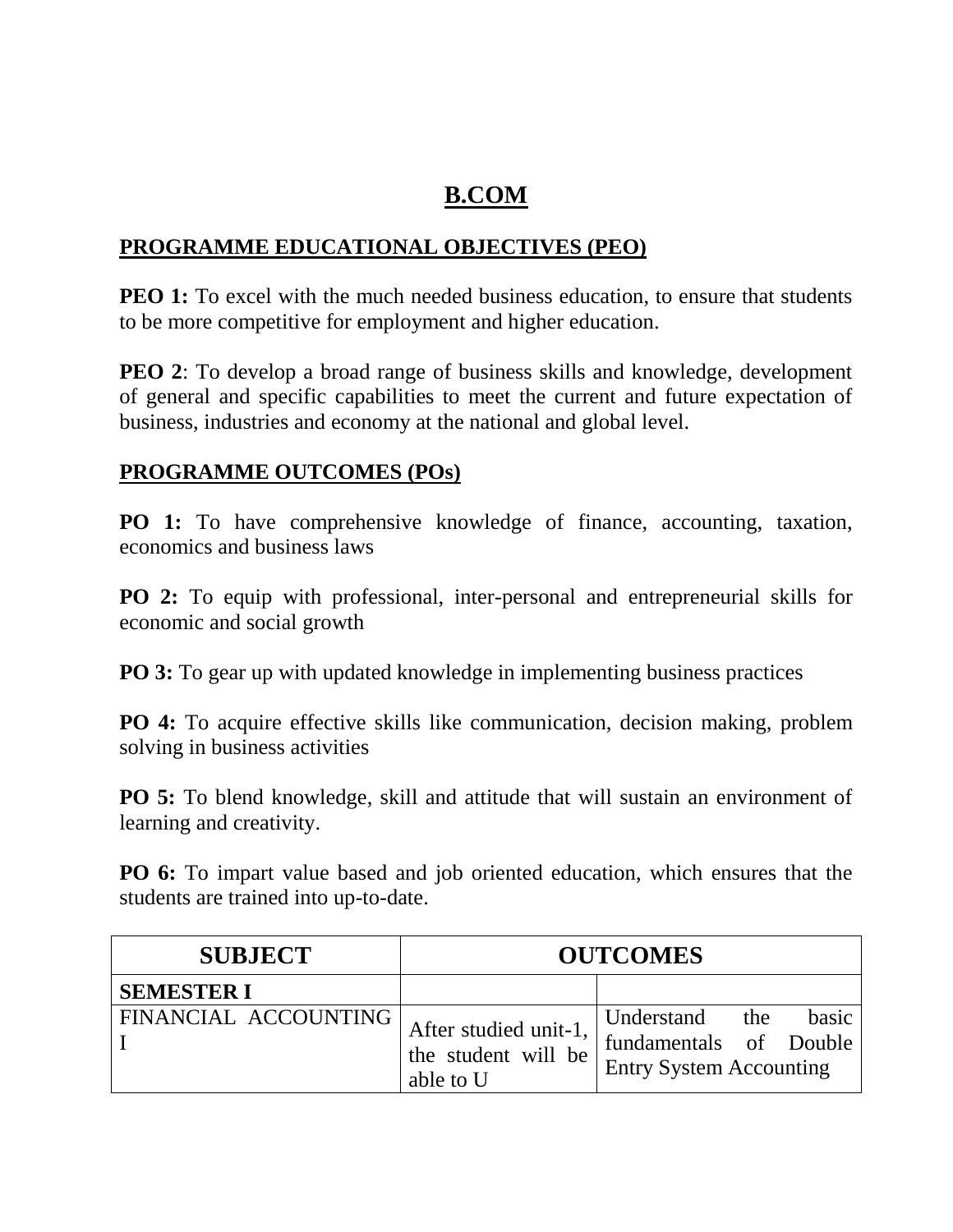| unit-2, the student<br>will 5 be able to                                                             |                                                                                                                                                                                                                                                                                                                             |
|------------------------------------------------------------------------------------------------------|-----------------------------------------------------------------------------------------------------------------------------------------------------------------------------------------------------------------------------------------------------------------------------------------------------------------------------|
|                                                                                                      |                                                                                                                                                                                                                                                                                                                             |
| Unit3 After studied<br>unit-3, the student<br>will be able to                                        | Understand the depreciation<br>accounting                                                                                                                                                                                                                                                                                   |
| Unit4 After studied<br>unit-4, the student<br>will be able to                                        | Prepare the<br>in<br>accounts<br>Single Entry system                                                                                                                                                                                                                                                                        |
| Unit 5 After studied<br>unit-5, the student<br>will be able to                                       | Understand the importance<br>of Tally Accounting                                                                                                                                                                                                                                                                            |
| Unit1 After studied<br>unit-1, the student<br>will be able to                                        | Knowledge about Business<br>and Profession                                                                                                                                                                                                                                                                                  |
| Unit2 After studied<br>unit-2, the student<br>will be able to                                        | different<br>Understand the<br><sub>of</sub><br><b>Business</b><br>Forms<br>Organization.                                                                                                                                                                                                                                   |
| Unit3 After studied<br>unit-3, the student<br>will be able to                                        | Explore<br>the theories<br>of<br>Plant<br>Location<br>and<br>characteristics of Layout                                                                                                                                                                                                                                      |
| Unit4 After studied<br>unit-4, the student<br>will be able to                                        | Know the<br>of<br>concept<br><b>Business Combinations and</b><br>functions of Chamber of<br>Trade<br>commerce,<br>Association.                                                                                                                                                                                              |
| Unit 5 After studied   Understand<br>unit-5, the student $\vert$ Concepts of MNCs<br>will be able to | basic<br>the                                                                                                                                                                                                                                                                                                                |
| development.<br>population growth.                                                                   | 1. After studied unit-1, the student will be able to<br>understand the various indicators of economic<br>2. After studied unit-2, the student will be able to<br>understand the importance, causes and impact of<br>3. After studied unit-3, the student will be able to<br>gain knowledge about the role of agriculture in |
|                                                                                                      | economic development                                                                                                                                                                                                                                                                                                        |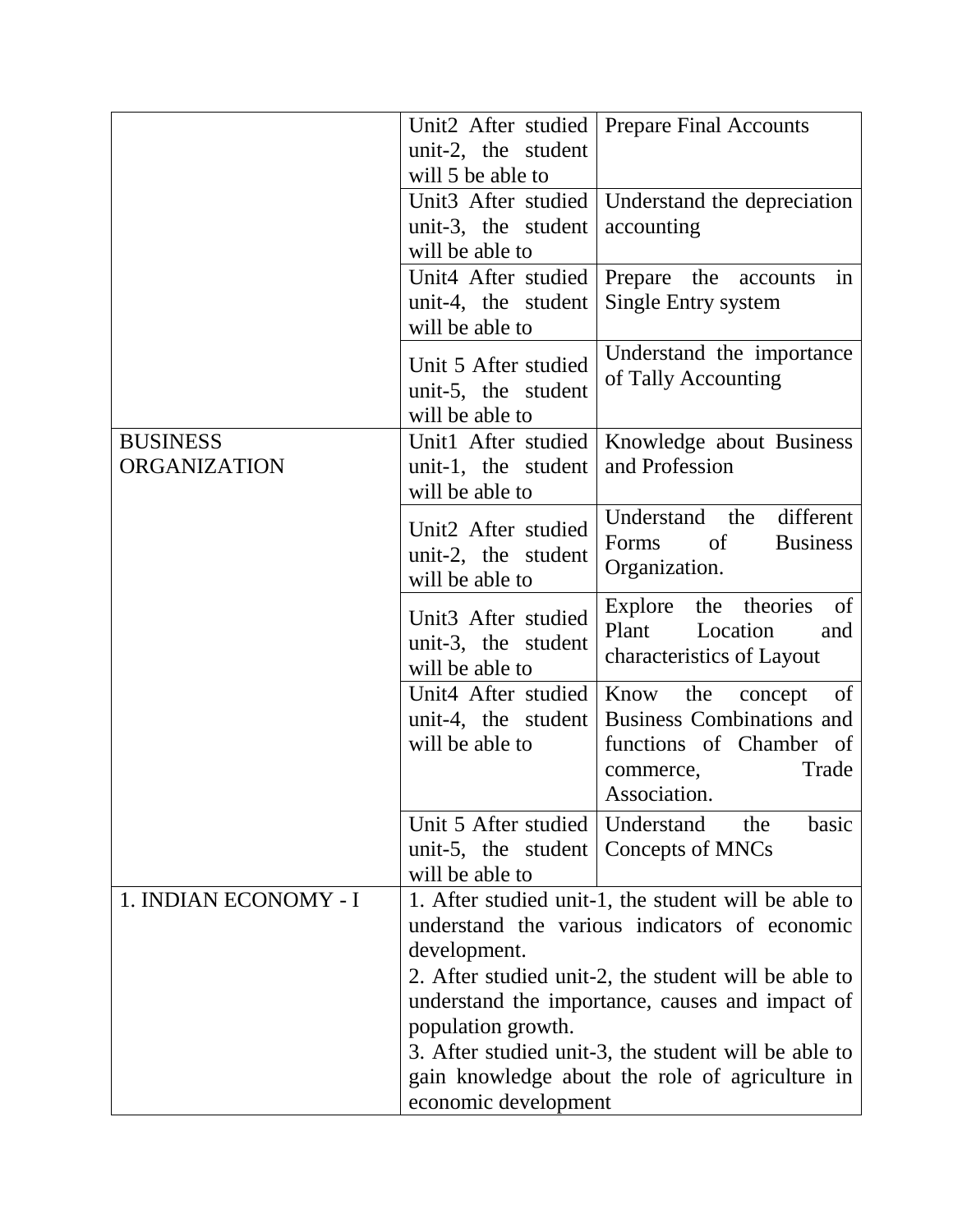| <b>SEMESTER II</b>               | 4. After studied unit-4, the student will be able to<br>gain knowledge about the role of agriculture<br>labour problems and remedies.<br>5. After studied unit-5, the student will be able to<br>understand the industrial development during plan<br>periods. |                                                                                          |  |
|----------------------------------|----------------------------------------------------------------------------------------------------------------------------------------------------------------------------------------------------------------------------------------------------------------|------------------------------------------------------------------------------------------|--|
| FINANCIAL ACCOUNTING<br>$\rm II$ | Unit1 After studied<br>unit-1, the student<br>will be able to                                                                                                                                                                                                  | Understand<br>the<br>basic<br>fundamentals<br>of<br>branch<br>accounting                 |  |
|                                  | Unit2 After studied<br>unit-2, the student<br>will be able to                                                                                                                                                                                                  | basic<br>Understand<br>the<br>fundamentals<br>of<br>Departmental accounting              |  |
|                                  | Unit <sub>3</sub> After studied<br>unit-3, the student<br>will be able to                                                                                                                                                                                      | Understand<br>the<br>Hire<br>purchase and Installment<br>System of accounting            |  |
|                                  | Unit4 After studied<br>unit-4, the student<br>will be able to                                                                                                                                                                                                  | Prepare<br>the<br>accounts<br>partnership                                                |  |
|                                  | Unit 5 After studied<br>unit-5, the student<br>will be able to                                                                                                                                                                                                 | Understand the<br>basics<br>of<br><b>Tally Accounting</b>                                |  |
| <b>OFFICE MANAGEMENT</b>         | Unit1 After studied<br>unit-1, the student<br>will be able to                                                                                                                                                                                                  | To gain knowledge about<br>nature and scope of<br>organization                           |  |
|                                  | Unit2 After studied<br>unit-2, the student<br>will be able to                                                                                                                                                                                                  | To gain effective<br>knowledge about 18 be able<br>to Administrative<br>arrangements and |  |
|                                  | Unit <sub>3</sub> After studied<br>unit-3, the student<br>will be able to                                                                                                                                                                                      | To gain a knowledge of<br>Office equipments and<br>Office System                         |  |
|                                  | Unit4 After studied<br>unit-4, the student<br>will be able to                                                                                                                                                                                                  | To know about Office<br>Correspondence                                                   |  |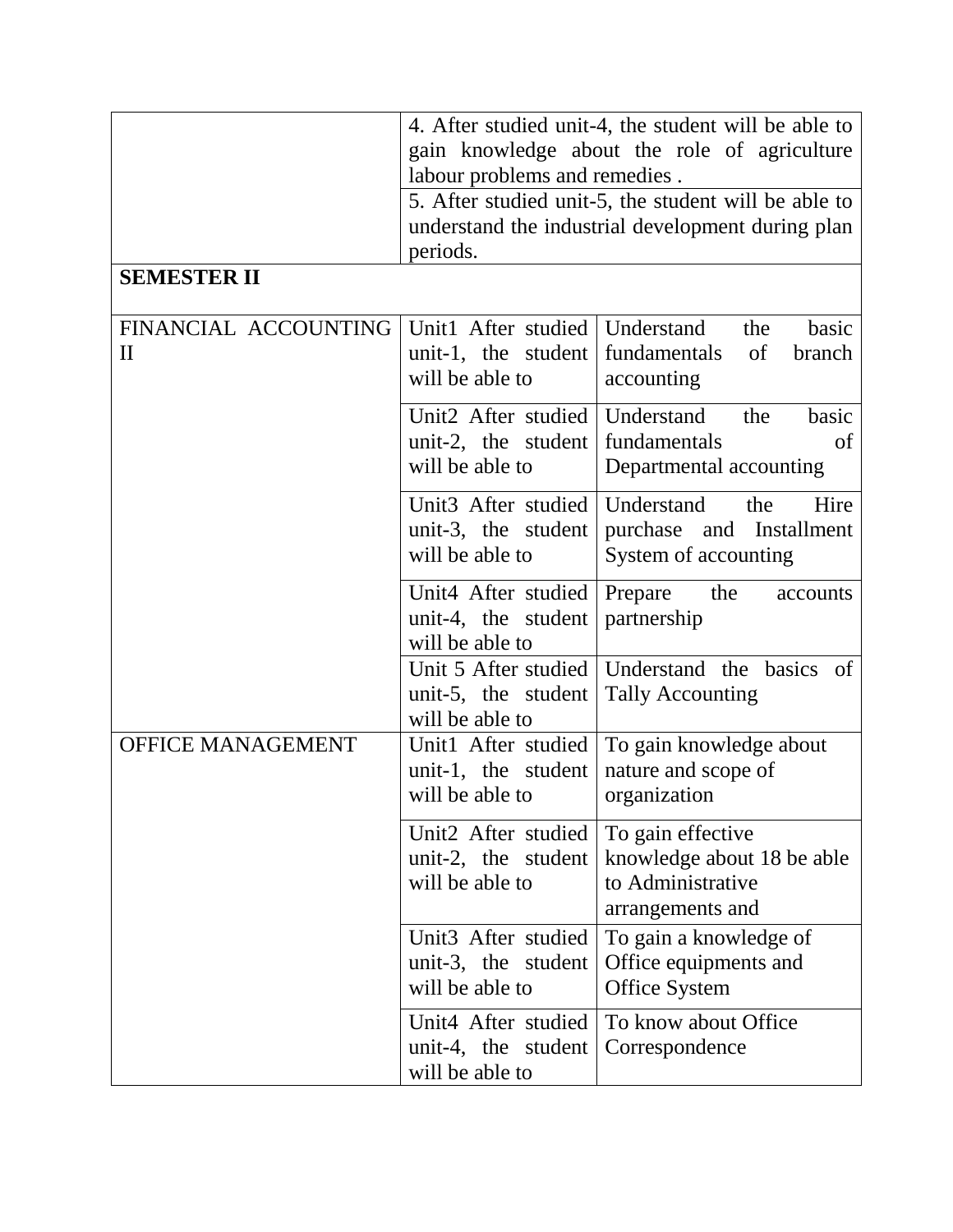|                        | Unit 5 After studied | To learn about Office                                                                                 |
|------------------------|----------------------|-------------------------------------------------------------------------------------------------------|
|                        | unit-5, the student  | Supervisor                                                                                            |
|                        | will be able to      |                                                                                                       |
| 1. INDIAN ECONOMY - II |                      | 1. After studied unit-1, the student will be able to                                                  |
|                        |                      | understand the formation of National Income.                                                          |
|                        |                      | 2. After studied unit-2, the student will be able to<br>acquire knowledge about the planning in India |
|                        |                      | 3. After studied unit-3, the student will be able to<br>clarify the economic reforms and LPG policy.  |
|                        | India                | 4. After studied unit-4, the student will be able to<br>understand the transport system and policy in |
|                        |                      | 5. After studied unit-5, the student will be able to                                                  |
|                        |                      | understand the information technology in India                                                        |
|                        | Unit1 After studied  | To gain knowledge about                                                                               |
|                        | unit-1, the student  | Merchant Banking.                                                                                     |
| 2. MERCHANT BANKING    | will be able to      |                                                                                                       |
|                        | Unit2 After studied  | To impart effective                                                                                   |
|                        | unit-2, the student  | knowledge about Public                                                                                |
|                        | will be able to      | <b>Issue Management</b>                                                                               |
|                        | Unit3 After studied  | To learn about Post Issue                                                                             |
|                        | unit-3, the student  | Management.                                                                                           |
|                        | will be able to      |                                                                                                       |
|                        | Unit4 After studied  | To gain knowledge about                                                                               |
|                        | unit-4, the student  | Capital Market Instruments.                                                                           |
|                        | will be able to      |                                                                                                       |
|                        | Unit 5 After studied | To learn about Port Folio                                                                             |
|                        | unit-5, the student  | Management                                                                                            |
|                        | will be able to      |                                                                                                       |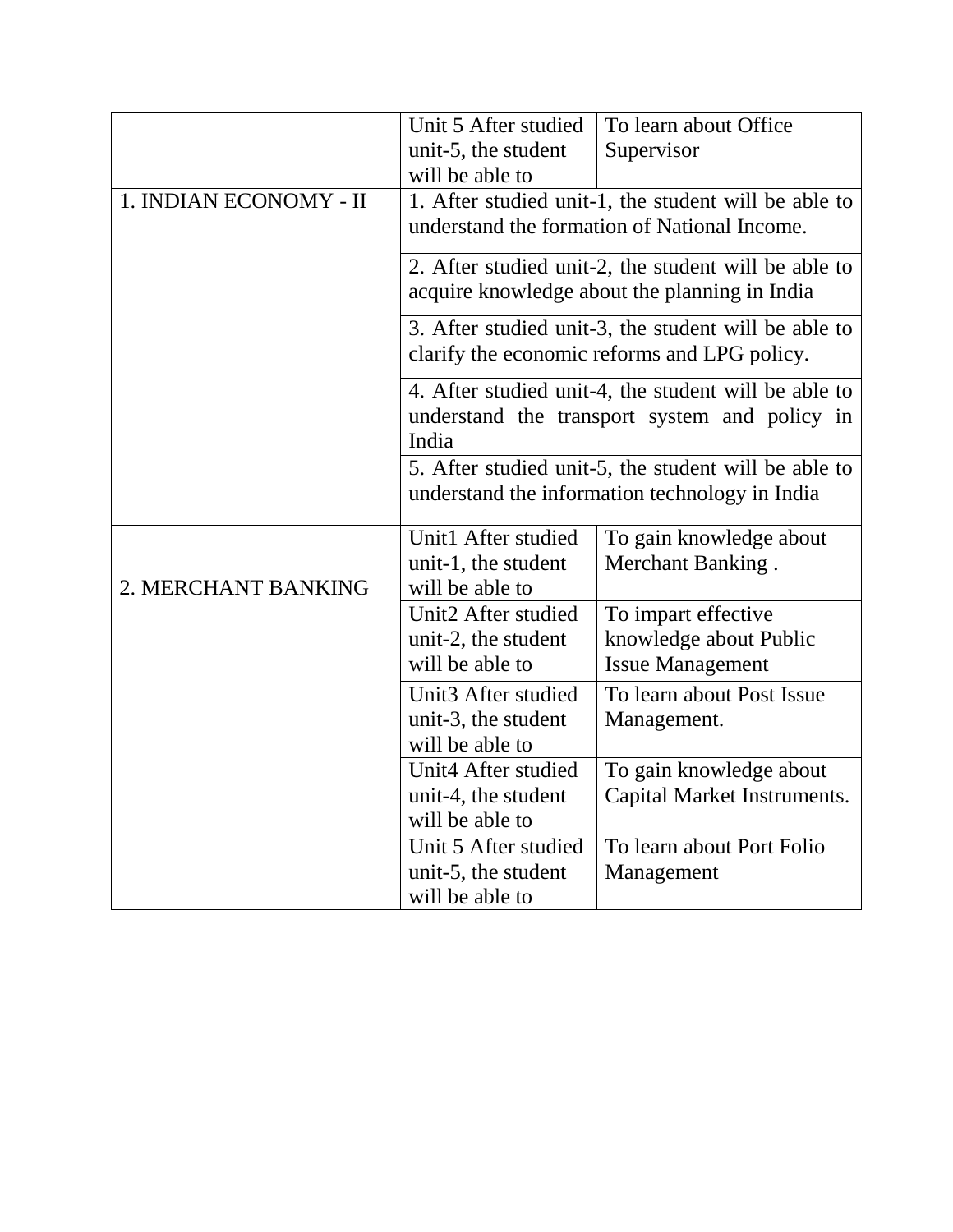## **SOCIAL WORK**

| <b>SUBJECT</b>                                         | <b>OUTCOMES</b>                                                                                                                                                 |
|--------------------------------------------------------|-----------------------------------------------------------------------------------------------------------------------------------------------------------------|
| <b>SEMESTER-I</b>                                      |                                                                                                                                                                 |
| <b>INTRODUCTION</b><br><b>TO</b><br><b>SOCIAL WORK</b> | 1. The student will be able to know the basics of<br>social work profession and the fields of social<br>work.                                                   |
|                                                        | 2. The student will be able to understand social<br>work as a profession.                                                                                       |
|                                                        | 3. The student will be able to understand various<br>ideologies of social work                                                                                  |
|                                                        | 4. The student will be able to demonstrate<br>awareness of values and ethics of the social work<br>profession.                                                  |
|                                                        | 5. The student will be able to understand the<br>various historical development for bringing social<br>work as a profession in India and in other<br>countries. |
| <b>SOCIAL</b><br><b>INDIAN</b><br><b>PROBLEMS</b>      | 1. After studies the student will be able to learn<br>the various problems in India                                                                             |
|                                                        | 2. After studies the student will be able to know<br>the impact of problems in the society                                                                      |
|                                                        | 3. The student will be equipped to enable the<br>students to reduce the problems in the society as<br>social workers                                            |
|                                                        | 4. After studying this paper, the student should be<br>able to: brief how certain social issues become<br>dominant for the development of the country.          |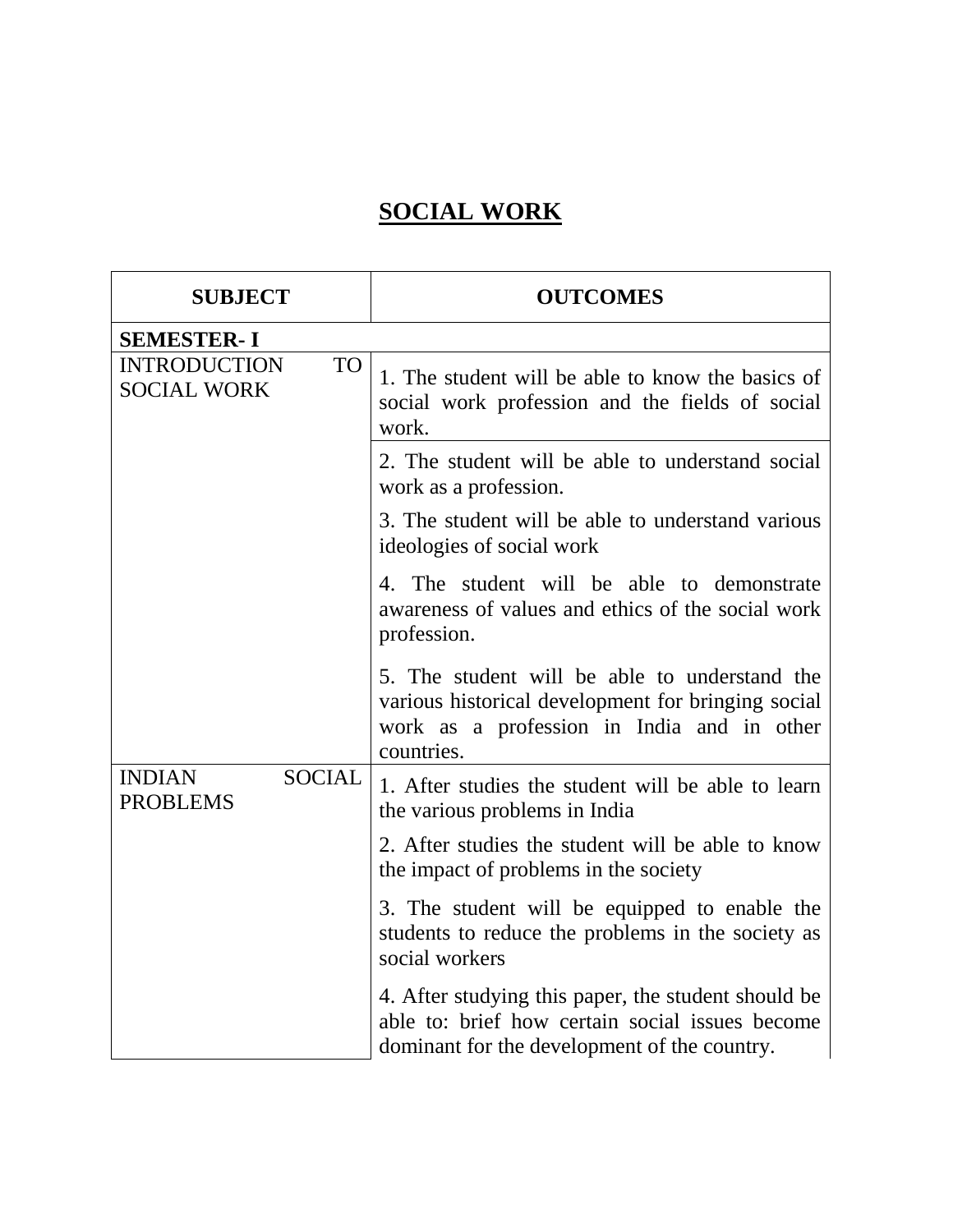|                                   |               | 5. The student will be able to understand the<br>issues and how it effects the society.                                                                                   |
|-----------------------------------|---------------|---------------------------------------------------------------------------------------------------------------------------------------------------------------------------|
| <b>SOCIOLOGY</b><br><b>SOCIAL</b> | FOR  <br>WORK | 1. The student will be able to understand the<br>various functions and structure of society                                                                               |
| <b>PRACTICE</b>                   |               | 2. The student will know about in depth causes of<br>social change.                                                                                                       |
|                                   |               | 3. The student will have the ability to demonstrate<br>knowledge of some of the key substantive areas<br>within the field of sociology                                    |
|                                   |               | 4. The student will be able to demonstrate<br>knowledge of core sociological concepts.                                                                                    |
|                                   |               | 5. The student will develop the knowledge, skills,<br>and attitudes necessary to be engaged members of<br>the community.                                                  |
| <b>SEMESTER-II</b>                |               |                                                                                                                                                                           |
| <b>PSYCHOLOGY FOR</b>             |               |                                                                                                                                                                           |
| <b>SOCIAL WORK</b><br>/;PRACTICE  |               | 1. Students will gain knowledge in fundamental<br>concepts in psychology.                                                                                                 |
|                                   |               | 2. Students will understand various stages of<br>development                                                                                                              |
|                                   |               | 3. Students will gain knowledge in various<br>psychological theories of human development.                                                                                |
|                                   |               | 4. Students will understand various aspects of<br>human behaviour.                                                                                                        |
|                                   |               | 5. Students will understand various aspects of<br>adjustment and maladjustment                                                                                            |
| SOCIAL WORK<br><b>INDIVIDUALS</b> | <b>WITH</b>   | 1. The student will be able to demonstrate<br>familiarity with Casework processes, tools and<br>techniques and their application in Professional<br>Social Work Practice. |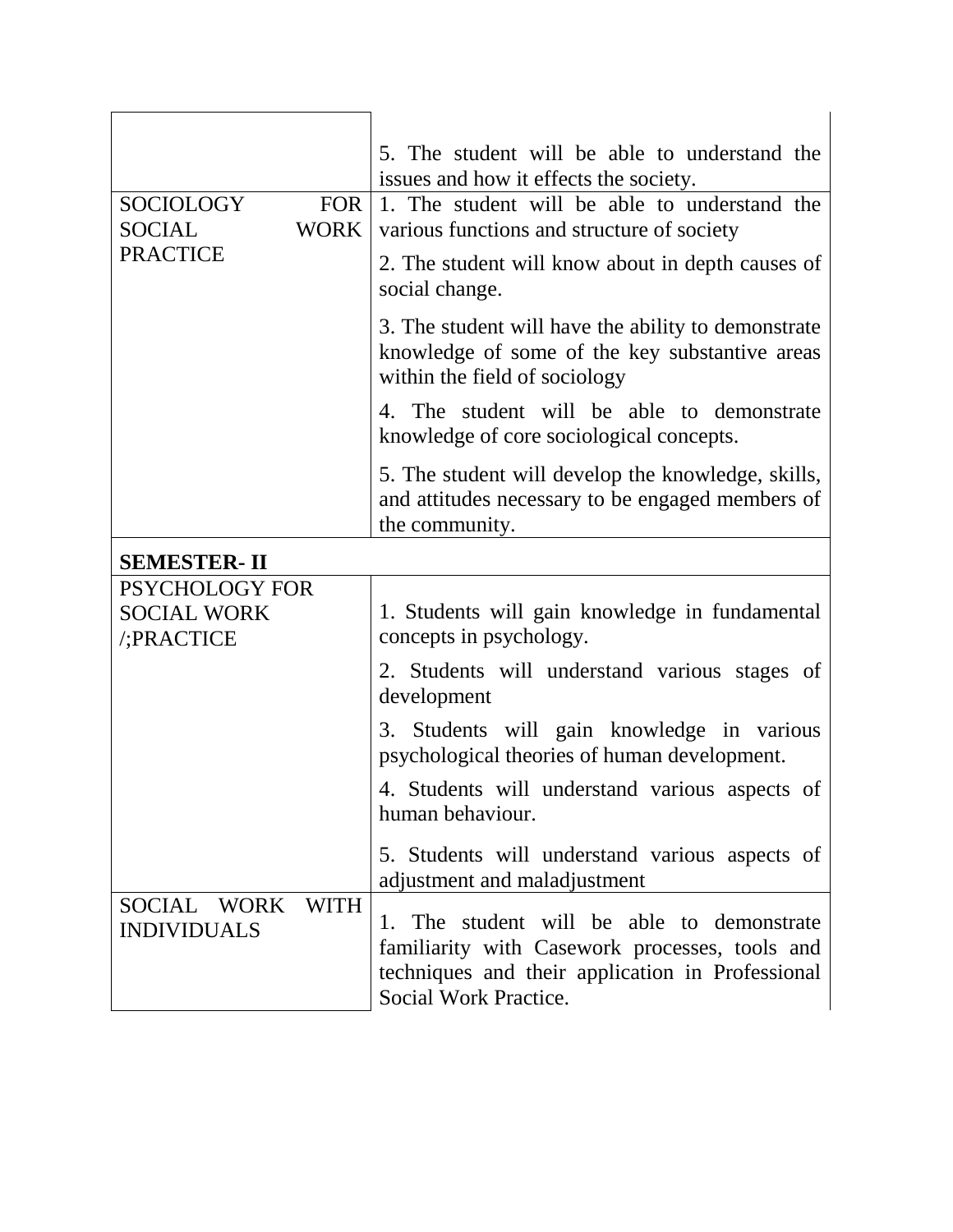|                                               | 2. The student will be able to develop skills of<br>Observation, Listening, Interviewing and Home<br>Visits, Rapport Building, Resource Mobilization<br>and Recording.<br>3. The student will understand the social case<br>work in various settings. |
|-----------------------------------------------|-------------------------------------------------------------------------------------------------------------------------------------------------------------------------------------------------------------------------------------------------------|
|                                               | 4. The student will be able to understand the<br>various treatment process involved on social case<br>work.                                                                                                                                           |
|                                               | 5. The student will be able to understand social<br>diagnosis and practice case work in various<br>settings                                                                                                                                           |
| <b>FUNDAMENTALS</b><br>OF<br><b>NUTRITION</b> | 1. Students will understand the basic concepts in<br>nutrition                                                                                                                                                                                        |
|                                               | 2. Students will discuss the relationship between<br>food, health and diseases                                                                                                                                                                        |
|                                               | 3. Students will gain knowledge in the various<br>types of vitamins and their functional values                                                                                                                                                       |
|                                               | 4. Students will assess the diseases caused by<br>deficiency of vitamins and minerals                                                                                                                                                                 |
|                                               | 5. students will practice dietary habits<br>that<br>contribute to health life style                                                                                                                                                                   |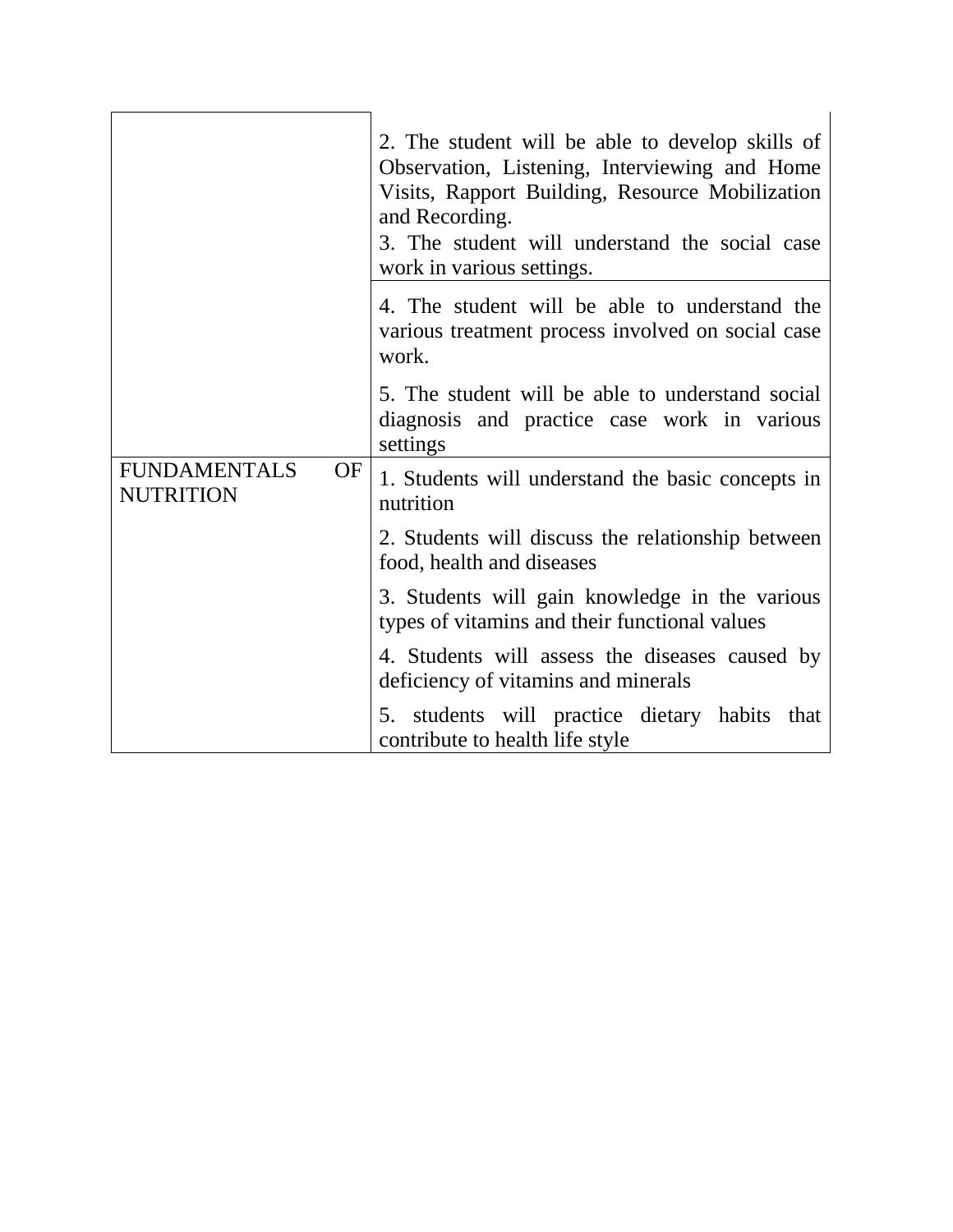## **MATHS**

| <b>SUBJECT</b>      | <b>OUTCOMES</b>                                                                                        |
|---------------------|--------------------------------------------------------------------------------------------------------|
| <b>SEMESTER I</b>   |                                                                                                        |
| <b>ALGEBRA</b>      | At the end of the course the student will be able to                                                   |
|                     | [1] know the relationship between roots and<br>coefficients.                                           |
|                     | [2] identify the nature of the roots of the given<br>equation.                                         |
|                     | [3] evaluate sum to infinity of the given binomial,<br>exponential and logarithmic series              |
|                     | [4] identify the types of matrices and calculate the<br>Eigen values of a given square matrix          |
|                     | [5] know the number theory concepts                                                                    |
| <b>TRIGONOMETRY</b> | At the end of the course the student will be able to                                                   |
|                     | [1] know the expansions of cosn $\theta$ , sinn $\theta$ in powers<br>of $\cos\theta$ and $\sin\theta$ |
|                     | [2] expand powers of sines and cosines of $\theta$ in<br>terms of functions of multiples of $\theta$   |
|                     | [3] know the concept of hyperbolic functions                                                           |
|                     | [4] know the logarithm of complex quantities                                                           |
|                     | [5] find the summation of trigonometric series                                                         |
| <b>SEMESTER II</b>  |                                                                                                        |

| <b>SEMESTER II</b> |  |
|--------------------|--|
| ---------          |  |

| <b>CALCULUS</b> | At the end of the course the student will be able to                   |
|-----------------|------------------------------------------------------------------------|
|                 | 1] determine extreme values of the given function                      |
|                 | [2] know the concept of Cartesian and polar<br>coordinates             |
|                 | [3] gain the knowledge of curvature, evolutes and<br>envelope concepts |
|                 | [4] solve integration problems                                         |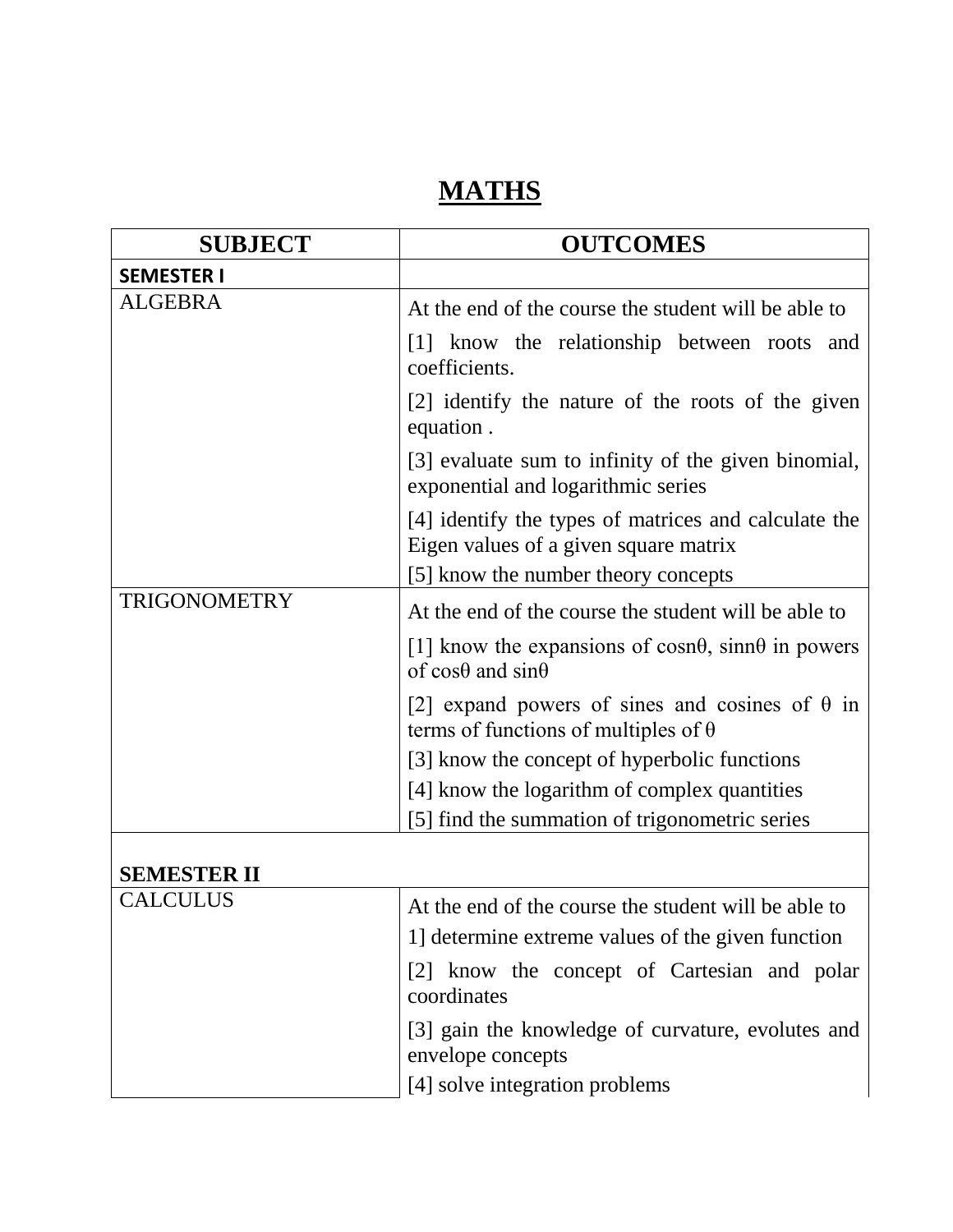|                                                                     | [5] evaluate double and triple integrals.                                                                                                                                                                                                                                        |
|---------------------------------------------------------------------|----------------------------------------------------------------------------------------------------------------------------------------------------------------------------------------------------------------------------------------------------------------------------------|
| ANALYTICAL GEOMETRY<br>OF THREE DIMENSIONS                          | At the end of the course the student will be able to<br>[1] know the equation of the plane and its<br>applications<br>[2] gain the knowledge of straight line and its<br>applications<br>[3] solve sphere related problems<br>[4] know the concepts of cone, right circular cone |
|                                                                     | and enveloping cone                                                                                                                                                                                                                                                              |
|                                                                     | [5] know the concepts related to cylinder.                                                                                                                                                                                                                                       |
| <b>MATHEMATICAL</b><br>STATISTICS - I                               |                                                                                                                                                                                                                                                                                  |
| <b>MATHEMATICAL</b><br><b>STATISTICS II</b>                         |                                                                                                                                                                                                                                                                                  |
| <b>ALLIED PRACTICAL</b><br><b>MATHEMATICAL</b><br><b>STATISTICS</b> |                                                                                                                                                                                                                                                                                  |
| NUMERICAL METHODS - I                                               |                                                                                                                                                                                                                                                                                  |
| NUMERICAL METHODS II                                                |                                                                                                                                                                                                                                                                                  |
| <b>PHYSICS</b>                                                      | After studied unit-1, the student will be able to find<br>the acceleration due to gravity at a place using<br>simple pendulum and compound pendulum. Also<br>can know the properties of matter like elasticity,<br>viscosity and surface tension.                                |
|                                                                     | 2. After studied unit-2, the student will be able to<br>learn thermo emf using Seebeck and Peltier effects<br>and hence understand thermoelectric circuits.                                                                                                                      |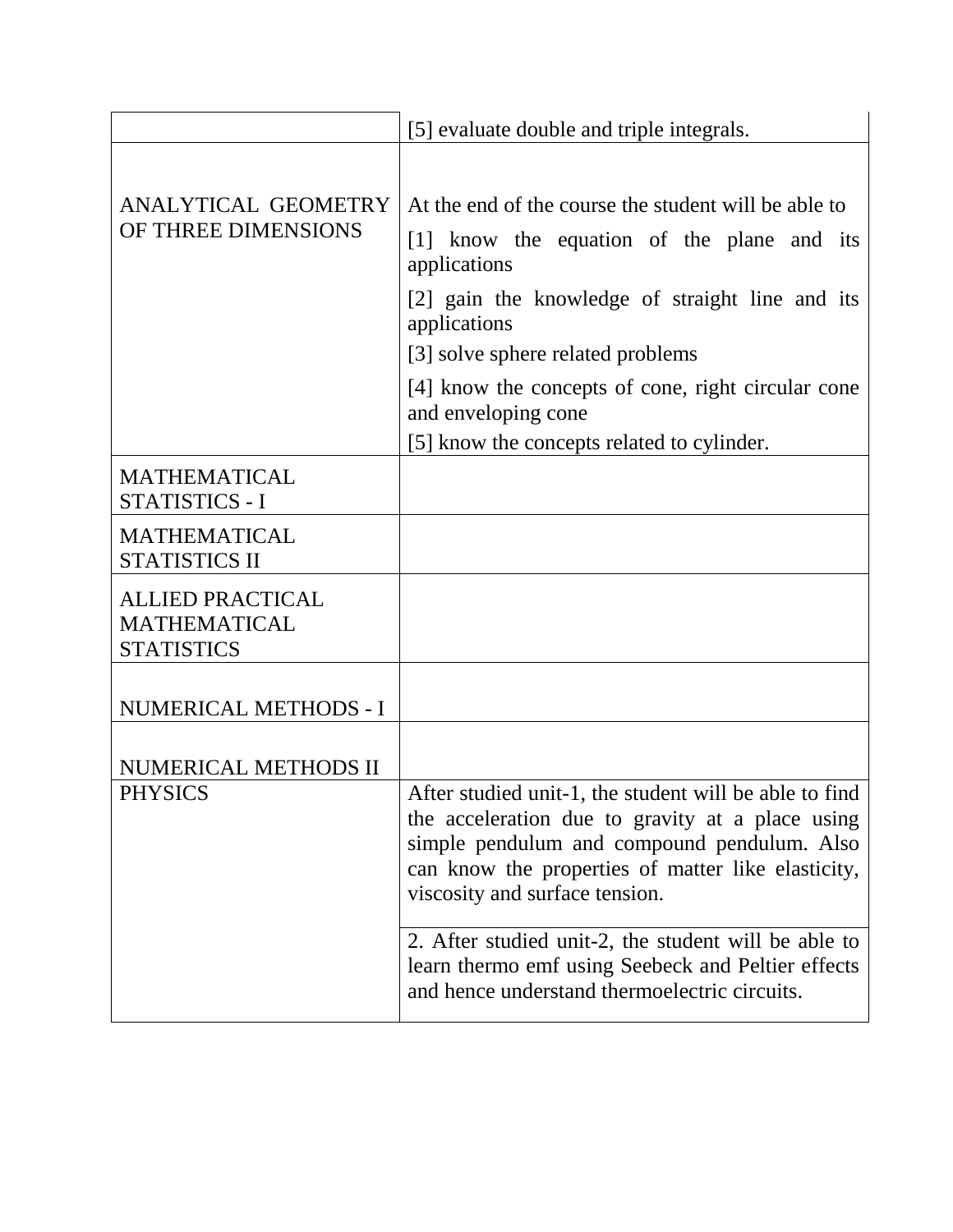|                                             | 3. After studied unit-3, the student will be able to<br>explain growth and decay of a transient current in a<br>circuit containing resistance-inductance, resistance-<br>capacitance and LCR in series. Also will be able to<br>determine the horizontal components of earth's<br>magnetic induction at a place using deflection<br>magnetometer in Tan C position |
|---------------------------------------------|--------------------------------------------------------------------------------------------------------------------------------------------------------------------------------------------------------------------------------------------------------------------------------------------------------------------------------------------------------------------|
|                                             | 4. After studied unit-4, the student will be able to<br>derive the expression for the velocity of a sound in<br>a stretched string and hence they can determine the<br>frequency of A.C mains.                                                                                                                                                                     |
|                                             | 5. After studied unit-5, the student will be able to<br>understanding the principle of laser and can<br>demonstrate the working of He-Ne laser and<br>applications of laser. Also, the student will be able<br>to learn the fibre optics, structure and application in<br>communication                                                                            |
| CHEMISTRY - II                              |                                                                                                                                                                                                                                                                                                                                                                    |
| <b>ALLIED PRACTICAL</b><br><b>CHEMISTRY</b> |                                                                                                                                                                                                                                                                                                                                                                    |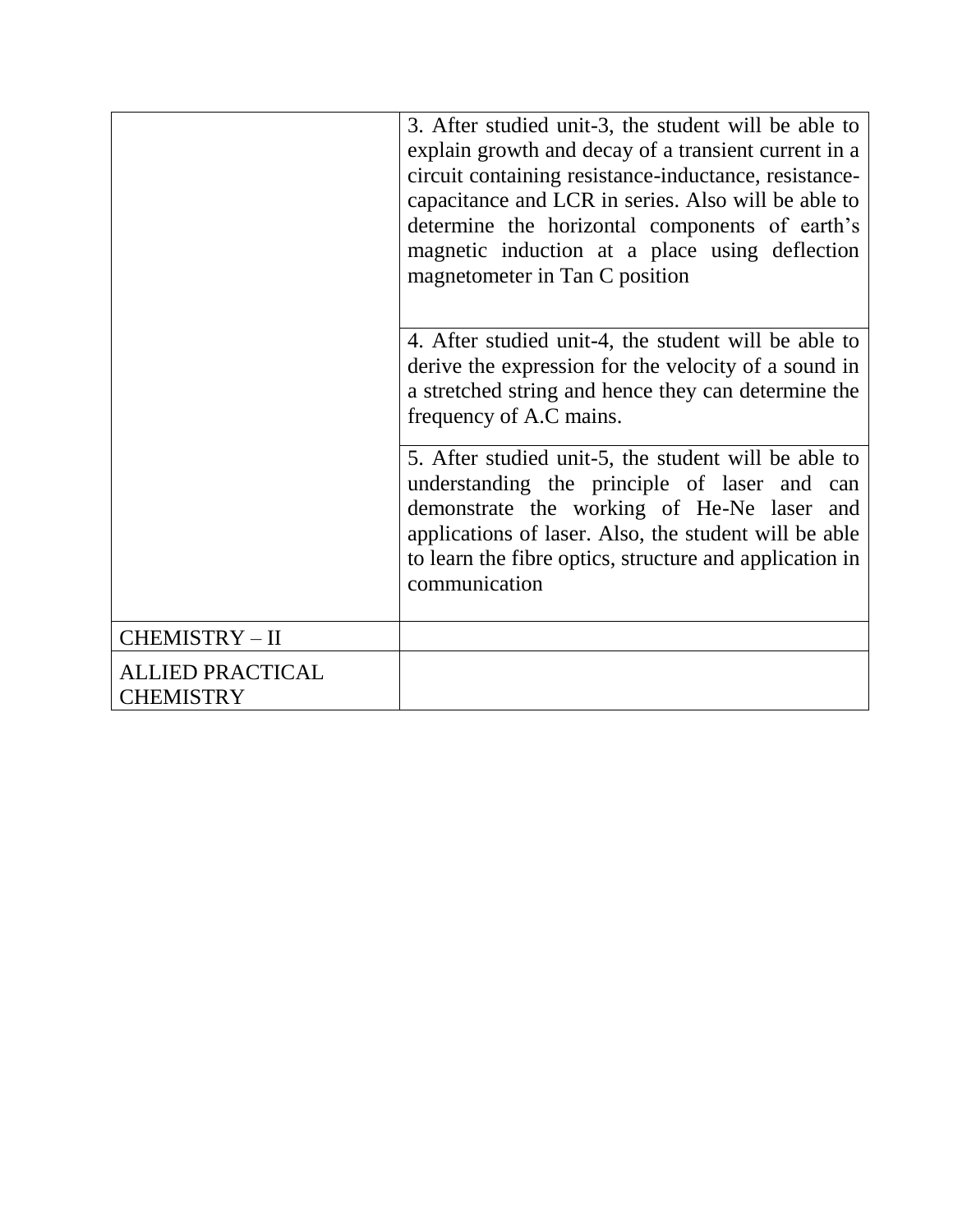## **STATISTICS**

| <b>SUBJECT</b>                                    | <b>OUTCOMES</b>                                                                                                        |
|---------------------------------------------------|------------------------------------------------------------------------------------------------------------------------|
| <b>SEMESTER I</b>                                 |                                                                                                                        |
| DESCRIPTIVE STATISTICS                            | 1. After studied unit-1, the student will be<br>able to know methods of data collection                                |
|                                                   | 2. After studied unit-2, the student will be<br>able<br>know various<br>techniques<br>to<br>of<br>presentation of data |
|                                                   | 3. After studied unit-3, the student will be<br>able to know measures of location and<br>dispersion                    |
|                                                   | 4. After studied unit-4, the student will be<br>able to know correlation and regression                                |
|                                                   | 5. After studied unit-5, the student will be<br>able to know association of attributes                                 |
| <b>MATHEMATICS I</b>                              |                                                                                                                        |
| <b>SEMESTER II</b>                                |                                                                                                                        |
| <b>PROBABILITY AND RANDOM</b><br><b>VARIABLES</b> | 1. After studied unit-1, the student will be<br>able to know the concept of probability                                |
|                                                   | 2. After studied unit-2, the student will be<br>able to know Bayesian formula and its<br>applications                  |
|                                                   | 3. After studied unit-3, the student will be<br>able to know random variables and its<br>properties                    |
|                                                   | 4. After studied unit-4, the student will be<br>able to know moment generating function<br>and computation of moments  |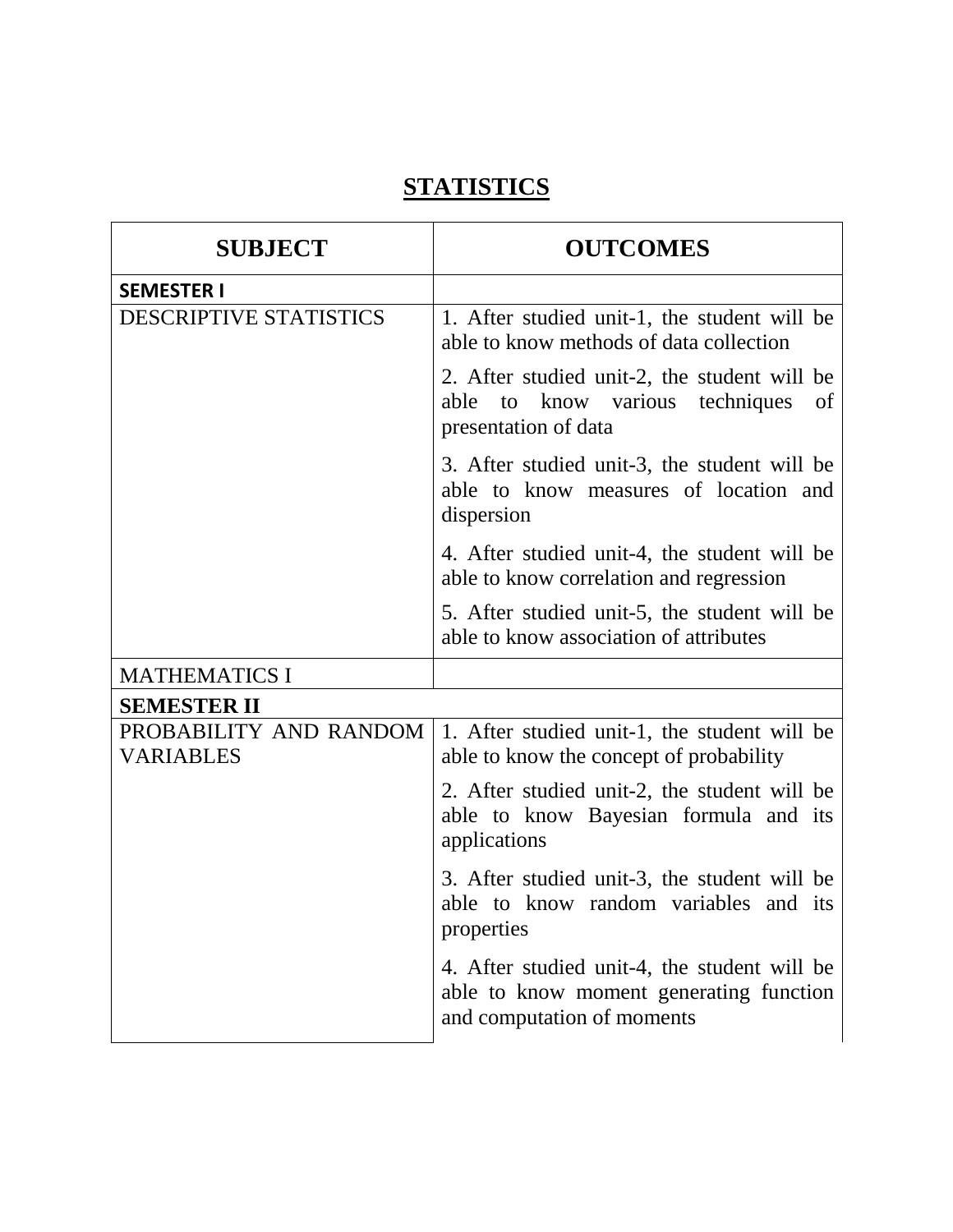|                         | 5. After studied unit-5, the student will be<br>able to know bivariate distributions and<br>related features |
|-------------------------|--------------------------------------------------------------------------------------------------------------|
| STATISTICAL PRACTICAL-I |                                                                                                              |
| <b>MATHEMATICS II</b>   |                                                                                                              |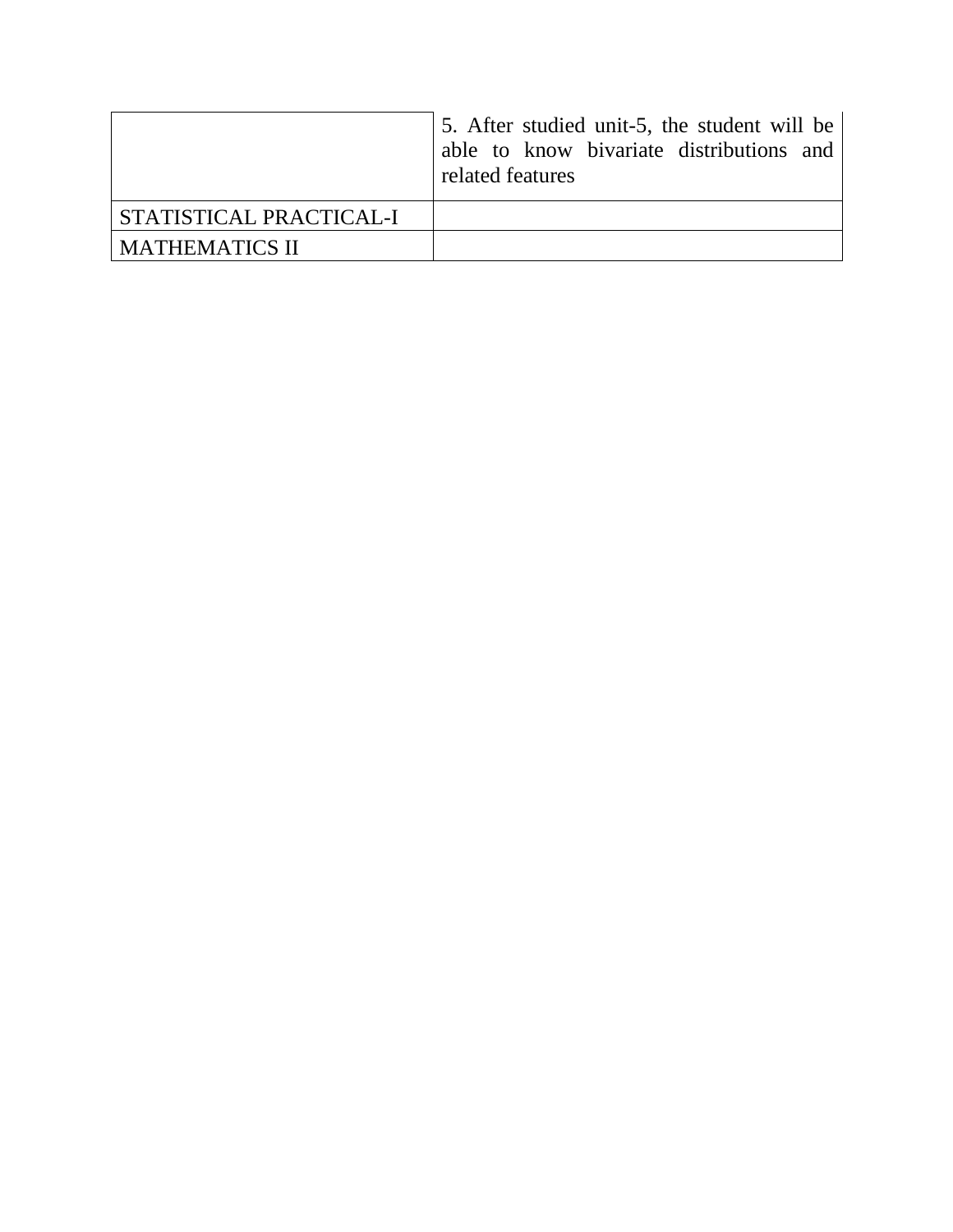### **PHYSICS**

| <b>SUBJECT</b>                           | <b>OUTCOMES</b>                                                                                                                                                                                                                                                                                                                                                |
|------------------------------------------|----------------------------------------------------------------------------------------------------------------------------------------------------------------------------------------------------------------------------------------------------------------------------------------------------------------------------------------------------------------|
| <b>SEMESTER I</b>                        |                                                                                                                                                                                                                                                                                                                                                                |
| <b>MECHANICS</b>                         | 1. After studied unit-1, the student will be able to<br>fundamentals of vectors<br>and<br>able<br>know<br>to<br>formulate the expression for projectiles                                                                                                                                                                                                       |
|                                          | 2. After studied unit-2, the student will be able to<br>study the dynamics of rigid bodies in terms of<br>moment inertia and also able to find the moment of<br>inertia of different systems.                                                                                                                                                                  |
|                                          | 3. After studied unit-3, the student will be able to<br>define work, energy and also able to understand<br>the oblique impact between smooth spheres.                                                                                                                                                                                                          |
|                                          | 4. After studied unit-4, the student will be able to<br>learn the elastic property of the solid materials and<br>also derive the relation between elastic moduli                                                                                                                                                                                               |
|                                          | 5. After studied unit-5, the student will be able to<br>explain the concept of gravitation and able to know<br>the principles of rocket and satellite                                                                                                                                                                                                          |
| <b>SEMESTER II</b>                       |                                                                                                                                                                                                                                                                                                                                                                |
| <b>HEAT AND</b><br><b>THERMODYNAMICS</b> | 1. After studied unit-1, the student will be able to<br>know fundamentals specific heat capacity and able<br>to explain the kinetic theory of gases.                                                                                                                                                                                                           |
|                                          | 2. After studied unit-2, the student will be able to<br>describe the conduction and radiation of heat and<br>also able to study the Joule-Kelvin effect based on<br>low<br>temperature<br>phenomena<br>and<br>the<br>its<br>applications.<br>3. After studied unit-3, the student will be able to<br>cite the laws of thermodynamics and their<br>applications |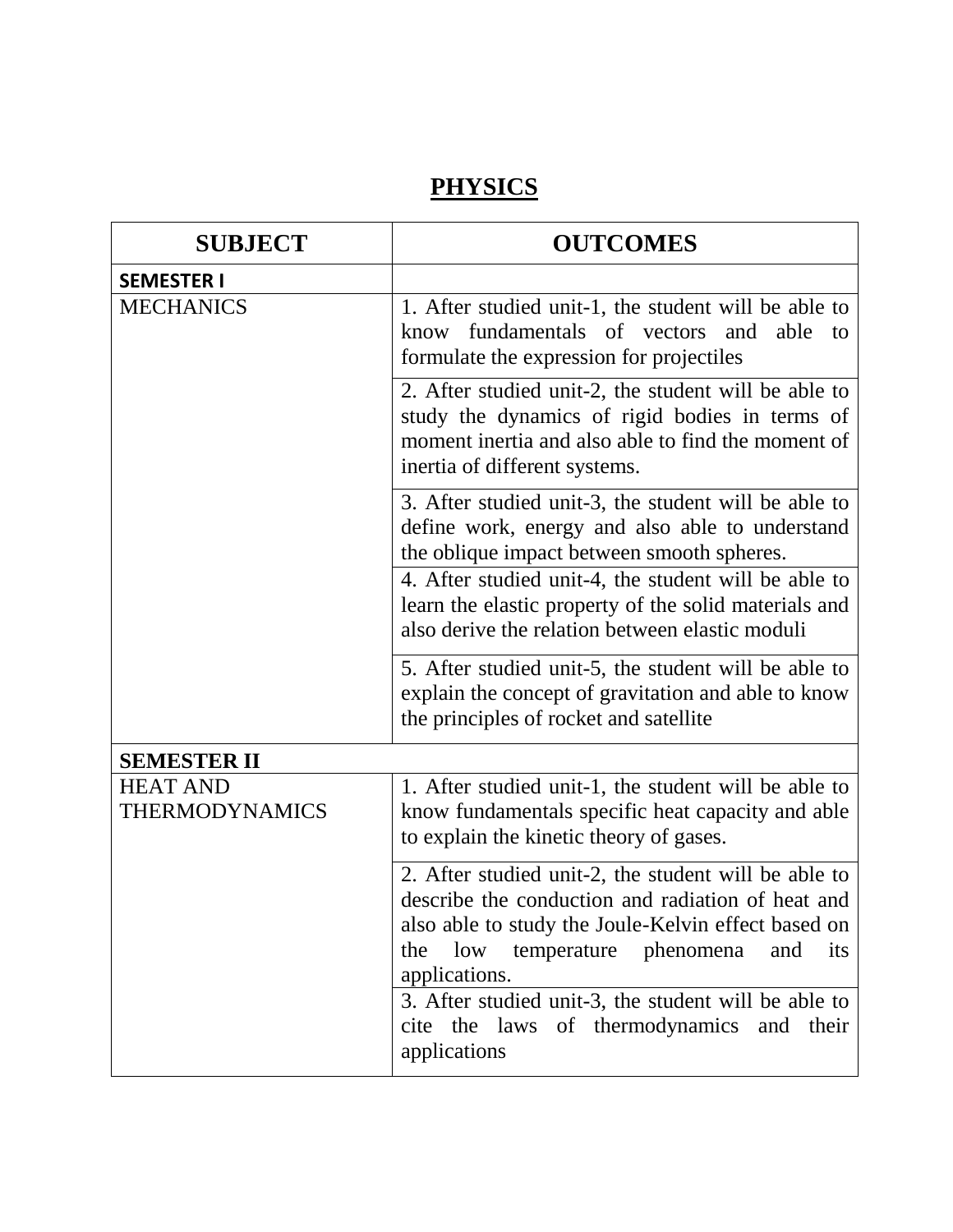| 4. After studied unit-4, the student will be able to<br>explore the equations governing second law of<br>thermodynamics and entropy.                    |
|---------------------------------------------------------------------------------------------------------------------------------------------------------|
| 5. After studied unit-5, the student will be able to<br>explain Phase-space, micro and macrostates and<br>able to distinguish MB, FD and BE statistics. |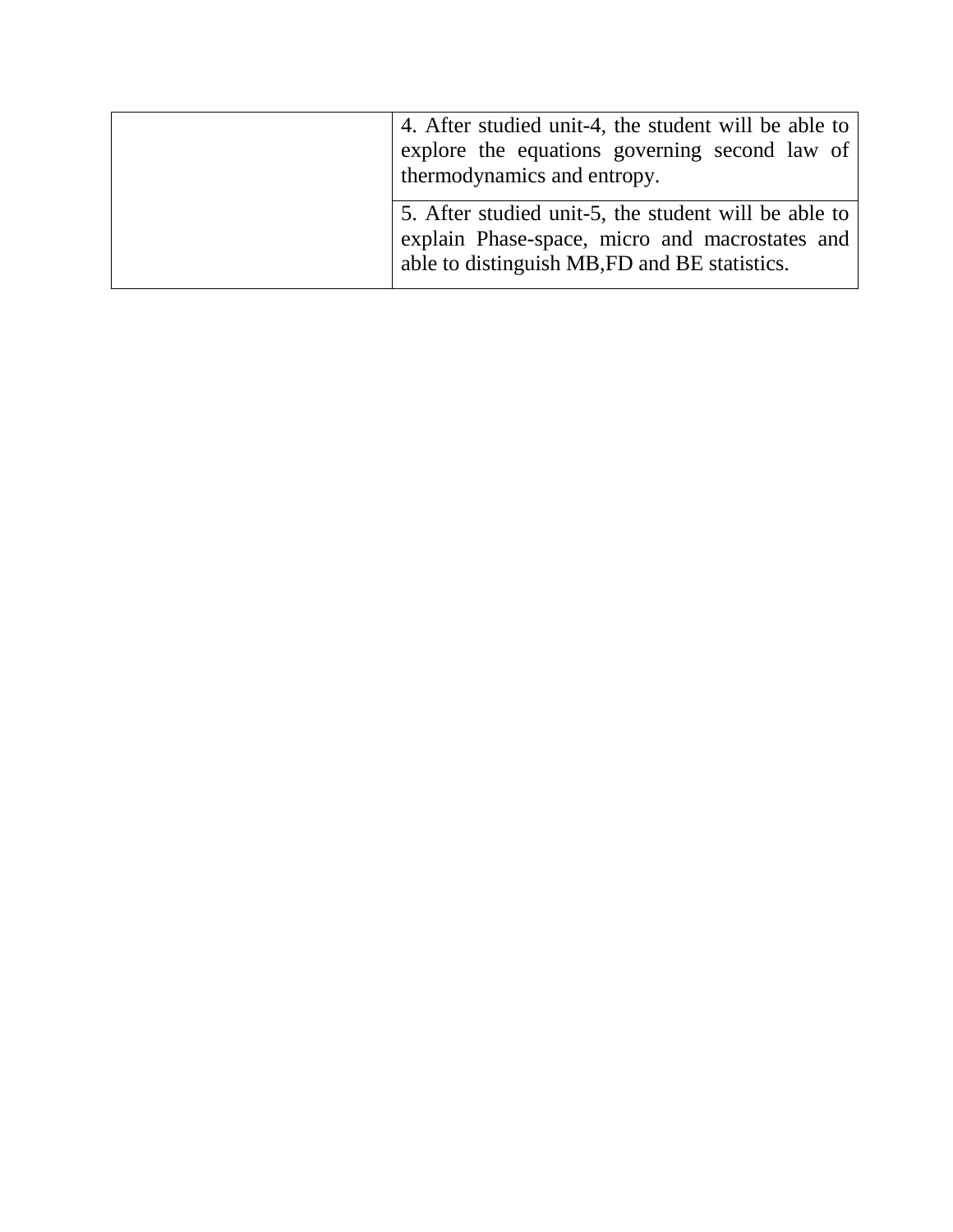## **CHEMISTRY**

| <b>SUBJECT</b>               | <b>OUTCOMES</b>                                                                                                                                                                                                                                           |
|------------------------------|-----------------------------------------------------------------------------------------------------------------------------------------------------------------------------------------------------------------------------------------------------------|
| <b>SEMESTER I</b>            |                                                                                                                                                                                                                                                           |
| <b>GENERAL CHEMISTRY - I</b> | Upon completion of this course, the students<br>will be able to                                                                                                                                                                                           |
|                              | 1) Recollect the Chemistry of Quantum<br><b>Numbers</b>                                                                                                                                                                                                   |
|                              | 2) Review and apply periodicity of properties.                                                                                                                                                                                                            |
|                              | 3) Discuss various types of bonding through<br>VB & MO theories.                                                                                                                                                                                          |
|                              | 4) Name simple Aliphatic and Aromatic<br>Compounds.                                                                                                                                                                                                       |
|                              | 5) Illustrate and apply electron displacement<br>effects and reaction mechanisms.                                                                                                                                                                         |
|                              | 6) Elaborate the basic concepts of solid, liquid<br>and gaseous states                                                                                                                                                                                    |
|                              | 7) Apply the principles of Volumetric Analysis.                                                                                                                                                                                                           |
| 1. PHYSICS I                 | 1. After studied unit-1, the student will be able<br>to find the acceleration due to gravity at a place<br>simple pendulum and compound<br>using<br>pendulum. Also can know the properties of<br>matter like elasticity, viscosity and surface<br>tension |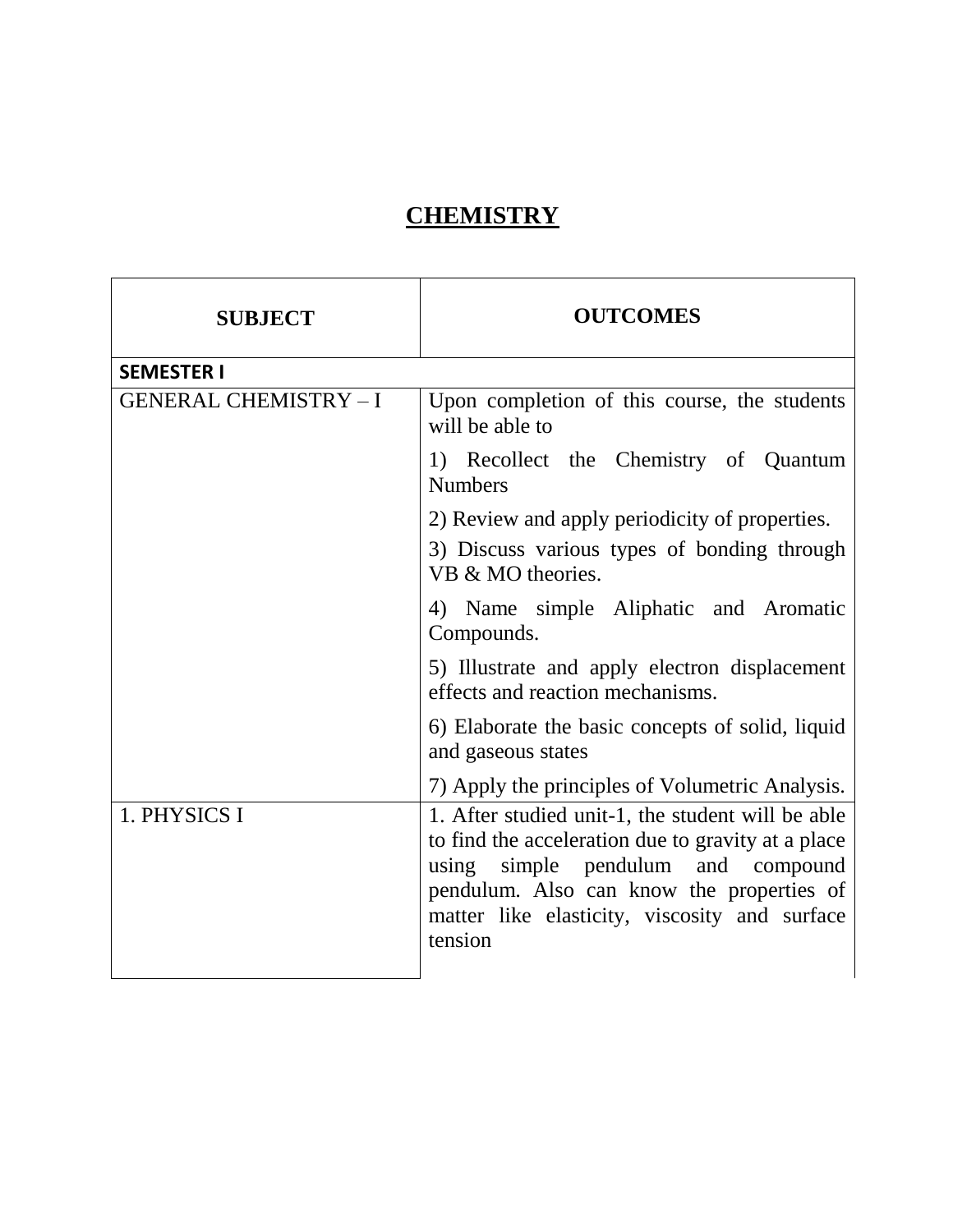|                               | 2. After studied unit-2, the student will be able<br>to learn thermo emf using Seebeck and Peltier<br>effects and hence understand thermoelectric<br>circuits.                                                                                                                                                                                                               |
|-------------------------------|------------------------------------------------------------------------------------------------------------------------------------------------------------------------------------------------------------------------------------------------------------------------------------------------------------------------------------------------------------------------------|
|                               | 3. After studied unit-3, the student will be able<br>to explain growth and decay of a transient<br>current in a circuit containing resistance-<br>inductance, resistance-capacitance and LCR in<br>series. Also will be able to determine the<br>horizontal components of earth's magnetic<br>induction<br>a place using deflection<br>at<br>magnetometer in Tan C position. |
|                               | 4. After studied unit-4, the student will be able<br>to derive the expression for the velocity of a<br>sound in a stretched string and hence they can<br>determine the frequency of A.C mains.                                                                                                                                                                               |
|                               | 5. After studied unit-5, the student will be able<br>to understanding the principle of laser and can<br>demonstrate the working of He-Ne laser and<br>applications of laser. Also, the student will be<br>able to learn the fibre optics, structure and<br>application in communication                                                                                      |
| MATHEMATICS-I                 |                                                                                                                                                                                                                                                                                                                                                                              |
| <b>SEMESTER II</b>            |                                                                                                                                                                                                                                                                                                                                                                              |
| <b>GENERAL CHEMISTRY - II</b> |                                                                                                                                                                                                                                                                                                                                                                              |
| 1. PHYSICS II                 | 1. After studied unit-1, the student will be able<br>to study the frames of reference, Galilean<br>transformation equations and special theory of<br>relativity.                                                                                                                                                                                                             |
|                               | 2. After studied unit-2, the student will be able<br>to describe the different atomic models and<br>Stern and Gerlach Experiment.                                                                                                                                                                                                                                            |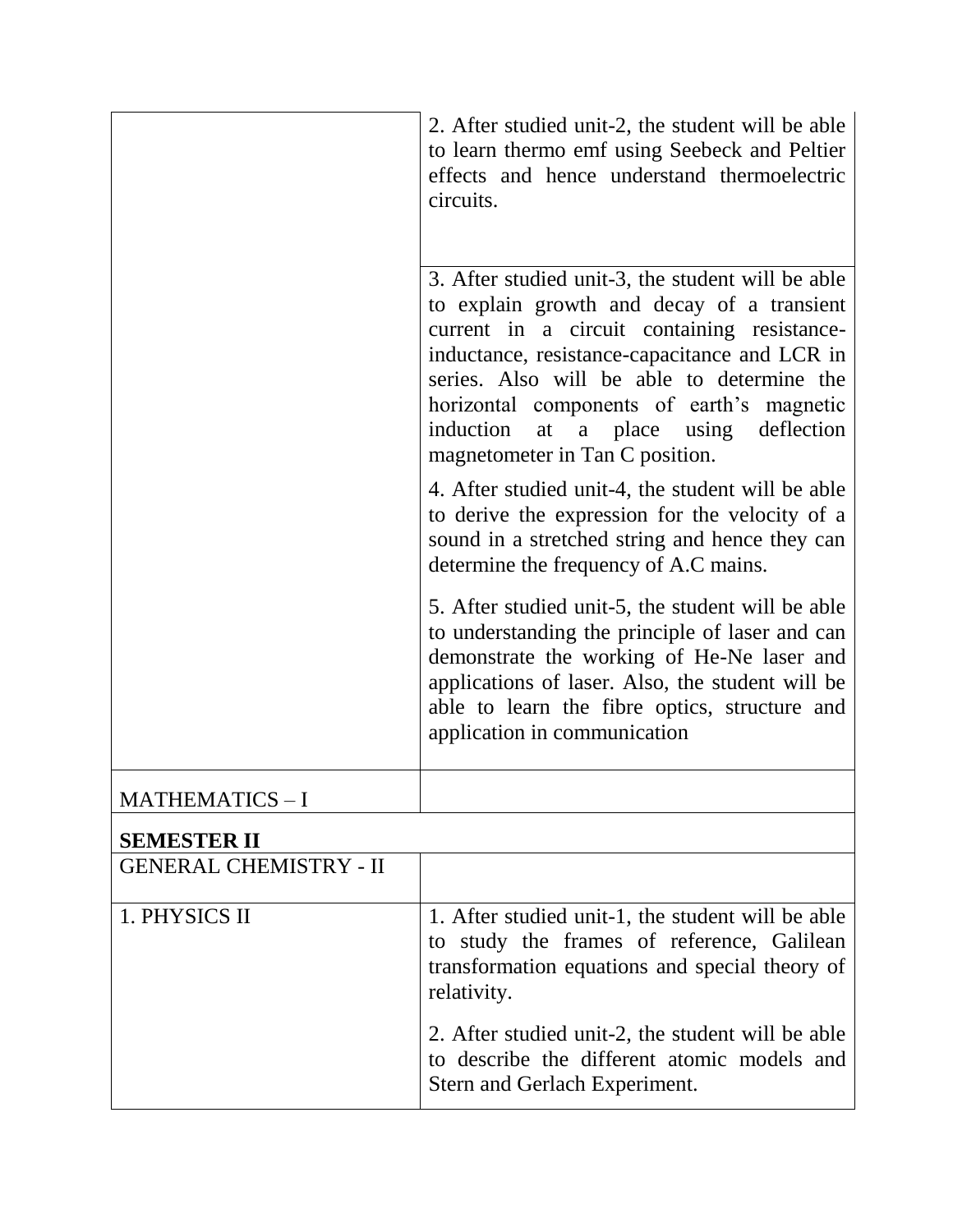|                     | 3. After studied unit-3, the student will be able<br>to explain binding energy, liquid drop model,<br>G.M counter and particle accelerators.                                                       |
|---------------------|----------------------------------------------------------------------------------------------------------------------------------------------------------------------------------------------------|
|                     | 4. After studied unit-4, the student will be able<br>to know the conversion of number systems<br>from one to other and also will be able to<br>design universal gates using NAND and NOR<br>gates. |
|                     | 5. After studied unit-5, the student will be able<br>to understanding the basics of nanomaterial,<br>synthesis and its applications                                                                |
| 5. MATHEMATICS - II |                                                                                                                                                                                                    |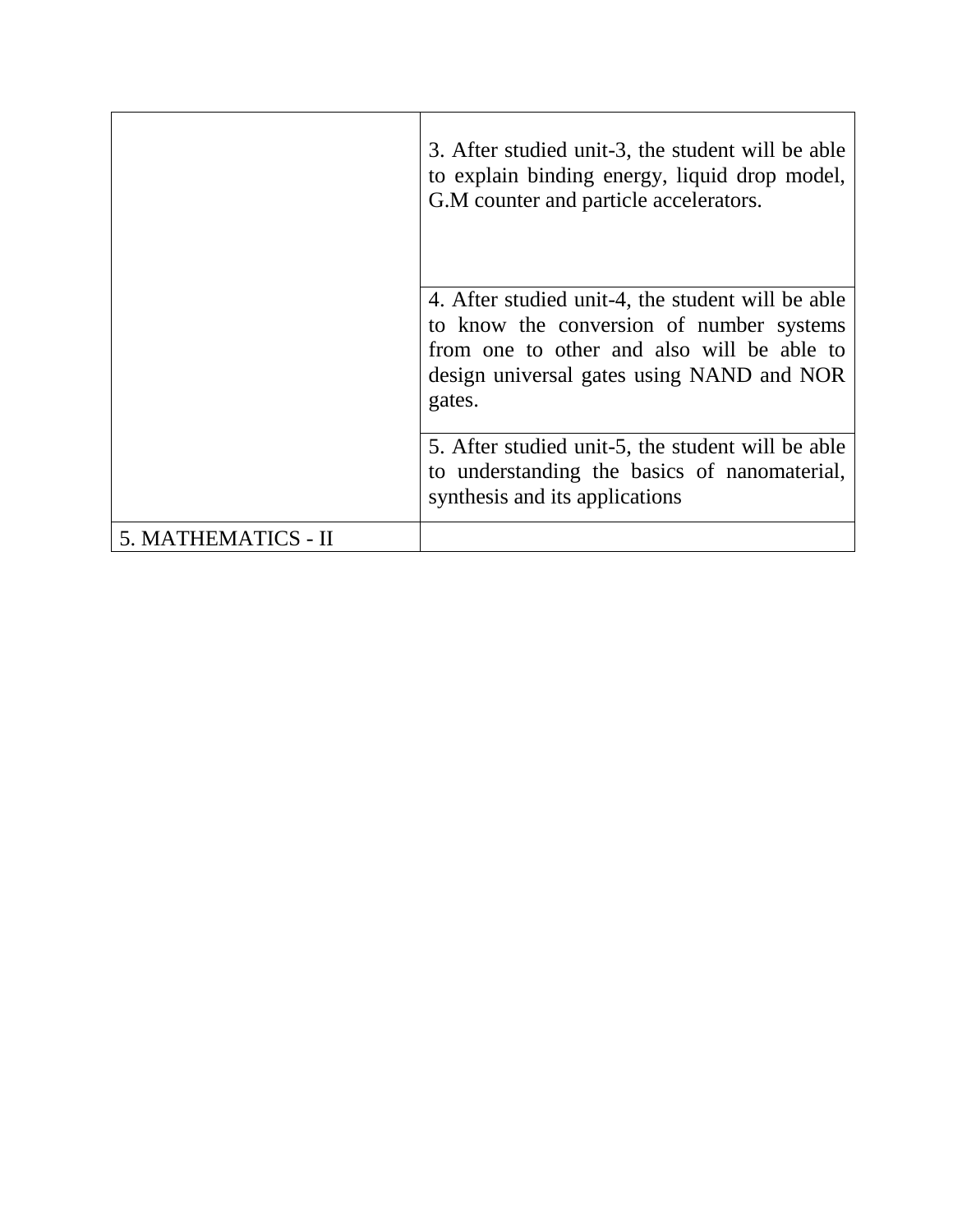## **BOTANY**

| <b>SUBJECT</b>                   | <b>OUTCOMES</b>                                                                                                                              |
|----------------------------------|----------------------------------------------------------------------------------------------------------------------------------------------|
| <b>SEMESTER I</b>                |                                                                                                                                              |
| PHYCOLOGY AND<br><b>MYCOLOGY</b> | 1. To learn about the general characters of algae                                                                                            |
|                                  | 2. To impact knowledge on various major<br>groups of algae                                                                                   |
|                                  | 3. To understand the life history of various<br>groups of algae                                                                              |
|                                  | 4. To differentiate the various groups of fungi                                                                                              |
|                                  | 5. To know the knowledge of general<br>distribution of fungi                                                                                 |
| ZOOLOGY I                        | 1. The students will be able to understand the<br>life – cycle to and adaptations of protozoa,<br>poriferacoelenterata and platy helminthes. |
|                                  | 2. The student will be able to understand the<br>functional morphology of Annelids, Arthropods<br>, Molluscs and Echinoderms                 |
|                                  | 3. The student will be able acquire knowledge<br>about the functional morphology of chordata,<br>prochordatas and pisces                     |
|                                  | 4. The student will be able have a thorough<br>knowledge about Frog and Calotes.                                                             |
|                                  | 5. The student will be able to understand the<br>functional morphology of Aves and Mammals.                                                  |
|                                  |                                                                                                                                              |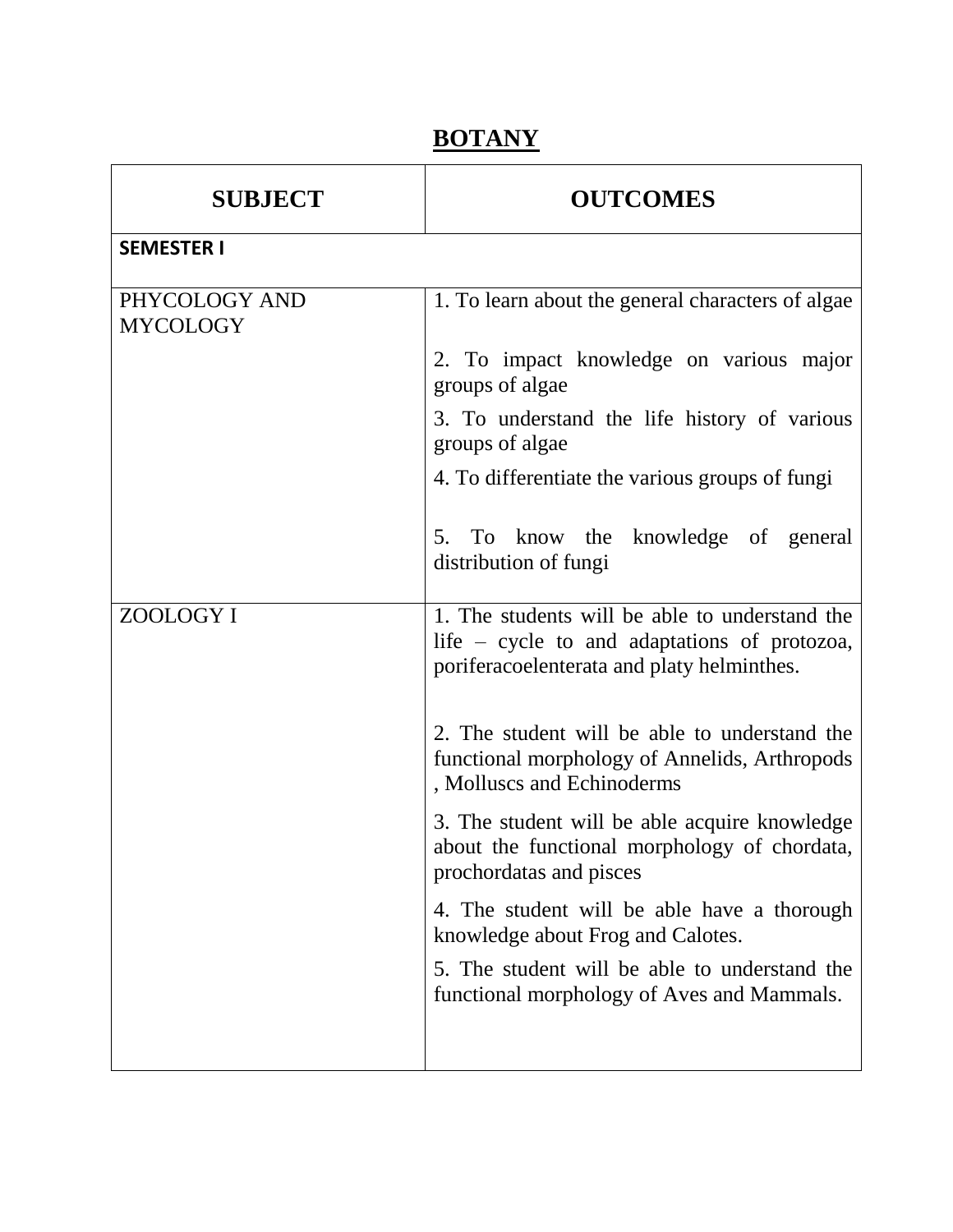| <b>SEMESTER: II</b>                                                                   |                                                                                                                     |
|---------------------------------------------------------------------------------------|---------------------------------------------------------------------------------------------------------------------|
| MICROBIOLOGY,<br>LICHENOLOGY, BRYOLOGY<br>AND PLANT PATHOLOGY                         | understand<br>1.<br>To<br>the<br>diversity<br>of<br>microorganisms, their importance and basics of<br>microscopes.  |
|                                                                                       | 2. To know about bacteria and viruses and how<br>they are classified                                                |
|                                                                                       | 3. To know about symbionts in botany.                                                                               |
|                                                                                       | 4. To know about bryophytes, the non vascular<br>plants                                                             |
|                                                                                       | 5. To understand the concept of plant diseases<br>and protective measures.                                          |
| PHYCOLOGY, MYCOLOGY,<br>MICROBIOLOGY,<br>LICHENOLOGY, BRYOLOGY<br>AND PLANT PATHOLOGY |                                                                                                                     |
| ZOOLOGY II                                                                            | 1. The student will acquire knowledge about<br>cell structure, gene function and Genetic<br>engineering.            |
|                                                                                       | 2. The student will be able to understand the<br>cleavage pattern and gastrulation in Amphioxus                     |
|                                                                                       | 3. The students will have a thorough knowledge<br>about the diseases of circulatory systems and<br>urine formation. |
|                                                                                       | 4. The student will be have an awareness about<br>the environment.                                                  |
|                                                                                       | The student will understand the basic<br>5.<br>concepts of evolution                                                |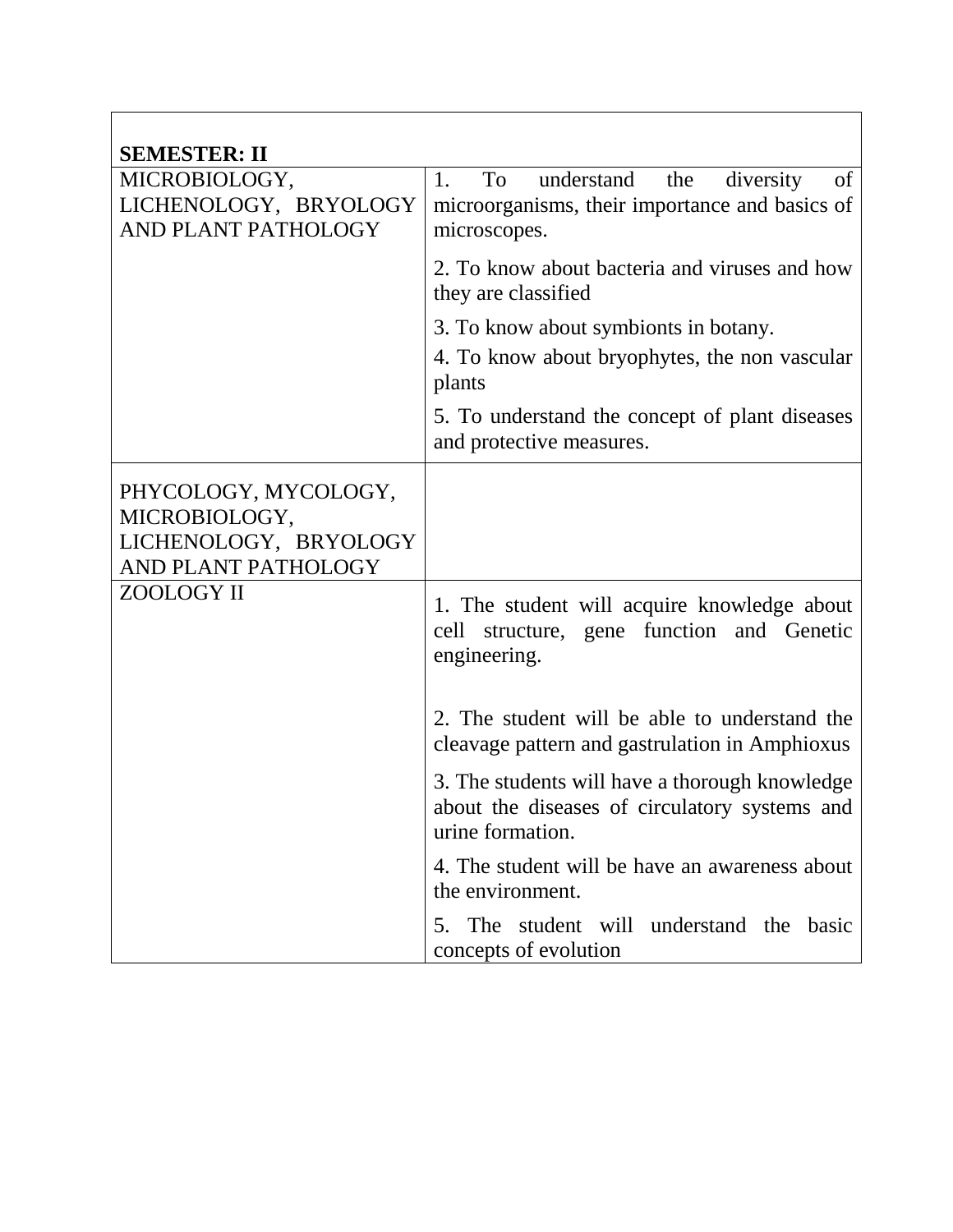# **ZOOLOGY**

| <b>SUBJECT</b>                             | <b>OUTCOMES</b>                                                                                                                                                                                    |
|--------------------------------------------|----------------------------------------------------------------------------------------------------------------------------------------------------------------------------------------------------|
| <b>SEMESTER I</b>                          |                                                                                                                                                                                                    |
| <b>INVERTEBRATA</b>                        | To understand the principle of taxonomy                                                                                                                                                            |
|                                            | To learn the general characters, classification of<br>Invertebrates and their phylum                                                                                                               |
|                                            | To understand the morphology and their systems<br>of various groups of Invertebrates.                                                                                                              |
|                                            | study the economic importance<br>To<br>of<br>invertebrates                                                                                                                                         |
|                                            | To study the affinities and adaptations<br>of<br>Invertebrates                                                                                                                                     |
|                                            |                                                                                                                                                                                                    |
| <b>SEMESTER II</b>                         |                                                                                                                                                                                                    |
| <b>CHORDATA</b>                            | On completion of the unit the students will able<br>to describe the salient features of phylum<br>Chordata                                                                                         |
|                                            | After completion of this unit the students will<br>able to Observe the diversity in class pisces and<br>their classification It provides the way of<br>identifying different orders of Amphibians. |
|                                            | Students will able to list out the unique<br>characters of Aves.                                                                                                                                   |
|                                            | To know the classification of class Mammalia up<br>to orders.                                                                                                                                      |
| <b>INVERTEBRATA AND</b><br><b>CHORDATA</b> |                                                                                                                                                                                                    |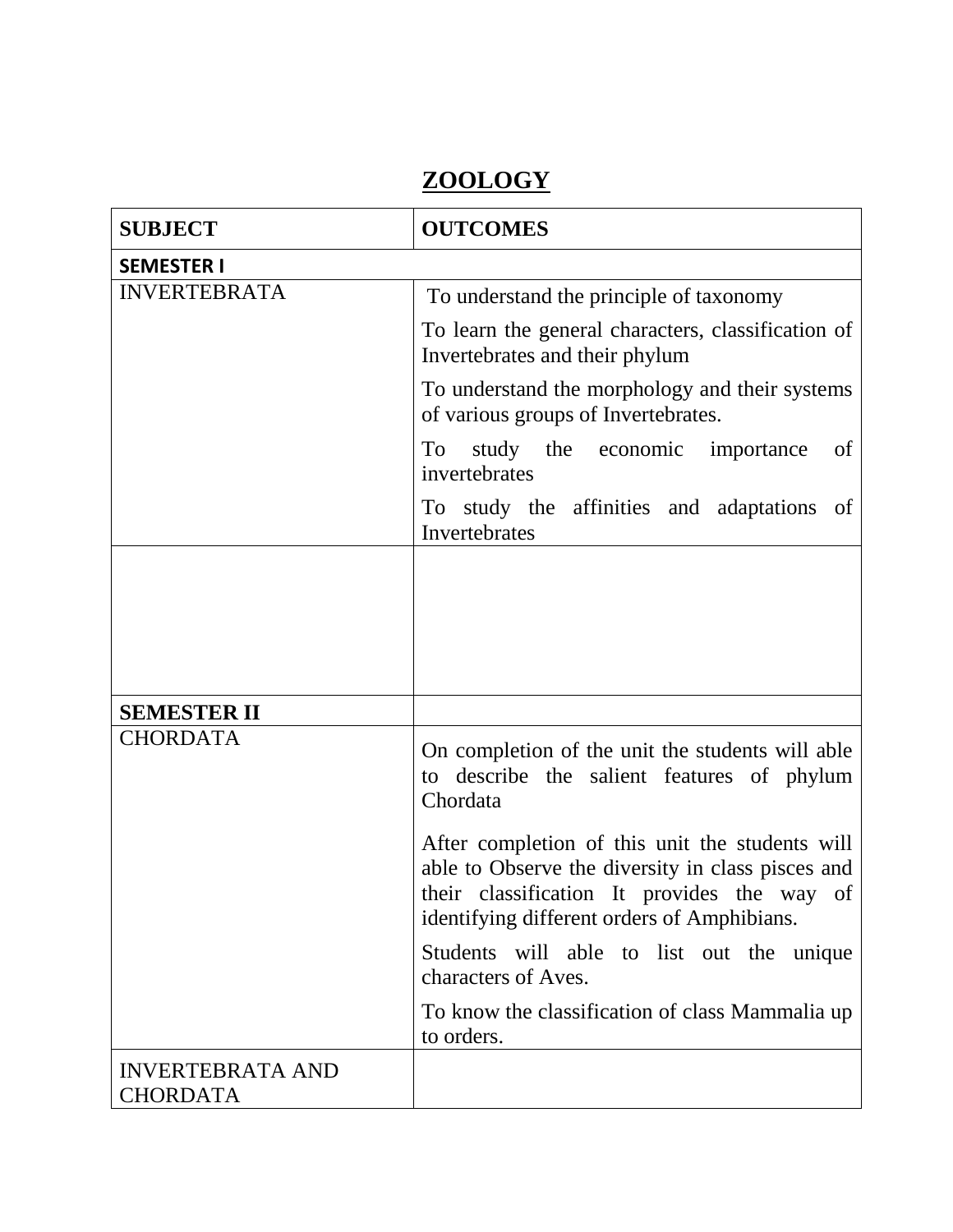## **MICROBIOLOGY**

| <b>SUBJECT</b>                                                  | <b>OUTCOMES</b>                                                                            |
|-----------------------------------------------------------------|--------------------------------------------------------------------------------------------|
| <b>FUNDAMENTALS</b><br>OF<br><b>MICROBIOLOGY</b>                | At the end of the course, the student will be<br>able to                                   |
|                                                                 | 1. Understand the scope and relevance of<br>Microbiology as a scientific discipline.       |
|                                                                 | 2. Decide on the correct type of microscopy<br>and staining.                               |
|                                                                 | 3. Gain knowledge on the various classification<br>of microorganisms.                      |
|                                                                 | 4. Study the morphology and structure of<br>microorganism.                                 |
|                                                                 | 5. Get acquainted with various sterilization<br>techniques.                                |
| <b>BIOCHEMISTRY I</b>                                           |                                                                                            |
| MICROBIAL PHYSIOLOG                                             | At the end of the course, the student will be<br>able to                                   |
|                                                                 | 1. Outline on the nutritional requirement and<br>nutritional types of bacteria.            |
|                                                                 | 2. Demonstrate various techniques employed in<br>the cultivation of microorganisms         |
|                                                                 | 3. Discuss on the different phases of microbial<br>growth.                                 |
|                                                                 | 4. Explain the basic concepts of microbial<br>metabolism.                                  |
|                                                                 | 5. Elaborate on the biosynthesis of bacterial<br>cell wall and mechanism of photosynthesis |
| IN<br><b>BASIC</b><br><b>EXPERIMENTS</b><br><b>MICROBIOLOGY</b> |                                                                                            |
| <b>BIOCHEMISTRY II</b>                                          |                                                                                            |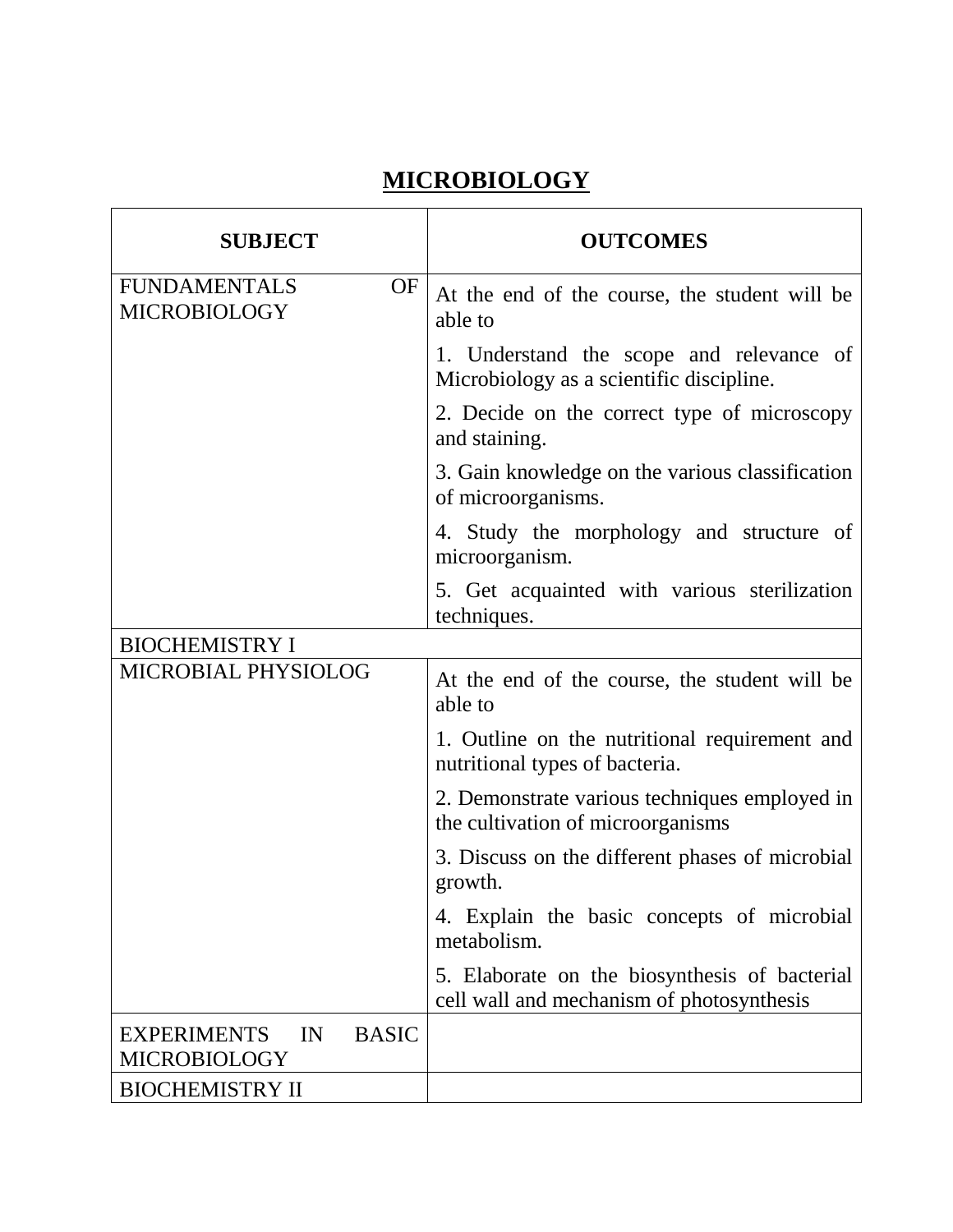| PRACTICAL                      |  |
|--------------------------------|--|
| <b>BIOCHEMISTRY I &amp; II</b> |  |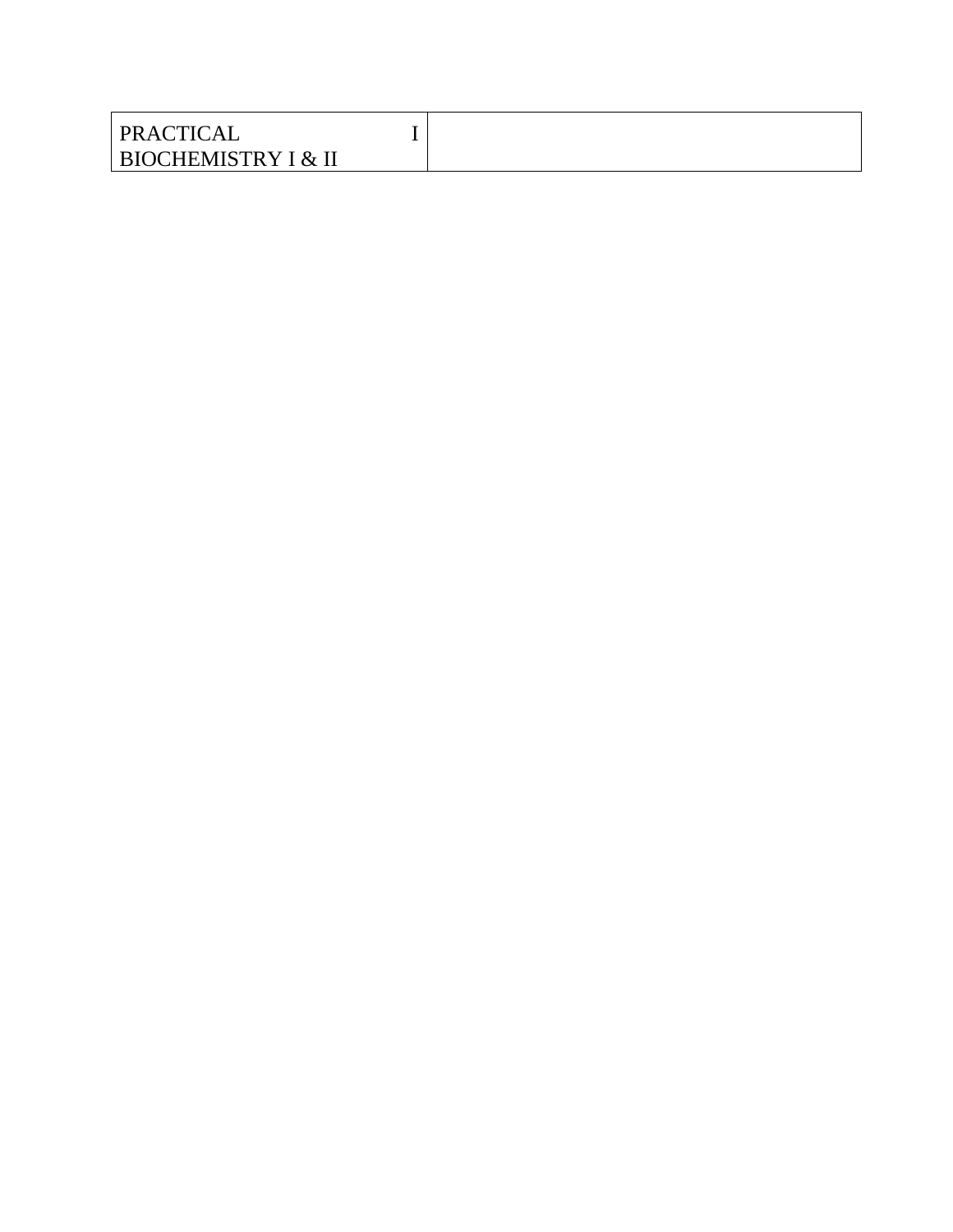## **COMPUTER SCIENCE**

| <b>SUBJECT</b>         | <b>OUTCOMES</b>                                                                                                                                                      |
|------------------------|----------------------------------------------------------------------------------------------------------------------------------------------------------------------|
| PROGRAMMING IN C       | The Student will be able to understand the<br>concepts of Constants, Variables, and Data<br>Types, Operators and Expressions                                         |
|                        | The Student will be able to understand the<br>concepts of Managing Input and Output<br>Operations, Decision Making<br>and<br>Branching, Decision Making and Looping. |
|                        | The Student will be able to understand the<br>concepts of Arrays, Character Arrays and<br>Strings, User Defined Functions.                                           |
|                        | The Student will be able to understand the<br>concepts of Structure and Unions, Pointers,<br>File Management in C.                                                   |
|                        | The Student will be able to understand the<br>concepts of Fundamental Algorithms,<br><b>Factoring Methods</b>                                                        |
| Programming in C - Lab | Enhance the analyzing and problem solving<br>skills<br>and use the<br>same for writing<br>programs in C.                                                             |
|                        | diversified solutions,<br>Write<br>draw<br>flowcharts and develop a well-documented<br>and indented program according to coding<br>standards.                        |
|                        | Learn to debug a given program and<br>execute the C program.                                                                                                         |
|                        | To have enough practice the use<br>of<br>conditional and looping statements.                                                                                         |
|                        | To<br>implement arrays,<br>functions<br>and                                                                                                                          |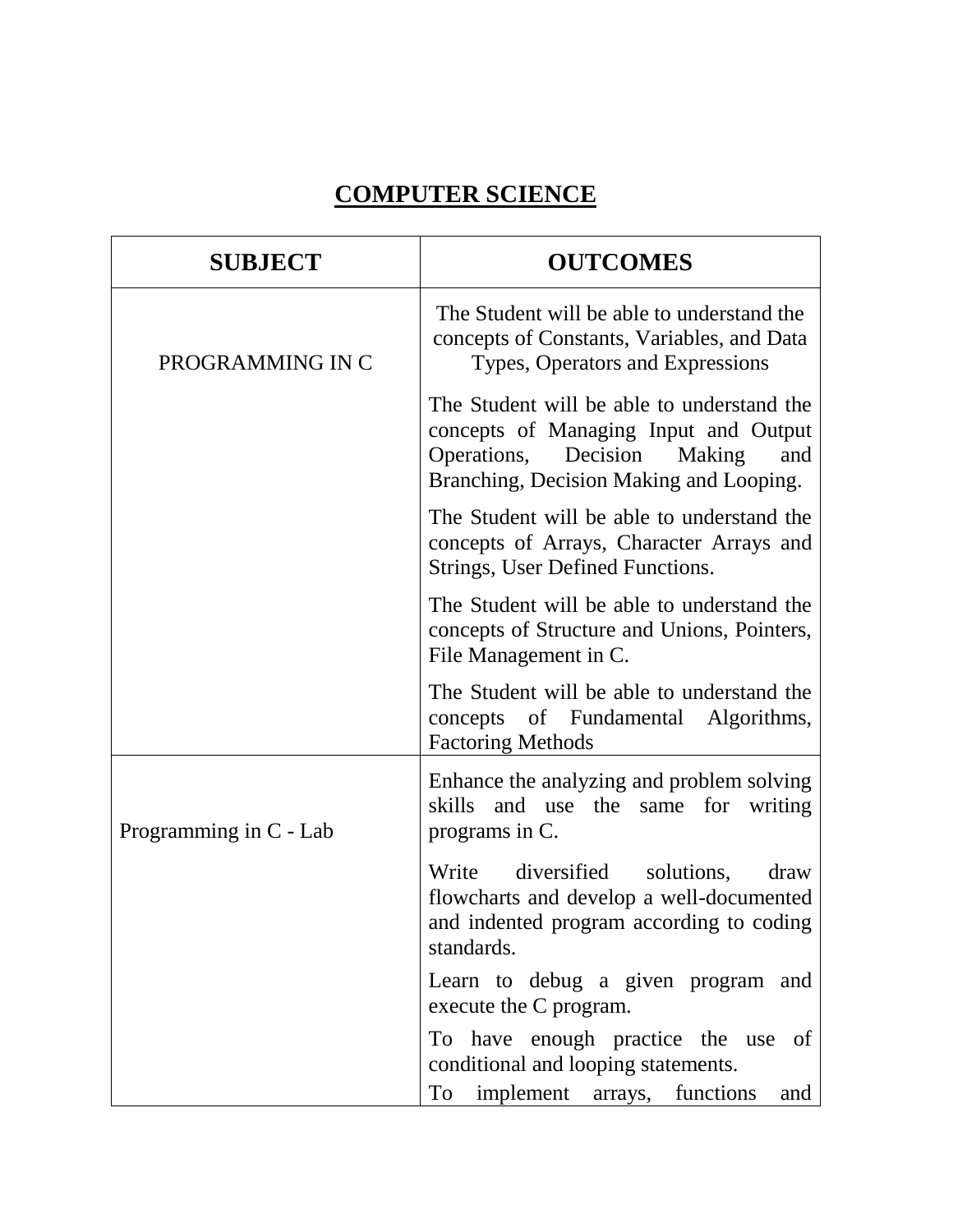# **VISUVAL COMMUNICATION**

| <b>SUBJECT</b>                                    | <b>OUTCOMES</b>                                                                                                                                                   |
|---------------------------------------------------|-------------------------------------------------------------------------------------------------------------------------------------------------------------------|
| <b>SEMESTER I</b>                                 |                                                                                                                                                                   |
| <b>FUNDAMENTALS</b><br>OF<br><b>COMMUNICATION</b> | Co1: Would know about factors influencing<br>communication process                                                                                                |
|                                                   | Co2: Would understand the elements and signs<br>of communication                                                                                                  |
|                                                   | Co3: Understand Communication models and<br>theories                                                                                                              |
|                                                   | Would establish<br>of<br>Co4:<br>concepts<br>communication for development                                                                                        |
|                                                   | Co5: Effectuate the creative thinking process                                                                                                                     |
| <b>Writing for Media</b>                          | CO1: CREATE the foundations<br>of good<br>writing skills with<br>a steady grasp<br>of<br>grammatical aspects as well as the process of<br>writin                  |
|                                                   | CO2: GAIN knowledge and skills relating to<br>writing techniques for various<br>types<br>of<br>assignments related to print media.                                |
|                                                   | CO3: UNDERSTAND and BUILD the skills<br>required to writing for the ears so as to be able<br>to produce written scripts for various types of<br>radio programmes. |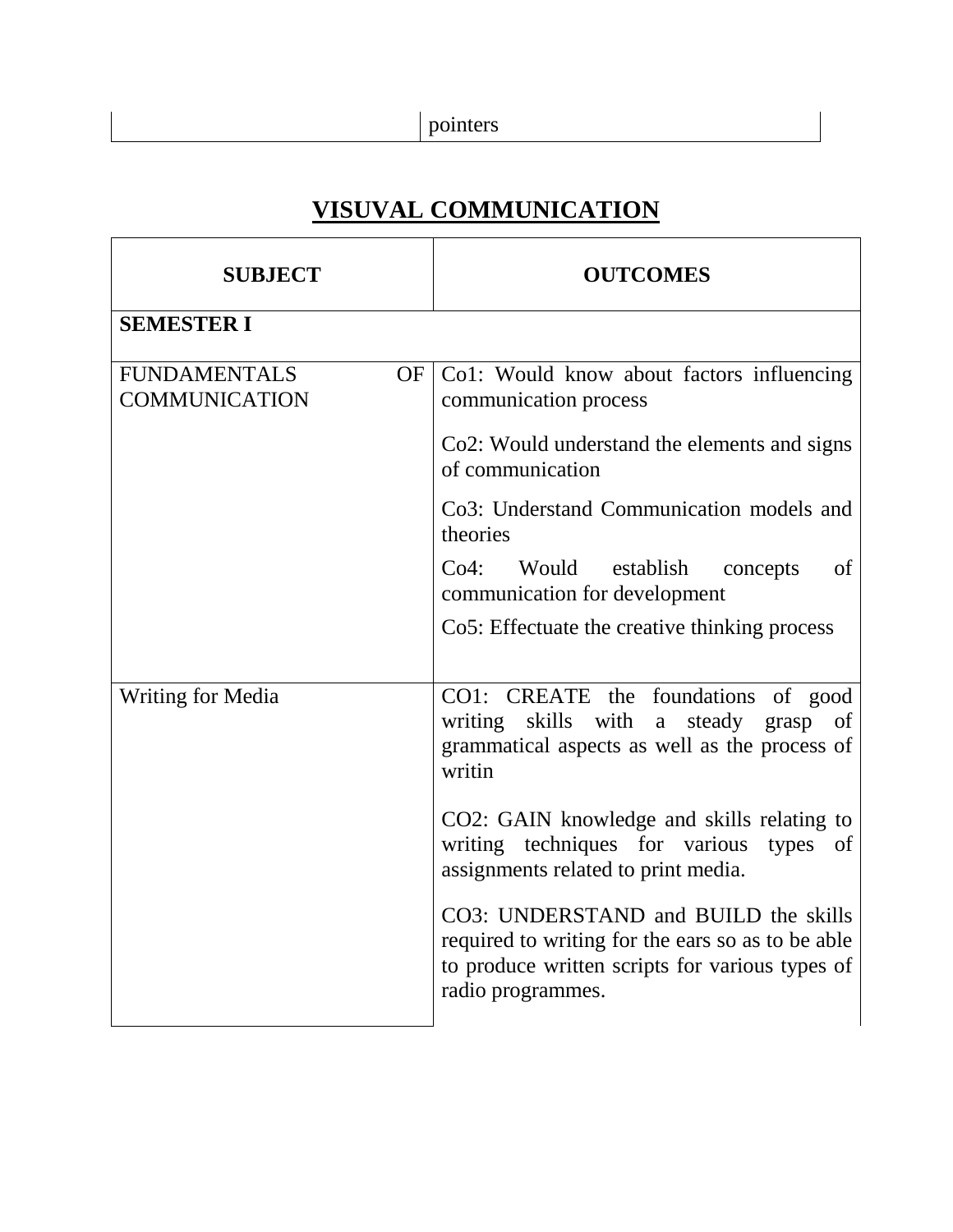|                               |    |        | CO4: DEVELOP the skills to write for visual<br>medium by learning to write scripts in various<br>formats for different types of programmes for<br>television and for films                                                                         |
|-------------------------------|----|--------|----------------------------------------------------------------------------------------------------------------------------------------------------------------------------------------------------------------------------------------------------|
|                               |    |        | CO4: ENHANCE the skills required to write<br>various types of content required in the realm<br>of New Media.                                                                                                                                       |
| <b>Semester II</b>            |    |        |                                                                                                                                                                                                                                                    |
| Introduction<br>Communication | to | Visual | CO1 Unit 1: Gain understanding of the<br>concept of Communication                                                                                                                                                                                  |
|                               |    |        | CO2 Unit 2: Would know the Evolution of<br>Communication                                                                                                                                                                                           |
|                               |    |        | CO3 Unit 3: Imbibe<br>overview<br>an<br>of<br>communication discipline                                                                                                                                                                             |
|                               |    |        | CO4 Unit 4: Render analytical capability of<br>the elements of visual communication                                                                                                                                                                |
|                               |    |        | CO5 Unit 5: Skilled in conceptual thinking<br>and creativity                                                                                                                                                                                       |
| <b>DRAWING</b>                |    |        |                                                                                                                                                                                                                                                    |
|                               |    |        | CO1 Unit 1: Understand the formal language<br>of drawing and the fundamentals of artistic<br>expression. Understand the basic principles of<br>linear perspectives                                                                                 |
|                               |    |        | Unit<br>CO <sub>2</sub><br>2:Demonstrate<br>basic<br>$\mathbf{a}$<br>understanding<br>of<br>the<br>principles<br>of<br>composition, proportion & texture. Understand<br>the effect of light on three-dimensional forms<br>as it applies to drawing |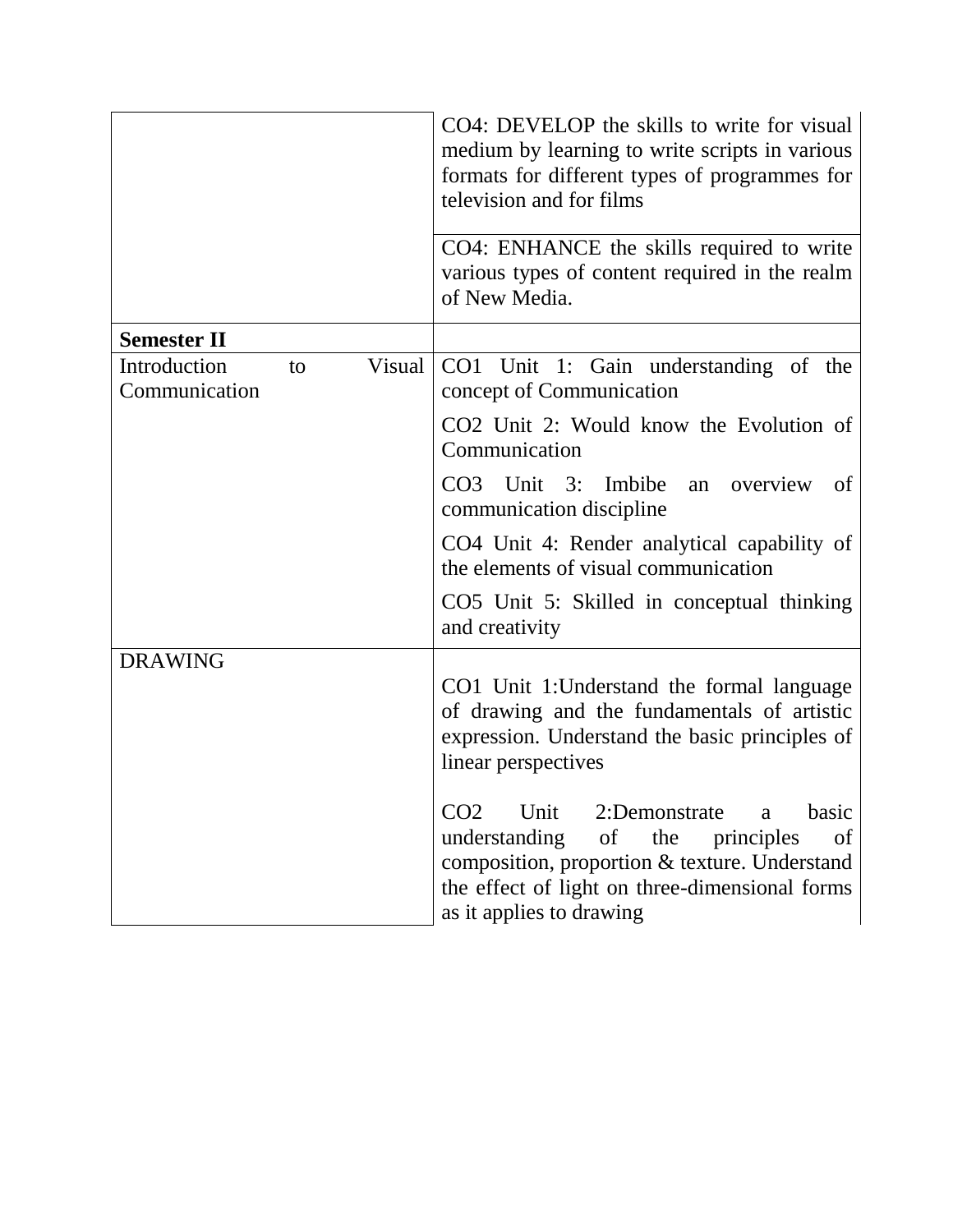|             | CO3 Unit3: Realistically render subjects from<br>direct observation. Demonstrate<br>skills of<br>visual perception, spatial concepts, and critical<br>thinking.                                                                                                                                                                                                                                               |
|-------------|---------------------------------------------------------------------------------------------------------------------------------------------------------------------------------------------------------------------------------------------------------------------------------------------------------------------------------------------------------------------------------------------------------------|
|             | CO4 Unit 4: Demonstrate an understanding of<br>classification of the different types with their<br>names and character, mode, weight,<br>orientation, position & sizes. Understand scale<br>and ratio of letter forms. Present phonetic<br>expressions in visual forms. Depict<br>monograms using text and sound. Demonstrate<br>ability to use calligraphy to draw objects –<br>apply calligraphy techniques |
|             | CO5 Unit 5:Show basic proficiency in use of<br>Application Software. Demonstrate ability to<br>transition hand drawing to digitized design,<br>Modify, compose and present hand-illustrated<br>art as digital images.                                                                                                                                                                                         |
| Photography | CO1 Unit 1: Get conversant with the concept<br>of photography as a language of light and the<br>basic knowledge about the functioning of a<br>camera                                                                                                                                                                                                                                                          |
|             | CO2Unit2: Understand the various situations<br>during which different cameras/lenses could<br>be used by applying the knowledge about their<br>features.                                                                                                                                                                                                                                                      |
|             | CO3 Unit 3: Analyse and understand<br>the<br>significance of lights $\&$ lighting<br>in<br>photography.                                                                                                                                                                                                                                                                                                       |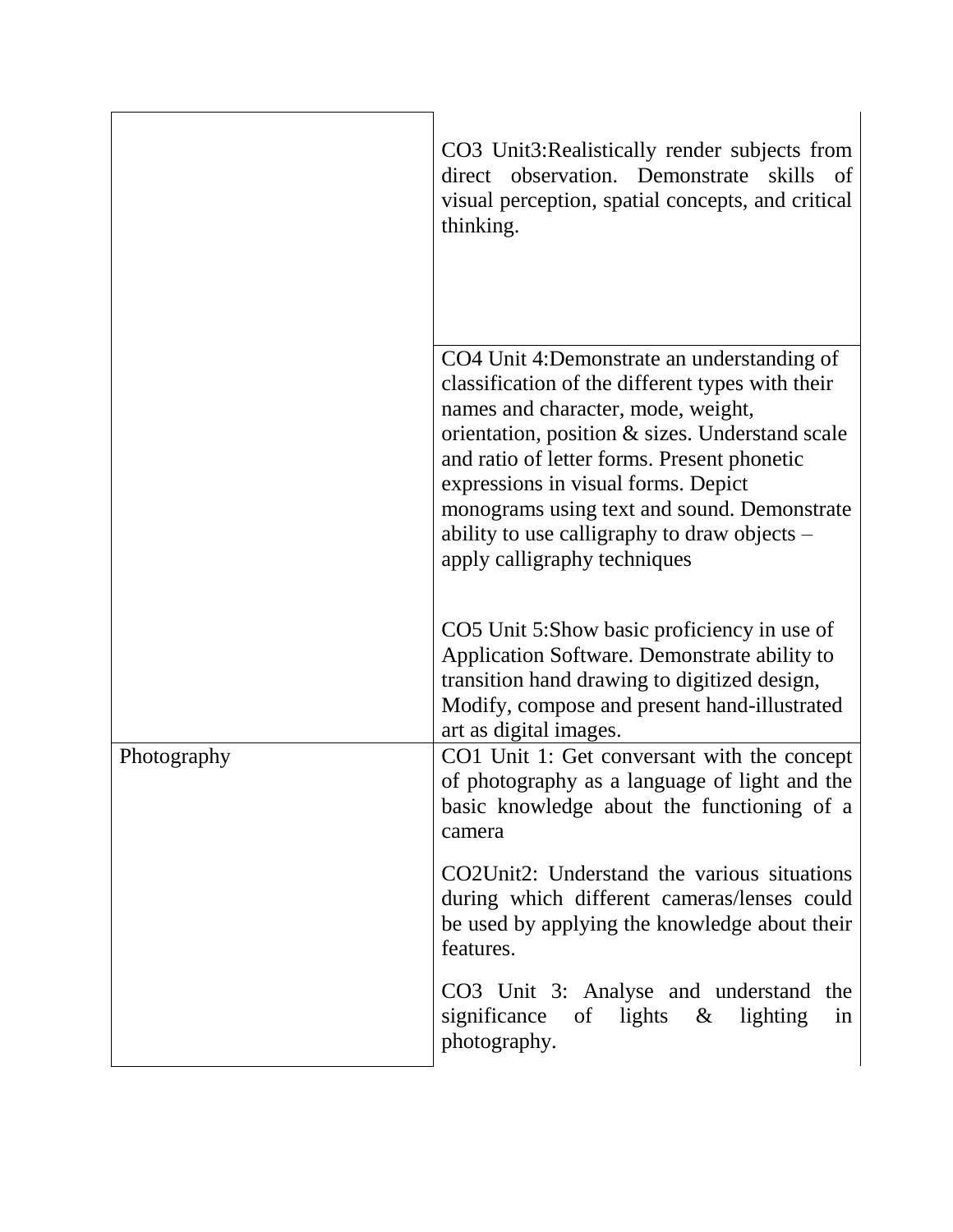|                              | CO4 Unit 4: Illustrate the various genres of<br>photographs with their key features.<br>CO3 Unit 5: Evaluate the merits<br>and<br>digital photography<br>limitations of<br>in<br>comparison to traditional photography. |
|------------------------------|-------------------------------------------------------------------------------------------------------------------------------------------------------------------------------------------------------------------------|
| <b>Practical Photography</b> | CO1 Unit 1: Gain knowledge regarding<br>lighting, aperture, shutter speed etc., while<br>taking pictures of objects and the same for<br>taking portraits.                                                               |
|                              | CO2Unit 2: Comprehend the different lighting<br>techniques so that they can take photographs<br>with various effects and capture human<br>expressions especially children.                                              |
|                              | CO3 Unit 3: Apply the lighting techniques to<br>advertise products and fashion shows.                                                                                                                                   |
|                              | CO4 Unit 4:Demonstrate the significance of<br>environment and the role of photographs in<br>creating environmental awareness<br>and<br>sustainable development                                                          |
|                              | CO5 Unit 5:Create photo stories<br>using<br>elements of human interest.                                                                                                                                                 |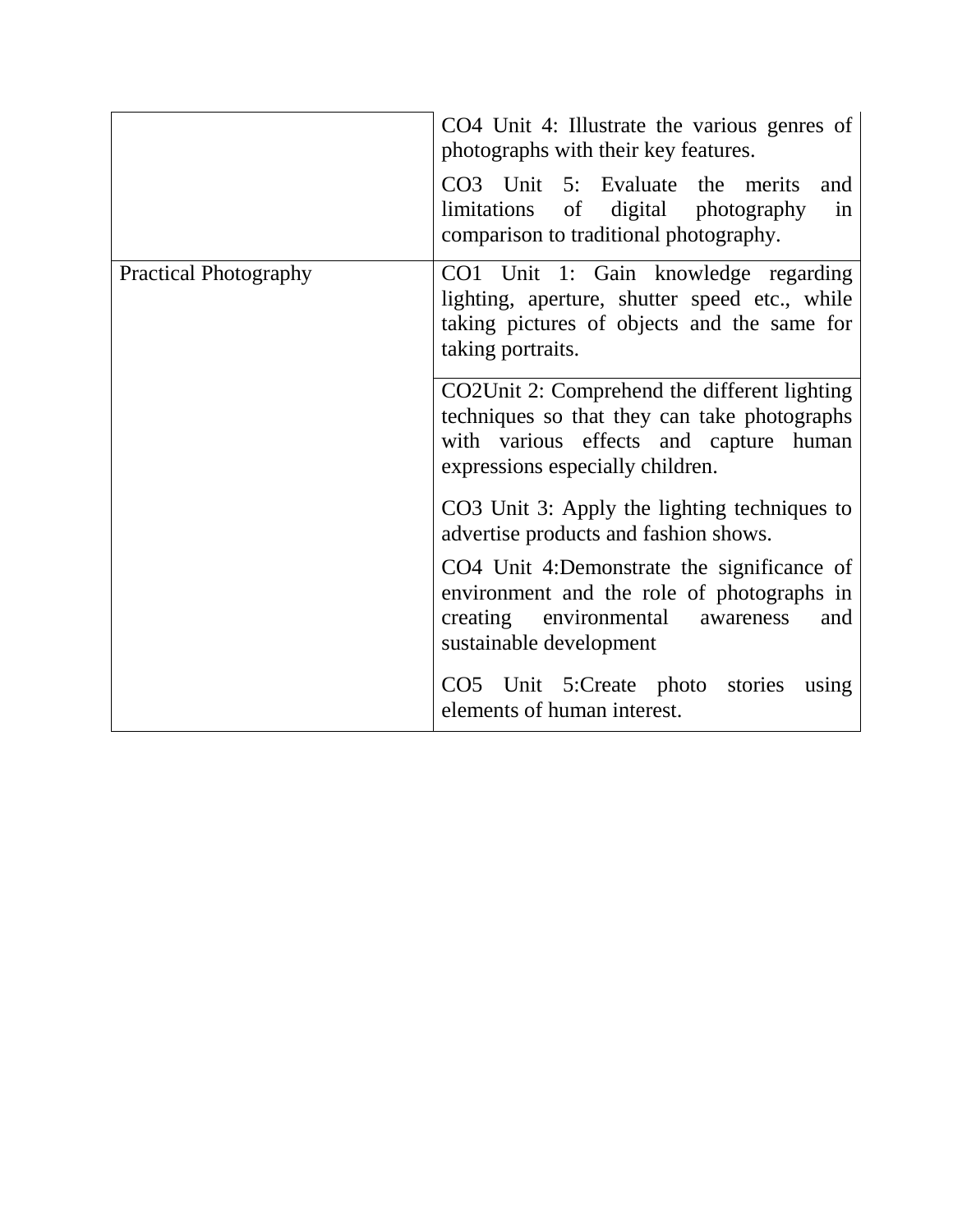### **COMPUTER APPLICATION**

| <b>SUBJECT</b>                      | <b>OUTCOMES</b>                                                                                                                                                                                                                                                                                                                                                                                                                                                                                                                                                                                                                                                                              |
|-------------------------------------|----------------------------------------------------------------------------------------------------------------------------------------------------------------------------------------------------------------------------------------------------------------------------------------------------------------------------------------------------------------------------------------------------------------------------------------------------------------------------------------------------------------------------------------------------------------------------------------------------------------------------------------------------------------------------------------------|
| <b>SEMESTER I</b>                   |                                                                                                                                                                                                                                                                                                                                                                                                                                                                                                                                                                                                                                                                                              |
| <b>CORE THEORY PAPER -1</b>         | • The Student will be able to understand<br>the concepts of Constants, Variables, and<br>Data Types, Operators and Expressions<br>• The Student will be able to understand<br>the concepts of Managing Input and<br>Output Operations, Decision Making and<br>Branching,<br>Decision<br>Making<br>and<br>Looping.<br>• The Student will be able to understand<br>the concepts of Arrays, Character Arrays<br>and Strings, User Defined Functions.<br>• The Student will be able to understand<br>the concepts of Structure and Unions,<br>Pointers, File Management in C.<br>• The Student will be able to understand<br>the concepts of Fundamental Algorithms,<br><b>Factoring Methods</b> |
| Programming in $C - Lab$            | $CO1 -$<br>Enhance the<br>analyzing<br>and<br>problem solving skills and use the same<br>for writing programs in C. CO2 - Write<br>diversified solutions, draw flowcharts and<br>develop a well-documented and indented<br>program according to coding standards.<br>CO3 - Learn to debug a given program<br>and execute the C program.<br>CO4 - To have enough practice the use of<br>conditional and looping statements.<br>CO5 - To implement arrays, functions<br>and pointers.                                                                                                                                                                                                          |
| <b>MATHEMATICAL FOUNDATIONS - I</b> |                                                                                                                                                                                                                                                                                                                                                                                                                                                                                                                                                                                                                                                                                              |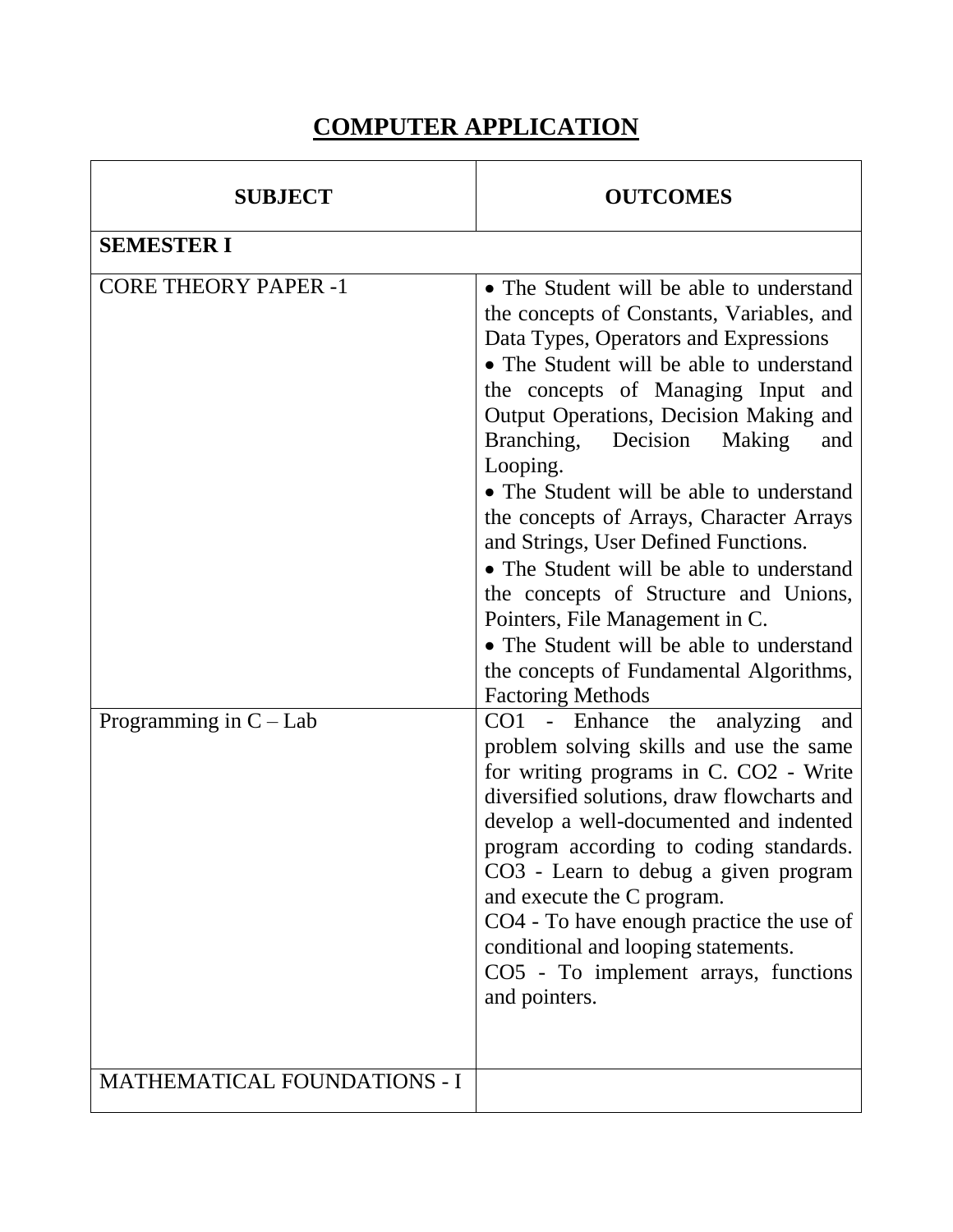| <b>SEMESTER II</b>                                       |                                                                                                                                                                                                                                                                                                                                                                                                                                                                                                                                                                                                                                                                                                               |
|----------------------------------------------------------|---------------------------------------------------------------------------------------------------------------------------------------------------------------------------------------------------------------------------------------------------------------------------------------------------------------------------------------------------------------------------------------------------------------------------------------------------------------------------------------------------------------------------------------------------------------------------------------------------------------------------------------------------------------------------------------------------------------|
| C++ & DATA STRUCTURES                                    | • The Student will be able to understand<br>concepts of object<br>oriented<br>the<br>programming Apply structure and inline<br>functions.<br>• The Student will be able to understand<br>the concepts of the types of inheritances<br>Applying various levels<br>and<br>of<br>Inheritance for real time problems Apply<br>the OOPs concepts class and object.<br>Understand Explain the file concept and<br>exception handlings in $C++$<br>• The Student will be able to understand<br>the concepts of Stacks and Queue using<br>array and pointers.<br>• The Student will be able to understand<br>the concepts of Recursion, Binary Search<br>Tree and graphs.<br>• The Student will be able to understand |
| C++ & DATA STRUCTURES LAB<br>MATHEMATICAL FOUNDATIONS II | the concepts of Sorting and Searching<br>Algorithms<br>• Understand the Creating and Deleting<br>Objects with the Concepts of<br>the<br>Constructors and Destructors.<br>Polymorphism<br>the<br>Demonstrate<br>Concepts and Operator Overloading.<br>• Understand basic Data Structures such<br>as Arrays, Linked Lists, Stacks, Queues,<br>Doubly Linked List and Infix to Postfix<br>Conversion.<br>• Apply Algorithm for solving problems<br>like Sorting and Searching.<br>• Apply Algorithms and use Graphs and<br>Trees as tools to visualize and simplify<br>Problems                                                                                                                                  |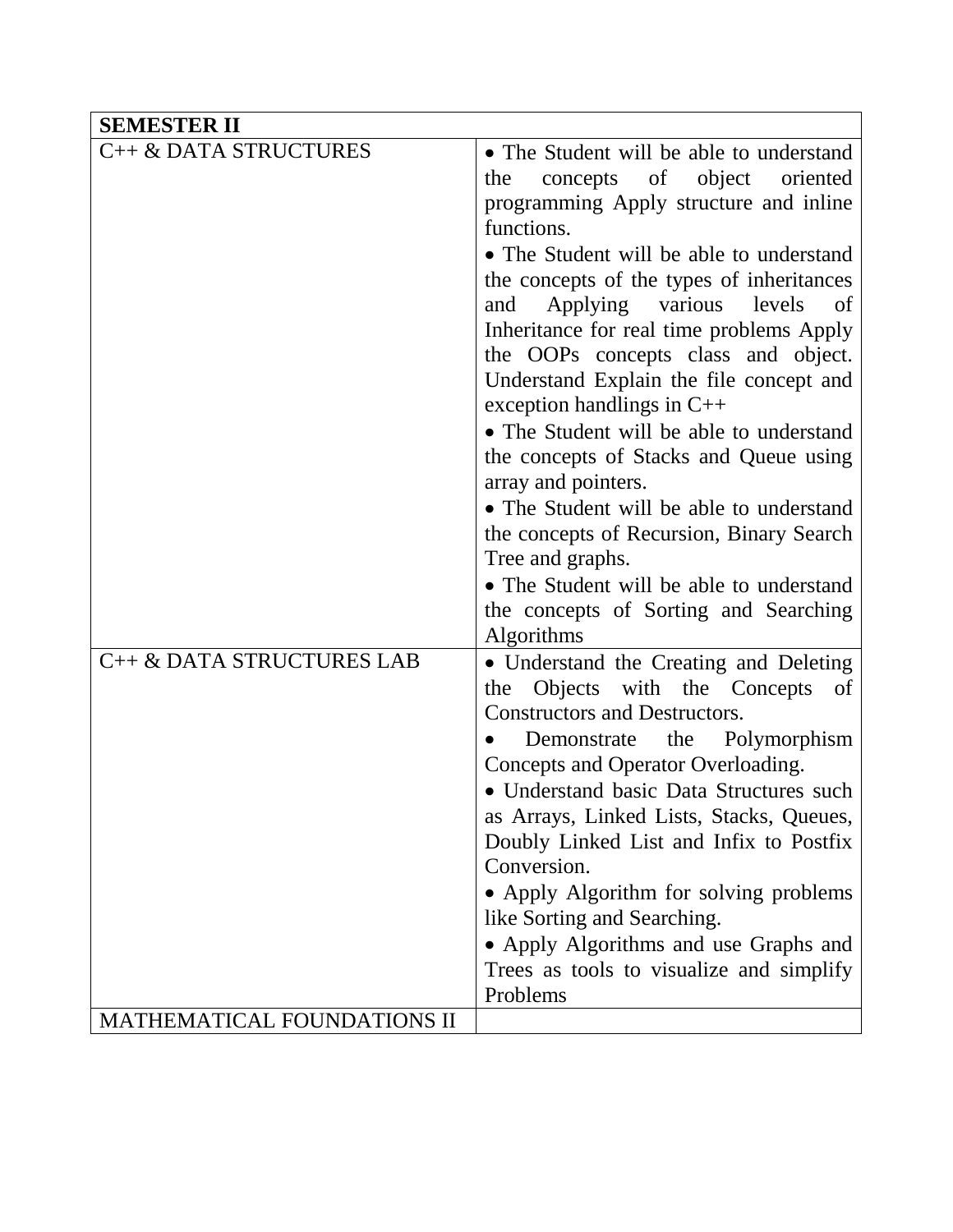### **M.A ENGLISH**

#### **PROGRAMME OBJECTIVES**

The Programme aims to develop the ability of the student to critically examine and restate his/her understanding of literary texts, employing individual linguistic skills, engendering literary concepts and critical approaches to arrive at the core and essence of narratives. The learning process would also lead to a larger comprehension of global, national, social issues and thereby facilitate the students to address the issues proactivity and gain a reasonable command of the language.

#### **COURSE OUTCOMES**

• On completion of the programme the student will be able to:

nterpret his/her understanding of form, structure, narrative technique, devices and style.

- Analyze and apply various literary concepts and critical approaches.
- Appreciate the importance of English as an international language, to benefit from the achievements of other cultures in accordance with various life situations.
- Organize and integrate the acquired knowledge towards individualistic compositions.
- Present, appraise and defend arguments with conviction and confidence

| <b>SUBJECT</b>                                     | <b>COURSE OUTCOMES</b>                                                                         |
|----------------------------------------------------|------------------------------------------------------------------------------------------------|
| <b>SEMESTER-I</b>                                  |                                                                                                |
| <b>BRITISH POETRY (CHAUCER TO</b><br>20th CENTURY) | $\lnot$ The student will learn about the<br>metaphysical poets and their style of<br>writings. |
|                                                    | $\lnot$ The student will know about the love<br>and lust towards opposite gender               |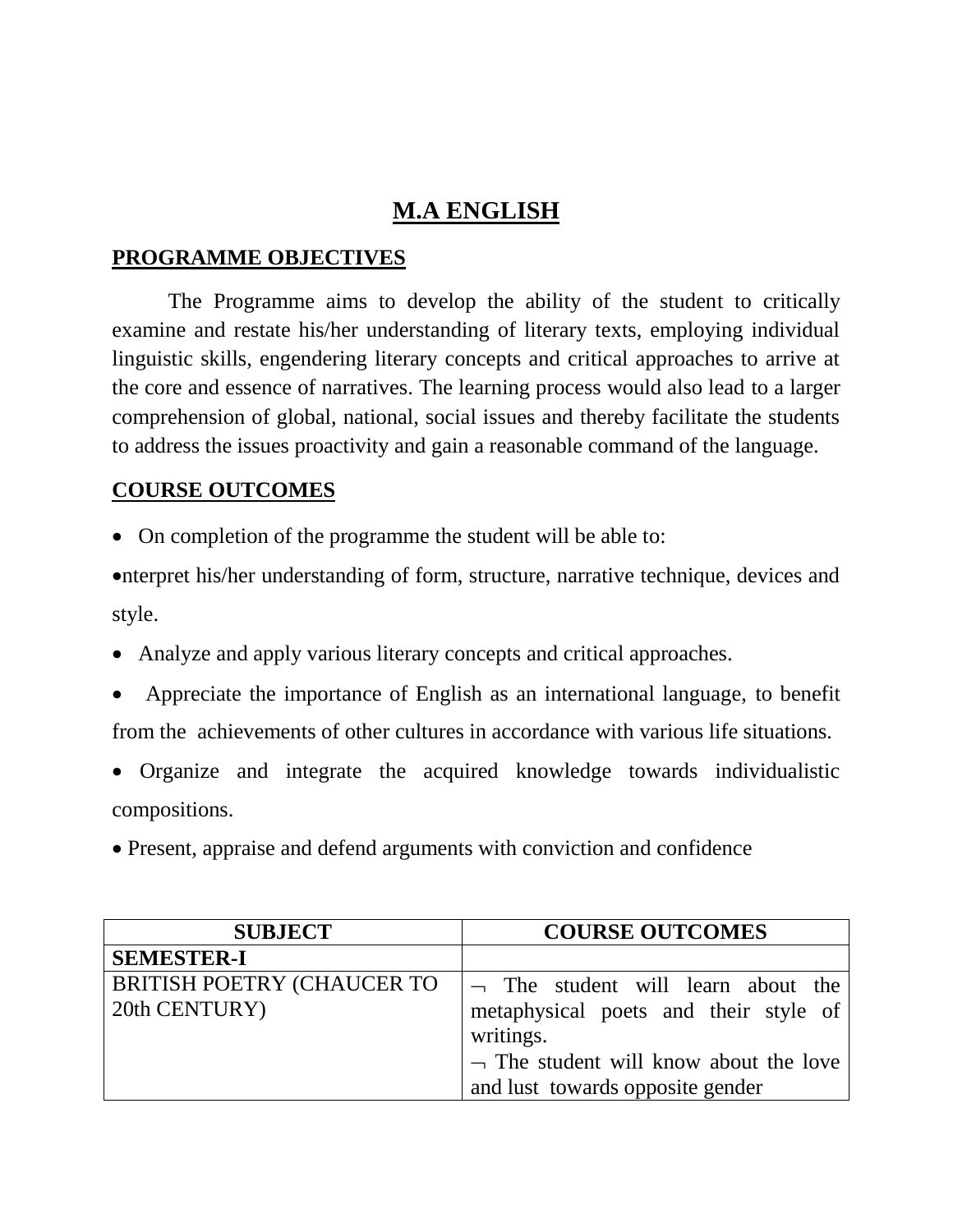|                                                | $\neg$ The student will be able to differentiate     |
|------------------------------------------------|------------------------------------------------------|
|                                                | the various types of sonnets                         |
|                                                | $\neg$ The student will enjoy the beauty of the      |
|                                                | nature                                               |
|                                                | and imagination                                      |
|                                                | The student will understand<br>the                   |
|                                                | romantic life of the poets                           |
|                                                | The student will differentiate<br>the                |
|                                                | changes of language and style.                       |
| <b>AMERICAN LITERATURE</b>                     | $\neg$ The student will come to know the             |
|                                                | prominent women writers                              |
|                                                | $\neg$ The student will able to distinguish the      |
|                                                | variousthinking of American society                  |
|                                                | The<br>will<br>understand<br>student                 |
|                                                | transcendentalists and naturalists                   |
|                                                | $\neg$ The student will receive the seclusion        |
|                                                | temper And patriarchal society                       |
|                                                | $\lnot$ The student will learn the reality of        |
|                                                | working Classes and middle classes living            |
|                                                | in cities                                            |
| <b>INDIAN LITERATURE IN</b>                    | $\neg$ The student will be able to know the          |
| <b>ENGLISH</b>                                 | importance of translation in various works           |
|                                                | $\lnot$ The student will know the sufferings         |
|                                                | submissive conditions of people<br>and               |
|                                                | $\neg$ The student will know the childhood           |
|                                                | sufferings And search for identity through           |
|                                                | short stories                                        |
|                                                | $\lnot$ The student will learn the myths and         |
|                                                | ethics of Indians                                    |
|                                                | $\neg$ The student will know how to write the        |
|                                                | script                                               |
|                                                | $\neg$ The student will be inspired by various       |
|                                                | motivational writings                                |
| <b>INDIAN WRITING IN</b><br><b>TRANSLATION</b> | $\lnot$ To demonstrate the understanding of          |
|                                                | the social and artistic movements that               |
|                                                | have shaped theatre and dance as we                  |
|                                                | know it today.                                       |
|                                                | $\rightarrow$ Apply discipline to specific skills in |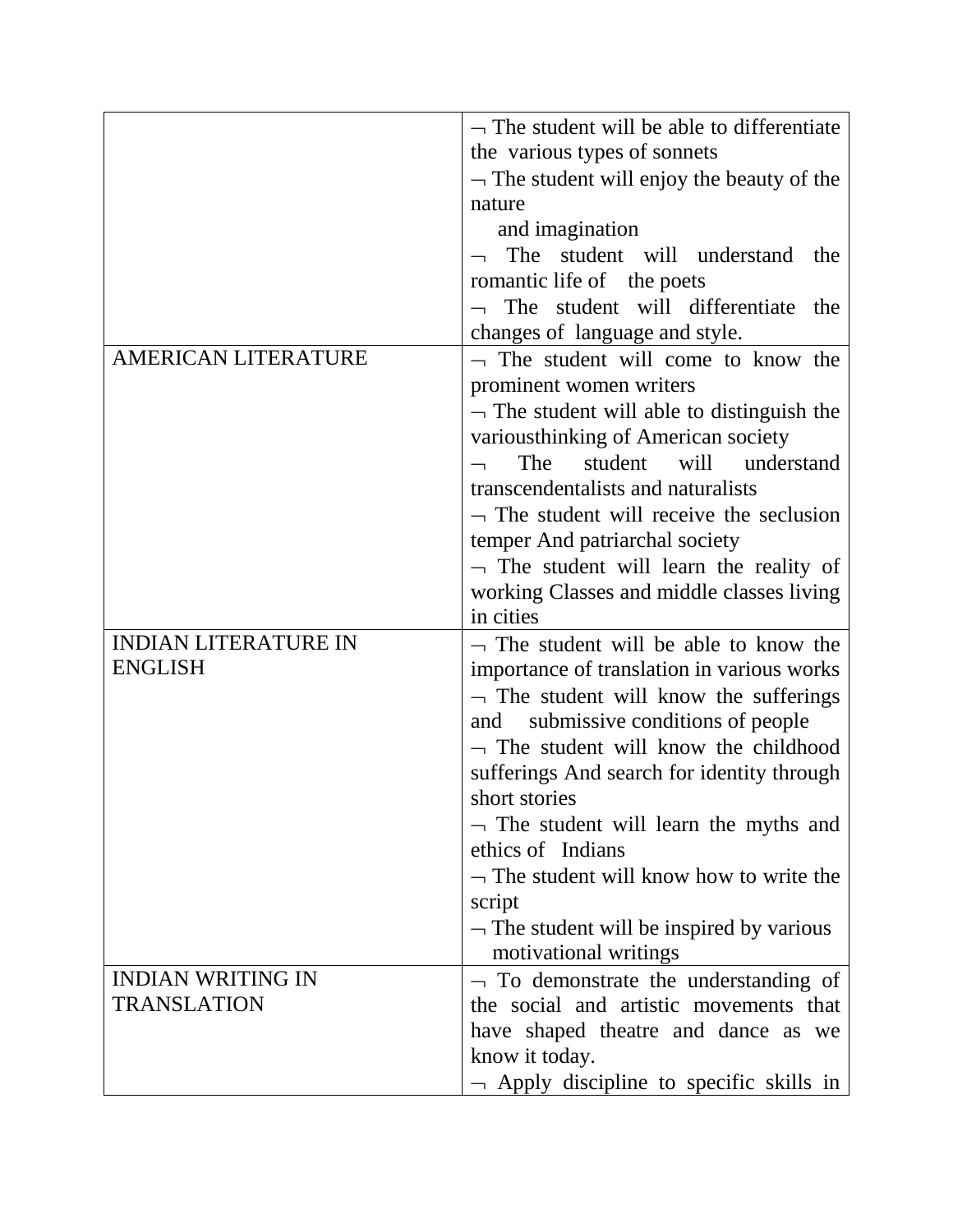|                              | learning creative performance. Analyze                                             |
|------------------------------|------------------------------------------------------------------------------------|
|                              | and interpret texts and performances both                                          |
|                              | in spoken and writtenform.                                                         |
|                              | $\neg$ This encourages economy of setting,                                         |
|                              | concise narrative and the omission of a                                            |
|                              | complex plot: character is disclosed in                                            |
|                              | action and dramatic encounter but is                                               |
|                              | seldom fully developed.                                                            |
|                              | $\neg$ Despite its relatively limited scope a                                      |
|                              | short storyis often judged by its ability to                                       |
|                              | provide "a Complex" or justifying                                                  |
|                              | treatment.                                                                         |
|                              | $\neg$ We can demonstrate knowledge and                                            |
|                              | comprehension of major texts<br>and                                                |
|                              | traditions of anguage and literature                                               |
|                              | written in English as well as their social,                                        |
|                              | cultural, theoretical andistorical contexts                                        |
| <b>LITERATURE FOR SOCIAL</b> | $\neg$ The student will come to know the                                           |
| <b>TRANSFORMATION</b>        | conditions of pre-independent India                                                |
|                              | The<br>student<br>will<br>realize<br>the                                           |
|                              | contemporary situation in society                                                  |
|                              | The student will know how the                                                      |
|                              | materialistic world dominates humanism                                             |
|                              | $\neg$ The student will able to know the                                           |
|                              | nature of knowledge and what is essential                                          |
|                              | for students to learn                                                              |
|                              | $\neg$ The student will be able to know how                                        |
|                              | to write the satirical tone of prose                                               |
|                              | $\neg$ The student will be able to understand                                      |
|                              | the conditions and sufferings of<br>the                                            |
|                              | working classes                                                                    |
| <b>SEMESTER II</b>           |                                                                                    |
| <b>BRITISH DRAMA</b>         |                                                                                    |
|                              | $\rightarrow$ Apply discipline – specific skills to the<br>creation of performance |
|                              | $\neg$ Draw connections between theatrical                                         |
|                              |                                                                                    |
|                              | practices and social contexts in both                                              |
|                              | modern and pre-modern periods.                                                     |
|                              | $\neg$ They will demonstrate proficiency in                                        |
|                              | specific Skills like: acting, directing,                                           |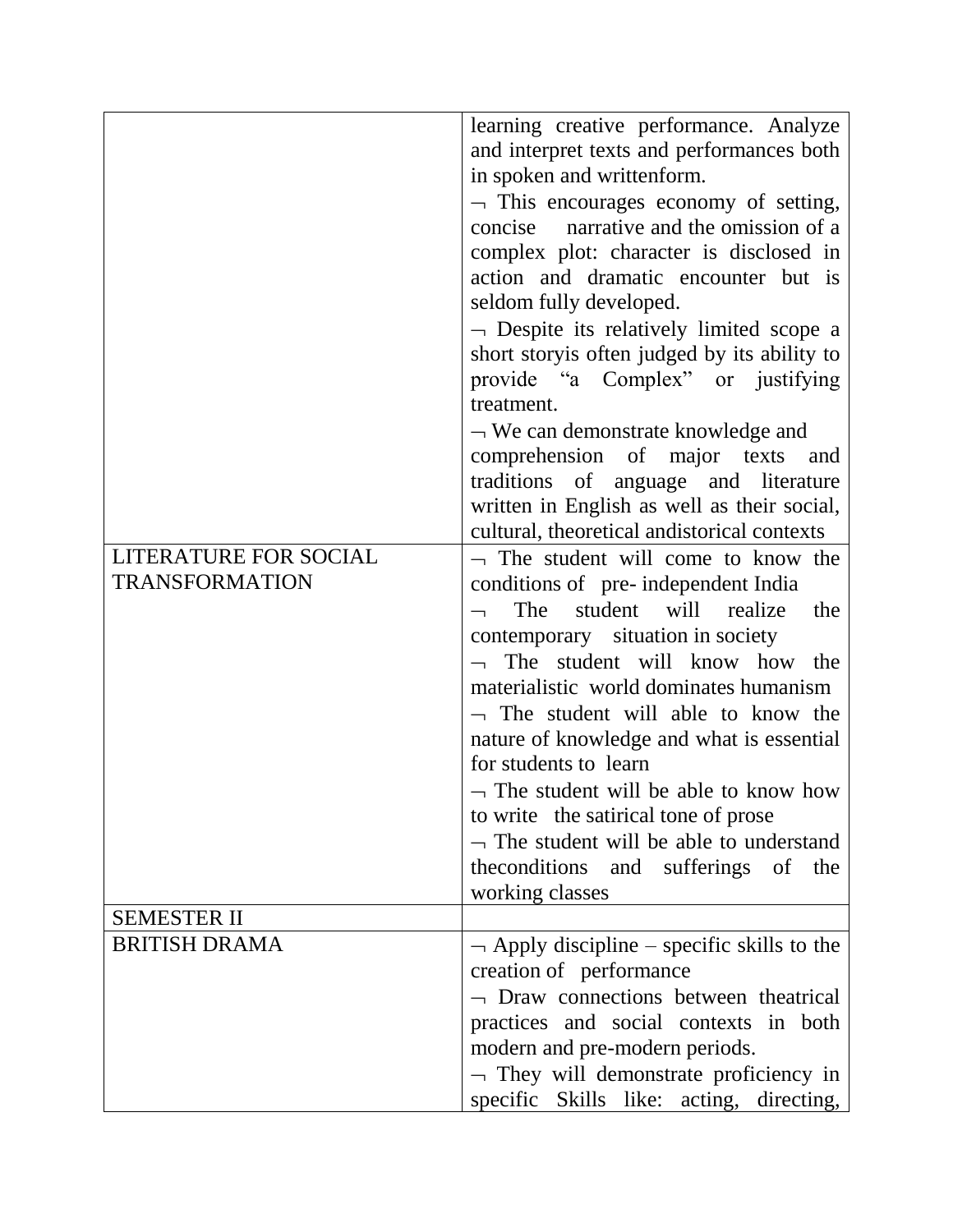| choreography, play-writingor dramaturgy.<br>$\neg$ They will be able to analyze, interpret<br>and evaluate the dramatic literature and<br>theatrical productions.<br><b>TRANSLATION THEORY AND</b><br>$\neg$ The learner knows about the history of<br><b>PRACTICE</b><br>translation and its practice.<br>$\neg$ Interpretation of SL and TL can be<br>done<br>$\neg$ Reproduction of the translation and the<br>process and product can be understood.<br>$\neg$ Problem and solution of the translation<br>and the equivalence of the translation can<br>be learned.<br>$\neg$ Translation is done in practice.<br><b>CONTEMPORARY LITERARY</b><br>$\lnot$ It reinforces the student's literary<br><b>THEORY - I</b><br>competence. $\neg$ The students will develop<br>an independent critical persona.<br>$\lnot$ The students can understand<br>the<br>various types of theories<br>$\lnot$ Theories after the 20th century is<br>learned<br><b>COMPARATIVE LITERATURE</b><br>The student will know about the<br>definition and Origin of the Comparative<br>Literature.<br>$\neg$ Influence and Imitation of the subject is<br>taught.<br>Comparative<br>link between<br>The<br>Literature and the literary History is<br>exposed<br>$\neg$ The Comparison between the genres is<br>taught to the learners.<br>$\neg$ The comparison of Themes were taught |                  |
|-------------------------------------------------------------------------------------------------------------------------------------------------------------------------------------------------------------------------------------------------------------------------------------------------------------------------------------------------------------------------------------------------------------------------------------------------------------------------------------------------------------------------------------------------------------------------------------------------------------------------------------------------------------------------------------------------------------------------------------------------------------------------------------------------------------------------------------------------------------------------------------------------------------------------------------------------------------------------------------------------------------------------------------------------------------------------------------------------------------------------------------------------------------------------------------------------------------------------------------------------------------------------------------------------------------------------------------------------------------------|------------------|
|                                                                                                                                                                                                                                                                                                                                                                                                                                                                                                                                                                                                                                                                                                                                                                                                                                                                                                                                                                                                                                                                                                                                                                                                                                                                                                                                                                   |                  |
|                                                                                                                                                                                                                                                                                                                                                                                                                                                                                                                                                                                                                                                                                                                                                                                                                                                                                                                                                                                                                                                                                                                                                                                                                                                                                                                                                                   |                  |
|                                                                                                                                                                                                                                                                                                                                                                                                                                                                                                                                                                                                                                                                                                                                                                                                                                                                                                                                                                                                                                                                                                                                                                                                                                                                                                                                                                   |                  |
|                                                                                                                                                                                                                                                                                                                                                                                                                                                                                                                                                                                                                                                                                                                                                                                                                                                                                                                                                                                                                                                                                                                                                                                                                                                                                                                                                                   |                  |
|                                                                                                                                                                                                                                                                                                                                                                                                                                                                                                                                                                                                                                                                                                                                                                                                                                                                                                                                                                                                                                                                                                                                                                                                                                                                                                                                                                   |                  |
|                                                                                                                                                                                                                                                                                                                                                                                                                                                                                                                                                                                                                                                                                                                                                                                                                                                                                                                                                                                                                                                                                                                                                                                                                                                                                                                                                                   |                  |
|                                                                                                                                                                                                                                                                                                                                                                                                                                                                                                                                                                                                                                                                                                                                                                                                                                                                                                                                                                                                                                                                                                                                                                                                                                                                                                                                                                   |                  |
|                                                                                                                                                                                                                                                                                                                                                                                                                                                                                                                                                                                                                                                                                                                                                                                                                                                                                                                                                                                                                                                                                                                                                                                                                                                                                                                                                                   |                  |
|                                                                                                                                                                                                                                                                                                                                                                                                                                                                                                                                                                                                                                                                                                                                                                                                                                                                                                                                                                                                                                                                                                                                                                                                                                                                                                                                                                   |                  |
|                                                                                                                                                                                                                                                                                                                                                                                                                                                                                                                                                                                                                                                                                                                                                                                                                                                                                                                                                                                                                                                                                                                                                                                                                                                                                                                                                                   |                  |
|                                                                                                                                                                                                                                                                                                                                                                                                                                                                                                                                                                                                                                                                                                                                                                                                                                                                                                                                                                                                                                                                                                                                                                                                                                                                                                                                                                   |                  |
|                                                                                                                                                                                                                                                                                                                                                                                                                                                                                                                                                                                                                                                                                                                                                                                                                                                                                                                                                                                                                                                                                                                                                                                                                                                                                                                                                                   |                  |
|                                                                                                                                                                                                                                                                                                                                                                                                                                                                                                                                                                                                                                                                                                                                                                                                                                                                                                                                                                                                                                                                                                                                                                                                                                                                                                                                                                   |                  |
|                                                                                                                                                                                                                                                                                                                                                                                                                                                                                                                                                                                                                                                                                                                                                                                                                                                                                                                                                                                                                                                                                                                                                                                                                                                                                                                                                                   |                  |
|                                                                                                                                                                                                                                                                                                                                                                                                                                                                                                                                                                                                                                                                                                                                                                                                                                                                                                                                                                                                                                                                                                                                                                                                                                                                                                                                                                   |                  |
|                                                                                                                                                                                                                                                                                                                                                                                                                                                                                                                                                                                                                                                                                                                                                                                                                                                                                                                                                                                                                                                                                                                                                                                                                                                                                                                                                                   |                  |
|                                                                                                                                                                                                                                                                                                                                                                                                                                                                                                                                                                                                                                                                                                                                                                                                                                                                                                                                                                                                                                                                                                                                                                                                                                                                                                                                                                   |                  |
|                                                                                                                                                                                                                                                                                                                                                                                                                                                                                                                                                                                                                                                                                                                                                                                                                                                                                                                                                                                                                                                                                                                                                                                                                                                                                                                                                                   |                  |
|                                                                                                                                                                                                                                                                                                                                                                                                                                                                                                                                                                                                                                                                                                                                                                                                                                                                                                                                                                                                                                                                                                                                                                                                                                                                                                                                                                   |                  |
|                                                                                                                                                                                                                                                                                                                                                                                                                                                                                                                                                                                                                                                                                                                                                                                                                                                                                                                                                                                                                                                                                                                                                                                                                                                                                                                                                                   |                  |
|                                                                                                                                                                                                                                                                                                                                                                                                                                                                                                                                                                                                                                                                                                                                                                                                                                                                                                                                                                                                                                                                                                                                                                                                                                                                                                                                                                   |                  |
|                                                                                                                                                                                                                                                                                                                                                                                                                                                                                                                                                                                                                                                                                                                                                                                                                                                                                                                                                                                                                                                                                                                                                                                                                                                                                                                                                                   |                  |
|                                                                                                                                                                                                                                                                                                                                                                                                                                                                                                                                                                                                                                                                                                                                                                                                                                                                                                                                                                                                                                                                                                                                                                                                                                                                                                                                                                   |                  |
|                                                                                                                                                                                                                                                                                                                                                                                                                                                                                                                                                                                                                                                                                                                                                                                                                                                                                                                                                                                                                                                                                                                                                                                                                                                                                                                                                                   |                  |
|                                                                                                                                                                                                                                                                                                                                                                                                                                                                                                                                                                                                                                                                                                                                                                                                                                                                                                                                                                                                                                                                                                                                                                                                                                                                                                                                                                   |                  |
|                                                                                                                                                                                                                                                                                                                                                                                                                                                                                                                                                                                                                                                                                                                                                                                                                                                                                                                                                                                                                                                                                                                                                                                                                                                                                                                                                                   |                  |
|                                                                                                                                                                                                                                                                                                                                                                                                                                                                                                                                                                                                                                                                                                                                                                                                                                                                                                                                                                                                                                                                                                                                                                                                                                                                                                                                                                   |                  |
|                                                                                                                                                                                                                                                                                                                                                                                                                                                                                                                                                                                                                                                                                                                                                                                                                                                                                                                                                                                                                                                                                                                                                                                                                                                                                                                                                                   |                  |
|                                                                                                                                                                                                                                                                                                                                                                                                                                                                                                                                                                                                                                                                                                                                                                                                                                                                                                                                                                                                                                                                                                                                                                                                                                                                                                                                                                   |                  |
|                                                                                                                                                                                                                                                                                                                                                                                                                                                                                                                                                                                                                                                                                                                                                                                                                                                                                                                                                                                                                                                                                                                                                                                                                                                                                                                                                                   |                  |
|                                                                                                                                                                                                                                                                                                                                                                                                                                                                                                                                                                                                                                                                                                                                                                                                                                                                                                                                                                                                                                                                                                                                                                                                                                                                                                                                                                   |                  |
|                                                                                                                                                                                                                                                                                                                                                                                                                                                                                                                                                                                                                                                                                                                                                                                                                                                                                                                                                                                                                                                                                                                                                                                                                                                                                                                                                                   |                  |
|                                                                                                                                                                                                                                                                                                                                                                                                                                                                                                                                                                                                                                                                                                                                                                                                                                                                                                                                                                                                                                                                                                                                                                                                                                                                                                                                                                   | to the students. |
| <b>TECHNICAL WRITING</b><br>$\neg$ Demonstrate an understanding of styles                                                                                                                                                                                                                                                                                                                                                                                                                                                                                                                                                                                                                                                                                                                                                                                                                                                                                                                                                                                                                                                                                                                                                                                                                                                                                         |                  |
| methods in Technical Writing<br>and                                                                                                                                                                                                                                                                                                                                                                                                                                                                                                                                                                                                                                                                                                                                                                                                                                                                                                                                                                                                                                                                                                                                                                                                                                                                                                                               |                  |
| Locate, evaluate and use online packages                                                                                                                                                                                                                                                                                                                                                                                                                                                                                                                                                                                                                                                                                                                                                                                                                                                                                                                                                                                                                                                                                                                                                                                                                                                                                                                          |                  |
| and appliances effectively.                                                                                                                                                                                                                                                                                                                                                                                                                                                                                                                                                                                                                                                                                                                                                                                                                                                                                                                                                                                                                                                                                                                                                                                                                                                                                                                                       |                  |
| $\neg$ Display skills required for a technical                                                                                                                                                                                                                                                                                                                                                                                                                                                                                                                                                                                                                                                                                                                                                                                                                                                                                                                                                                                                                                                                                                                                                                                                                                                                                                                    |                  |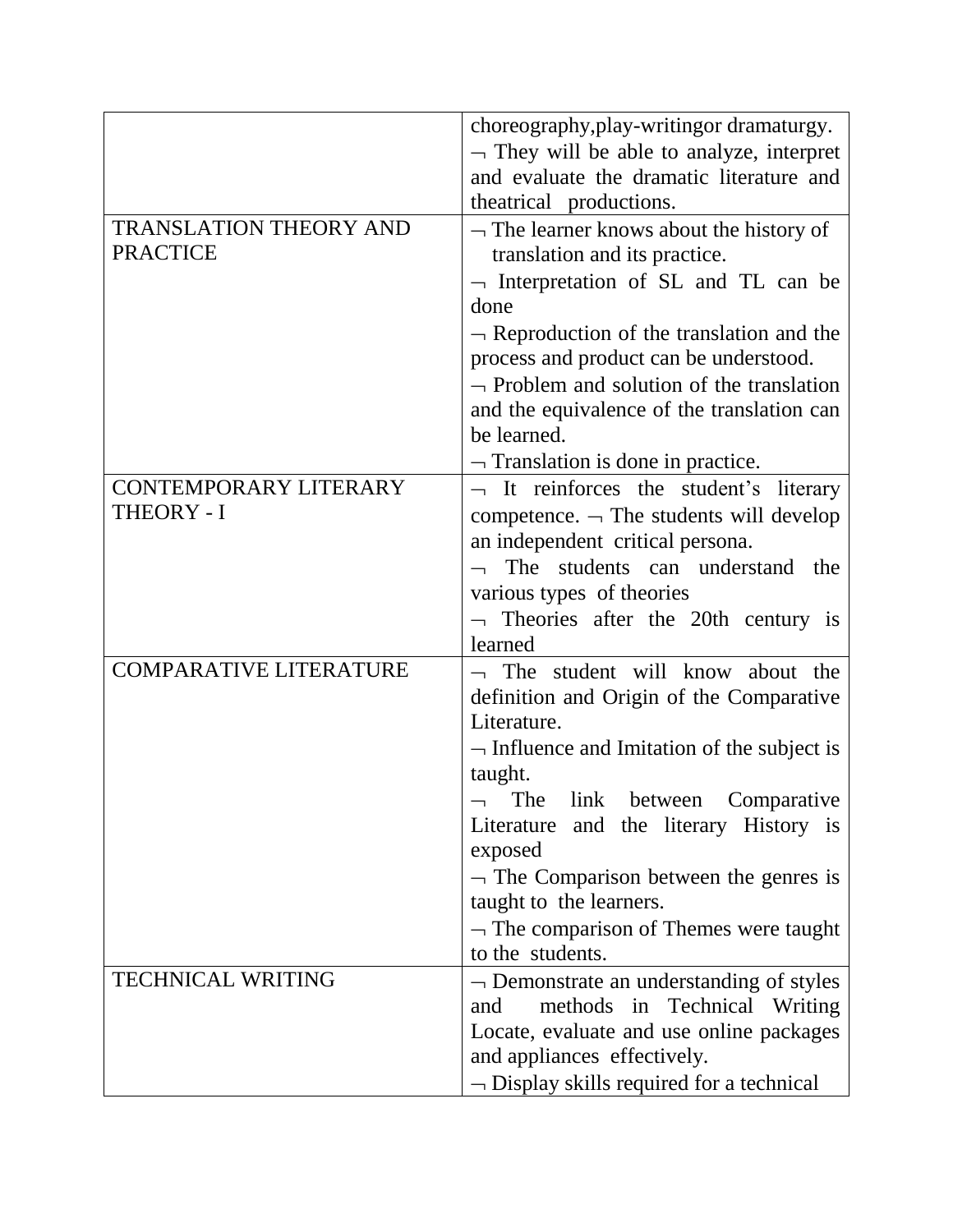| communicator, use visuals effectively,        |
|-----------------------------------------------|
| $ $ integrate the components of accuracy, $ $ |
| brevity and Objectivity in Technical          |
| Writing                                       |

## **M.A. HISTORY**

| <b>SUBJECT</b>                                            | <b>COURSE OUTCOMES</b>                                                                                                                                                                                             |
|-----------------------------------------------------------|--------------------------------------------------------------------------------------------------------------------------------------------------------------------------------------------------------------------|
| <b>SEMESTER-I</b>                                         |                                                                                                                                                                                                                    |
| <b>SOCIAL AND CULTURAL</b><br><b>HISTORY OF TAMILNADU</b> | Unit 1<br>The<br>students were enabled to<br>$\ddot{\phantom{a}}$<br>understand the Physical features of Tamilnadu                                                                                                 |
|                                                           | <b>Unit II :</b> The students realized the dark age of<br>Tamil Nadu - The students will know about the<br>and<br>Architecture<br>style<br>of Art<br>and<br>the<br>contribution of Pallavas in various fields Unit |
|                                                           | <b>III</b> : The study enhances the students the growth<br>of Tamil Nadu in the middle ages                                                                                                                        |
|                                                           | Unit $IV:$ The students were given an insight of<br>reestablishment of Pandiyan Empire                                                                                                                             |
|                                                           | Unit $V:$ The overall growth of Tamil Nadu<br>which attracted the Muslim invasion from the<br>Northern<br>India and the<br>establishment<br>- of<br>Madurai Sultanate and the Vijayanagar Empire                   |
| <b>SOCIAL AND CULTURAL</b><br><b>HISTORY OF INDIA</b>     | Unit I : The students will be enlightened about<br>the Indian culture and history and the foundation<br>of new religious philosophy                                                                                |
|                                                           | Unit II : Mauryas were the first dynasty almost<br>the entire subcontinent and the propagation of<br>Buddhist philosophy in the Oriental countries.<br>New techniques of art and architecture                      |
|                                                           | Unit III: The revival of Hinduism and it is<br>recorded as the Golden period in Indian History                                                                                                                     |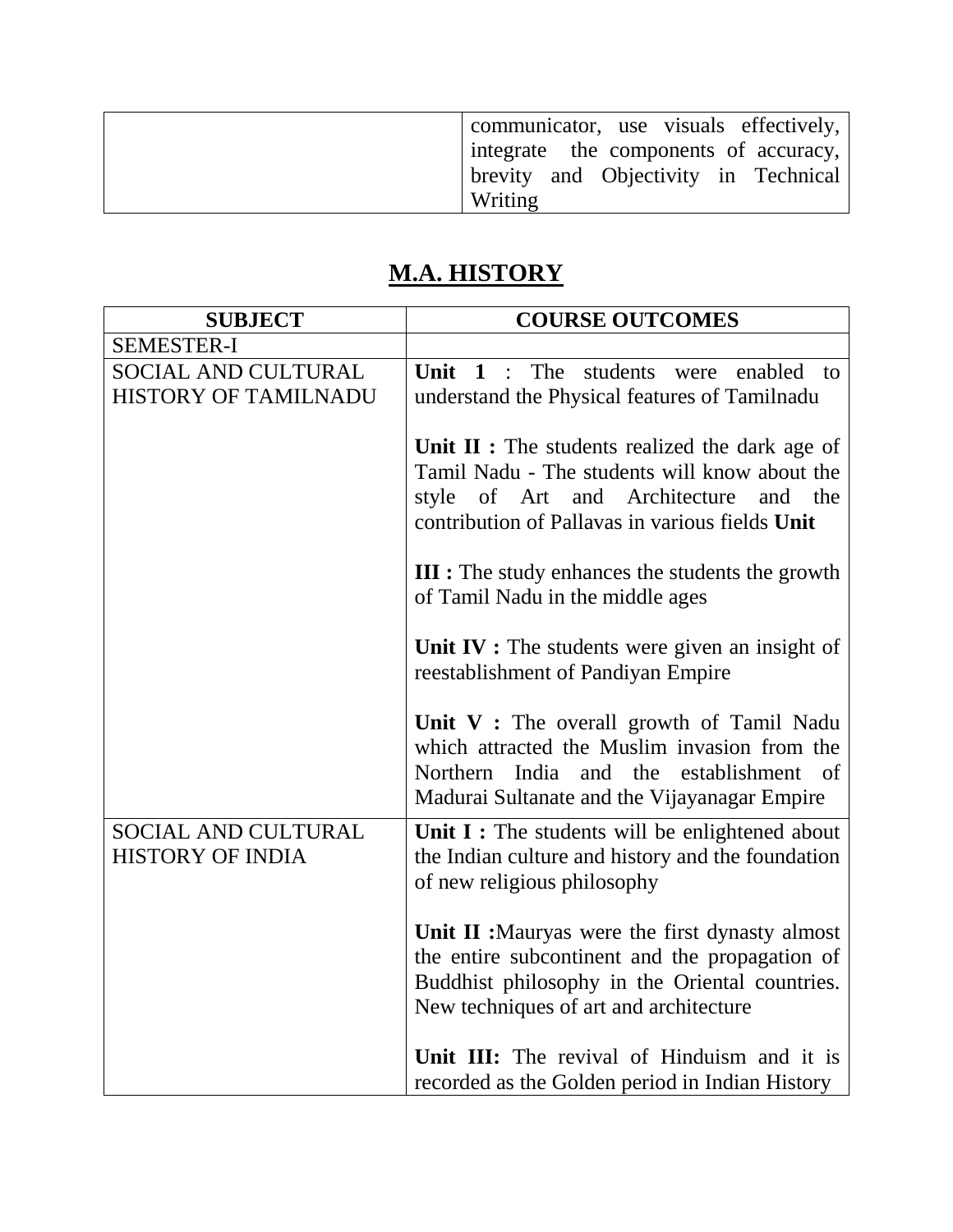|                                                                       | Unit IV: The students will know how the<br>Muslim rule in Delhi was governed 6                                                                                              |
|-----------------------------------------------------------------------|-----------------------------------------------------------------------------------------------------------------------------------------------------------------------------|
|                                                                       | Unit $V:$ The revival of Hinduism in South India<br>and Sikhism in Punjab; Muslim<br>reform<br>movement in North India - The rule of<br>Vijayanagar empire in South India.  |
| SOCIAL AND CULTURAL<br>HISTORY OF INDIA FROM<br>C.E. 1526 TO C.E.1773 | Unit $I:$ Elaborates the insight of the Mughals<br>regarding their contribution                                                                                             |
|                                                                       | Unit II : Students will be enlightened about the<br>rich contribution of the Mughals                                                                                        |
|                                                                       | Unit III : How the Marathas established their<br>power during the Imperial Mughal period                                                                                    |
|                                                                       | Unit IV : Students will be given to understand<br>the contribution of religious leaders                                                                                     |
|                                                                       | Unit V: The advent of Europeans changed the<br>course of Indian History and the contributions of<br>Christian Missionaries in the field education,<br>literature and health |
| <b>INDIA AND HER</b><br><b>NEIGHBOURS SINCE</b><br>C.E.1947           | Unit I : The students will be taught on why and<br>how the partition made enmity.                                                                                           |
|                                                                       | Unit II : The students were given an insight<br>about the two great nations in the world and<br>their relationship                                                          |
|                                                                       | Unit III: Students will be taught how India<br>helped Bangladesh to attain freedom and the<br>contribution of Indra Gandhi. The relationship<br>between Bhutan and Burma.   |
|                                                                       | <b>Unit IV:</b> The ethnic problem in Srilanka and the<br>India's drive for peace in Srilanka and the<br>relationship between India and Maldives                            |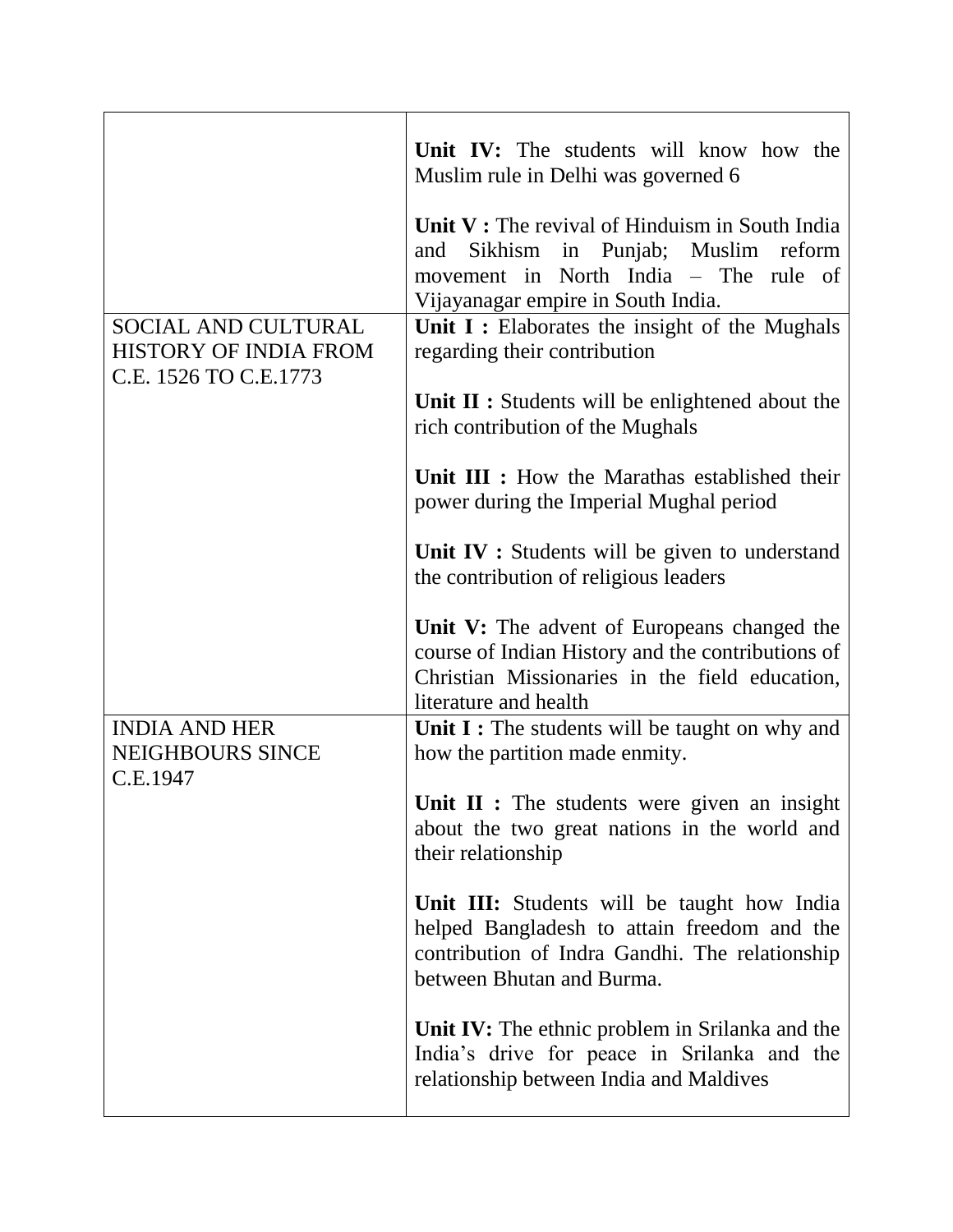|                                                                           | Unit V: Regional organizations towards peace<br>and prosperity                                                                                  |
|---------------------------------------------------------------------------|-------------------------------------------------------------------------------------------------------------------------------------------------|
| <b>INTELLECTUAL HISTORY</b><br>OF INDIA                                   | Unit I : It enhances the ideologies of the Indian<br>political thinkers                                                                         |
|                                                                           | Unit II : This unit enables the students about the<br>contribution of the great social thinkers in India                                        |
|                                                                           | Unit III : The students will be given an insight<br>of the various religious thinkers and their ideas<br>about the religion                     |
|                                                                           | Unit IV: The students will be enabled to the<br>new political ideologies during the later 19th<br>and 20th Centuries                            |
|                                                                           | Unit V: The contributions of great souls whose<br>contributions towards literature                                                              |
| <b>CONTEMPORARY HISTORY</b><br>OF TAMIL NADU FROM<br>C.E.1947 TO C.E.2001 | Unit I: The students were elaborated their<br>insight regarding the<br>Congress<br>rule<br>in<br>Tamilnadu                                      |
|                                                                           | Unit $II$ : The emergence of DMK and its<br>ideology will be taught in this unit                                                                |
|                                                                           | Unit III : This unit taught the students how the<br>matinee idols came to power in Tamilnadu 18                                                 |
|                                                                           | Unit IV: This unit taught how the media<br>popularizes the conditions of Tamilnadu and<br>take it to the general public                         |
|                                                                           | Unit V: This unit taught the students about the<br>overall growth the conditions of womenfolk and<br>higher education and Industry in Tamilnadu |
| <b>SEMESTER II</b>                                                        |                                                                                                                                                 |
| <b>SOCIAL AND CULTURAL</b><br><b>HISTORY OF TAMIL NADU</b>                | Unit $I:$ This unit bring to light the contributions<br>of Nayaks to economy, culture and fine arts                                             |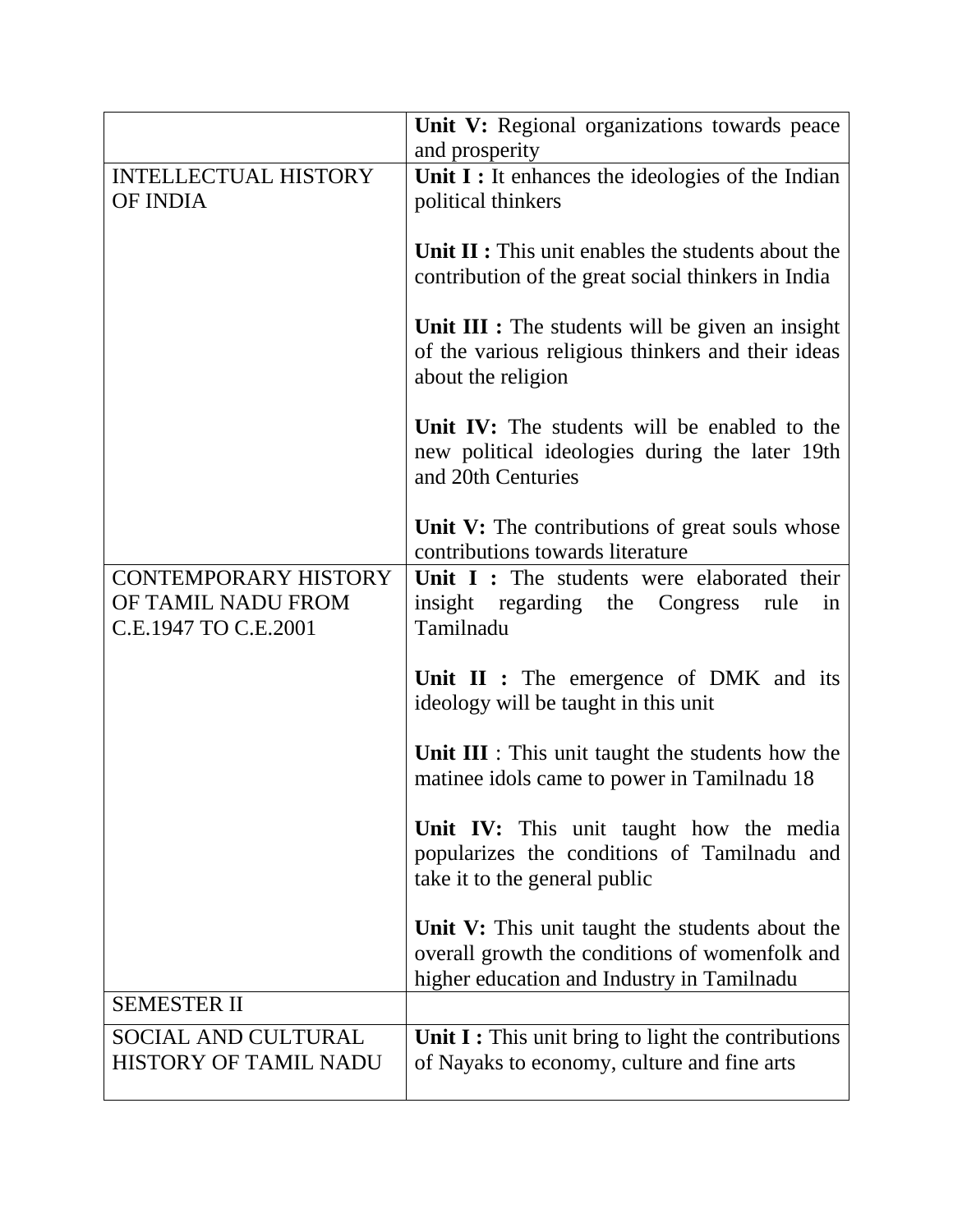|                                                                       | Unit II : The contributions of Christian<br>missionaries towards the development Tamil<br>literature                                                                                   |
|-----------------------------------------------------------------------|----------------------------------------------------------------------------------------------------------------------------------------------------------------------------------------|
|                                                                       | Unit III : This unit gives an insight Tamilnadu<br>during the 19th and 20th centuries and the<br>growth of trade union movement                                                        |
|                                                                       | Unit IV : This unit narrates the emergence of<br>the<br>Dravidian<br>policies<br>and<br>reservation<br>movement 24                                                                     |
|                                                                       | Unit $V:$ This unit brings the student the overall<br>growth of Tamilnadu and womenfolk.                                                                                               |
| SOCIAL AND CULTURAL<br>HISTORY OF INDIA FROM<br>C.E.1773 TO C.E. 2000 | Unit $I$ : This unit brings to light the efforts of<br>British towards the development of Education in<br>India and the Indian Government's contribution<br>in the field of education. |
|                                                                       | Unit $II$ : This unit explains how religious and<br>social reform movements took place in India                                                                                        |
|                                                                       | Unit III : This unit teaches the student about the<br>Agrarian movement in India                                                                                                       |
|                                                                       | Unit $IV:$ This unit gives an insight of the trade<br>union movements in India                                                                                                         |
|                                                                       | Unit V : This unit elaborated the development<br>of fine arts in India                                                                                                                 |
| <b>GENERAL STUDIES FOR</b><br><b>COMPETITIVE</b>                      | Unit $I:$ This unit will enable the students to<br>understand the physical geography of India                                                                                          |
| <b>EXAMINATIONS</b>                                                   | <b>Unit II:</b> This unit covers how the economy of<br>India is distributed                                                                                                            |
|                                                                       | Unit III : This unit gives an insight how the<br>Union and State government were governed and<br>also understand the Parliamentary democracy                                           |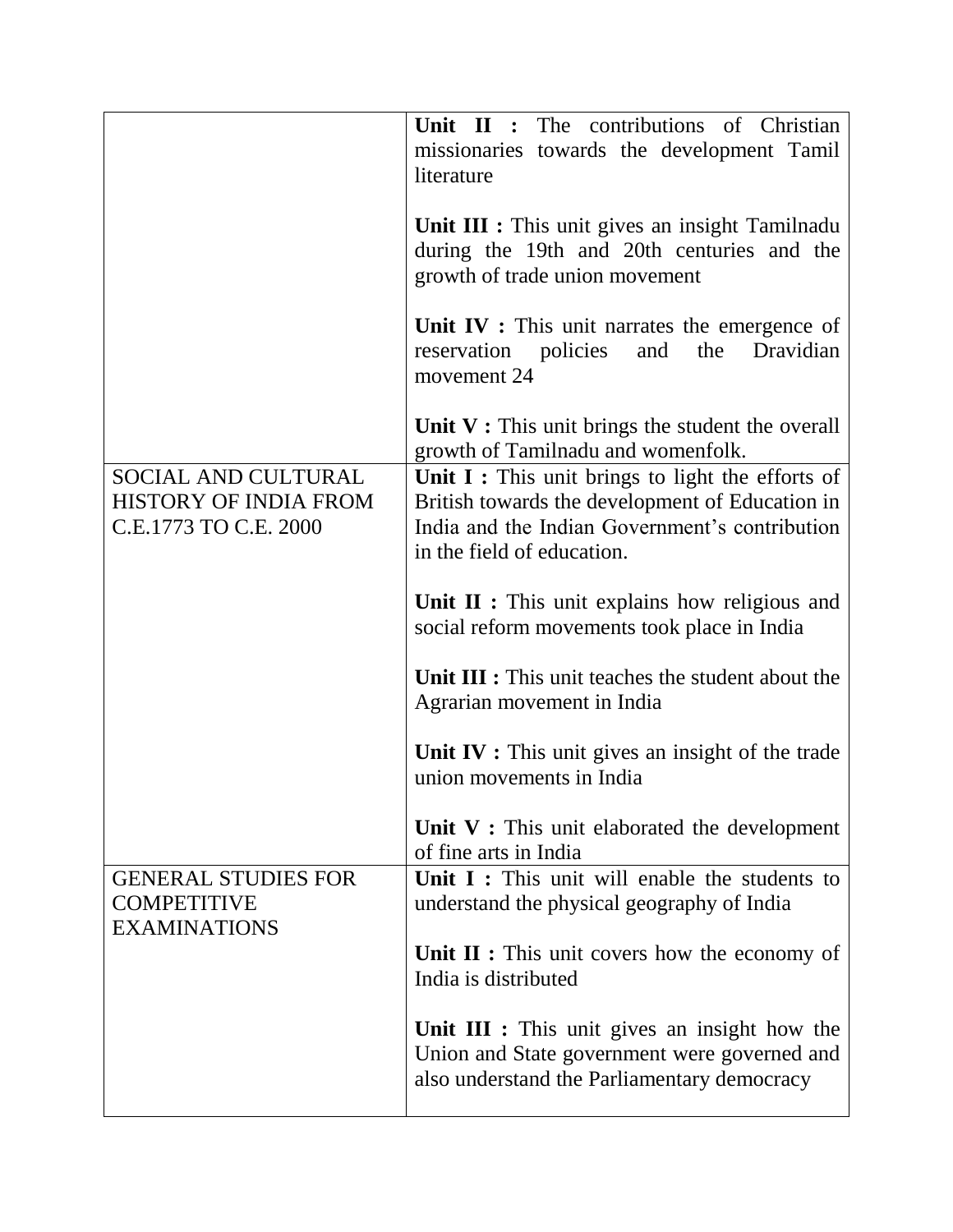|                                                  | Unit IV : This unit narrates the modern day<br>technology and the growth of Science               |
|--------------------------------------------------|---------------------------------------------------------------------------------------------------|
|                                                  | Unit $V:$ This unit teaches the meanings of our<br>national flag, water savings, contributions of |
|                                                  | sports personalities and some of the major<br>events in India and the world                       |
| <b>ADMINISTRATIVE</b><br><b>HISTORY OF INDIA</b> | Unit I: This unit teaches the students about<br>administrative efficiency of Indian rulers        |
|                                                  | Unit II : This unit covers various measures<br>taken for better governance                        |
|                                                  | Unit III : This unit teaches us how we are<br>governed                                            |
|                                                  | Unit IV : This unit teaches the administrative<br>functionaries in independent India              |
|                                                  | Unit $V:$ This unit elaborates the functions of<br>State governments in India                     |
| THE INDIAN NATIONAL<br><b>MOVEMENT</b>           | Unit $I:$ For the non- major students this unit<br>will explain the struggle for freedom          |
|                                                  | <b>Unit II:</b> This unit covers the first war of Indian<br>Independence in 1857                  |
|                                                  | Unit III : The role of Congress towards<br>achieving oneness is described in this unit.           |
|                                                  | Unit $IV:$ The new phase of operation, ahimsa,<br>is described                                    |
|                                                  | Unit V: This unit elucidates the role of national<br>leaders                                      |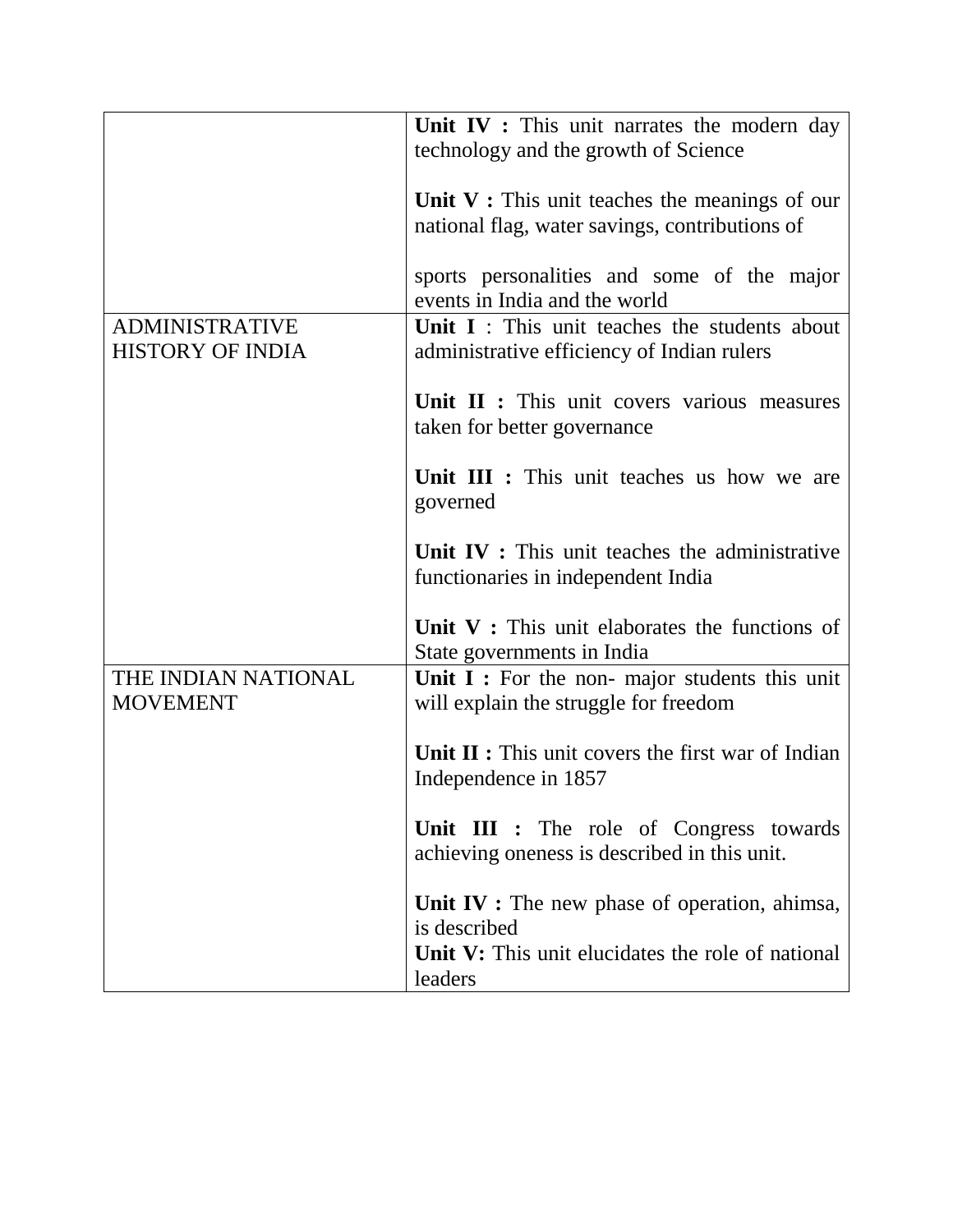#### **M.A. ECONOMICS**

#### **PROGRAMME EDUCATIONAL OBJECTIVES (PEO)**

PEO 1: Creating strong subject knowledge in Economics to develop and to uplift the society.

PEO 2: Applying Economic theories and make the students to understand the practical knowledge on present Economic system

PEO 3: To expand the scope of economic rational in every walk of life.

PEO 4: Emphasizing to synergize individual economic aspirations with the larger national economic aspirations

PEO 5: Creation of continuous improvement in their professional career through life long learning appreciating human values and ethics.

### **PROGRAMME OUTCOMES (PO) FOR POST GRADUATE DEGREE IN ECONOMICS**

PO 1: Students are expected to be able to apply economic analysis to everyday problems in real world situations.

PO 2: Students are expected to understand how to use empirical evidence to evaluate the validity of an economic argument, use statistical methodology, interpret statistical results and conduct appropriate statistical analysis of data.

PO 3: Creation of knowledge in fundamentals of Economics, application of Economics with the help of Mathematics, Statistics and Computer Applications is a strong foundation for PG Students.

PO 4: Decision making and evaluate the solutions for useful complex economic issues and train the students to meet the specified needs to resolve complex economic issues.

PO 5: Train the students in Industrial, Agricultural and Service sector economics. This will be helpful for them to get into the concern sector for their Job Oriented goals.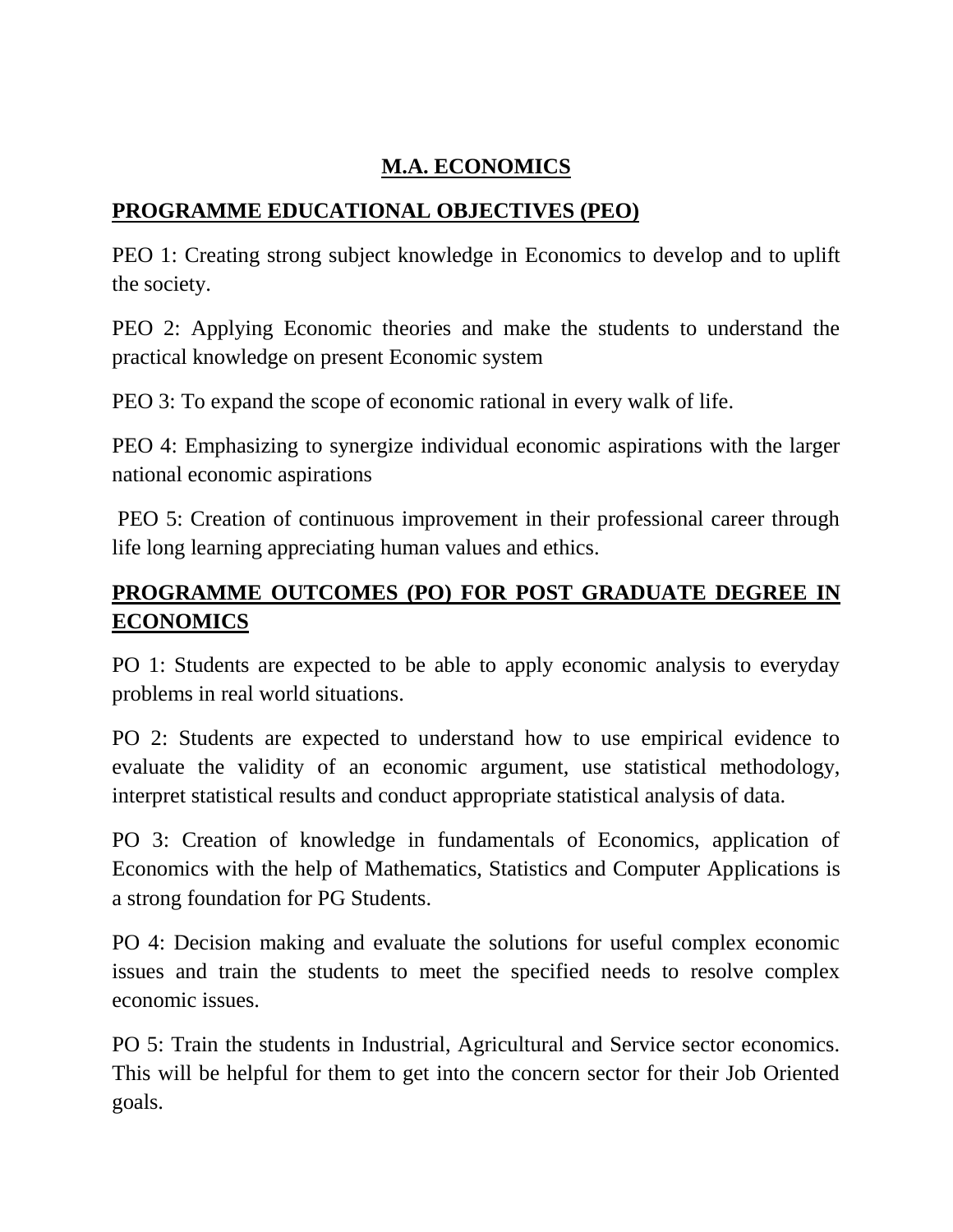PO 6: Create knowledge and select the issues to adopt the techniques to understand resource allocation and Macro Economic policies in Indian Economy.

PO 7: By way of getting complete knowledge in Economics may helpful for them to commit for the professional Ethics and responsibilities taken by them in their professional Career.

PO 8: Students of post graduate in Economics are practiced for Basic knowledge in Economics, Mathematics, Statistics and Accountancy. This type of getting knowledge may helpful to students to clear any kind of basic Competitive Examinations.

PO 9: Knowledge in Economics and creation of domain knowledge will be effectively served to the students to understand the Society, Societal complex problems and for the attainment of Comprehensive solutions.

PO 10: To impart value based and job-oriented education, which ensures that the students are trained into up-to-date

| <b>Subject</b>          | <b>Course outcomes</b>                                                                                                                                           |
|-------------------------|------------------------------------------------------------------------------------------------------------------------------------------------------------------|
| <b>SEMESTER-I</b>       |                                                                                                                                                                  |
| <b>MICROECONOMICS I</b> | 1. After studied unit-1, the student will be<br>able to understand the basic theoretical<br>foundation of microeconomics.                                        |
|                         | 2. After studied unit-2, the student will be<br>able to analyse consumer behavior based<br>especially on market purchases.                                       |
|                         | 3. After studied unit-3, the student will be<br>able to analyse consumer equilibrium<br>through the techniques of indifference<br>curve and budget line.         |
|                         | 4. After studied unit-4, the student will be<br>able to compare the cost for the purchase of<br>disclosing and reporting on condition<br>subject to improvement. |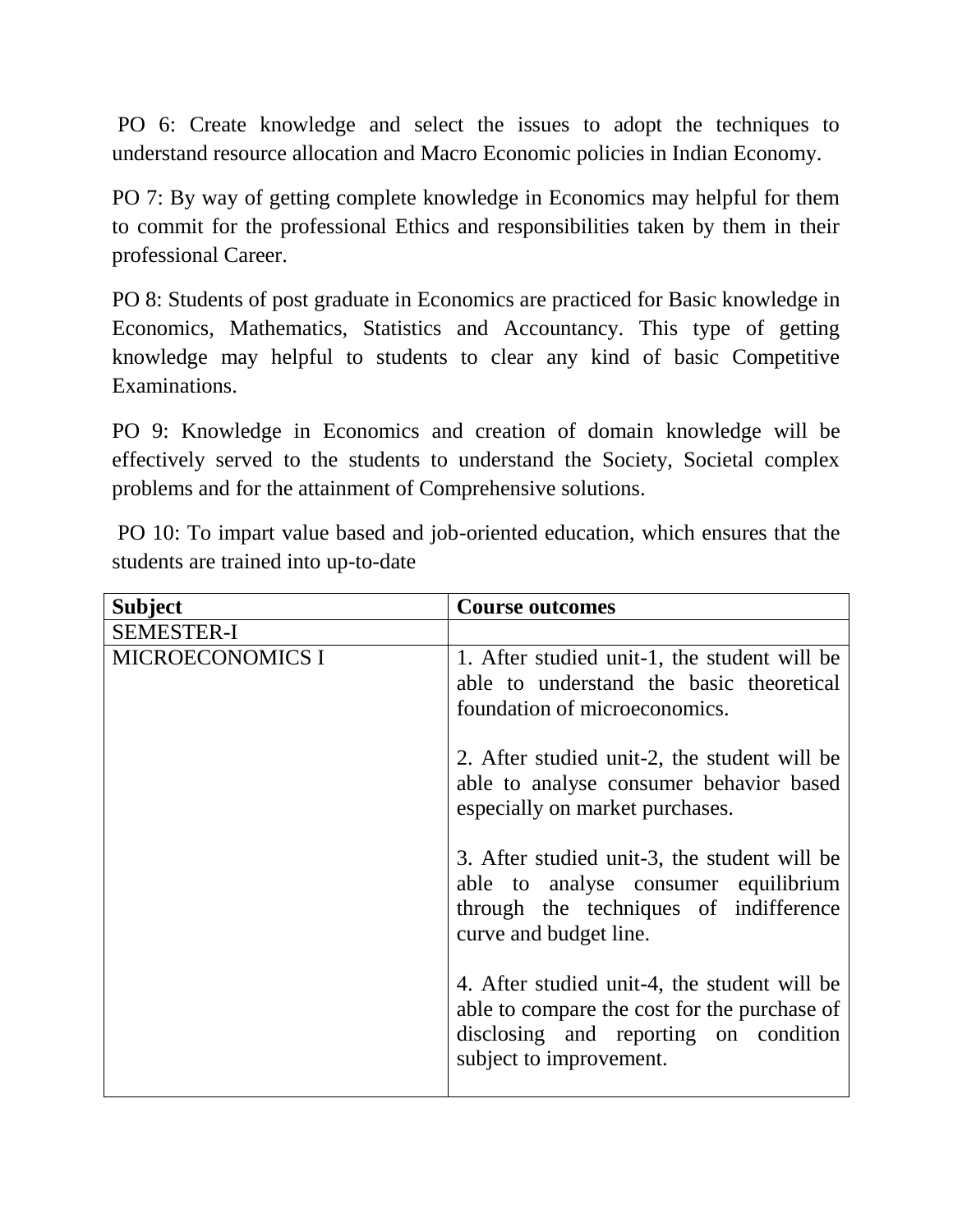|                                  | 5. After studied unit-5, the student will be |
|----------------------------------|----------------------------------------------|
|                                  | able to learn the nature of different market |
|                                  | structure based on the characteristics of    |
|                                  | market.                                      |
| <b>MACROECONOMICS I</b>          | 1. After studied Unit-1, the student will be |
|                                  | able to get awareness on National Income     |
|                                  | components.                                  |
|                                  |                                              |
|                                  | 2. After studied Unit-2, the student will be |
|                                  | able to know about the classical theory of   |
|                                  | <b>Employment and Unemployment.</b>          |
|                                  |                                              |
|                                  | 3. After studied Unit-3, the student will be |
|                                  | to know about the theories<br>able<br>of     |
|                                  | Consumption Function.                        |
|                                  |                                              |
|                                  | 4. After studied Unit-4, the student will be |
|                                  | able to know about the Investment function   |
|                                  | and its empirical evidences.                 |
|                                  |                                              |
|                                  | 5. After studied Unit-5, the student will be |
|                                  | able to understand the General Equilibrium   |
|                                  | models.                                      |
| STATISTICS FOR ECONOMICS I       |                                              |
| <b>INDIAN</b><br><b>ECONOMIC</b> | 1. After studied unit-1, the student will be |
| <b>DEVELOPMENT</b>               | understand<br>workforce<br>the<br>able<br>to |
|                                  | participation in different sectors.          |
|                                  |                                              |
|                                  | 2. After studied unit-2, the student will be |
|                                  | to understand the importance<br>able<br>of   |
|                                  | agriculture in economic development.         |
|                                  |                                              |
|                                  | 3. After studied unit-3, the student will be |
|                                  | able to analyze the achievements of all the  |
|                                  | five year plans and present NITI Aayog's     |
|                                  | functions.                                   |
|                                  |                                              |
|                                  | 4. After studied unit-4, the student will be |
|                                  | able<br>understand<br>the<br>to<br>economic  |
|                                  |                                              |
|                                  | infrastructure and its role in economic      |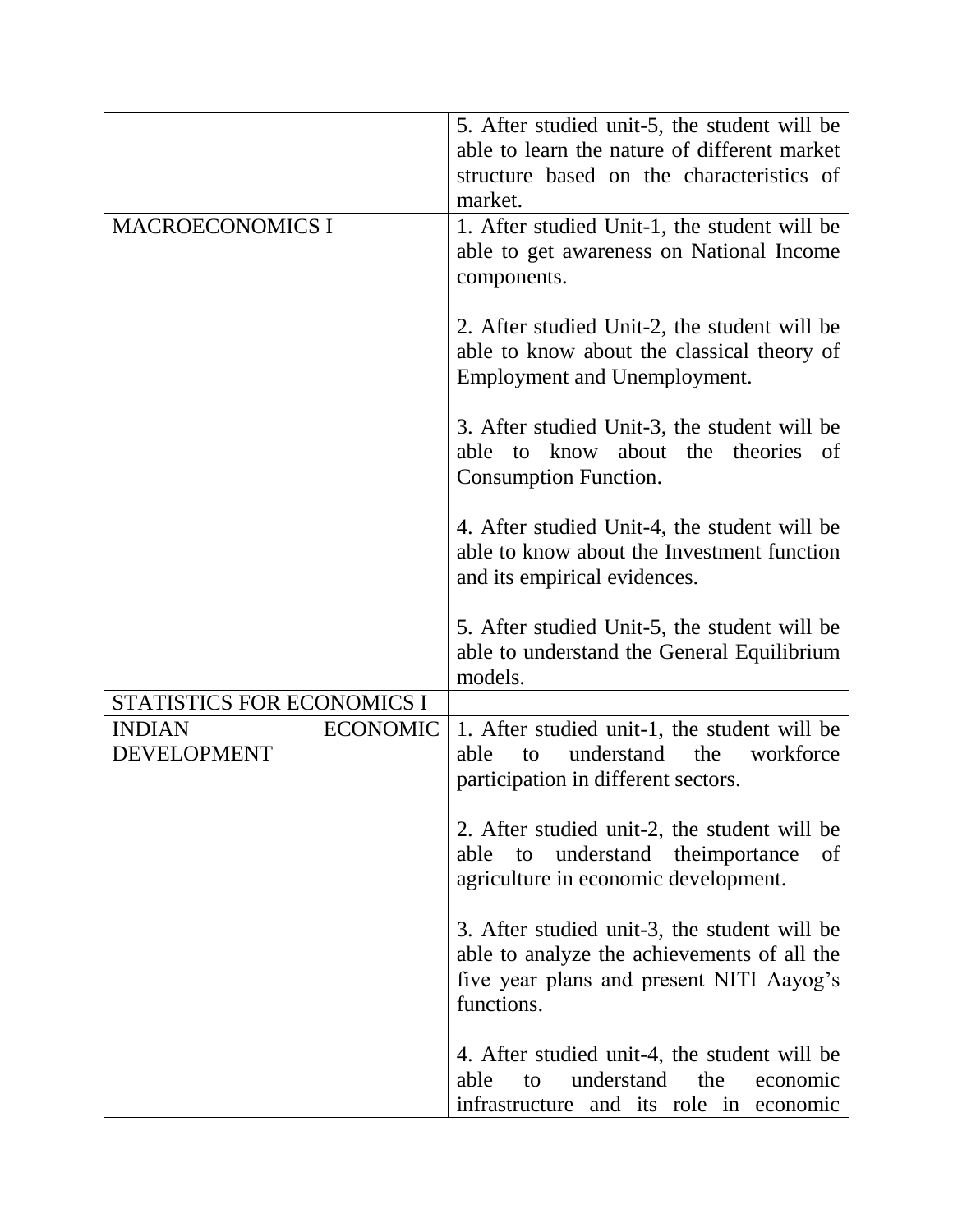|                               | development.                                                                                                                                                                  |
|-------------------------------|-------------------------------------------------------------------------------------------------------------------------------------------------------------------------------|
|                               | 5. After studied unit-5, the student will be<br>able to gain knowledge on new economic<br>policy and its implications in India                                                |
| <b>AGRICULTURAL ECONOMICS</b> | 1. After studied unit-1, the student will be<br>in a position to understand the overview of<br>agricultural<br>economics<br>basic<br>and<br>knowledge of production function. |
|                               | 2. After studied unit-2, the student acquires<br>knowledge on knowing various models on<br>agriculture and its development.                                                   |
|                               | 3. After studied unit-3, the student will be<br>understand the<br>agricultural<br>able<br>to<br>marketing and its operations.                                                 |
|                               | 4. After studied unit-4, the student will be<br>able to understand different sources of<br>agricultural finance.                                                              |
|                               | 5. After studied unit-5, the student will be<br>able to understand the government pricing<br>policies on agriculture and allied industries                                    |
| <b>BASIC ECONOMICS</b>        | 1. The Students will be able to know the<br>basic ideas of micro economics to the non-<br>economic students                                                                   |
|                               | 2. The students will be able to understand<br>basic<br>knowledge<br>about<br>the<br>the<br>consumption, demand and supply                                                     |
|                               | 3. The students will be able to know about<br>the factors of production and their features                                                                                    |
|                               | 4. The students will be able to understand<br>various market condition and their pricing                                                                                      |
| <b>SEMESTER-II</b>            |                                                                                                                                                                               |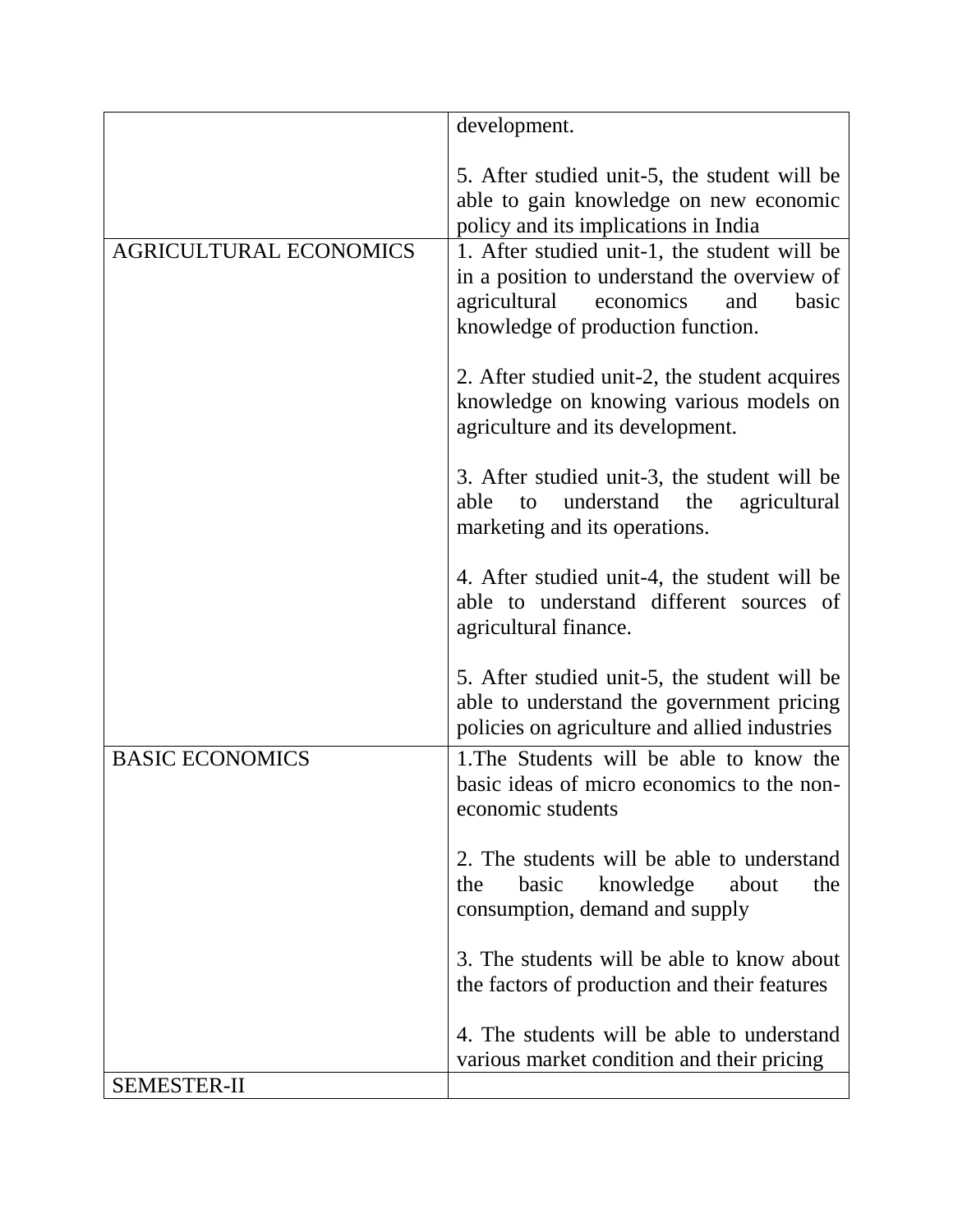| able to understand the theories of firm.<br>2. After studied unit-2, the student will be<br>distribution.<br>3. After studied unit-3, the student will be<br>able to get awareness on the contribution of<br>economist towards<br>welfare<br>economics<br>model.<br>4. After studied unit-4, the student will be<br>able to understand the general equilibrium<br>through various models.<br>5. After studied unit-5, the student will be<br>able to acquire knowledge on modern<br>utility analysis.<br><b>MACROECONOMICS II</b><br>1. After studied Unit-1, the student will be<br>able to know about the macroeconomic<br>policies and its implications.<br>2. After studied Unit-2, the student will be<br>able to understand the concept of multiplier<br>and accelerator.<br>3. After studied Unit-3, the student will be<br>able to gain knowledge on various theories<br>of inflation and deflation<br>4. After studied Unit-4, the student will be<br>able to acquire knowledge on different<br>phases of business cycle and its theories.<br>5. After studied Unit-3, the student will be<br>able to analyse the application of monetary<br>and fiscal policy to attain the price stability.<br>STATISTICS FOR ECONOMICS II<br>1. After studying Unit-1, the student will be<br>able to understand the various probability | MICROECONOMICS II | 1. After studied unit-1, the student will be |
|--------------------------------------------------------------------------------------------------------------------------------------------------------------------------------------------------------------------------------------------------------------------------------------------------------------------------------------------------------------------------------------------------------------------------------------------------------------------------------------------------------------------------------------------------------------------------------------------------------------------------------------------------------------------------------------------------------------------------------------------------------------------------------------------------------------------------------------------------------------------------------------------------------------------------------------------------------------------------------------------------------------------------------------------------------------------------------------------------------------------------------------------------------------------------------------------------------------------------------------------------------------------------------------------------------------------------------------|-------------------|----------------------------------------------|
|                                                                                                                                                                                                                                                                                                                                                                                                                                                                                                                                                                                                                                                                                                                                                                                                                                                                                                                                                                                                                                                                                                                                                                                                                                                                                                                                      |                   |                                              |
|                                                                                                                                                                                                                                                                                                                                                                                                                                                                                                                                                                                                                                                                                                                                                                                                                                                                                                                                                                                                                                                                                                                                                                                                                                                                                                                                      |                   | able to acquire knowledge on theories of     |
|                                                                                                                                                                                                                                                                                                                                                                                                                                                                                                                                                                                                                                                                                                                                                                                                                                                                                                                                                                                                                                                                                                                                                                                                                                                                                                                                      |                   |                                              |
|                                                                                                                                                                                                                                                                                                                                                                                                                                                                                                                                                                                                                                                                                                                                                                                                                                                                                                                                                                                                                                                                                                                                                                                                                                                                                                                                      |                   |                                              |
|                                                                                                                                                                                                                                                                                                                                                                                                                                                                                                                                                                                                                                                                                                                                                                                                                                                                                                                                                                                                                                                                                                                                                                                                                                                                                                                                      |                   |                                              |
|                                                                                                                                                                                                                                                                                                                                                                                                                                                                                                                                                                                                                                                                                                                                                                                                                                                                                                                                                                                                                                                                                                                                                                                                                                                                                                                                      |                   |                                              |
|                                                                                                                                                                                                                                                                                                                                                                                                                                                                                                                                                                                                                                                                                                                                                                                                                                                                                                                                                                                                                                                                                                                                                                                                                                                                                                                                      |                   |                                              |
|                                                                                                                                                                                                                                                                                                                                                                                                                                                                                                                                                                                                                                                                                                                                                                                                                                                                                                                                                                                                                                                                                                                                                                                                                                                                                                                                      |                   |                                              |
|                                                                                                                                                                                                                                                                                                                                                                                                                                                                                                                                                                                                                                                                                                                                                                                                                                                                                                                                                                                                                                                                                                                                                                                                                                                                                                                                      |                   |                                              |
|                                                                                                                                                                                                                                                                                                                                                                                                                                                                                                                                                                                                                                                                                                                                                                                                                                                                                                                                                                                                                                                                                                                                                                                                                                                                                                                                      |                   | theorems.                                    |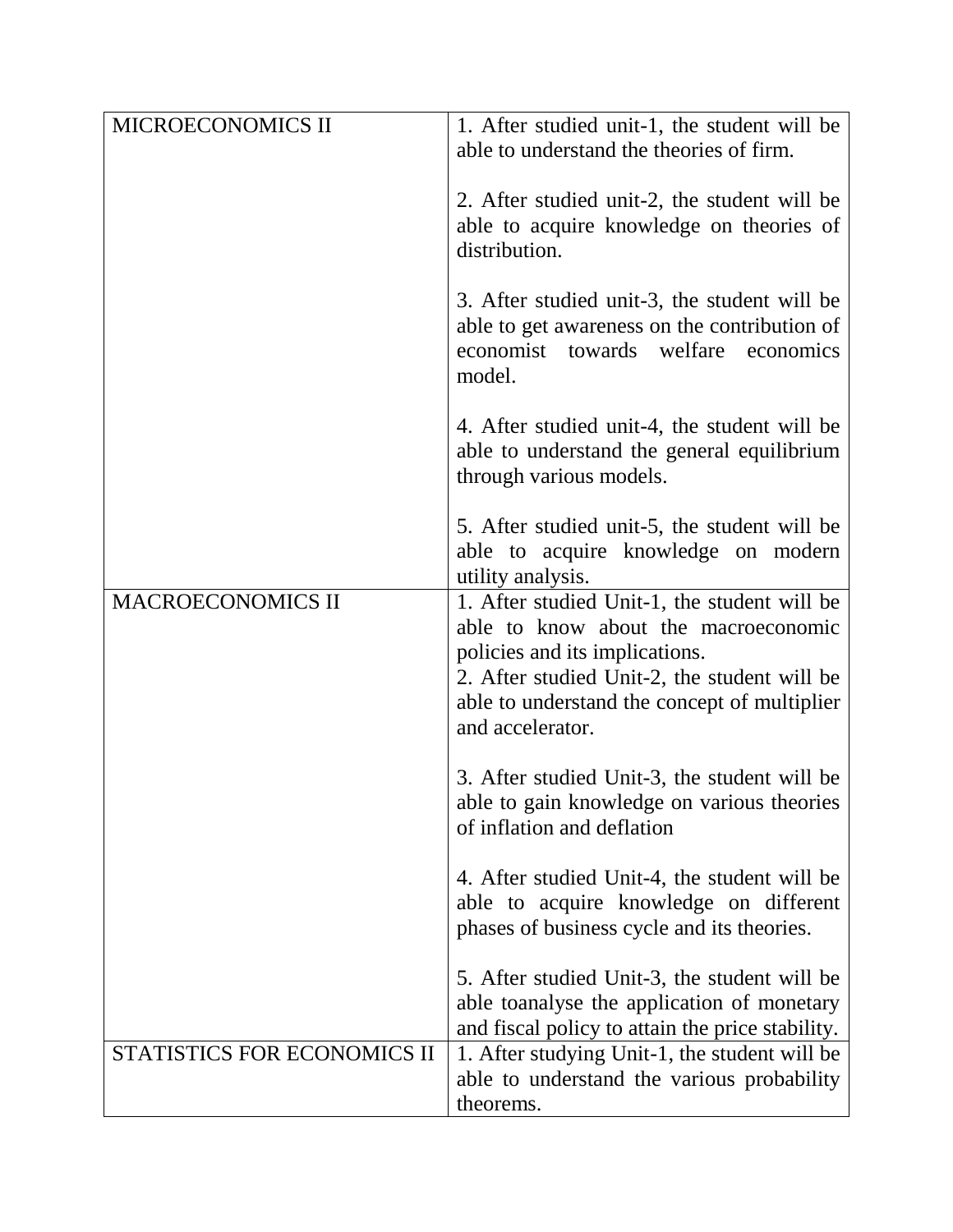|                                         | 2. After studying Unit-2, the student will be<br>able to identify the Statistical tools in<br>probability distributions.                             |
|-----------------------------------------|------------------------------------------------------------------------------------------------------------------------------------------------------|
|                                         | 3. After studying Unit-3, the student will be<br>able<br>to understand<br>the<br>Sampling<br>distribution.                                           |
|                                         | 4. After studying Unit-4, the student will be<br>able to use testing of hypothesis in<br>research.                                                   |
|                                         | 5 After studying Unit-5, the student will be<br>able to gain knowledge on analysis of<br>variance.                                                   |
| <b>ECONOMICS OF SOCIAL ISSUES</b>       | 1. After studied unit-1, the student will be<br>able to understand economic value and<br>cultural heritage.                                          |
|                                         | 2. After studied unit-2, the student will be<br>able toget awareness on various social<br>issues.                                                    |
|                                         | 3. After studied unit-3, the student will be<br>able to know the functioning of IPL.                                                                 |
|                                         | 4. After studied unit-4, the student will be<br>able<br>to understand the conceptual<br>of<br>the<br>framework<br>economics<br>of<br>discrimination. |
|                                         | 5. After studied unit-5, the student will be<br>able study the impact of IT on business and<br>culture.                                              |
| AGRICULTURAL ECONOMY OF<br><b>INDIA</b> | 1. The students will be able to understand<br>the structure of the agricultural sector of the<br>Indian economy.                                     |
|                                         | 2. The students will be able to understand<br>role and impact of institutional support to                                                            |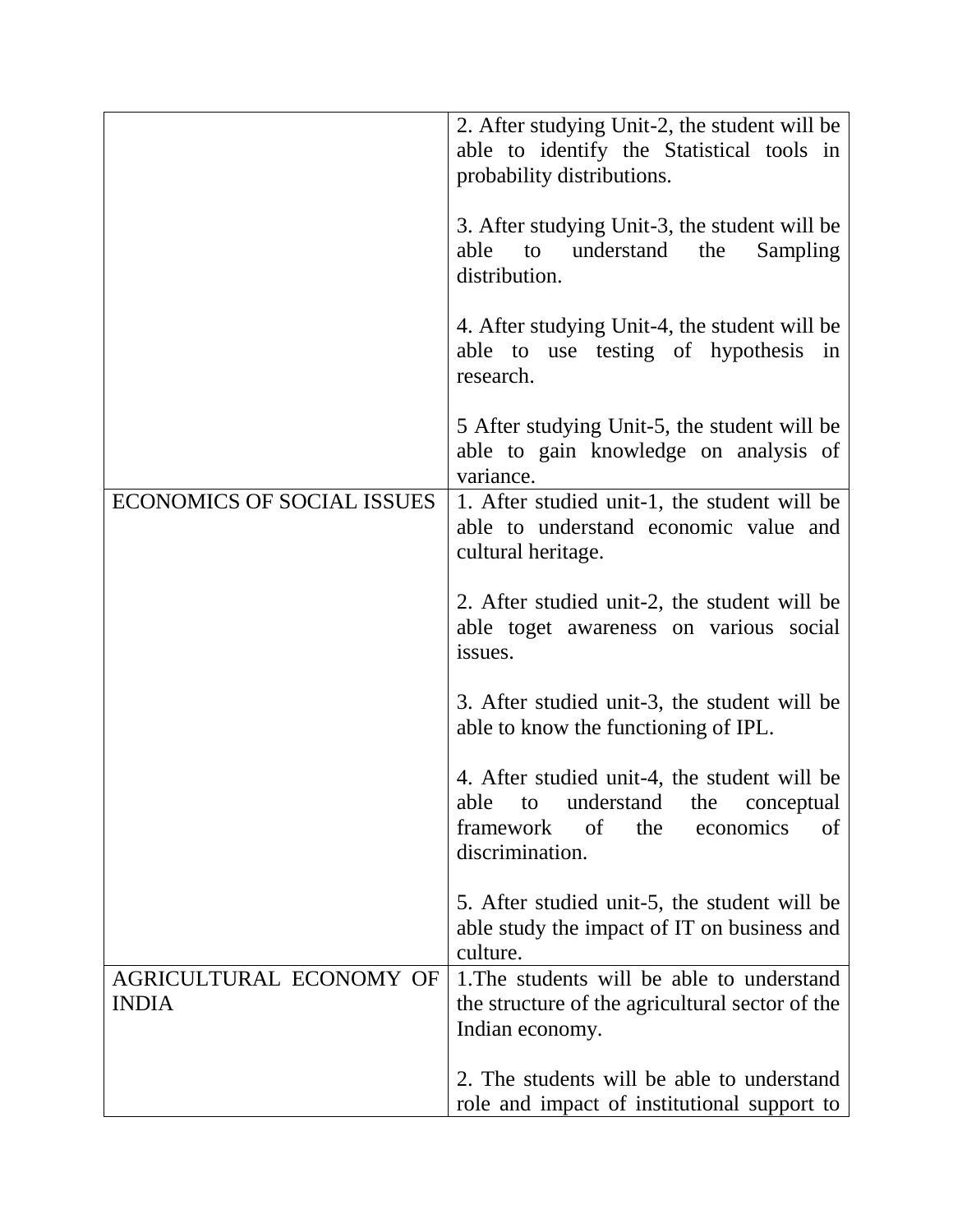| agricultural sector.                                                                                                 |
|----------------------------------------------------------------------------------------------------------------------|
| 3. The students will be able to be able to<br>demonstrate an awareness of various<br>agricultural market structures. |
| 4. The students will be able to understand<br>the marketing of agricultural products.                                |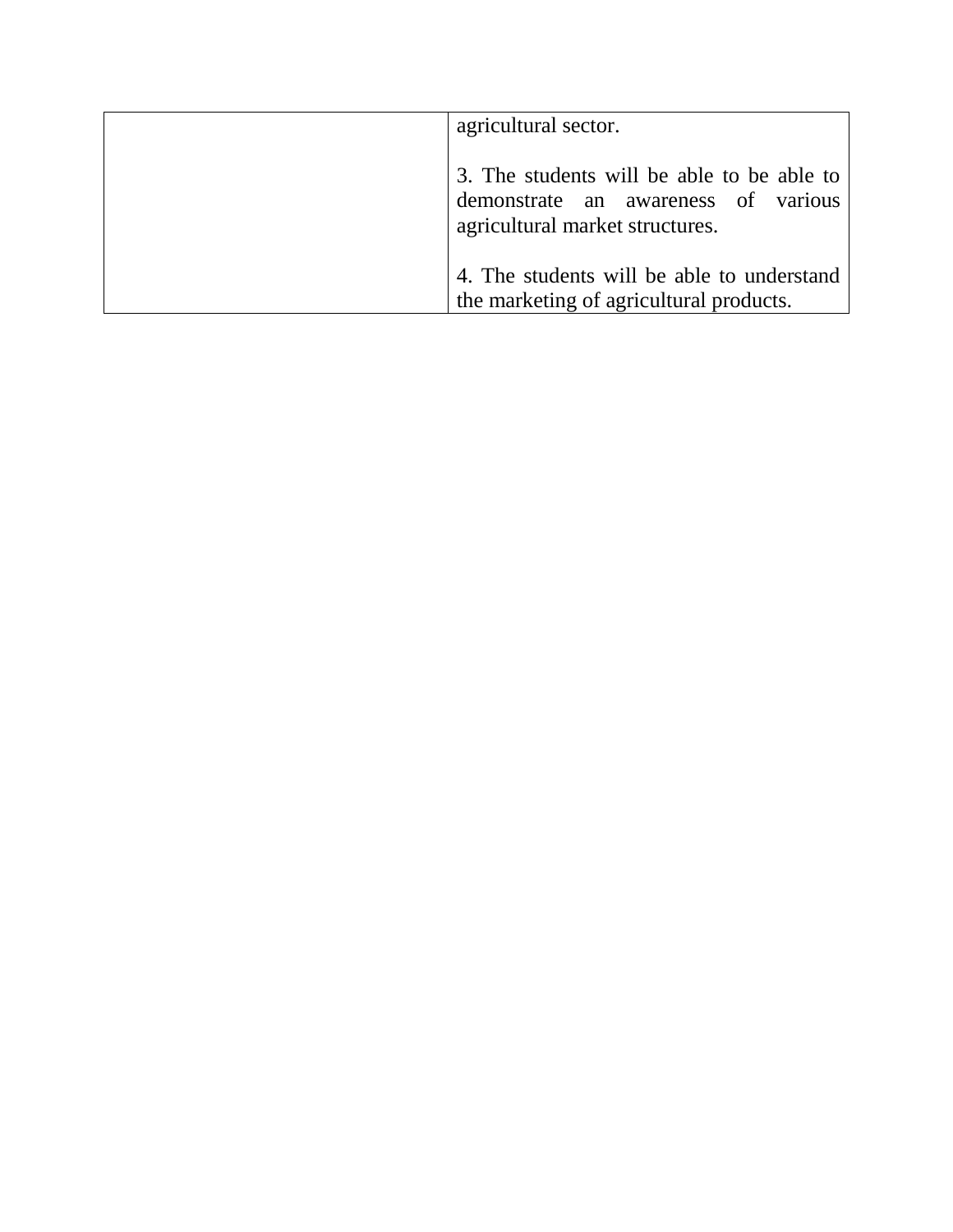#### **M.A. POLITICAL SCIENCE**

#### **PROGRAMME EDUCATIONAL OBJECTIVES (PEO)**

PEO1: To induce the thirst of knowledge in the field of Political Affairs

PEO2: To make students community to be thorough with the theoretical and Practical Knowledge

PEO3: To gain interdisciplinary knowledge

PEO4: To make comprehensive understanding of the entire world system

PEO5: To utilize the knowledge of the discipline to proceed further in the Activity

### **PROGRAMME OUTCOMES (PO)FORPOSTGRADUATEDEGREEINPOLITICAL SCIENCE**

PO1: Students are expected to get broader understanding of theoretical knowledge of Politics

PO2: Students are expected to grasp the national, Local and International Political Affairs

PO3: Students will be able to imbibe with the administrative system in India

PO4: Have conglomerate understanding about politics and other discipline PO5: Inculcate with foreign policy of India and other nations as well

PO6: Students will be introduced with peace-activisms and conflict

PO7: Students will be able toponder over the interdisciplinary approach

PO8: Kindle analytical attitude and scientific inquiry of disciplines

PO9: Students are expected to raise research aptitude and dialogic methodology

PO10: Impart the knowledge about the current World Politics.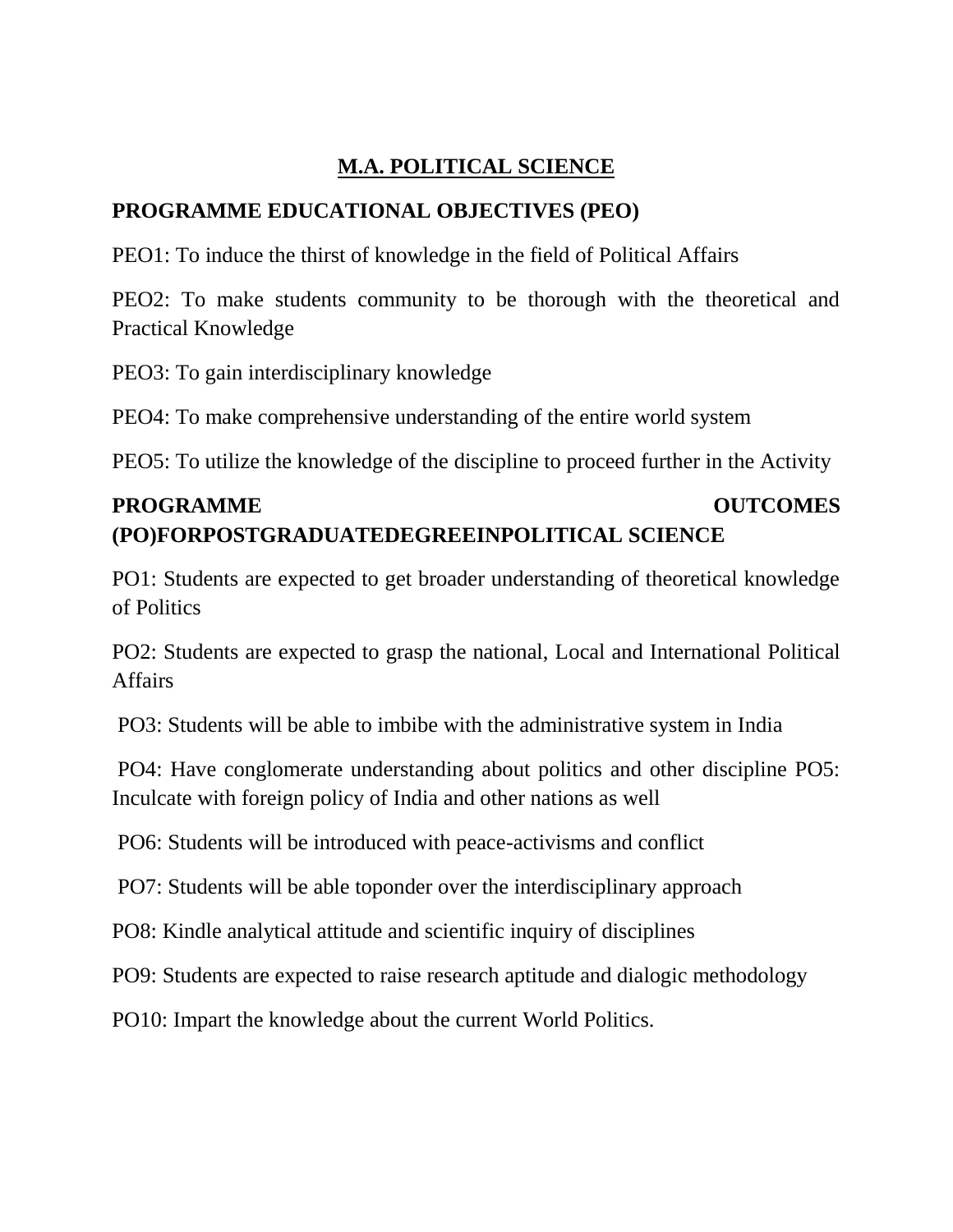#### **M.A. PUBLIC ADMINISTRATION**

#### **PROGRAMME EDUCATIONAL OBJECTIVES (PEO)**

PEO1: To induce the thirst of knowledge in the field of Public Administration

PEO2: To Equip the students to write the civil service Examinations in the Public Administration discipline.

PEO3: To gain interdisciplinary knowledge

PEO4: To make comprehensive understanding of the administration at different levels of governance

PEO5: To utilize the knowledge of the discipline to proceed further in the Activity

#### **PROGRAMME OUTCOMES (PO) FOR POST GRADUATE DEGREE IN PUBLIC ADMINISTRATION**

PO1: Students are expected to get broader understanding of theoretical knowledge of Public Administration

PO2: Students are expected to grasp the functioning of national level, state level and local level governments.

PO3: Students will be able to imbibe with the administrative system in India

PO4: Students will come to know the issues and challenges in the Personnel and Financial administrations.

PO5: Students will Gain knowledge on the Constitution of India

PO6: Students will obtain the knowledge on the basic principles of Public Administration

PO7: Students will come to know the contribution of various administrative thinkers and their contribution to the growth of the discipline.

PO8: Students will gain knowledge on the Indian Administrative System

PO9: Students will come to know the various administrative systems of the world and also the strength and weakness of each system.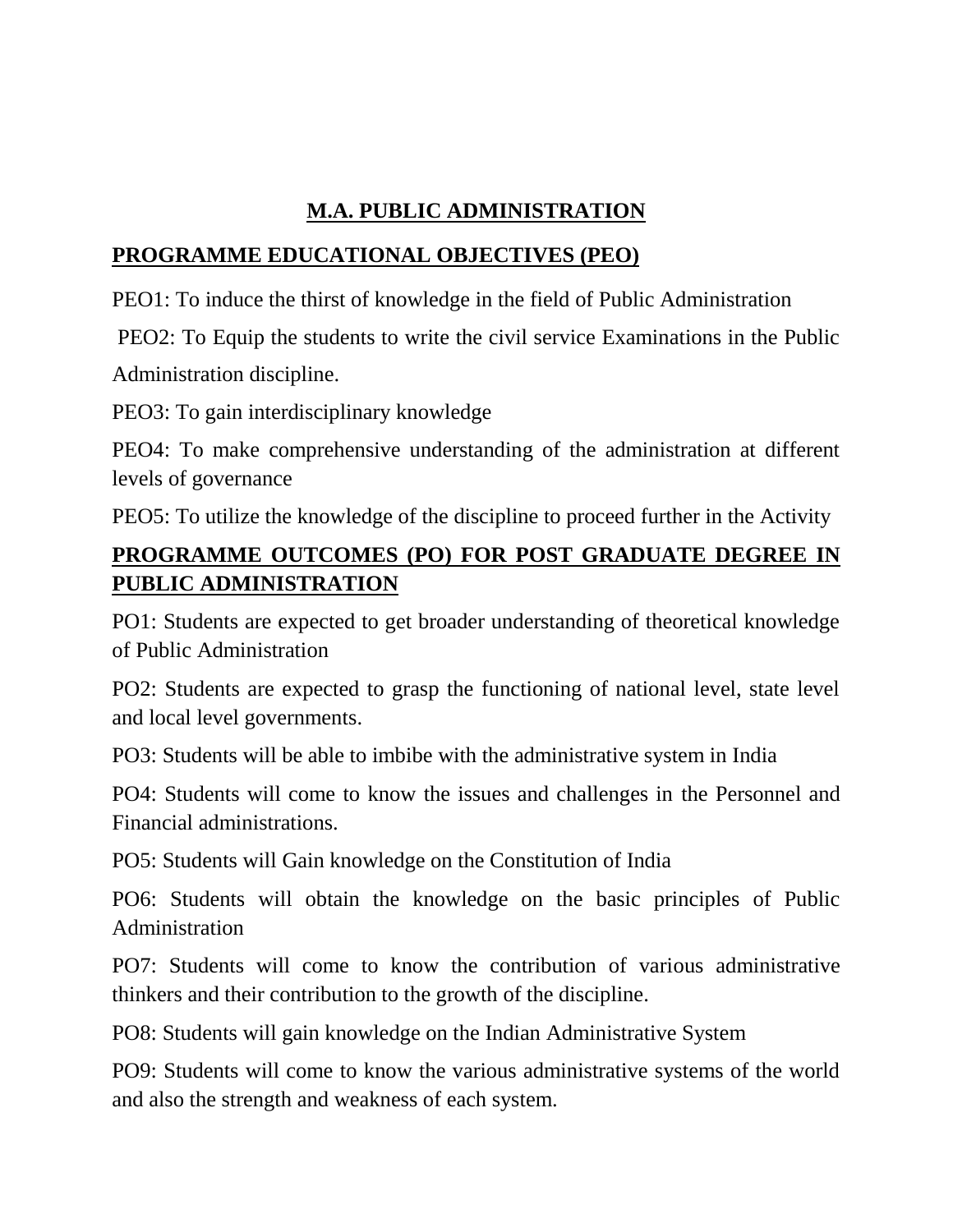PO10: Students will get clear idea on International Organizations and their functioning.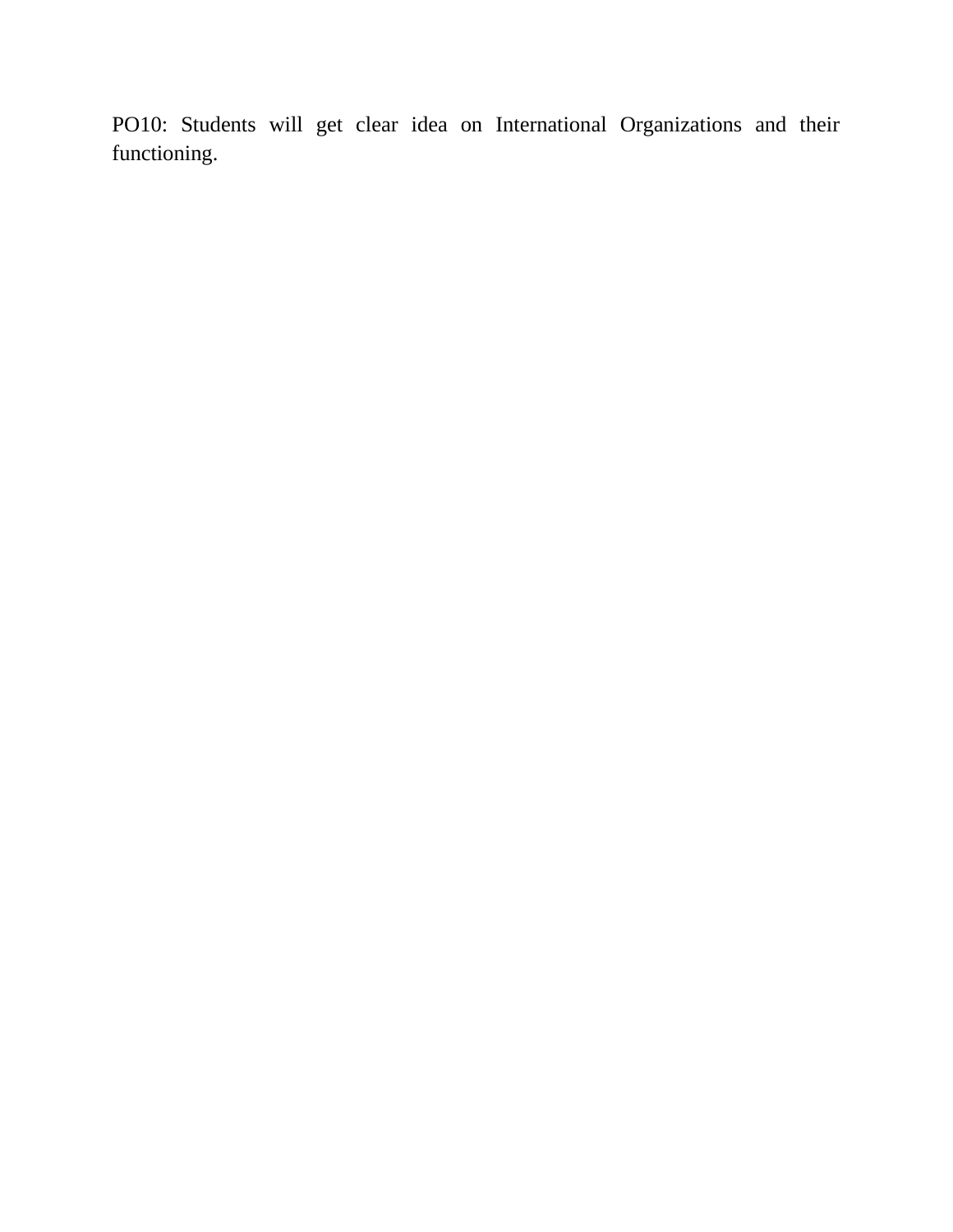### **MASTER OF COMMERCE**

| <b>SUBJECT</b>                                 | <b>COURSE OUTCOMES</b>                                                                                                                   |
|------------------------------------------------|------------------------------------------------------------------------------------------------------------------------------------------|
| <b>SEMESTER-I</b>                              |                                                                                                                                          |
| <b>ADVANCED FINANCIAL</b><br><b>MANAGEMENT</b> | 1. After studied Unit-1, the student will be<br>able to understand the functions of finance<br>Management.                               |
|                                                | 2. After studied Unit-2, the student will be<br>able to know about the long term sources of<br>funds and environment of working capital. |
|                                                | 3. After studied Unit-3, the student will be<br>able to gain information about capital<br>structure and leverage                         |
|                                                | 4. After studied Unit-4, the student will be<br>able to gain knowledge about capital<br>investment decision                              |
|                                                | 5. After studied Unit-5, the student will be<br>able to be acquainted with on the subject of<br>working capital Management.              |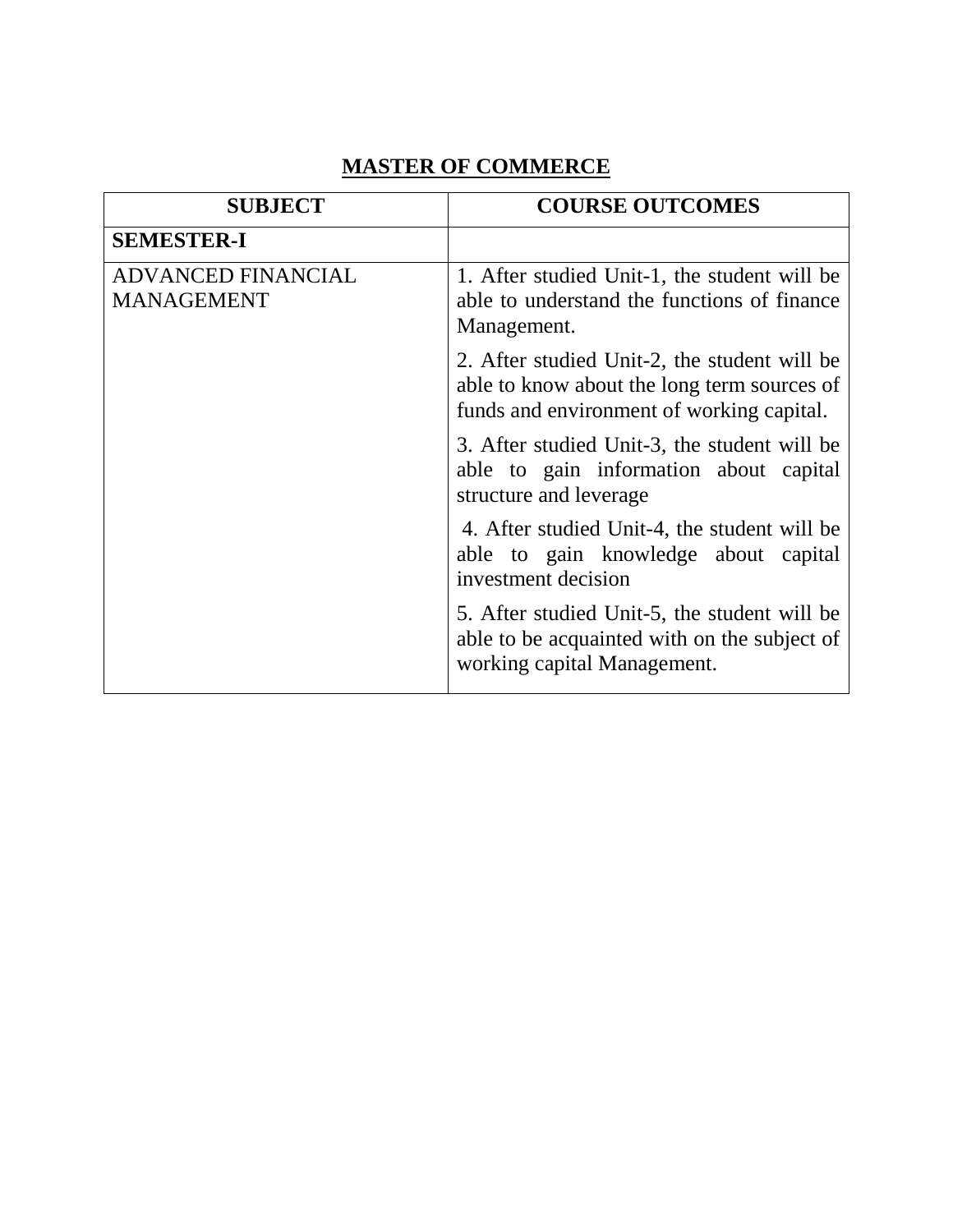| <b>ACCOUNTING FOR</b><br><b>MANAGERIAL DECISION</b> | 1. After studied Unit-1, the student will be<br>understand the<br>able<br>to<br>concept<br>of                                                                                             |
|-----------------------------------------------------|-------------------------------------------------------------------------------------------------------------------------------------------------------------------------------------------|
|                                                     | <b>Accounting for Decision making</b><br>2. After studied Unit-2, the student will be<br>able to understand the Ratio Analysis<br>Leverage analysis-Budgeting<br>and<br>budgetary control |
|                                                     | 3. After studied Unit-3, the student will be<br>able to understand the analysis of Fund<br>flow and cash flow statements                                                                  |
|                                                     | 4. After studied Unit-4, the student will be<br>of<br>the<br>Marginal<br>Costing,<br>aware<br>Applications and its technique                                                              |
|                                                     | 5. After studied Unit-5, the student will be<br>able to know Financial decisions Making                                                                                                   |
| <b>MARKETING MANAGEMENT</b>                         | 1. The students will able to know the core<br>market and their functions.                                                                                                                 |
|                                                     | 2. The students will able to know the<br>various kinds of Pricing and various stages<br>in product life cycle, new product<br>development.                                                |
|                                                     | 3. The students will gain knowledge about<br>the marketing channel and distribution.                                                                                                      |
|                                                     | 4. The students will learn about the kinds of<br>and qualities of<br>advertisement<br>good<br>salesman.                                                                                   |
|                                                     | 5. The Student will know about the recent<br>trend in modern marketing and digital<br>marketing                                                                                           |
| <b>ADVANCED BUSINESS</b><br><b>STATISTICS</b>       | 1. After Studied Unit-1, The Student Will<br>Be Able To Know Partial And Multiple<br>Correlations.                                                                                        |
|                                                     | 2. After Studied Unit-2, The Student Will<br>Be Able To Know Probability<br>And<br><b>Binomial Distribution.</b>                                                                          |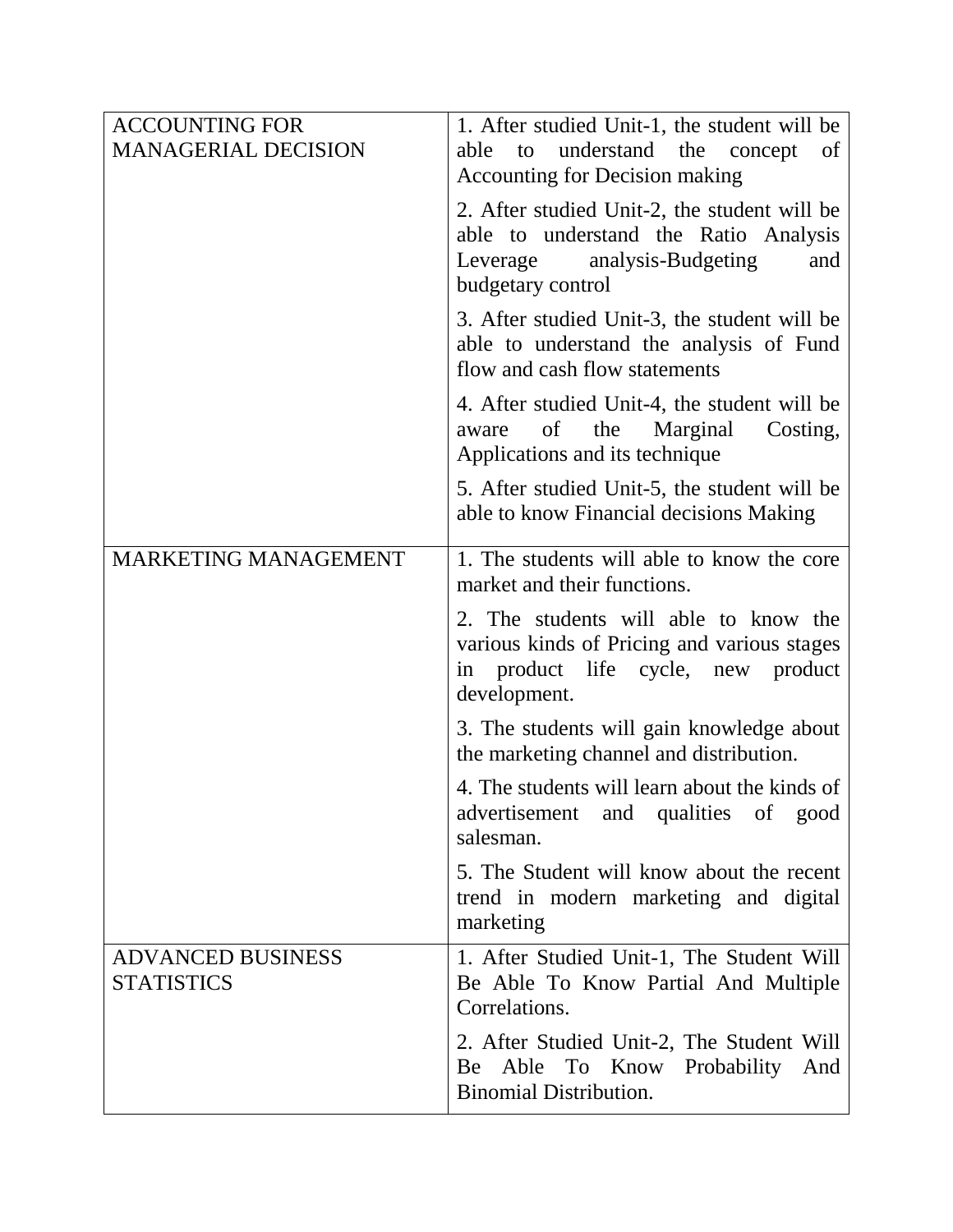|                             | 3. After Studied Unit-3, The Students will<br>know the Issues Surrounding Sampling,<br>Hypothesis, Z Test and T Test.                                                 |
|-----------------------------|-----------------------------------------------------------------------------------------------------------------------------------------------------------------------|
|                             | 4. After Studied Unit-4, The Student Will<br>Be Able To Have The Awareness About<br>Application Of Chi-Square Distribution.                                           |
|                             | 5. After Studied Unit-5, The Student Will<br>Be Able To Know About Analysis Of<br>Variance And F Test.                                                                |
| <b>MANAGERIAL ECONOMICS</b> | 1. After studied Unit-1, the student will be<br>able understand the theories of managerial<br>economics and factors.                                                  |
|                             | 2. After studied Unit-2, the student will be<br>able to develop an idea about Demand<br>analysis and Forecasting.                                                     |
|                             | 3. After studied Unit-3, the student will be<br>able to provide an idea regarding law of<br>variable proportions, product function and<br>cost function.              |
|                             | 4. After studied Unit-4, the student will be<br>able to make them aware about the<br>Economics of size and capacity Utilization<br>and market structure pricing.      |
|                             | 5. After studied Unit-5, the student will be<br>able to acquire the knowledge about be<br>Business cycle and Policies                                                 |
| PRINCIPLES OF MARKETING     | 1. After studied Unit-1, the student will be<br>understand the evolution<br>to<br>able<br>- of<br>Marketing across ages through varying<br>views on Marketing concept |
|                             | 2. After studied Unit-2, the student will be<br>to know the Bases of Market<br>able<br>Segmentation and factors<br>determining<br>consumer behaviour                  |
|                             | 3. After studied Unit-3, the student will be<br>able to know the Significance of Elements                                                                             |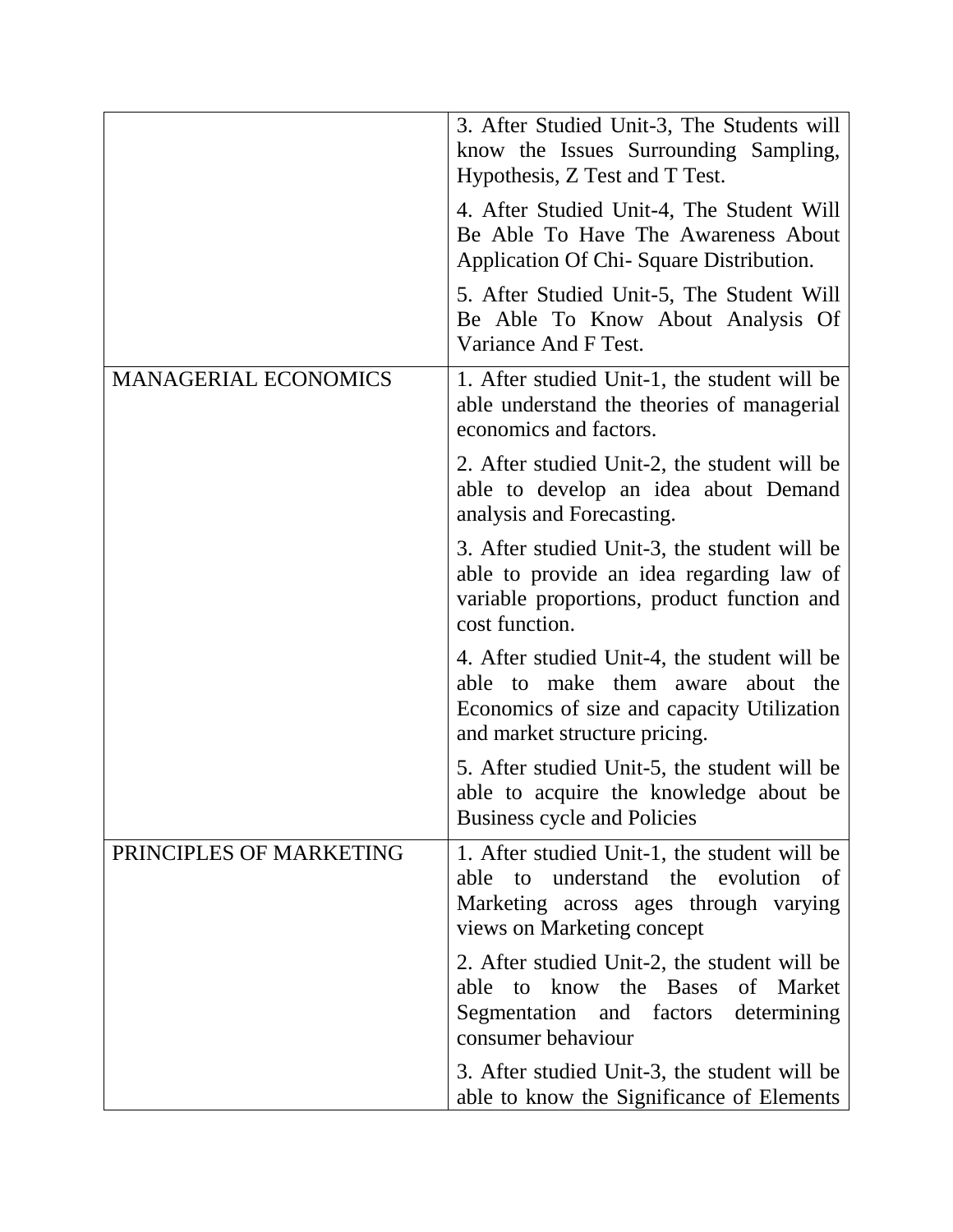|                                            | of Marketing Mix and Factors affecting<br>price decision                                                                                                             |
|--------------------------------------------|----------------------------------------------------------------------------------------------------------------------------------------------------------------------|
|                                            | 4. After studied Unit-4, the student will be<br>able to know about kinds of Pricing and<br>types of Channels of Distribution                                         |
|                                            | 5. After studied Unit-5, the student will be<br>to know the recent trends<br>able<br>in<br>Marketing.                                                                |
| <b>SEMESTER II</b>                         |                                                                                                                                                                      |
| <b>CORPORATE LAWS</b>                      | 1. Define Corporate Personality, Corporate<br>Governance, E-Governance and describe<br>Corporate Governance Code<br>the<br>in<br>Companies Act.                      |
|                                            | 2. Discuss the prohibitions of certain<br>Agreements, Abuse of Dominant Position<br>and Regulation of Combinations under The<br>Competition Act.                     |
|                                            | 3. Enumerate the Powers and Functions of<br>SEBI.                                                                                                                    |
|                                            | 4. Describe the provisions related to listing<br>of Securities, Public Offerings and discuss<br>the prohibition of Insider Trading in<br>various regulations of SEBI |
|                                            | 5. Discuss the provisions related to<br>Regulation and Management of Foreign<br>Exchange, Related Offences, Penalties and<br>Appeals Procedure under FEMA, 1999.     |
|                                            | 6. Elucidate the Corporate Insolvency<br><b>Resolution Process and Liquidation Process</b><br>under Insolvency and Bankruptcy Code,<br>2016.                         |
| <b>HUMAN RESOURCE</b><br><b>MANAGEMENT</b> | 1. After studied Unit-1, the student will be<br>able to understand the concepts of Human<br><b>Resource Management 26</b>                                            |
|                                            | 2. After studied Unit-2, the student will be                                                                                                                         |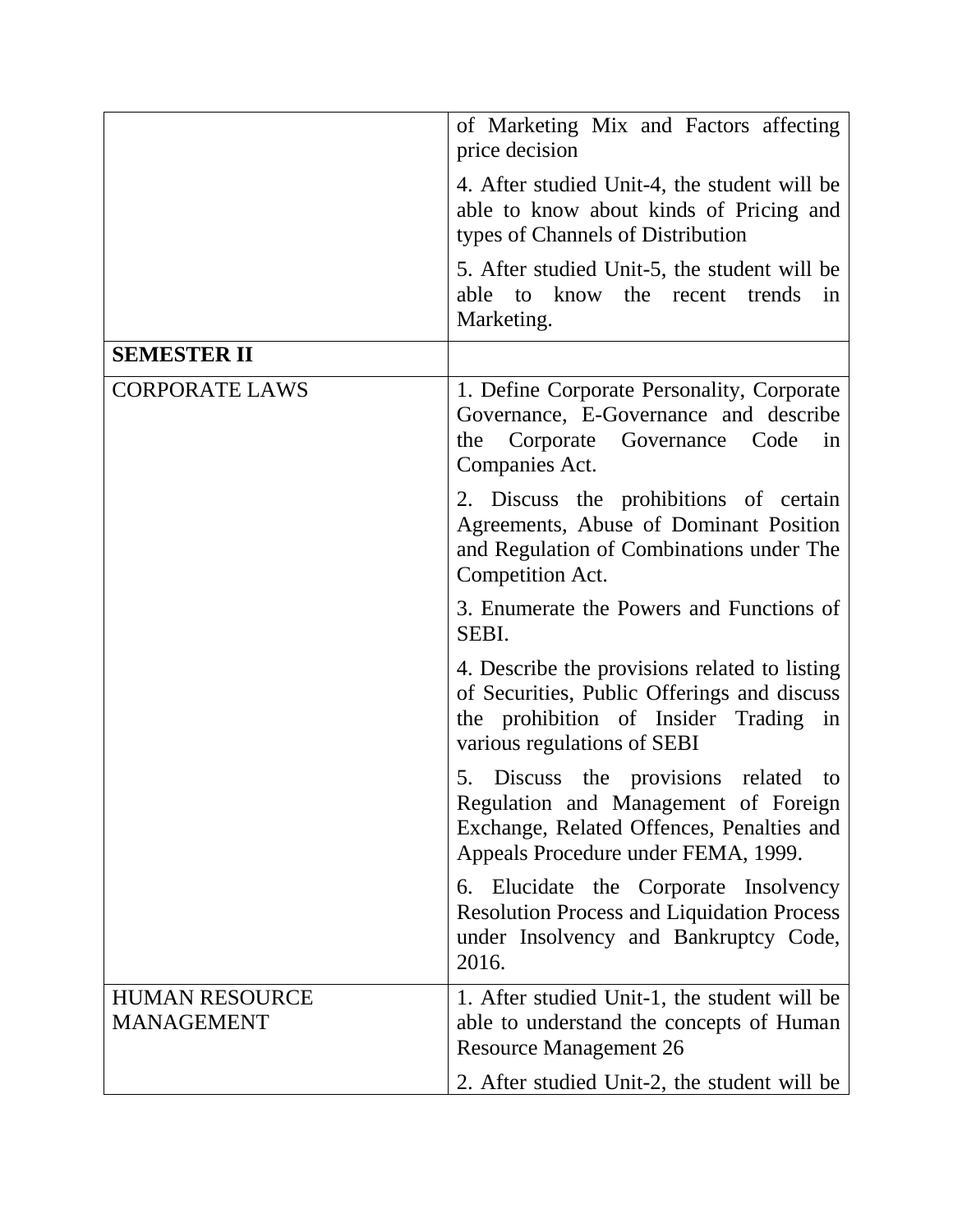|                                                | Recruitment<br>able<br>understand<br>to<br>and<br><b>Selection Procedure</b>                                                                                        |
|------------------------------------------------|---------------------------------------------------------------------------------------------------------------------------------------------------------------------|
|                                                | 3. After studied Unit-3, the student will be<br>able to know the various ways of solving<br>the employee grievances procedure.                                      |
|                                                | 4. After studied Unit-4, the student will be<br>able to know the evaluation the methods of<br>Performance Appraisal                                                 |
|                                                | 5. After studied Unit-5, the student will be<br>able to evaluate the Different Techniques of<br>Training                                                            |
| <b>ADVANCED CORPORATE</b><br><b>ACCOUNTING</b> | 1. After studied Unit-1, the student will be<br>make them aware about the<br>to<br>able<br>accounts of banking companies.                                           |
|                                                | 2. After studied Unit-2, the students will<br>gain knowledge on preparation of accounts<br>of insurance companies.                                                  |
|                                                | 3. After studied Unit-3, the students will be<br>able to know develop knowledge of holding<br>company concept $\&$ preparation<br>of<br>consolidated balance sheet. |
|                                                | 4. After studied Unit-4, the student will be<br>able to know about Inflation accounting<br>and CPP method                                                           |
|                                                | 5. After studied Unit-5, the student will be<br>able to know about Human Resource<br>Accounting in India.                                                           |
| <b>GLOBAL MARKETING</b>                        | 1. After studied Unit-1, the students will be<br>able to understand the concepts of Global<br>marketing and Marketing information<br>system.                        |
|                                                | 2. After studied Unit-2, the students will be<br>able to get full information about global<br>strategies<br>market entry<br>and<br>direct<br>investment.            |
|                                                | 3. After studied Unit-3, the students will be                                                                                                                       |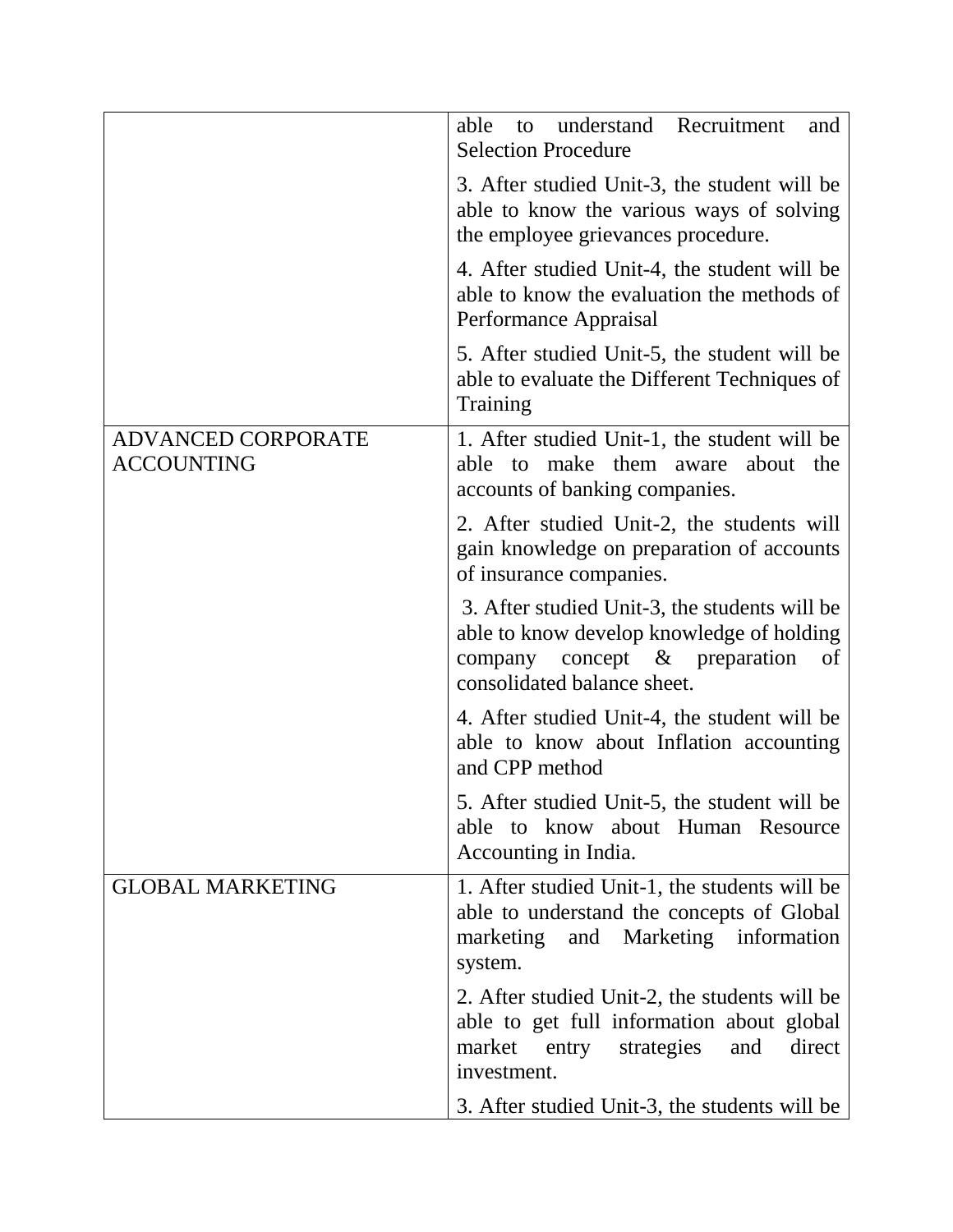|                          | able to understand the global product policy<br>and pricing for international market                                                                                 |
|--------------------------|----------------------------------------------------------------------------------------------------------------------------------------------------------------------|
|                          | 4. After studied Unit-4, the students will be<br>able to learn important Global Marketing<br><b>Channels and Physical Distribution</b>                               |
|                          | 5. After studied Unit-5, the students will be<br>able to know about international marketing,<br>promotional strategies and International<br>Marketing communication. |
| PRINCIPLES OF MANAGEMENT | 1. After Studied Unit-1, Students will be<br>able to understand the principles<br>&<br><b>Functions of Management</b>                                                |
|                          | 2. After Studied Unit-2, Students will be<br>able to understand the Planning and its<br>importance                                                                   |
|                          | 3. After studied unit-3, Students will be<br>able to understand the Organization and its<br>importance                                                               |
|                          | 4. After Studied Unit-4, Students will be<br>able<br>understand the<br>Authority,<br>to<br>Responsibility & Delegation.                                              |
|                          | 5. After Studied Unit-5, the student will be<br>able to understand the Need for Co-<br>ordination and importance of Control                                          |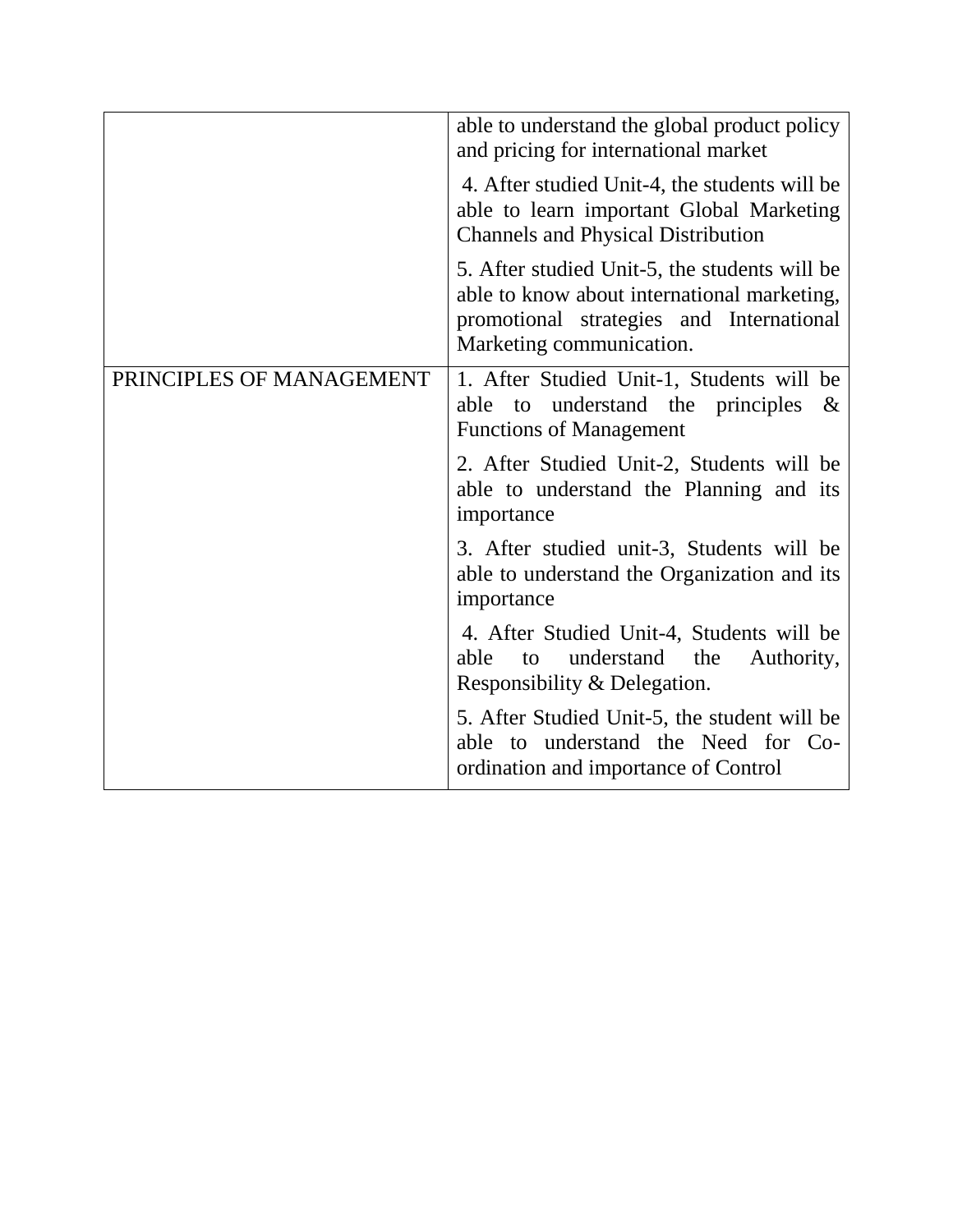### **MASTER OF SOCIAL WORK**

| <b>SUBJECTS</b>                           | <b>COURSE OUTCOMES</b>                                                                                             |
|-------------------------------------------|--------------------------------------------------------------------------------------------------------------------|
| <b>SEMESTER I</b>                         |                                                                                                                    |
| Social Work practice with Individual      | Unit I: The students will gain knowledge<br>about the primary method of social work<br>practice with individuals   |
|                                           | Unit II: The students understand the case<br>work process                                                          |
|                                           | Unit III: The students develop skills in<br>professional relationship                                              |
|                                           | Unit IV: The students will become aware<br>of the various models of professional<br>practices and its applications |
|                                           | Unit V: The students gain insight into<br>various settings                                                         |
| Social Work Practice with Groups          | 1. Students will gain knowledge about the<br>social group and social group work                                    |
|                                           | 2. Students will understand the group<br>process and group dynamics                                                |
|                                           | 3. Students will recognize the importance<br>of group work process                                                 |
|                                           | 4. Students will develop programme<br>planning skills                                                              |
|                                           | 5. Students will acquire the skill in<br>recording in group work and techniques of<br>recording                    |
| <b>Concurrent Field Work-I</b>            |                                                                                                                    |
| <b>Sociology for Social Work Practice</b> | 1. Students will gain knowledge about the<br>society and its dynamism                                              |
|                                           | <b>Students</b><br>2.<br>will<br>understand<br>the                                                                 |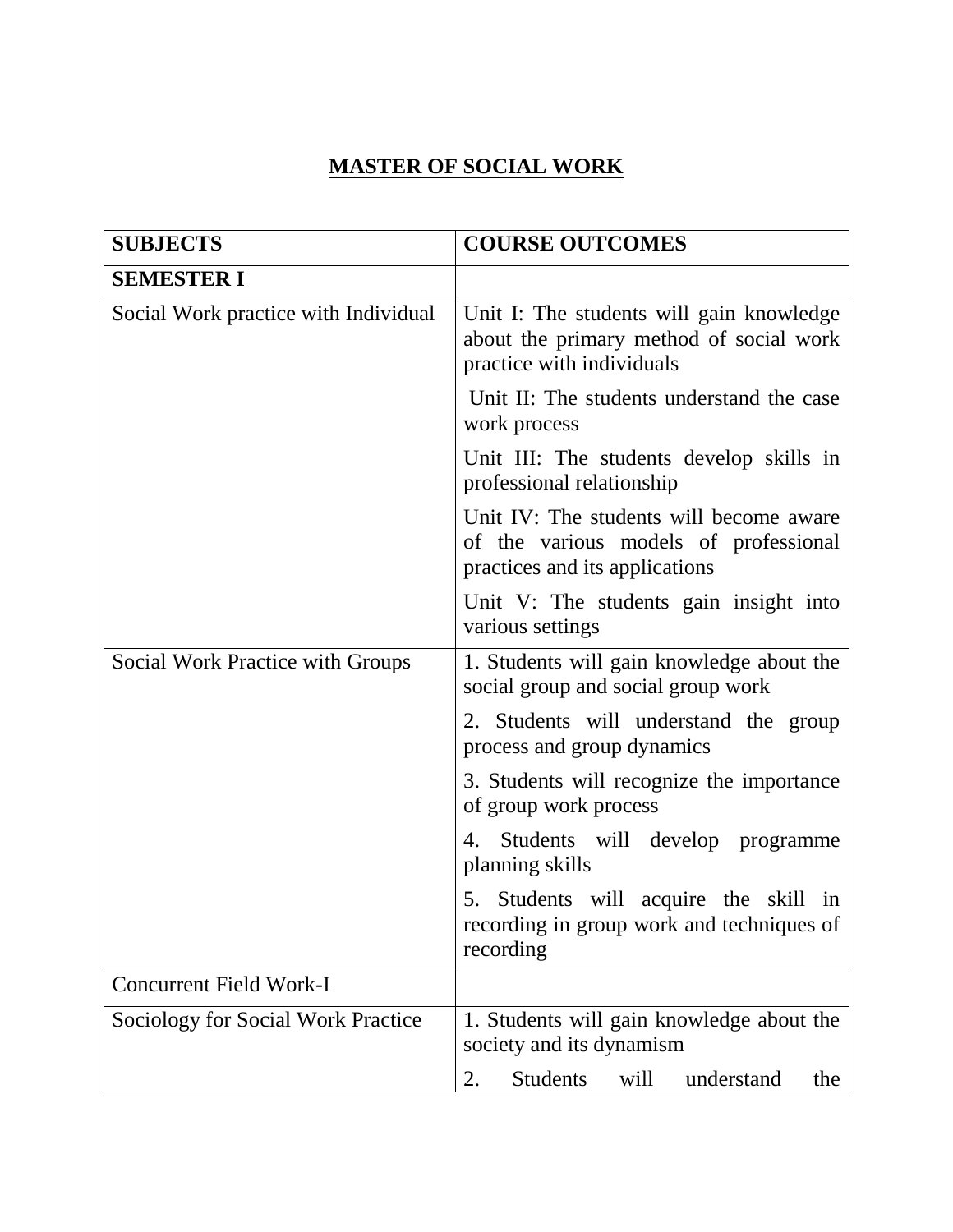|                                                  | socialization process and its agents                                                                                                                                                                                                                            |
|--------------------------------------------------|-----------------------------------------------------------------------------------------------------------------------------------------------------------------------------------------------------------------------------------------------------------------|
|                                                  | 3. Students will understand the process of<br>social change                                                                                                                                                                                                     |
|                                                  | 4. Students will gain knowledge about<br>various social movements in India 5<br>will realize various<br>Students<br>social<br>problems existing in the society                                                                                                  |
| Social Development : Theories and<br>Perspective | 1. Students will understand the link<br>concept, process and strategies of social<br>development.                                                                                                                                                               |
|                                                  | Students will identify the<br>2.<br>key<br>development challenges confronting the<br>society                                                                                                                                                                    |
|                                                  | 3. Students will understand the role of<br>social development in<br>addressing<br>inequality in society                                                                                                                                                         |
|                                                  | 4. Students will develop ability to link<br>experiences around them with social<br>development issues                                                                                                                                                           |
|                                                  | 5. Students will develop skills<br>and<br>competencies necessary for development<br>interventions and inculcatevalues of social<br>justice and equality                                                                                                         |
| Civil Society and Governanc                      | 1. Student will develop insight into basic<br>political and Economic concepts and<br>environments and how do<br>political<br>national and international, economic and<br>political forces shape the lives and future<br>of citizens, business and civil society |
|                                                  | 2. Students will gain understanding of the<br>rich terrain of contemporary issues in the<br>context of politics and will develop as<br>informed citizens.                                                                                                       |
|                                                  | <b>Students</b><br>will<br>3.<br>understand<br>the<br>relationship between 'politics' and<br>'the<br>economy'                                                                                                                                                   |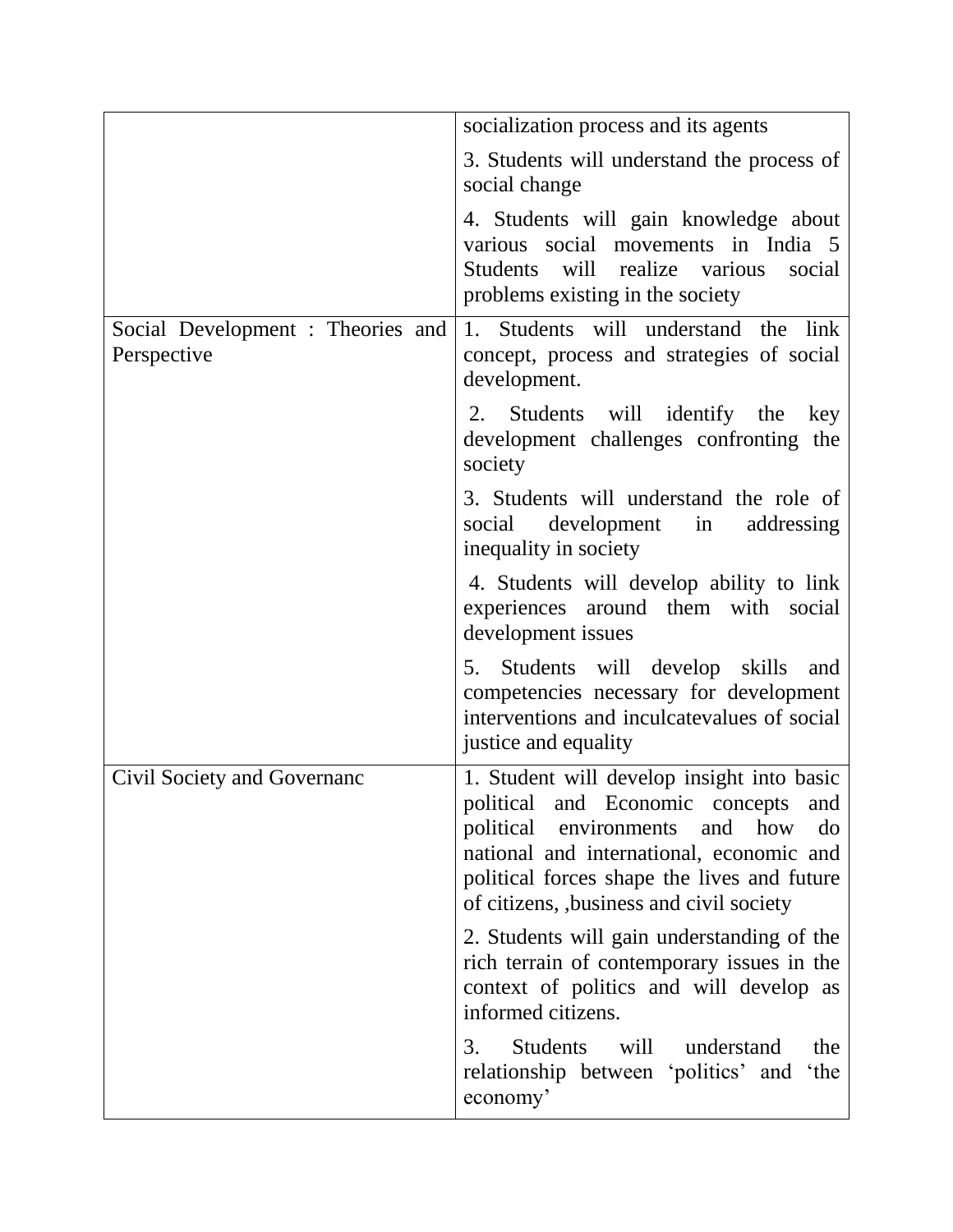|                                                 | 4. Students Will get acquainted to the<br>dimension of key political<br>social<br>challenges by exploring issues such as<br>social inequalities, marginalization, and<br>political principles of the statecraft<br>5. Students will become critical analysts |
|-------------------------------------------------|--------------------------------------------------------------------------------------------------------------------------------------------------------------------------------------------------------------------------------------------------------------|
|                                                 | and innovative designers by linking,<br>theory and action in the domain of<br>statecraft, grassroots governance<br>and<br>political participation                                                                                                            |
| <b>SEMESTER II</b>                              |                                                                                                                                                                                                                                                              |
| SOCIAL WORK PRACTICE WITH<br><b>COMMUNITIES</b> | 1. Students will develop an understanding<br>of the concepts related to working with<br>communities and the processes involved in<br>it.                                                                                                                     |
|                                                 | 2. Students will understand the use and<br>practice of community organization in<br>various fields of social work.                                                                                                                                           |
|                                                 | 3. Students will gain knowledge about the<br>role of social worker in social change and<br>social development.                                                                                                                                               |
|                                                 | 4. Students will familiarize the emerging<br>trends and experiments in community<br>organization.                                                                                                                                                            |
|                                                 | 5. Students will judge and apply various<br>aspects of social action.                                                                                                                                                                                        |
| <b>Social Work Research and Statistics</b>      | 1. Students will understand major research<br>strategies, meaning, scope, and importance<br>of social work research.                                                                                                                                         |
|                                                 | 2. Students will develop an ability to see<br>the linkage between the practice, research,<br>theory, and to adopt suitable design                                                                                                                            |
|                                                 | 3. Students will study the various facets of<br>data collection and scaling techniques                                                                                                                                                                       |
|                                                 | <b>Students</b><br>will<br>hone<br>the<br>skills<br>in<br>4.                                                                                                                                                                                                 |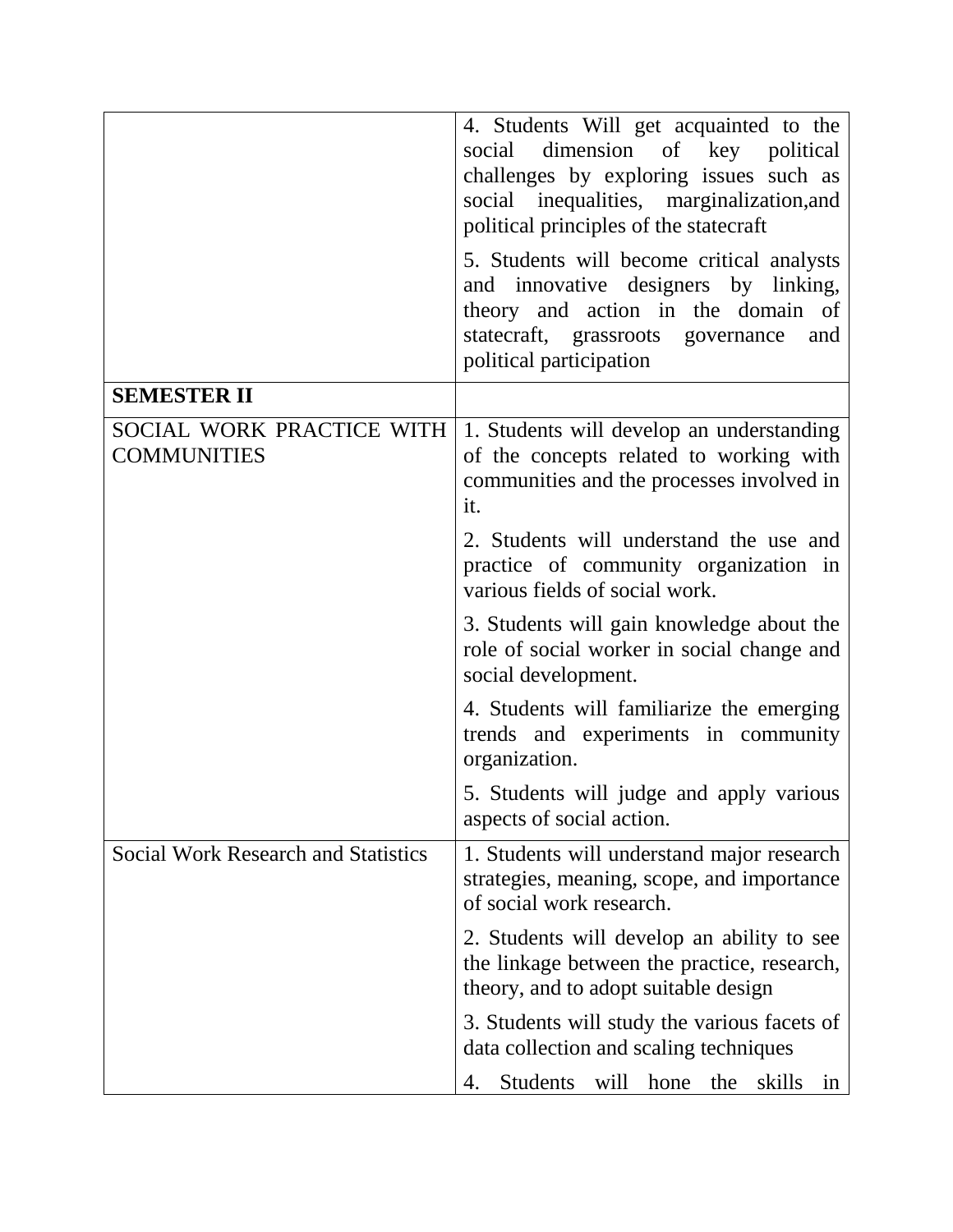|                                                 | undertaking research and in writing about<br>the same.                                                       |
|-------------------------------------------------|--------------------------------------------------------------------------------------------------------------|
|                                                 | 5. Students will understand statistics and<br>its application in social work                                 |
| Social welfare administration                   | 1. Students will gain knowledge of polices<br>in India and planning process in India                         |
|                                                 | 2. Students will know about the concept of<br>welfare state                                                  |
|                                                 | 3. Students will gain knowledge about<br>social welfare administration of service<br>organizations.          |
|                                                 | 4. Students will understand welfare<br>administration process and gain essential<br>skills                   |
|                                                 | 5. Students will acquire the skill of<br>establishing a human service organization.                          |
| <b>Psychology for Social Work Practice</b>      | 1. Students will gain basic knowledge on<br>psychology and its relevance in social<br>work                   |
|                                                 | 2. Students will understand the behavior of<br>human beings                                                  |
|                                                 | 3. Students will understand the nature and<br>development of human behaviour<br>in<br>sociocultural context. |
|                                                 | Students will develop<br>critical<br>4.<br>a<br>perspective of the theories of<br>human<br>behaviour.        |
|                                                 | 5. Students will acquire the skill of using<br>psychological testing tools in dealing with<br>individuals.   |
| <b>Personal and Professional</b><br>Development |                                                                                                              |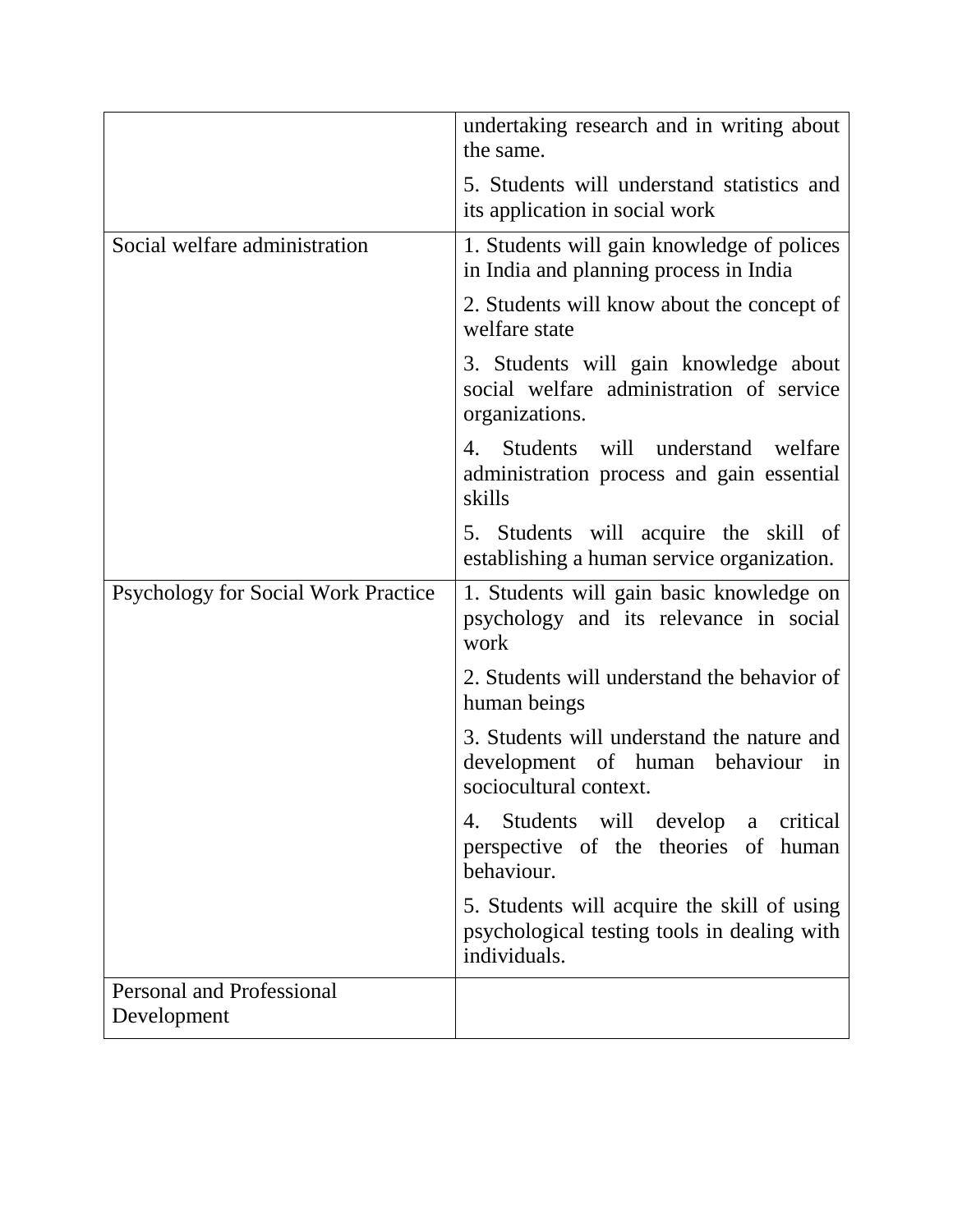#### **M.Sc. Microbiology**

| <b>SEMESTER I</b>                                       |  |
|---------------------------------------------------------|--|
| <b>GENERAL MICROBIOLOGY AND</b><br>MICROBIAL PHYSIOLOGY |  |
| <b>IMMUNOLOGY AND</b><br><b>IMMUNOTECHNOLOGY</b>        |  |
| <b>FOOD AND DAIRY</b><br><b>MICROBIOLOGY</b>            |  |
| <b>BIOSAFETY</b>                                        |  |
| MOLECULAR BIOLOGY                                       |  |
| <b>General Microbiolog</b>                              |  |
| <b>SEMESTER II</b>                                      |  |
| MEDICAL BACTERIOLOGY AND<br><b>MYCOLOGY</b>             |  |
| INDUSTRIAL MICROBIOLOGY                                 |  |
| <b>MOLECULAR BIOLOGY AND</b><br>MICROBIAL GENETICS      |  |
| <b>MUSHROOM CULTIVATION</b>                             |  |
| <b>INFECTIOUS DISEASES AND ITS</b><br><b>CONTROL</b>    |  |
| <b>MEDICAL BACTERIOLOGY</b>                             |  |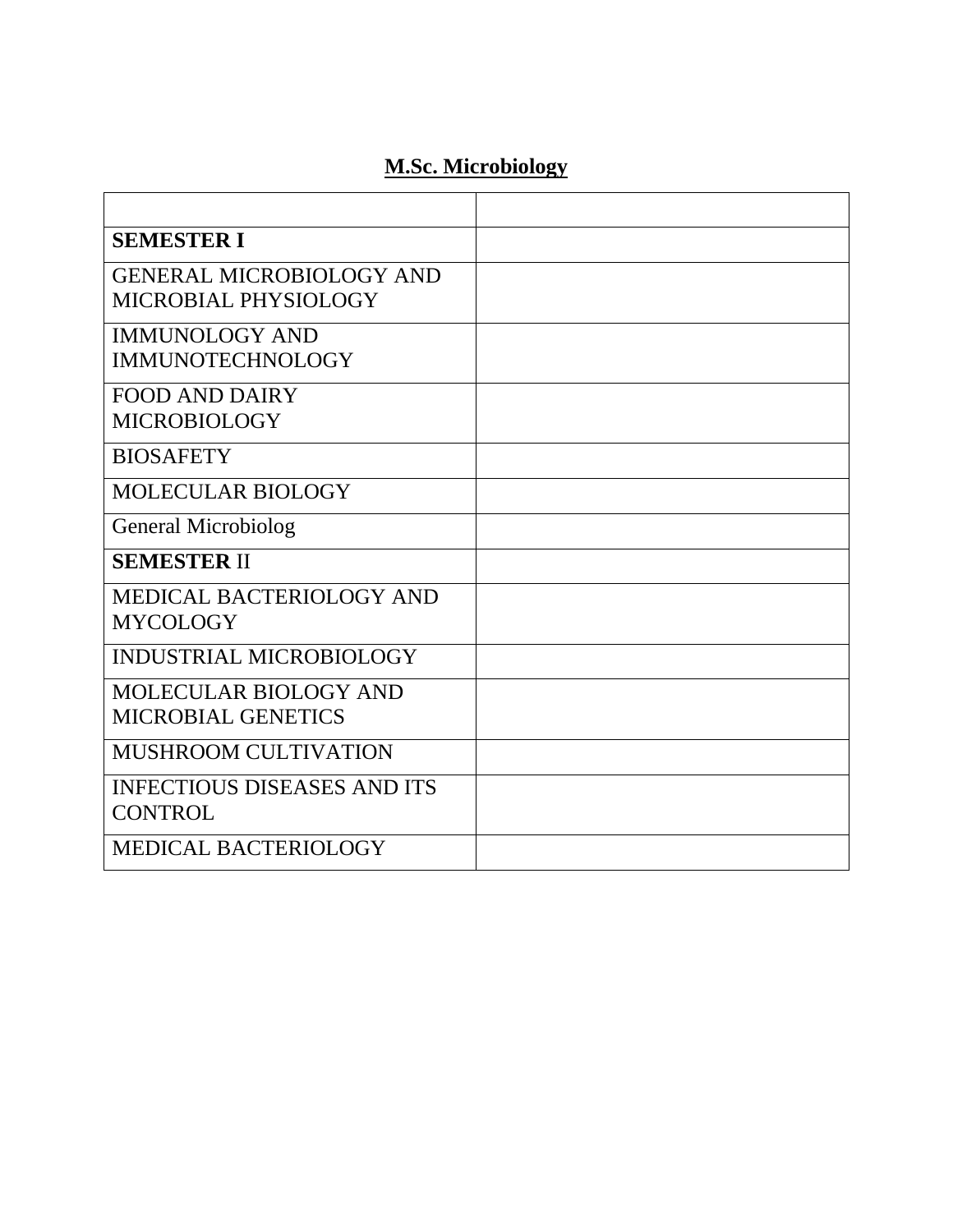| <b>SUBJECT</b>    | <b>COURSE OUTCOMES</b>                                                                                                                                                                  |
|-------------------|-----------------------------------------------------------------------------------------------------------------------------------------------------------------------------------------|
| <b>SEMESTER I</b> |                                                                                                                                                                                         |
| Algebra-1         | After the successful completion of this<br>course, the students will be able to:                                                                                                        |
|                   | • demonstrate ability to think group<br>actions critically by Cayley's theorem<br>and apply the Sylow's theorems to<br>describe the structure of certain finite<br>abelian groups       |
|                   | • know the internal and external direct<br>product of groups. Also, apply the<br>structure theorem on abelian groups to<br>find the non-isomorphic abelian groups<br>of certain orders. |
|                   | • check the irreducibility of a given<br>polynomial                                                                                                                                     |
|                   | • know about module and difference<br>between the algebraic structures, Group,<br>Ring and Module.                                                                                      |
|                   | • know the Linear transformation in<br>canonical forms. Also, the matrix form<br>linear<br>of<br>transformation<br>and<br>its<br>properties                                             |
| Real Analysis I   | After the successful completion of this<br>course, the students will be able to:                                                                                                        |
|                   | • understand the concept of functions of<br>bounded variation.                                                                                                                          |
|                   | • Discuss the Riemann integration and<br>to solve its related problems.                                                                                                                 |
|                   | •Analyse the sequences and series of<br>function and their limits                                                                                                                       |

## **M.Sc. Mathematics**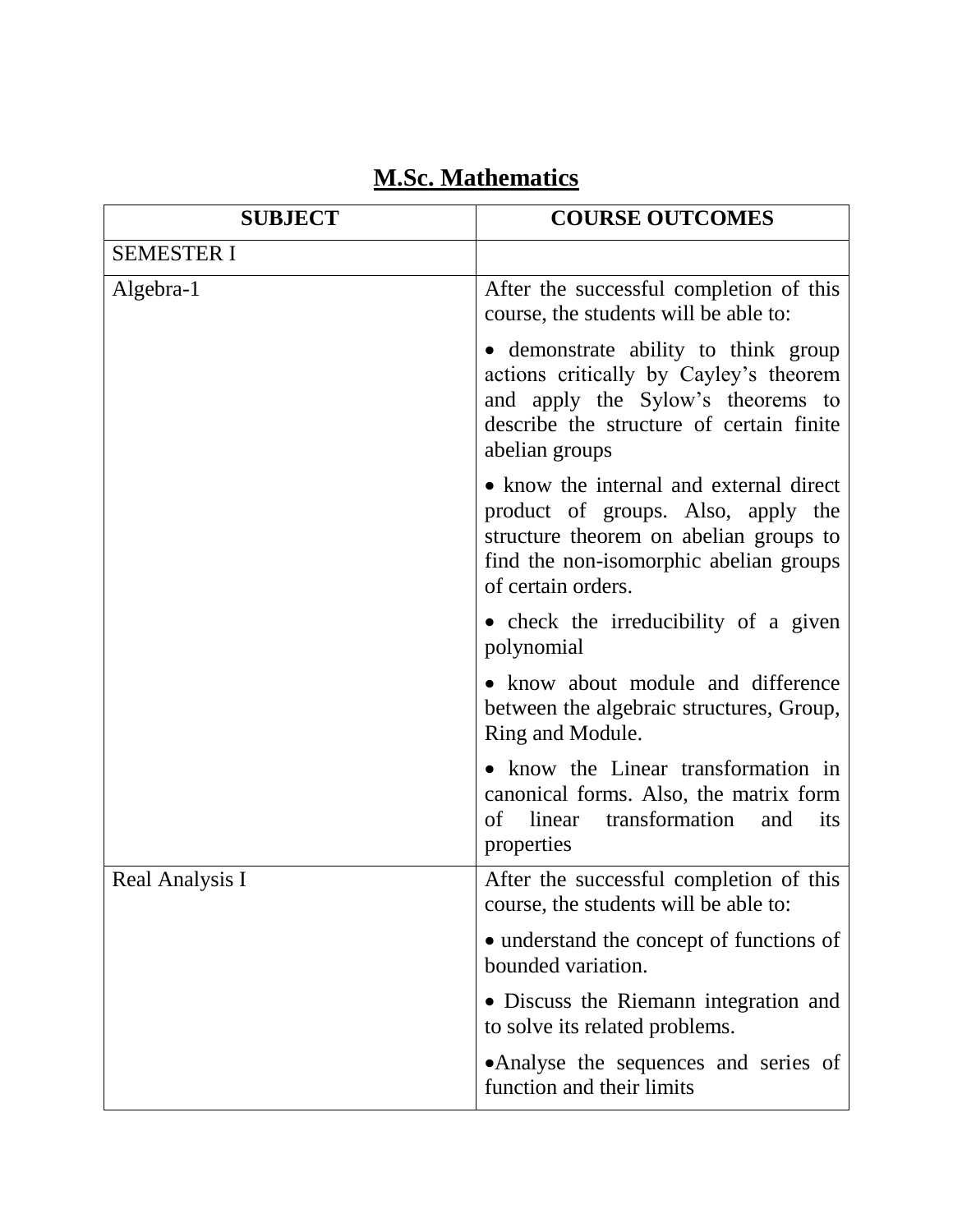|                                        | • Acquire the knowledge of Infinite<br>Series and Infinite products                                                                   |
|----------------------------------------|---------------------------------------------------------------------------------------------------------------------------------------|
|                                        | have knowledge of uniform<br>$\bullet$<br>convergence of sequence and series                                                          |
| <b>Ordinary Differential Equations</b> | After the successful completion of this<br>course, the students will be able to:                                                      |
|                                        | • solve Second order linear differential<br>equations.                                                                                |
|                                        | • solve n thorder differential equations.                                                                                             |
|                                        | •solve differential<br>equations<br>with<br>variablecoefficients.                                                                     |
|                                        | solve differential equations<br>with<br>$\bullet$<br>regular singular<br>points.                                                      |
|                                        | • examine the existence and uniqueness<br>of solutions of differential equations.                                                     |
|                                        | apply ODE problems for real<br>timeapplications                                                                                       |
| <b>Graph Theory</b>                    | After the successful completion of this<br>course, the students will be able to:                                                      |
|                                        | • grasp features and properties of<br>special graphs                                                                                  |
|                                        | • check the given graph is Eulerian or<br>not. Also able to find the Eulerian<br>circuit and Hamiltonian paths of the<br>given graph. |
|                                        | • find the matching/perfect matching,<br>connectivity of given graphs                                                                 |
|                                        | • find independent sets and chromatic<br>number of a given graph                                                                      |
|                                        | • apply coloring and planarity of graphs<br>in real life problems.                                                                    |
| <b>Basic Mathematics Credits</b>       | After the successful completion of this<br>course, the students will be able to:                                                      |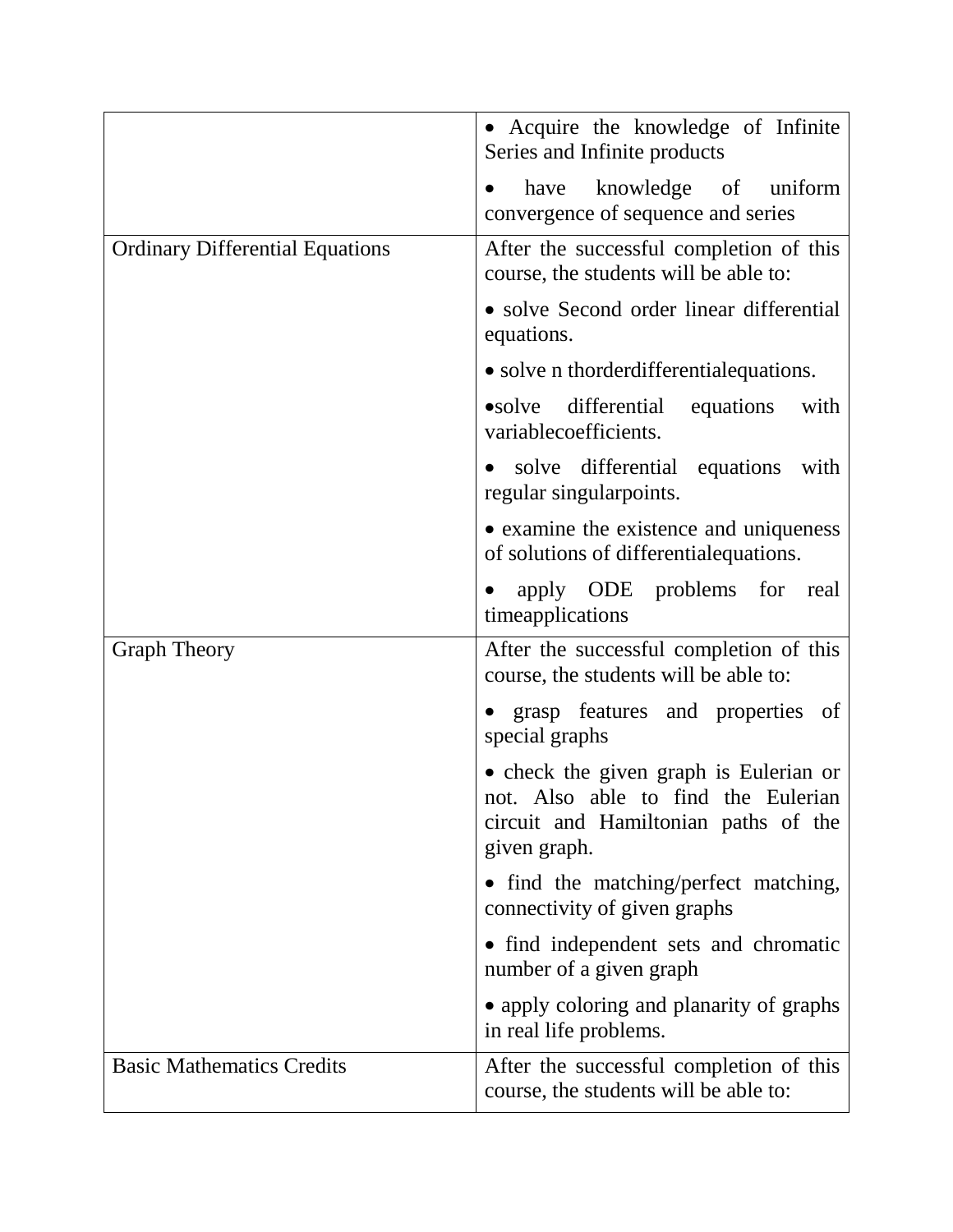|                      | Acquire the<br>knowledge<br>ofexponentialand logarithmic series                                                                                             |
|----------------------|-------------------------------------------------------------------------------------------------------------------------------------------------------------|
|                      | • understanding about matrices and its<br>applications                                                                                                      |
|                      | formulate and solve the partial<br>differential equations                                                                                                   |
|                      | • apply the results on Laplace transform                                                                                                                    |
|                      | • learn the techniques on Fourier series                                                                                                                    |
| <b>Semester : II</b> |                                                                                                                                                             |
| $Algebra - II$       | After the successful completion of this<br>course, the students will be able to:                                                                            |
|                      | demonstrate ability to find the<br>extension field of polynomials. Also,<br>gets the clear understanding of algebraic<br>extensions and algebraic closures. |
|                      | • work with the consequences of Galois<br>Theory such as insolubility of certain<br>classes of equations.                                                   |
|                      | • work with finite fields and certain<br>important theorems related to Finite<br>division ring                                                              |
|                      | • use of Frobenius integral quaternions<br>and the Four square theorem.                                                                                     |
| Real Analysis $-$ II | After the successful completion of this<br>course, the students will be able to:                                                                            |
|                      | • understand the concept of Fouier<br>series and Fourier integrals                                                                                          |
|                      | functions of<br>•analysethe<br>several<br>variables.                                                                                                        |
|                      | • discuss the inverse function theorem<br>and implicit function theorem                                                                                     |
|                      | • acquire the knowledge of Lebesgue<br>measure                                                                                                              |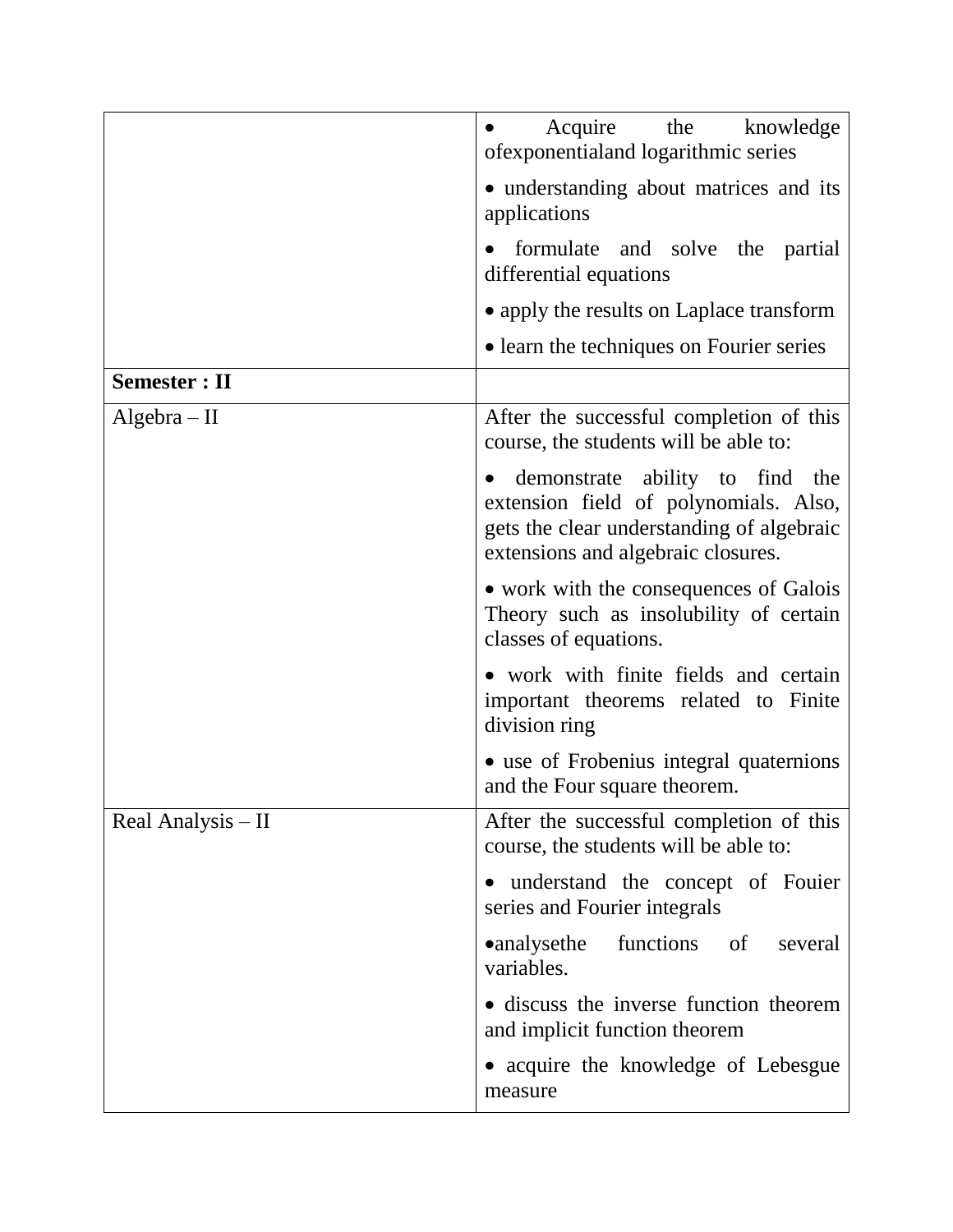|                                               | • analyse the concept of inner and outer<br>measure                                                                    |
|-----------------------------------------------|------------------------------------------------------------------------------------------------------------------------|
| <b>Partial Differential Equations Credits</b> | After the successful completion of this<br>course, the students will be able to:                                       |
|                                               | formulate<br>and solve<br>Partial<br>Differential Equations (PDE) and apply<br>PDE problems for real timeapplications. |
|                                               | • solve partial differential equations of<br>first and second order.                                                   |
|                                               | classify the partial differential<br>equations                                                                         |
|                                               | • identify the canonical forms of the<br>partial differential equations.                                               |
|                                               | •analyse the solution of Laplace,<br>Diffusion and Wave equationsin<br>Cylindrical and polar coordinates               |
|                                               | • discuss the existence and uniqueness<br>of solutions and Duhamel's principle                                         |
| <b>Mathematical Statistics</b>                | After the successful completion of this<br>course, the students will be able to:                                       |
|                                               | • know the basic notions of sample,<br>population, sample moments and their<br>functions.                              |
|                                               | • comprehend the parametric and non-<br>parametric tests for small and large<br>samples.                               |
|                                               | • understand the various measures of<br>estimation theory.                                                             |
|                                               | • acquire the concepts of ANOVA test<br>and hypothesis testing.                                                        |
|                                               | • procure the strong background about<br>analysis<br>the<br>sequential<br>and<br>its<br>consequences.                  |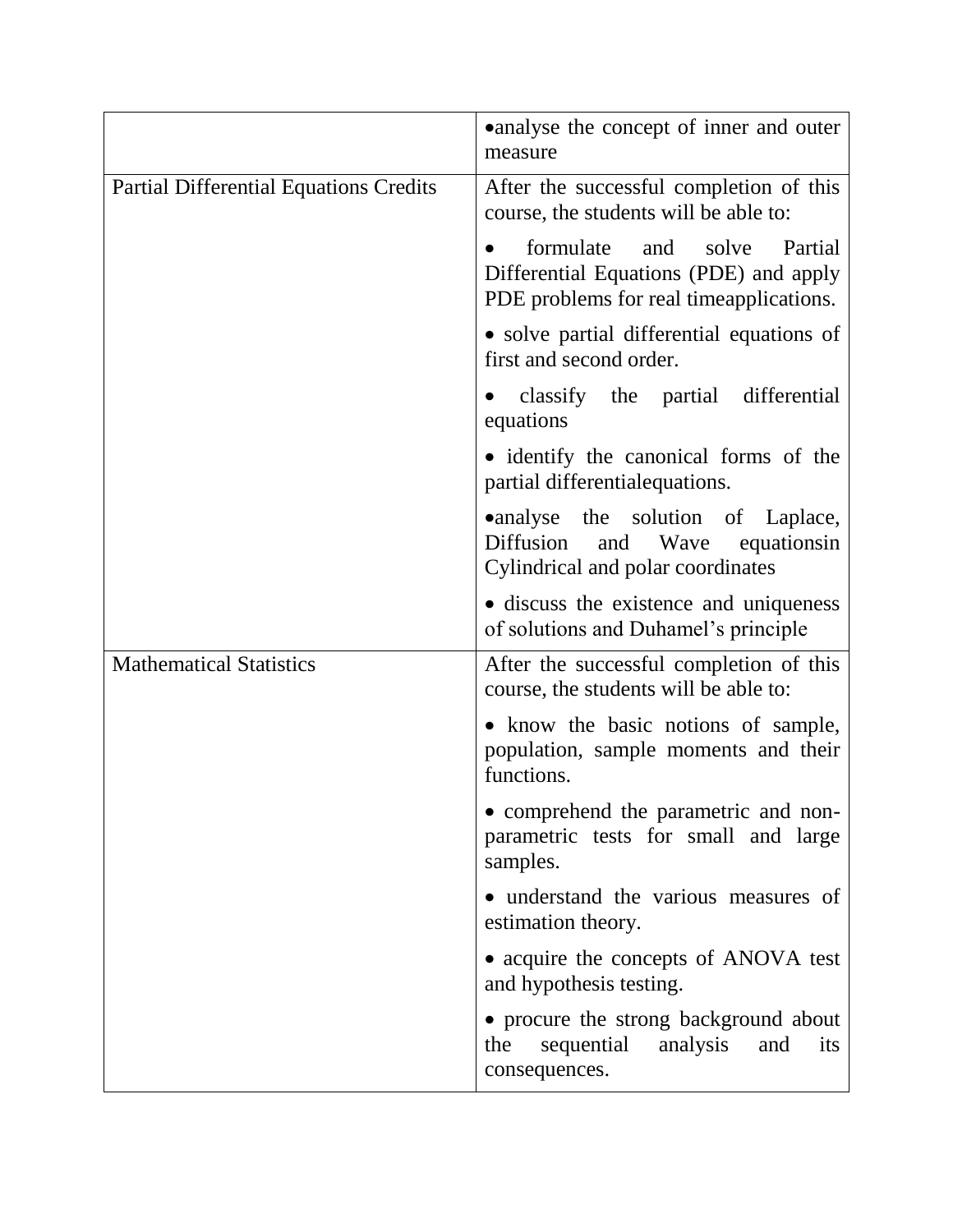| Fundamentals of InsuranceCredits:3 | After the successful completion of this<br>course, the students will be able to: |
|------------------------------------|----------------------------------------------------------------------------------|
|                                    | understand the principles<br>and<br>$\bullet$<br>regulations of Insurance        |
|                                    | • analyse the benefits of life insurance<br>policies                             |
|                                    | • discuss the marine insurance and its<br>benefits                               |
|                                    | • discuss the fire insurance and its<br>benefits                                 |
|                                    | • analyse the various insurance sector                                           |
|                                    | • understand the duties of an agent and<br>procedure to get license.             |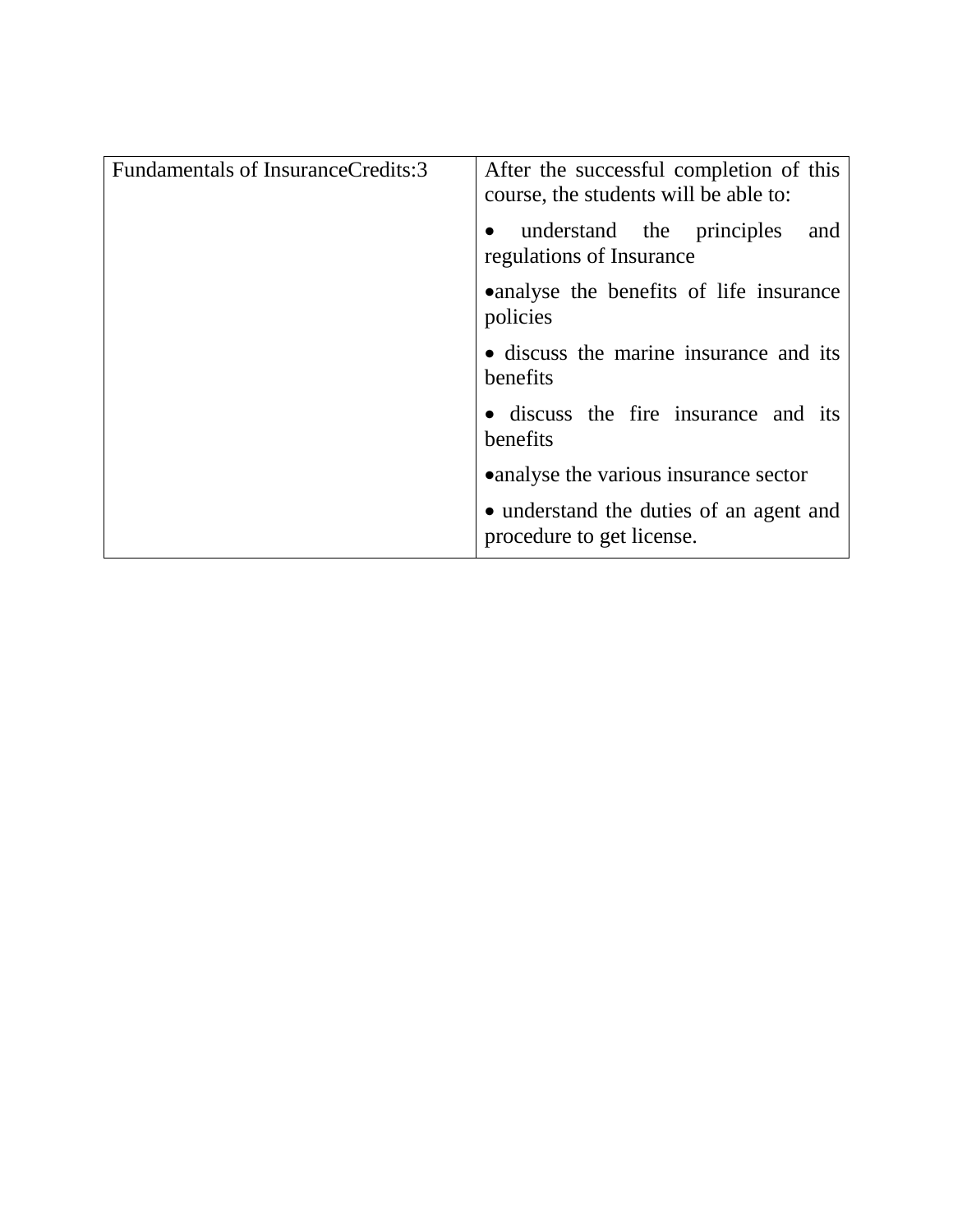#### **M.SC. STATISTICS**

| <b>SUBJECT</b>                 | <b>COURSE OUTCOMES</b>                                                                                                                                                                    |
|--------------------------------|-------------------------------------------------------------------------------------------------------------------------------------------------------------------------------------------|
| <b>SEMESTER I</b>              |                                                                                                                                                                                           |
| <b>Mathematical Analysis</b>   | 1. After studying unit-1, the student<br>will be able to understand concepts of<br>metric spaces, properties related to<br>functions and discontinuities                                  |
|                                | 2. After studying unit-2, the student<br>will be able to understand concepts of<br>Riemann integral and its properties,<br>method of optimizing functions and<br>concepts of derivatives. |
|                                | 3. After studying unit-3, the student<br>will be able to understand various<br>properties of matrices.                                                                                    |
|                                | 4. After studying unit-4, the student<br>will be<br>able to understand<br>the<br>methods<br>of<br>reducing<br>and<br>decomposing matrices.                                                |
|                                | 5. After studying unit-5, the student<br>will be able to understand matrix<br>inversion, quadratic forms and its<br>applications.                                                         |
| Measure and Probability Theory | 1. After studying unit-1, the student<br>will be able to understand concepts of<br>class, field and measurable space.                                                                     |
|                                | 2. After studying unit-2, the student<br>will be able to understand concepts of<br>measure integrals and convergence.                                                                     |
|                                | 3. After studying unit-3, the student<br>will be able to understand various<br>approaches for finding probability,<br>concept of random variables<br>and                                  |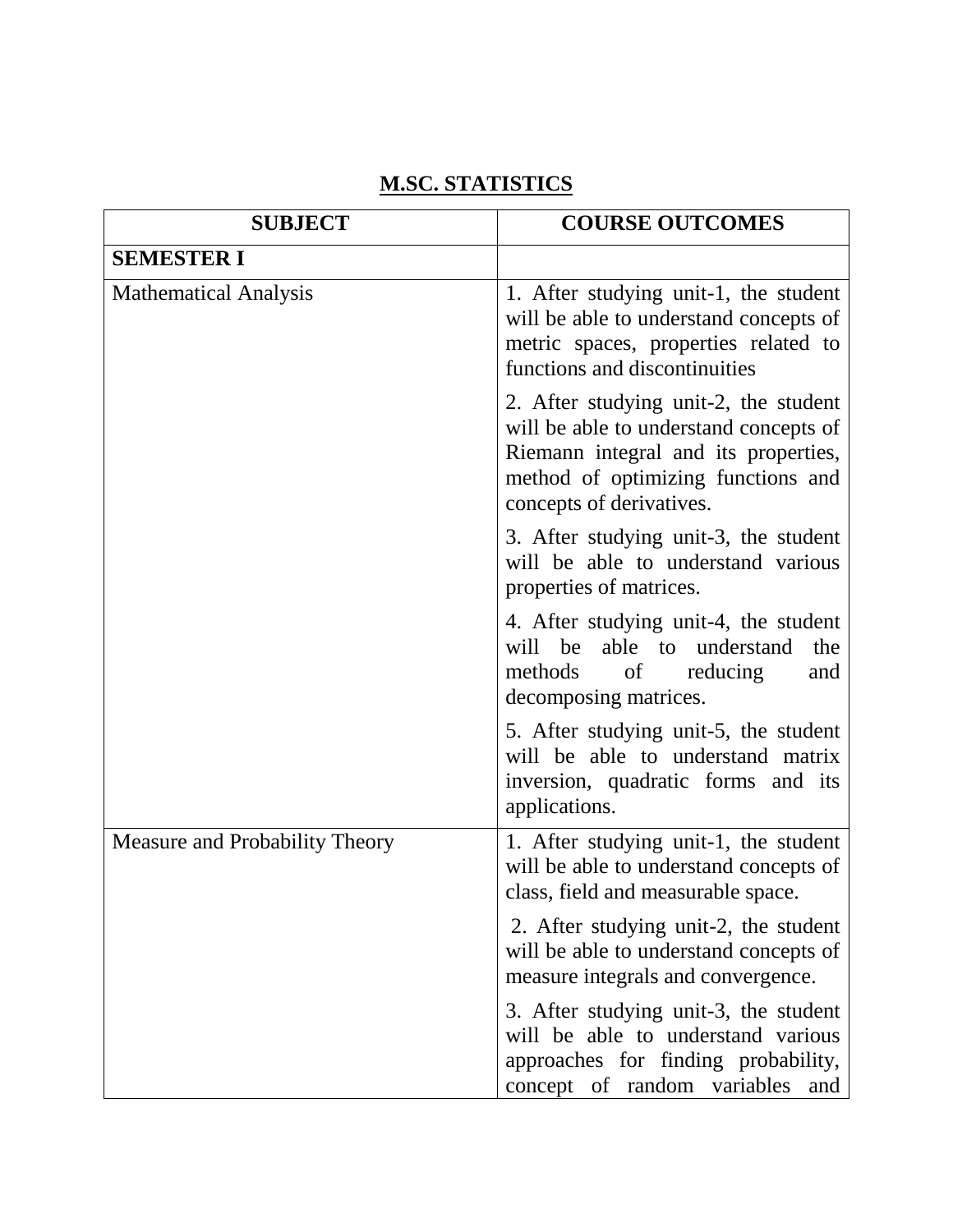|                     | moments, results related to various<br>inequalities.                                                                                                                     |
|---------------------|--------------------------------------------------------------------------------------------------------------------------------------------------------------------------|
|                     | 4. After studying unit-4, the student<br>will be able to understand the concept<br>of independence, characteristic<br>function and convergence of random<br>variables.   |
|                     | 5. After studying unit-5, the student<br>will be able to understand various<br>limit theorems and laws of large<br>numbers                                               |
| Distribution Theory | 1. After studying unit-1, the student<br>will be able to understand concepts<br>and applications of univariate<br>distributions.                                         |
|                     | 2. After studying unit-2, the student<br>will be able to understand concepts of<br>and applications of<br>bivariate,<br>convoluted<br>truncated<br>and<br>distributions. |
|                     | 3. After studying unit-3, the student<br>will be able to understand various<br>sampling distributions and<br>their<br>properties.                                        |
|                     | 4. After studying unit-4, the student<br>will be able to understand the concept<br>order<br>statistics<br>their<br>of<br>and<br>distributions.                           |
|                     | 5. After studying unit-5, the student<br>will be able to<br>understand<br>life<br>distributions and its applications.                                                    |
| Programming in R    | 1. After studying unit-1, the student<br>will be able to perform operations on<br>matrices, lists and data frames.                                                       |
|                     | 2. After studying unit-2, the student<br>will be able to plot diagrams and                                                                                               |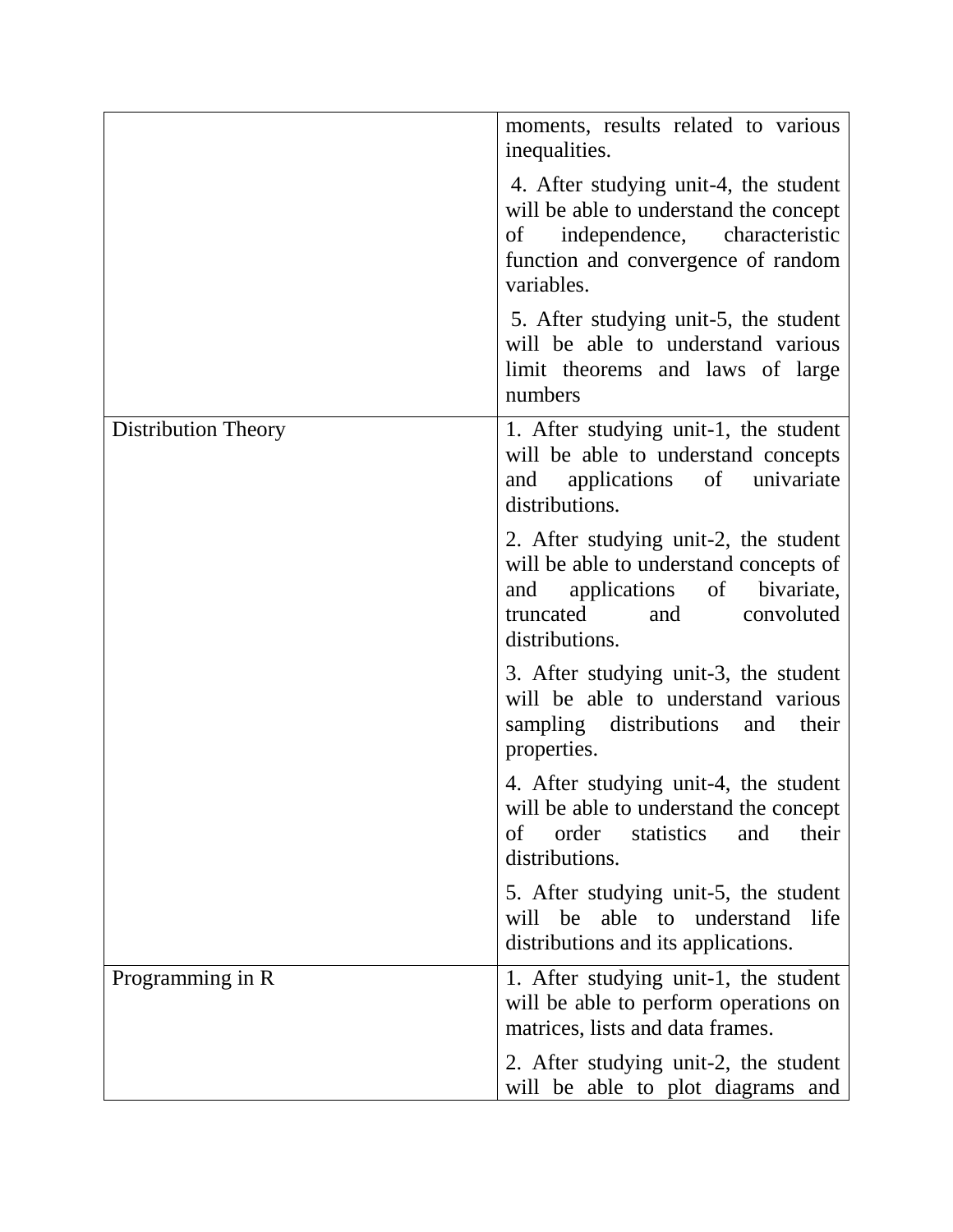|                          | graphs in R.                                                                                                                                                              |
|--------------------------|---------------------------------------------------------------------------------------------------------------------------------------------------------------------------|
|                          | 3. After studying unit-3, the student<br>will be able to perform statistical<br>analysis in R.                                                                            |
|                          | 4. After studying unit-4, the student<br>able to perform matrix<br>will be<br>operations and manipulations in R.                                                          |
|                          | 5. After studying unit-5, the student<br>will be able to fit linear models in R                                                                                           |
| <b>SEMESTER II</b>       |                                                                                                                                                                           |
| <b>Sampling Theory</b>   | 1. After studying unit-1, the student<br>will be able to understand concepts<br>related to census, sampling schemes<br>and surveys.                                       |
|                          | 2. After studying unit-2, the student<br>will be able to understand concepts of<br>simple random sampling scheme and<br>its associated results.                           |
|                          | 3. After studying unit-3, the student<br>will be able to understand stratified<br>random sampling scheme and its<br>associated results.                                   |
|                          | 4. After studying unit-4, the student<br>will be able to understand different<br>systematic sampling schemes and its<br>associated results.                               |
|                          | 5. After studying unit-5, the student<br>will be able to understand different<br>probability sampling schemes, ratio<br>and regression estimators and their<br>properties |
| <b>Estimation Theory</b> | 1. After studying unit-1, the student<br>will be able to understand properties<br>of estimators and concept of sufficient<br>different<br>statistic<br>and<br>ways<br>of  |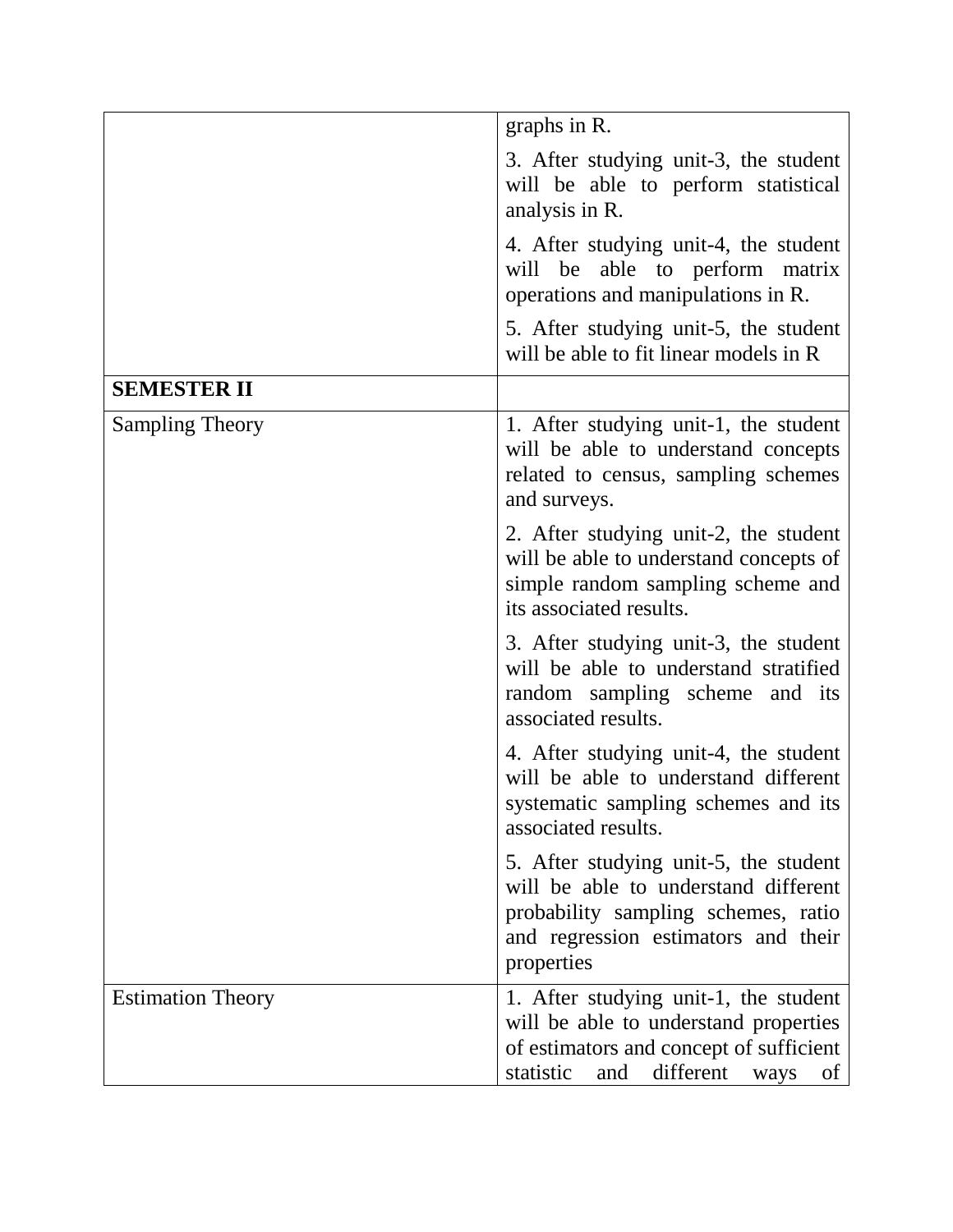|                                                  | obtaining sufficient statistic.                                                                                                                                              |
|--------------------------------------------------|------------------------------------------------------------------------------------------------------------------------------------------------------------------------------|
|                                                  | 2. After studying unit-2, the student<br>will be able to understand concepts<br>results pertaining to<br>unbiased<br>estimators and minimum variance<br>unbiased estimators. |
|                                                  | 3. After studying unit-3, the student<br>will be able to understand inequalities<br>related to variance of unbiased<br>estimators.                                           |
|                                                  | 4. After studying unit-4, the student<br>will be able to understand the<br>methods of moment and maximum<br>likelihood estimation<br>and<br>its<br>associated properties.    |
|                                                  | 5. After studying unit-5, the student<br>will be able to understand the method<br>of performing interval estimation and<br>Bayes estimation.                                 |
| <b>Statistical Practical-1</b>                   |                                                                                                                                                                              |
| <b>Statistical Software Practical-1(Using R)</b> |                                                                                                                                                                              |
| <b>Official Statistics</b>                       | 1. After studied unit-1, the student<br>be able<br>know Different<br>will<br>to<br>organizations                                                                             |
|                                                  | 2. After studied unit-2, the student<br>will be able to know Methods of Data<br>Collection                                                                                   |
|                                                  | 3. After studied unit-3, the student<br>will be able to know Crop forecasting                                                                                                |
|                                                  | 4. After studied unit-4, the student<br>will be able to know Index numbers                                                                                                   |
|                                                  | 5. After studied unit-5, the student<br>will be able to know measures of<br>national income.                                                                                 |
| <b>Operations Research</b>                       | 1. After studied unit-1, the student                                                                                                                                         |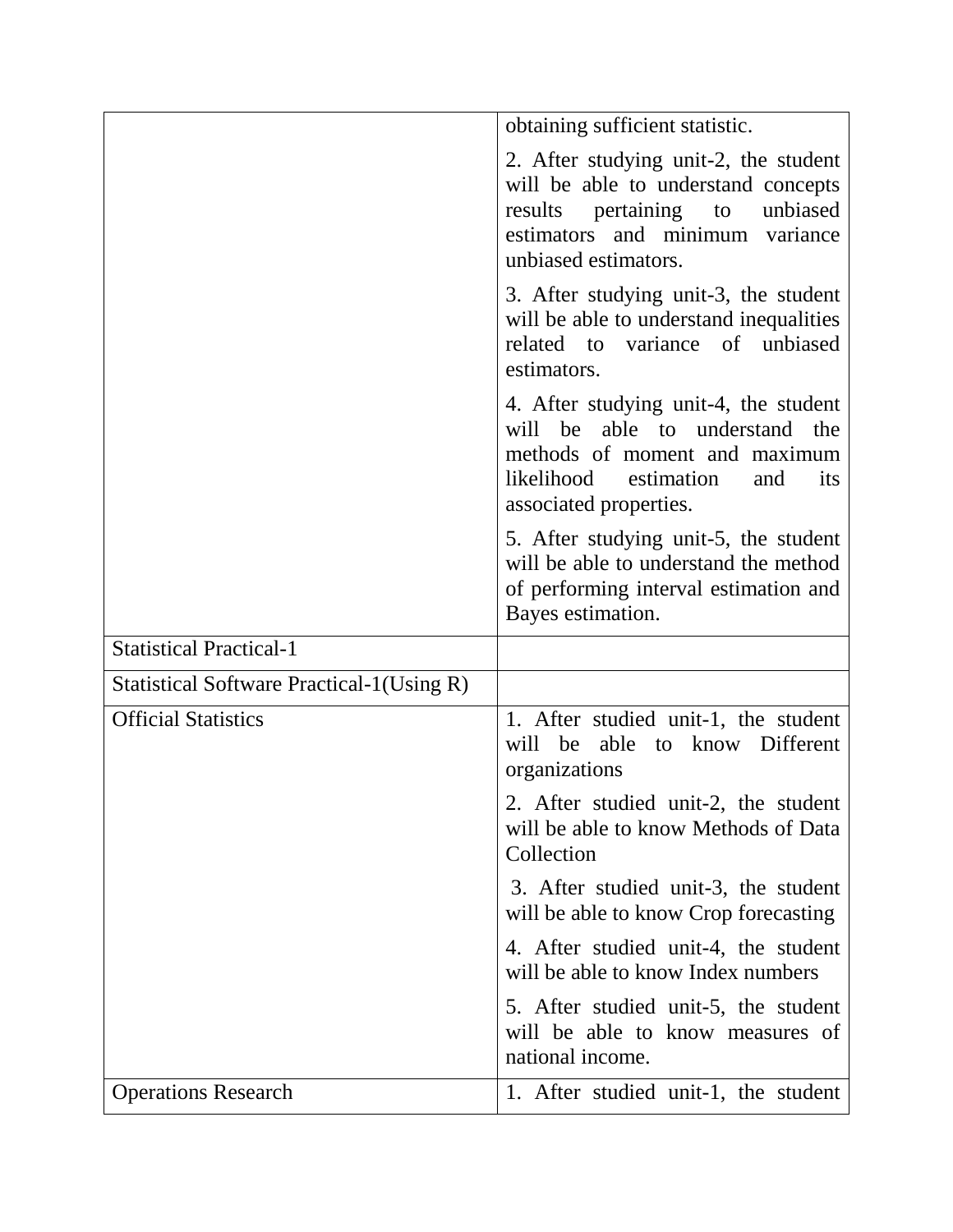| will be able to know solving graphical<br>and simplex programming problems                                              |
|-------------------------------------------------------------------------------------------------------------------------|
| 2. After studied unit-2, the student<br>will be able to know<br>solving<br>assignment<br>transportation and<br>problems |
| 3. After studied unit-3, the student<br>will be able to know solving network<br>models                                  |
| 4. After studied unit-4, the student<br>will be able to know solving various<br>queueing models.                        |
| 5. After studied unit-5, the student<br>will be able to know decision theory<br>and games.                              |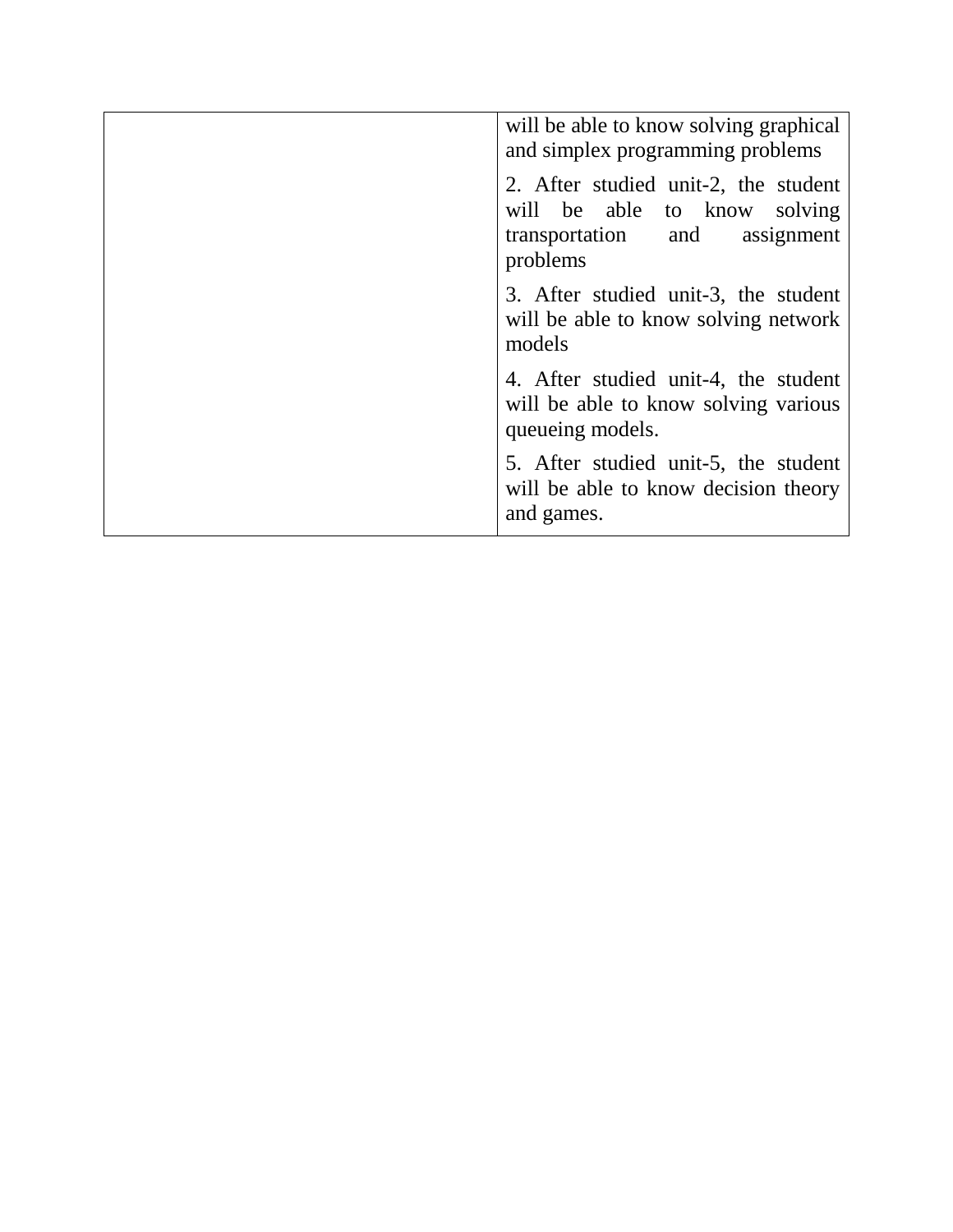## **M.Sc. Physics**

| <b>SUBJECT</b>                             | <b>COURSE OUTCOMES</b>                                                                                                                                                                                                                                                                                                                             |
|--------------------------------------------|----------------------------------------------------------------------------------------------------------------------------------------------------------------------------------------------------------------------------------------------------------------------------------------------------------------------------------------------------|
| <b>Semester: I</b>                         |                                                                                                                                                                                                                                                                                                                                                    |
| <b>Mathematical Physics-I</b>              | 1. After studied unit-1, the student will be<br>able to explain linear vector spaces and<br>matrices and can solve the problems.                                                                                                                                                                                                                   |
|                                            | 2. After studied unit-2, the student will be<br>able to describe tensors in detail.                                                                                                                                                                                                                                                                |
|                                            | 3. After studied unit-3, the student will be<br>able to solve the differential equations.                                                                                                                                                                                                                                                          |
|                                            | 4. After studied unit-4, the student will be<br>able to formulate the differential equations<br>for special functions.                                                                                                                                                                                                                             |
|                                            | 5. After studied unit-5, the student will be<br>able to understand Dirac-Delta function,<br>Introduction<br>Green<br>functions<br>on<br>and<br>Green's function for one dimensional and<br>three dimensional cases.                                                                                                                                |
| <b>Classical and Statistical Mechanics</b> | 1. After studying unit-1, the student will<br>have depth knowledge about Lagrangian<br>and solve problems in mechanical systems<br>using Lagrangian formulation.<br>Understand conservation theorems and its<br>relevance in classical formulation. Learn<br>Hamiltonian formulations and<br>solve<br>problems using Hamiltonian formulation.<br>9 |
|                                            | 2. After studying unit-2, the student will<br>be able to Apply Hamilton's characteristic<br>function to solve problems                                                                                                                                                                                                                             |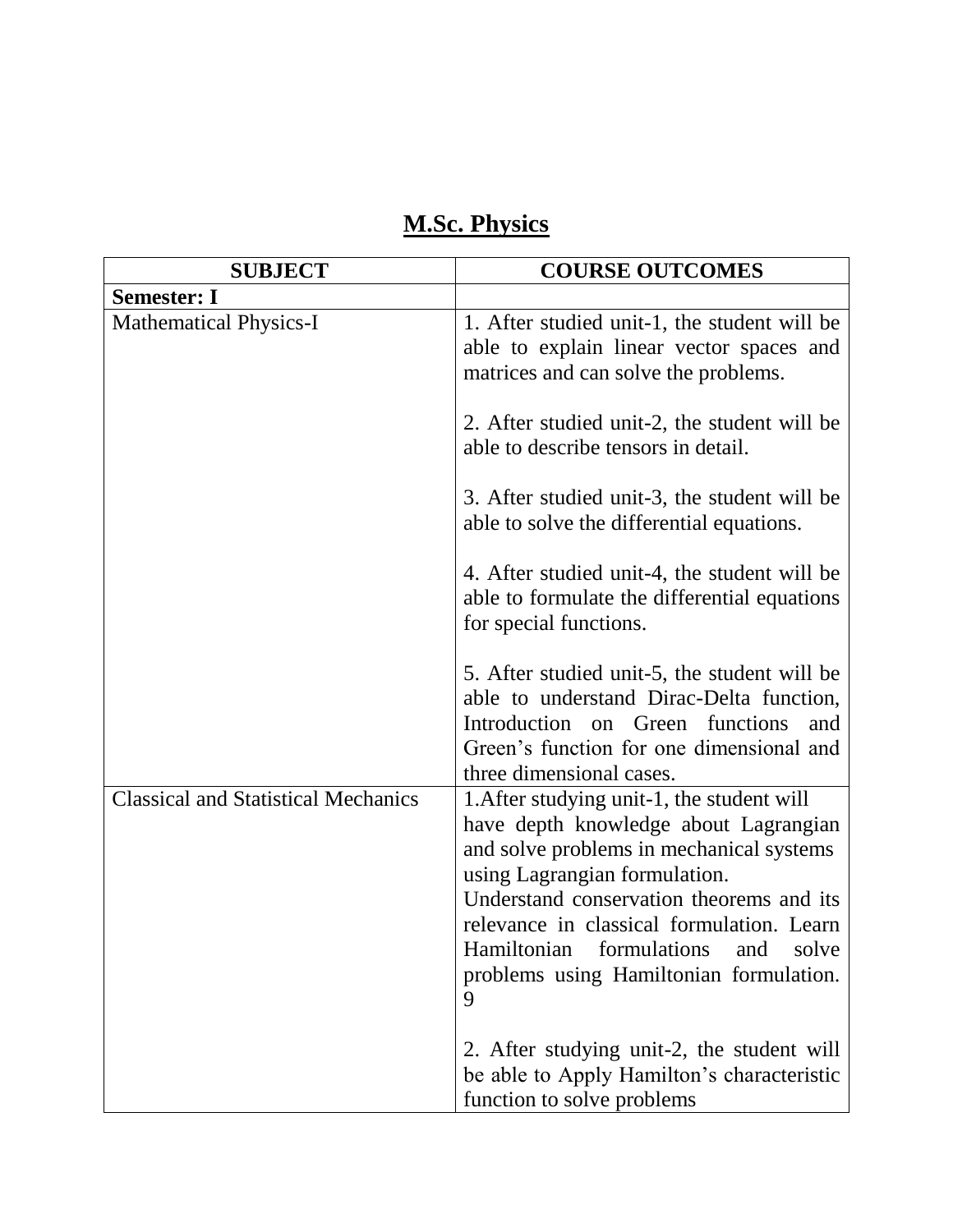|                            | Understand Action Angle variables and                                                                                                                                                                                                                                                                      |
|----------------------------|------------------------------------------------------------------------------------------------------------------------------------------------------------------------------------------------------------------------------------------------------------------------------------------------------------|
|                            | solve one degree of freedom and Kepler's<br>problem                                                                                                                                                                                                                                                        |
|                            | Acquire knowledge about oscillatory                                                                                                                                                                                                                                                                        |
|                            | motion and stability of oscillatory motion                                                                                                                                                                                                                                                                 |
|                            | 3. After studying unit-3, the student will<br>have knowledge about fundamentals of<br>rigid body motion.<br>Explain Moment of inertia tensor.<br>Derive and solve Euler's angles Euler's<br>equations of motion.<br>Able to solve problems on force free<br>motion of a rigid body and symmetrical<br>top. |
|                            | 4. After studying unit-4, the student will<br>be able to Explain different statistical<br>ensembles, their distribution functions,<br>ranges of                                                                                                                                                            |
|                            | applicability and the corresponding<br>thermodynamic potentials.<br>Calculate basic thermo dynamical                                                                                                                                                                                                       |
|                            | quantities in classical and<br>quantum<br>statistical models.                                                                                                                                                                                                                                              |
|                            | Understand and solve problems<br>on<br>partition and translational partition<br>function.                                                                                                                                                                                                                  |
|                            | 5. After studying unit-5, the student will<br>be able to Apply quantum distribution<br>laws and solve Bose-Einstein condensation                                                                                                                                                                           |
|                            | of gases and Photon gas. Signify the<br>results of Planck's law of radiation and its                                                                                                                                                                                                                       |
|                            | limitation.                                                                                                                                                                                                                                                                                                |
|                            | Explain Thermionic emission and Pauli's<br>theory of Para magnetism.                                                                                                                                                                                                                                       |
| <b>Quantum Mechanics-1</b> | 1. The interpretation of wave function of                                                                                                                                                                                                                                                                  |
|                            | quantum particle and quantum theory<br>formulation is introduced<br>through                                                                                                                                                                                                                                |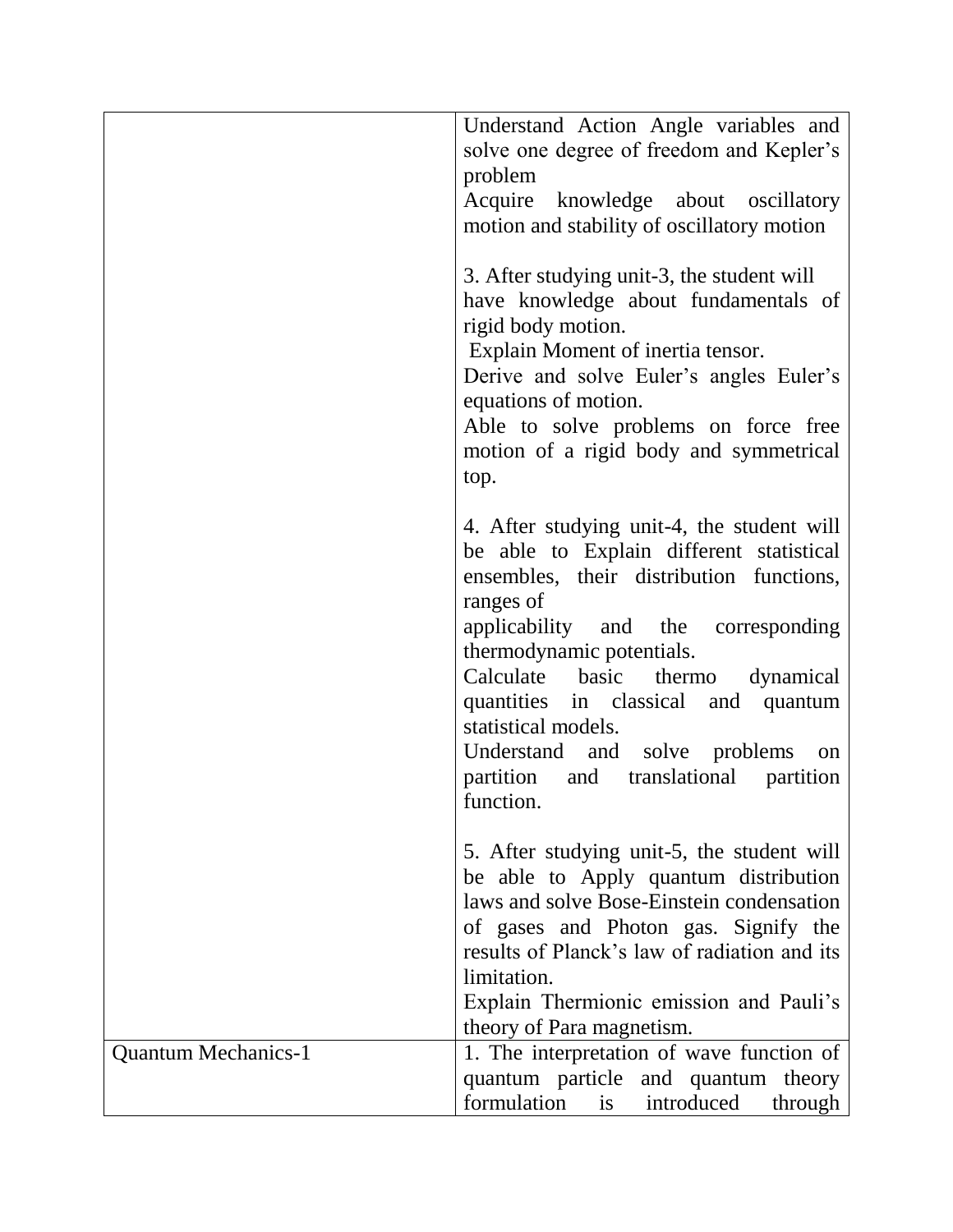|                            | Schrodinger equation, student<br>gets<br>exposed to the behaviour of quantum<br>particle encountering a i) barrier, ii)<br>potential well.                                                                                                                                                                                                                                          |
|----------------------------|-------------------------------------------------------------------------------------------------------------------------------------------------------------------------------------------------------------------------------------------------------------------------------------------------------------------------------------------------------------------------------------|
|                            | 2. Understand the general formulation of<br>quantum mechanics which deal with the<br>abstract object such as kets, bras, and<br>operators.                                                                                                                                                                                                                                          |
|                            | 3. Acquire knowledge about unitary<br>transformation and able<br>to<br>analyse<br>Schrodinger and Heisenberg interaction<br>pictures.                                                                                                                                                                                                                                               |
|                            | 4. Gain the knowledge of solving non-<br>relativistic hydrogen atom, expectation<br>value and density matrix.                                                                                                                                                                                                                                                                       |
|                            | 5. Gain the knowledge about spin, angular<br>momentum states, addition rules and<br>identical particles.                                                                                                                                                                                                                                                                            |
| <b>COREELECTIVEPAPER-1</b> | 1. After studying unit-I, the students will be<br>able to: understand the characteristics and<br>significance of logic families<br>Identify different types of logic families<br>describe fundamental and applied aspects<br>of optoelectronic device physics and its<br>applications to the design and operation of<br>laser diodes, light-emitting diodes, and<br>photo detectors |
|                            | 2. After studying unit-II, the students will<br>be able to: understand the significance of<br>Op-amps and their importance<br>understand<br>various<br>linear/non-linear<br>applications<br>solve<br>simultaneous<br>equations<br>to<br>and<br>second order differential equations                                                                                                  |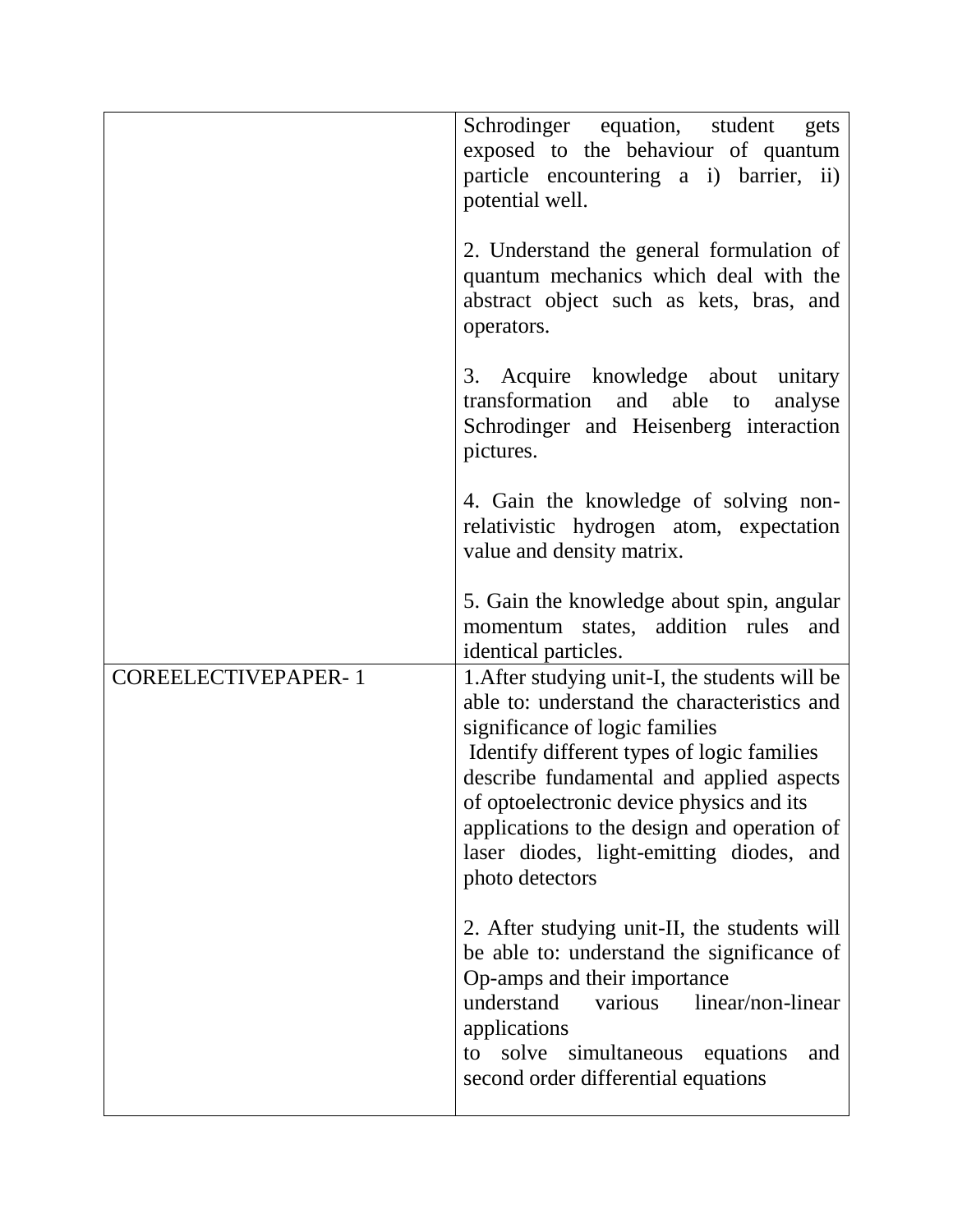|                                | 3. After studying unit-III, the students will<br>be able to: understand about the 555 timer<br>and applications explain the working of<br>multivibrators using IC 555 Illustrate the<br>function of application of PLL and its<br>applications |
|--------------------------------|------------------------------------------------------------------------------------------------------------------------------------------------------------------------------------------------------------------------------------------------|
|                                | 4. After studying unit-IV, the students will<br>be able to: Know the principle<br>and<br>working of transducers explaindifferent<br>types of transducers                                                                                       |
|                                | 5. After studying unit-V, the students will<br>be able to: able to compare different<br>modulation schemes with their advantages,<br>disadvantages and applications.                                                                           |
| <b>Energy Physics</b>          | 1. After studied unit-1, the student will be<br>able to explain thermal conversion                                                                                                                                                             |
|                                | 2. After studied unit-2, the student will be<br>able to describe performance of flat-plate<br>collectors                                                                                                                                       |
|                                | 3. After studied unit-3, the student will be<br>able to design the thermal energy storage<br>devices                                                                                                                                           |
|                                | 4. After studied unit-4, the student will be<br>able to understand the principles of<br>photovoltaic conversion                                                                                                                                |
|                                | 5. After studied unit-5, the student will be<br>able to know other forms of renewable<br>energy sources.                                                                                                                                       |
| Semester: II                   |                                                                                                                                                                                                                                                |
| <b>Mathematical Physics-II</b> | 1. After studied unit-1, the student will be<br>able to learn analytic functions, derive an<br>equation forCauchy-Riemann Differential<br>equations in different forms about Taylor,<br>Laurent's series and Cauchy Residue                    |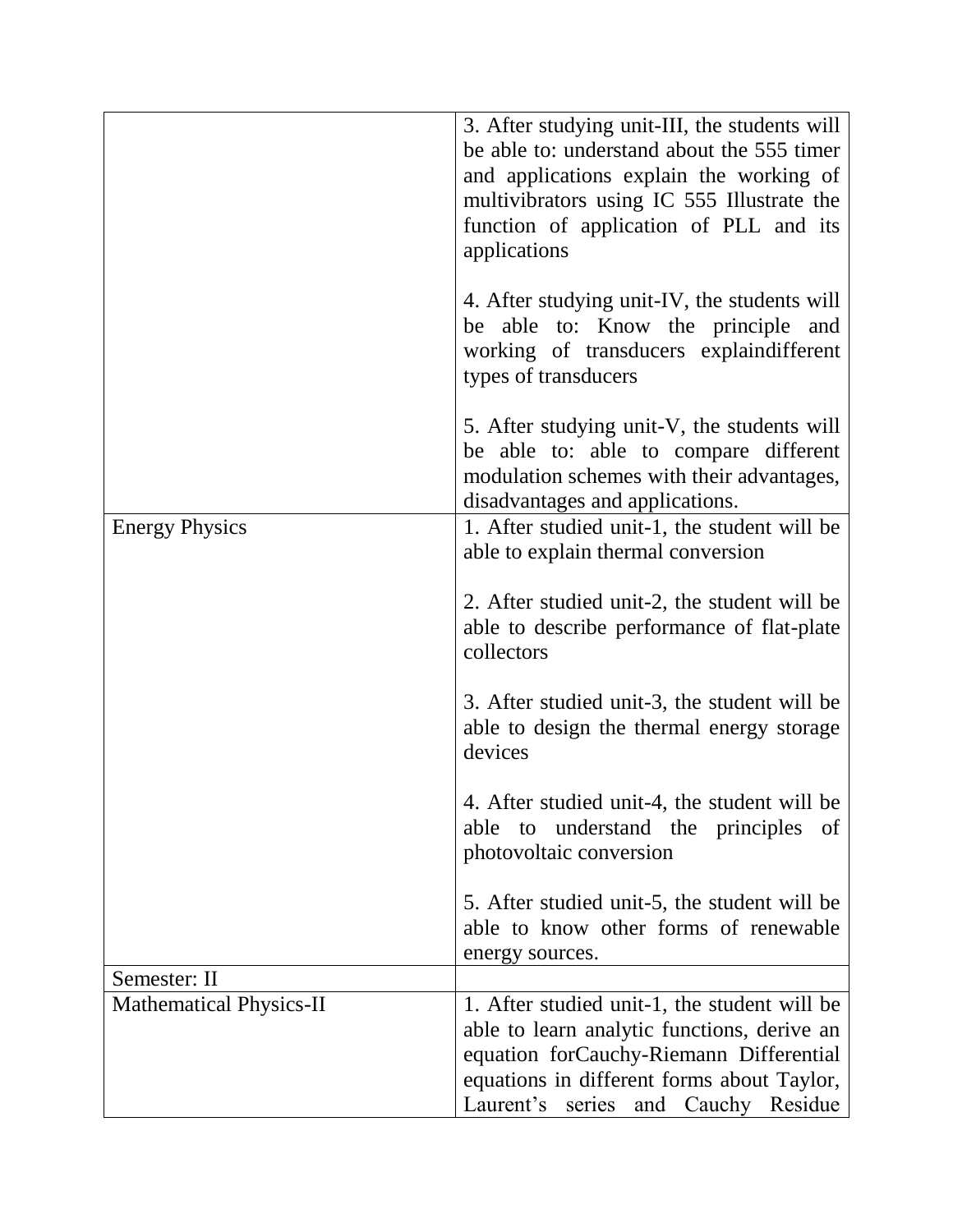|                                | theorem                                                                                                                                                                                                                                                                                      |
|--------------------------------|----------------------------------------------------------------------------------------------------------------------------------------------------------------------------------------------------------------------------------------------------------------------------------------------|
|                                | 2. After studied unit-2, the student will be<br>able to obtain the solution for Laplace's<br>Equations in Cartesian coordinates and<br>also fortwo and three dimensional heat<br>flow                                                                                                        |
|                                | 3. After studied unit-3, the student will be<br>able to study the Fourier and Laplace's<br>Integral Transforms in detail                                                                                                                                                                     |
|                                | 4. After studied unit-4, the student will be<br>able to describe group theory and construct<br>the character table for different point<br>groups                                                                                                                                             |
|                                | 5. After studied unit-5, the student will be<br>able to acquire theory of probability and<br>different theoretical distributions.                                                                                                                                                            |
| <b>Electro Magnetic Theory</b> | 1. After studying Unit-1, the students will<br>be able to have a depth knowledge of<br>electrostaticsand<br>clearly understand dielectric polarization.                                                                                                                                      |
|                                | 2. After studying Unit-2, the students will<br>be able to know the fundamental laws to<br>find the magnetic field of a source, have<br>depth knowledge of magnetic potential.<br>apply the magnetic scalar and vector<br>potentials to find the magnetic field due to<br>localized source.   |
|                                | 3. After studying Unit-3, the students will<br>be able to use Maxwell's equations for a<br>system of charge and electromagnetic<br>field. Obtain homogeneous equations for a<br>charged system. Students will be able to<br>understand clearly Gauge transformation<br>and gauge invariance. |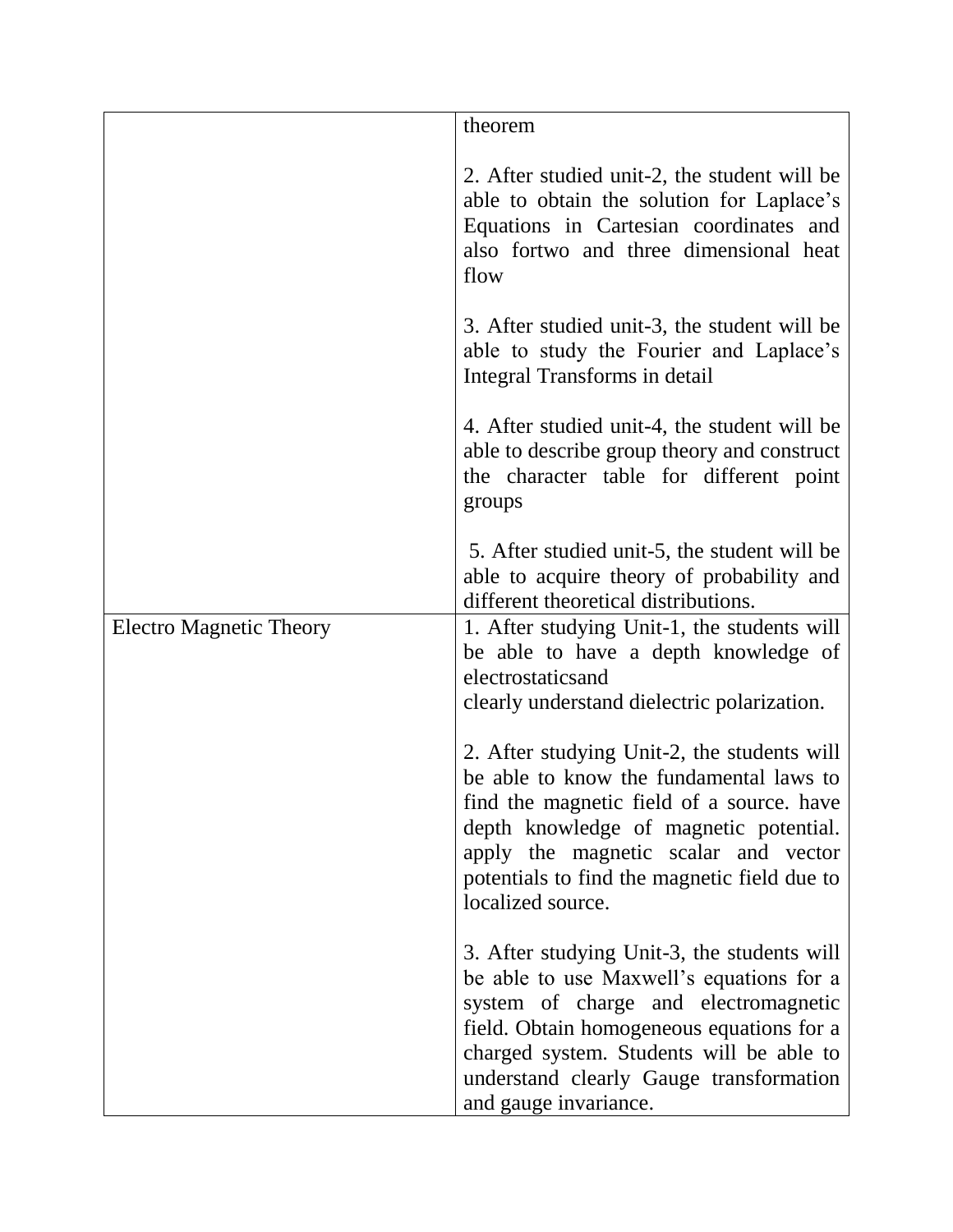|                             | 4. After studying Unit-4, the students will<br>be able to Understand about the oscillating<br>dipole. Know how the power radiated<br>from a linear antenna. Understand clearly<br>antenna arrays.<br>5. After studying Unit-5, the students will<br>be able to Know the propagation of<br>electromagnetic waves in free space,<br>dielectric<br>medium<br>and<br>Conductingmedium. Have a<br>depth<br>knowledge of kinematic and dynamic |
|-----------------------------|------------------------------------------------------------------------------------------------------------------------------------------------------------------------------------------------------------------------------------------------------------------------------------------------------------------------------------------------------------------------------------------------------------------------------------------|
|                             | properties of electromagnetic<br>waves.<br>Understand the wave propagation principle<br>in the case of wave guide.                                                                                                                                                                                                                                                                                                                       |
| <b>Quantum Mechanics-II</b> | 1. Understand the concept of perturbation<br>theory to solve problems in quantum<br>mechanics.                                                                                                                                                                                                                                                                                                                                           |
|                             | 2. Acquire the knowledge of variation<br>methods and able to solve harmonic<br>perturbation step by<br>step<br>using<br>mathematical methods.                                                                                                                                                                                                                                                                                            |
|                             | 3. Formulates ideas on born approximation<br>transformation and concepts of scattering<br>theory.                                                                                                                                                                                                                                                                                                                                        |
|                             | 4. Understand the Dirac matrices<br>and<br>gained knowledge about<br>spin<br>and<br>magnetic movement of electron.                                                                                                                                                                                                                                                                                                                       |
|                             | 5. Able to understand the creation and<br>annihilation<br>the<br>operator<br>and<br>gain<br>knowledge about anti particle.                                                                                                                                                                                                                                                                                                               |
| Nanoscience                 | 1. After studied unit-1, the student will be<br>able to understand the nanoscale and<br>nanomaterial.                                                                                                                                                                                                                                                                                                                                    |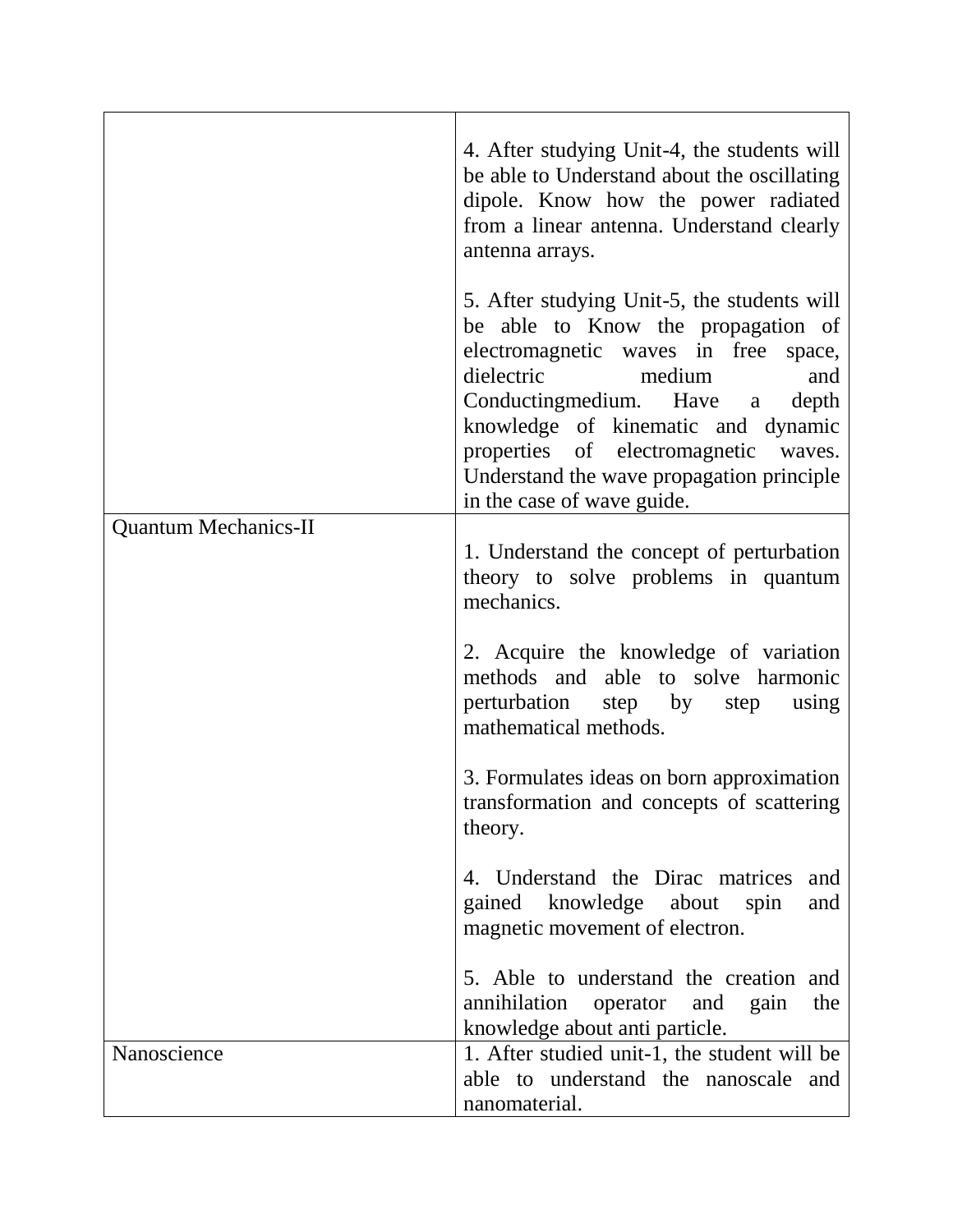|                               | 2. After studied unit-2, the student will be<br>able to learn how to synthesis<br>the<br>nanostructured materials                                                                         |
|-------------------------------|-------------------------------------------------------------------------------------------------------------------------------------------------------------------------------------------|
|                               | 3. After studied unit-3, the student will be<br>able to distinguish between nanoparticles<br>and quantum dots                                                                             |
|                               | 4. After studied unit-4, the student will be<br>able to describe the different tools will be<br>for characterization<br>of<br>the<br>used<br>nanomaterial.                                |
|                               | 5. After studied unit-5, the student will be<br>able explain the different applications of<br>nanotechnology                                                                              |
| Physics for competitive Exams | 1. After studied unit-1, the student will be<br>able to understand the<br>concept<br>- of<br>mechanics and to study the different<br>properties of matter                                 |
|                               | 2. After studied unit-2, the student will be<br>able to learn about First and second law of<br>thermodynamics and also provided basics<br>of entropy                                      |
|                               | 3. After studied unit-3, the student will be<br>able to study the magnetism and magnetic<br>materials                                                                                     |
|                               | 4. After studied unit-4, the student will be<br>able to explain the phenomenon<br>- of<br>interference, diffraction and polarization<br>and also to describe the fundamentals of<br>laser |
|                               | 5. After studied unit-5, the student will be<br>able to demonstrate the atomic structure<br>using Bohr's theory and also derive                                                           |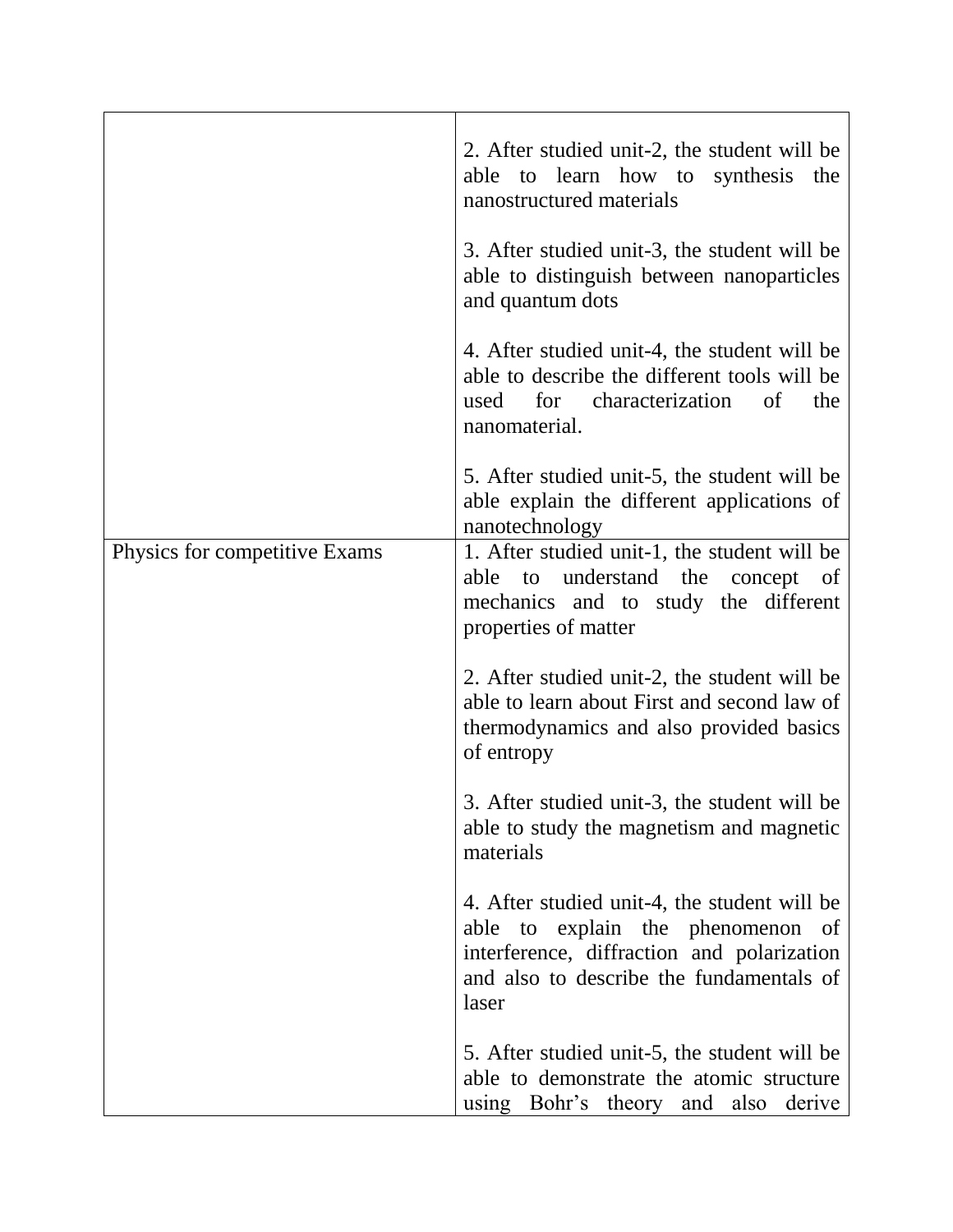| Einstein's Mass-Energy relation. Also they |
|--------------------------------------------|
| acquired knowledge on fundamentals of      |
| semiconductors.                            |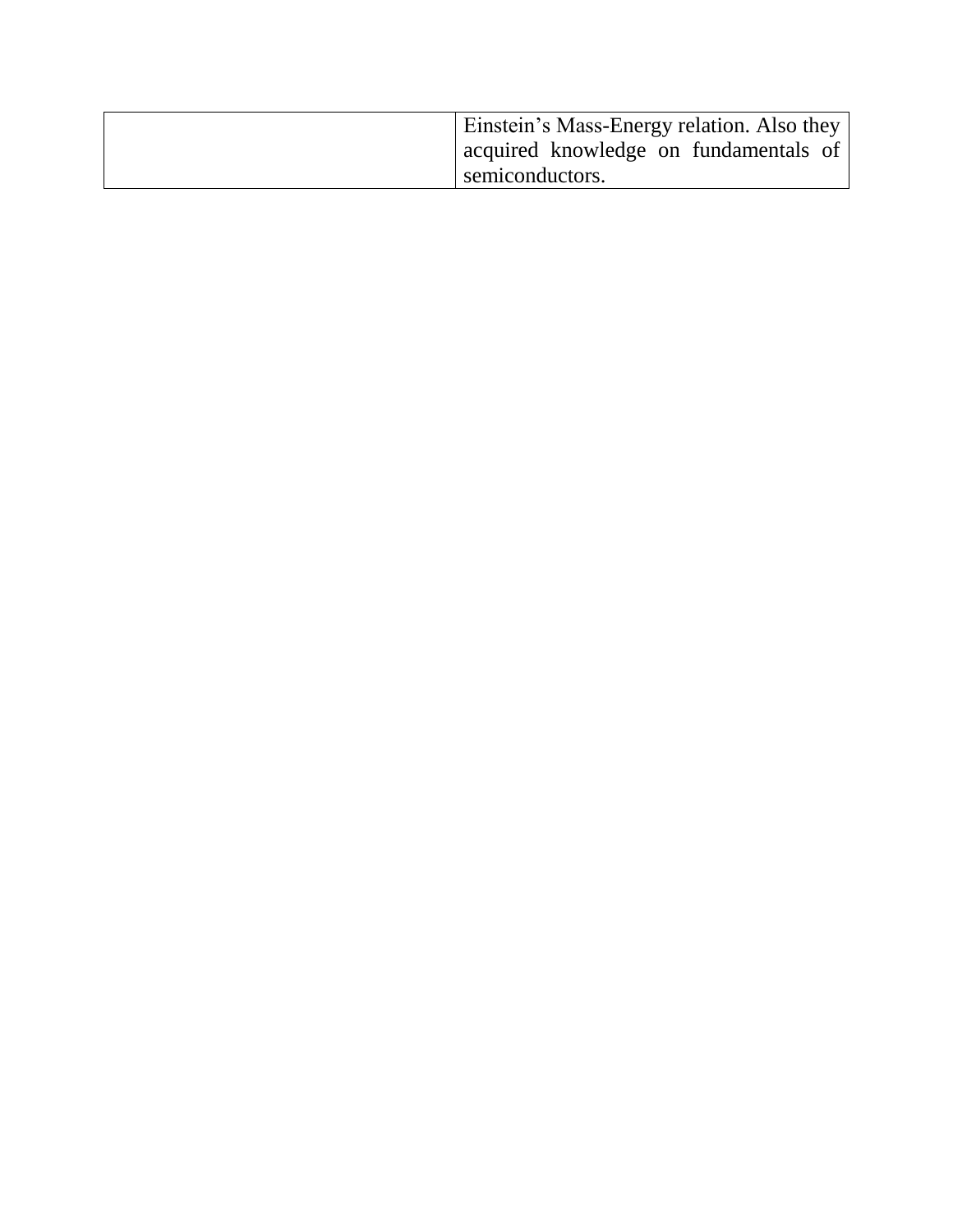## **M.Sc. Botany**

| <b>Subject</b>                                                                                       | <b>Course outcomes</b>                                                                                                                                                                                                                                                                                                                                                   |
|------------------------------------------------------------------------------------------------------|--------------------------------------------------------------------------------------------------------------------------------------------------------------------------------------------------------------------------------------------------------------------------------------------------------------------------------------------------------------------------|
| <b>SEMESTER-I</b>                                                                                    |                                                                                                                                                                                                                                                                                                                                                                          |
| PHOCOLOGY AND BRYOLOGY                                                                               | will<br>Students<br>understand<br>the<br>morphology and organization of the<br>thallus and their role in medicine,<br>industrial and food. Students<br>will<br>understand the interrelationship<br>of<br>algae, bryophytes.                                                                                                                                              |
| CORE PAPER: MYCOLOGY,<br>LICHENOLOGY, BACTERIOLOGY,<br><b>VIROLOGY AND PLANT</b><br><b>PATHOLOGY</b> | Students<br>will<br>understand<br>the<br>morphology and organization of the<br>thallus and their role in industrial,<br>medicine<br>and food.<br><b>Students</b><br>will<br>understand the interrelationship<br><sub>of</sub><br>amycology, lichenology, bacteriology,<br>virology and plant pathology                                                                   |
| PTERIDOPHYTES, GYMNOSPERMS<br><b>AND PALAEOBOTANY</b>                                                | After successfully completing<br>this<br>course, the student will be able to<br>recognize morphological, anatomical<br>and reproductive<br>characteristics<br>- of<br>extinct and extant Pteridophytes,<br>Gymnosperms and Paleo-Botany. The<br>student will understand the evolutionary<br>history of plant kingdom.                                                    |
| <b>MICROBIOLOGY</b>                                                                                  | Student Learning Outcomes.<br>Upon<br>graduation, Microbiology majors should<br>thorough knowledge<br>have<br>a<br>and<br>understanding of the core concepts in<br>discipline of Microbiology.<br>the<br>Microbiology students will be able to:<br>Describe how microorganisms are used<br>as model systems to study basic biology,<br>genetics, metabolism and ecology. |
| <b>SEMESTER II</b>                                                                                   |                                                                                                                                                                                                                                                                                                                                                                          |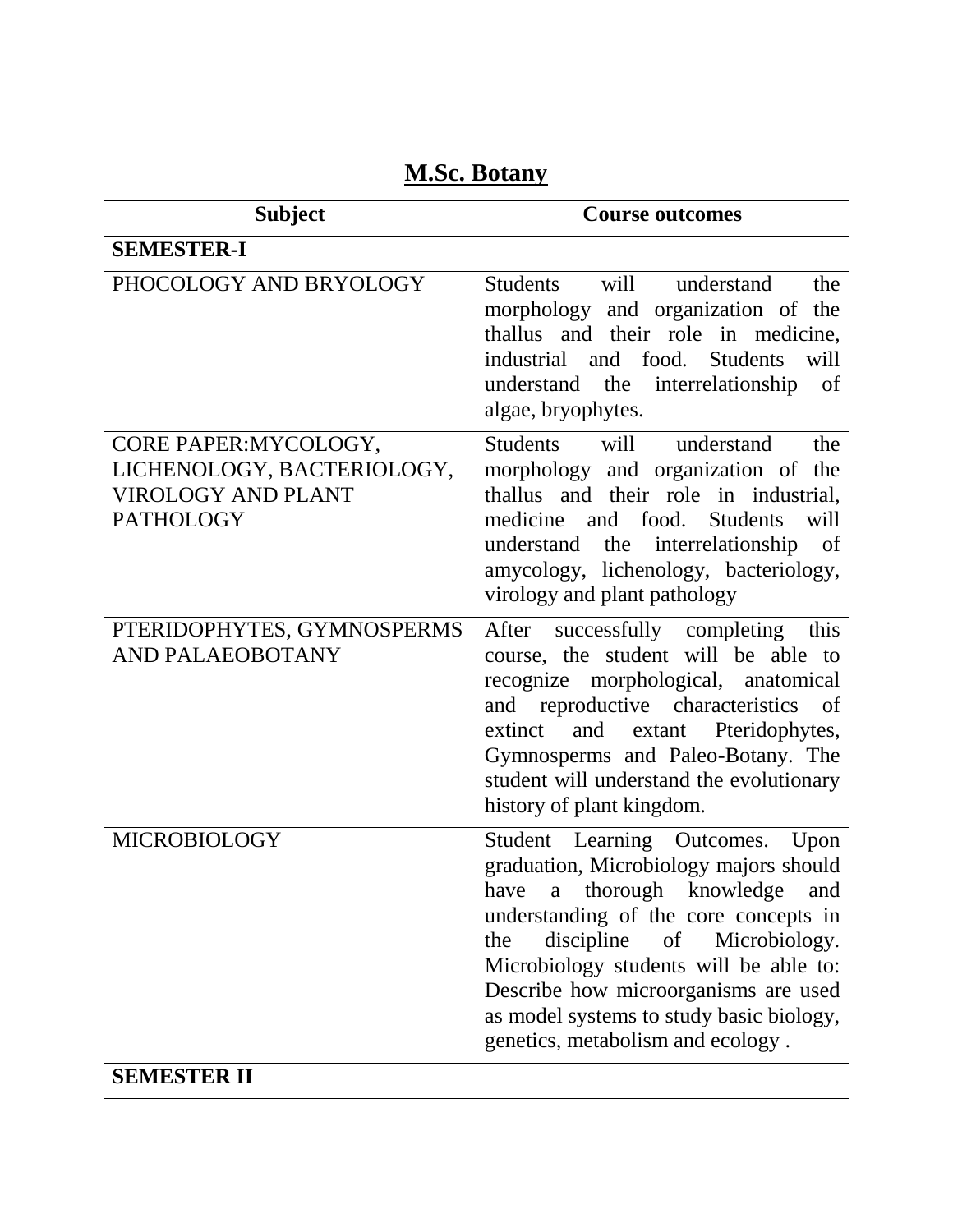| <b>ANATOMY AND EMBRYOLOGY</b><br>OF ANGIOSPERMS         | The students will be able to recognize<br>differences<br>anatomical<br>between<br>the<br>monocotyledons and dicotyledons of<br>roots, stems, leaves, bark and wood. In<br>addition, they will clearly understand<br>the seed-to-seed developmental aspects<br>of angiosperms                                                                                                                                                                                                                                                                                               |
|---------------------------------------------------------|----------------------------------------------------------------------------------------------------------------------------------------------------------------------------------------------------------------------------------------------------------------------------------------------------------------------------------------------------------------------------------------------------------------------------------------------------------------------------------------------------------------------------------------------------------------------------|
| <b>CELL AND MOLECULAR BIOLOGY</b>                       | Students will gain knowledge about the<br>basic and fundamental organization of<br>life and genetic material and their<br>applications in molecular aspects.                                                                                                                                                                                                                                                                                                                                                                                                               |
| <b>GENETICS, PLANT BREEDING AND</b><br><b>EVOLUTION</b> | Students will know the principle of<br>genetics value and the importance on<br>improving the molecular genetics. On<br>the successful completion of the course,<br>student<br>will<br>be<br>able<br>the<br>to:<br>Comprehensive, detailed understanding<br>of the basis of heredity. Understanding<br>the role of genetic mechanisms in<br>evolution. The ability to evaluate<br>conclusions that are based on genetic<br>data. Understanding the role of genetic<br>technologies in industries related to<br>biotechnology, pharmaceuticals, energy,<br>and other fields. |
| <b>TECHNIQUES IN BOTANY</b>                             |                                                                                                                                                                                                                                                                                                                                                                                                                                                                                                                                                                            |
| <b>TECHNIQUES IN BOTANY</b>                             | The students are able to clarify scope of<br>Industrial<br>Pharmaceutical<br>and<br>Microbiology. Industrial microbiology<br>may be defined as the study of the large-<br>scale and profit motivated production of<br>microorganisms or their products for<br>direct use, or<br>as inputs in<br>the<br>manufacture of other goods. Know<br>Culture<br>media<br>various<br>and<br>their<br>applications and also understand various<br>physical<br>andchemical<br>means<br><sub>of</sub><br>sterilization. Know General bacteriology                                        |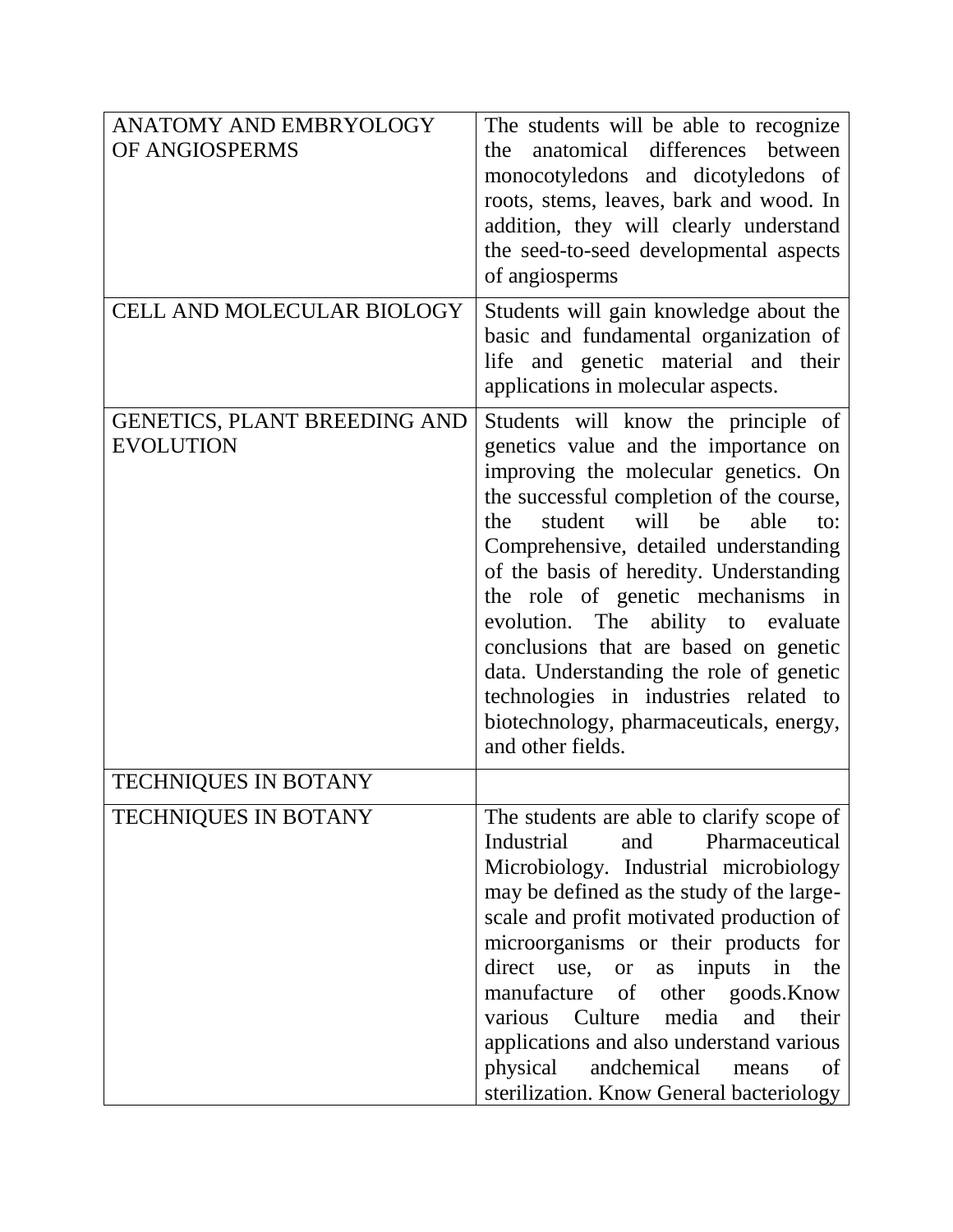|                        | and microbial techniques for isolation of<br>pure cultures of bacteria, fungiandalgae.<br>Master aseptic techniques and be able to<br>perform routine culture handling tasks<br>safely andeffectively                                                                                                                                                                                                                                                                                                                                                                                                                                                                                                                                                                                                                                    |
|------------------------|------------------------------------------------------------------------------------------------------------------------------------------------------------------------------------------------------------------------------------------------------------------------------------------------------------------------------------------------------------------------------------------------------------------------------------------------------------------------------------------------------------------------------------------------------------------------------------------------------------------------------------------------------------------------------------------------------------------------------------------------------------------------------------------------------------------------------------------|
| <b>ORGANIC FORMING</b> | The Students are able to appreciating in<br>Organic farming is a farming method<br>that involves growing and nurturing<br>crops without the use of synthetic based<br>fertilizers<br>and pesticides.Organic<br>farming uses method like green manure<br>composting which<br>and<br>replaces<br>nutrients taken from the soil from the<br>previous crops, organic farming relies<br>on natural breakdown of organic matter<br>and hence allows the production of<br>nutrients in the soil. It improves soil<br>fertility and feeds nutrients to the soil to<br>feed the plant. Organic farming is one of<br>effective<br>for<br>methods<br>the<br>soil<br>management.Organic<br>Farming<br>also<br>controls other organisms with the help<br>of methods such as biological<br>pest<br>Pest<br>control<br>and<br>Integrated<br>Management. |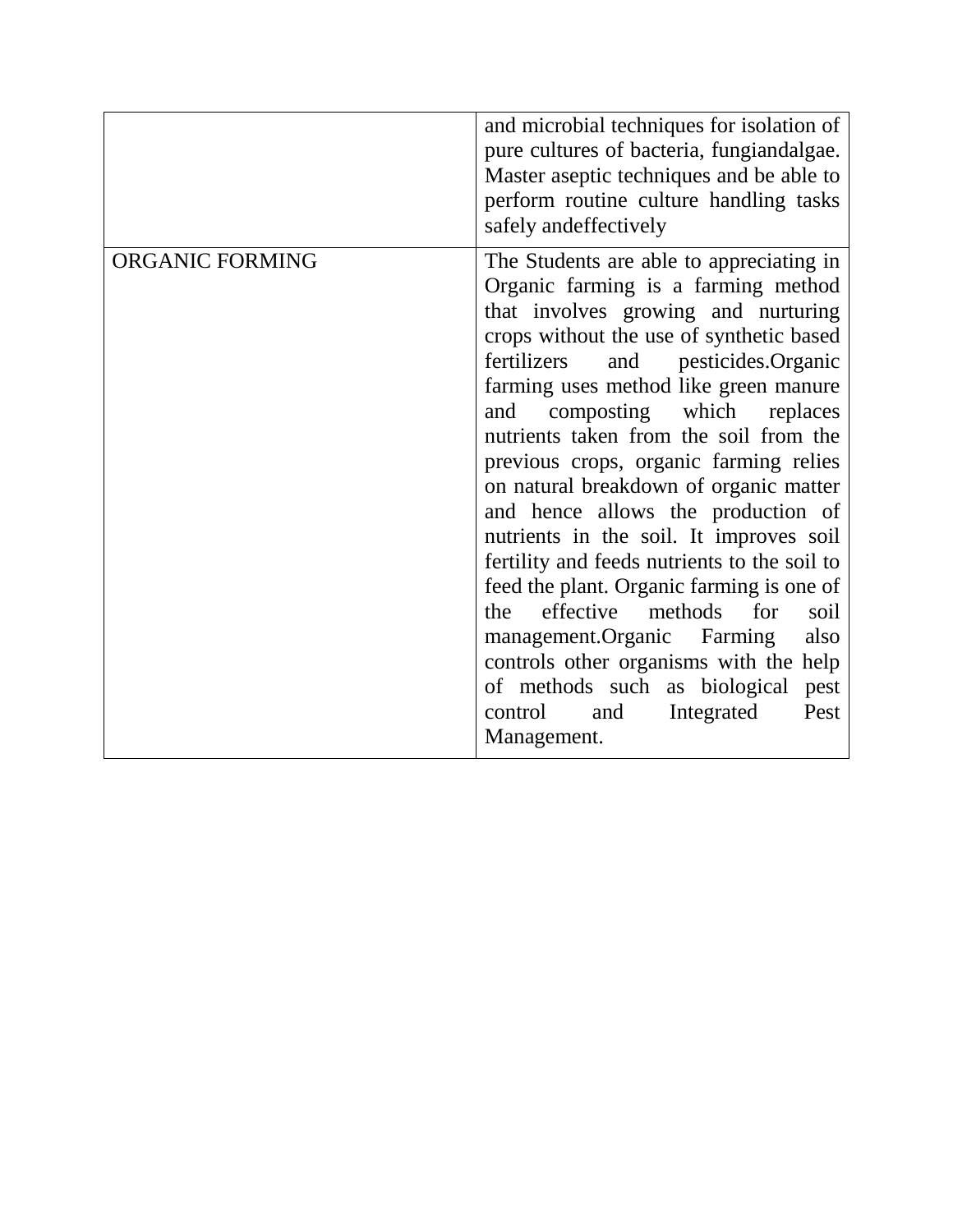# **M.Sc. ZOOLOGY**

| <b>Subjects</b>                               | <b>Course outcomes</b>                                             |
|-----------------------------------------------|--------------------------------------------------------------------|
| <b>SEMESTER I</b>                             |                                                                    |
| LIFE AND DIVERSITY OF<br><b>INVERTEBRATES</b> | 1. After studied unit-1, the student will be able to<br>understand |
|                                               | • Basic Concepts of Species                                        |
|                                               | • Hierarchial taxonomy                                             |
|                                               | • Importance of Parasitic Protozoan                                |
|                                               | Economic importance of Protozoan<br>and<br>Porifera                |
|                                               | • Systematic position and Affinities of sponges                    |
|                                               | 2. After studied unit-2, the student will be able to<br>understand |
|                                               | • Origin and evolution of Coelenterata.                            |
|                                               | • Corals and Coral reefs.                                          |
|                                               | • Systematic position of Ctenophora.                               |
|                                               | • Helminthes in human diseases.                                    |
|                                               | • Life cycle of Wuchereriabancrofti.                               |
|                                               | 3. After studied unit-3, the student will be able to<br>understand |
|                                               | • Origin and Evolution of Annelida                                 |
|                                               | Evolutionary significance of Trochophore<br>Larva                  |
|                                               | • Adaptive radiation in Annelida                                   |
|                                               | Origin and Evolutionary significance<br>of<br>Crustacean           |
|                                               | • Economic importance of insects                                   |
|                                               | 4. After studied unit-4, the student will be able to               |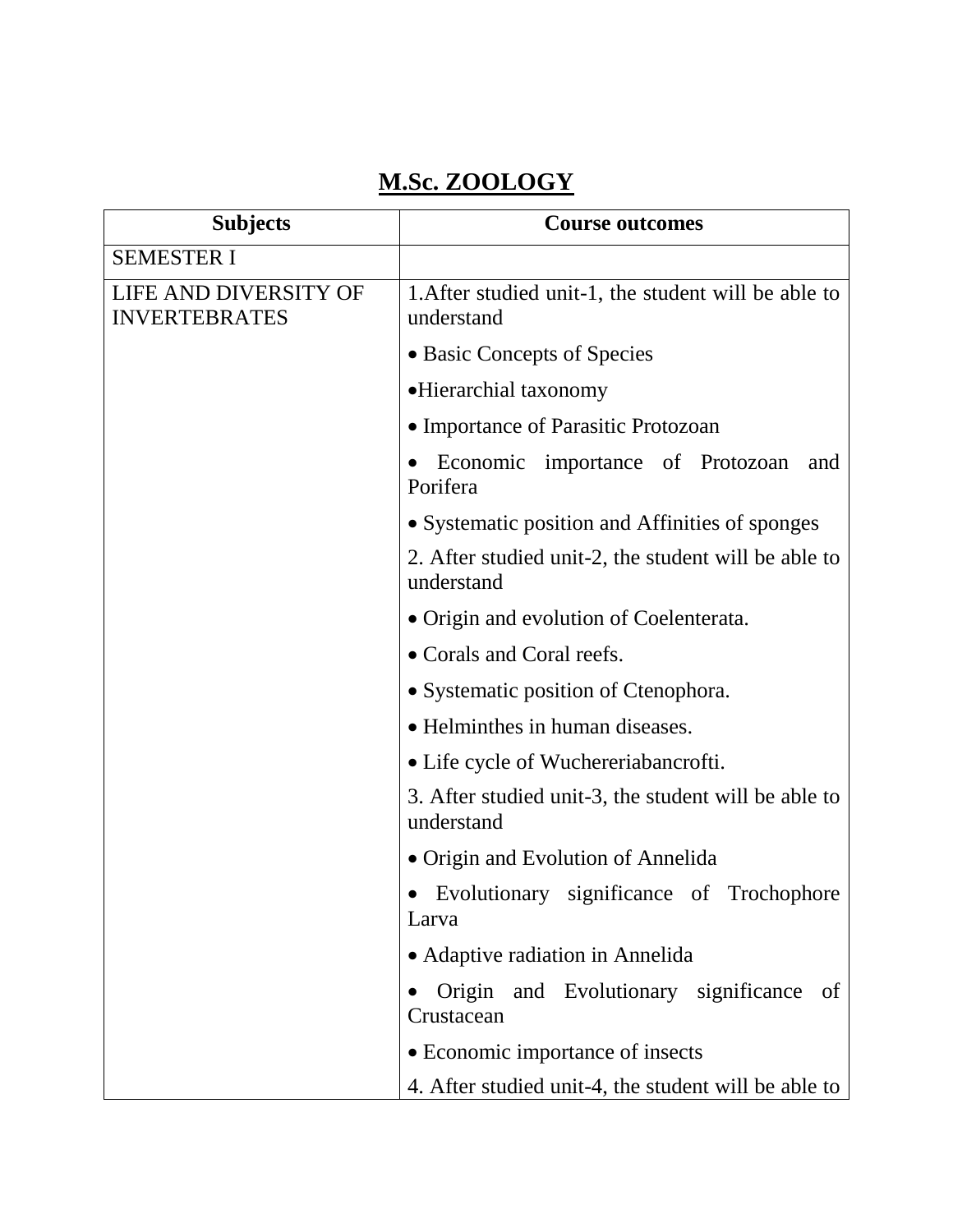|                                           | understand                                                                         |
|-------------------------------------------|------------------------------------------------------------------------------------|
|                                           | • Torsion and Detorsion in Gastropoda                                              |
|                                           | • Economic importance of Mollusca                                                  |
|                                           | • Pearls production.                                                               |
|                                           | • Water vascular system                                                            |
|                                           | • evolutionary significance of Echinoderm larva                                    |
|                                           |                                                                                    |
|                                           | 5. After studied unit-5, the student will be able to<br>understand                 |
|                                           | Structural peculiarities and affinities<br>of<br>Acanthocephala                    |
|                                           | Structural peculiarities and<br>affinities<br>of<br>Nematomorpha, Brachiopoda      |
|                                           | Structural peculiarities and affinities<br>of<br>Chaetognatha and Echiuroidea      |
|                                           | • Invertebrate fossils: Trilobites, Brachiopoda                                    |
|                                           | fossils:<br>Mollusca<br>Invertebrate<br>and<br>Echinodermata.                      |
| LIFE AND DIVERSITY OF<br><b>CHORDATES</b> | 1. After studied unit-1, the student will be able to<br>.                          |
|                                           | • Understand the principles of taxonomy                                            |
|                                           | • Acquire knowledge on nomenclature                                                |
|                                           | • Realize the importance of suffix used in<br>taxonomy                             |
|                                           | • Know the trends in taxonomy                                                      |
|                                           | • Understanding the different taxonomical keys<br>used for identifying the species |
|                                           | 2. After studied unit-2, the student will be able to                               |
|                                           |                                                                                    |
|                                           | • Know the primitive forms of chordates                                            |
|                                           | Understand the systematic position of the                                          |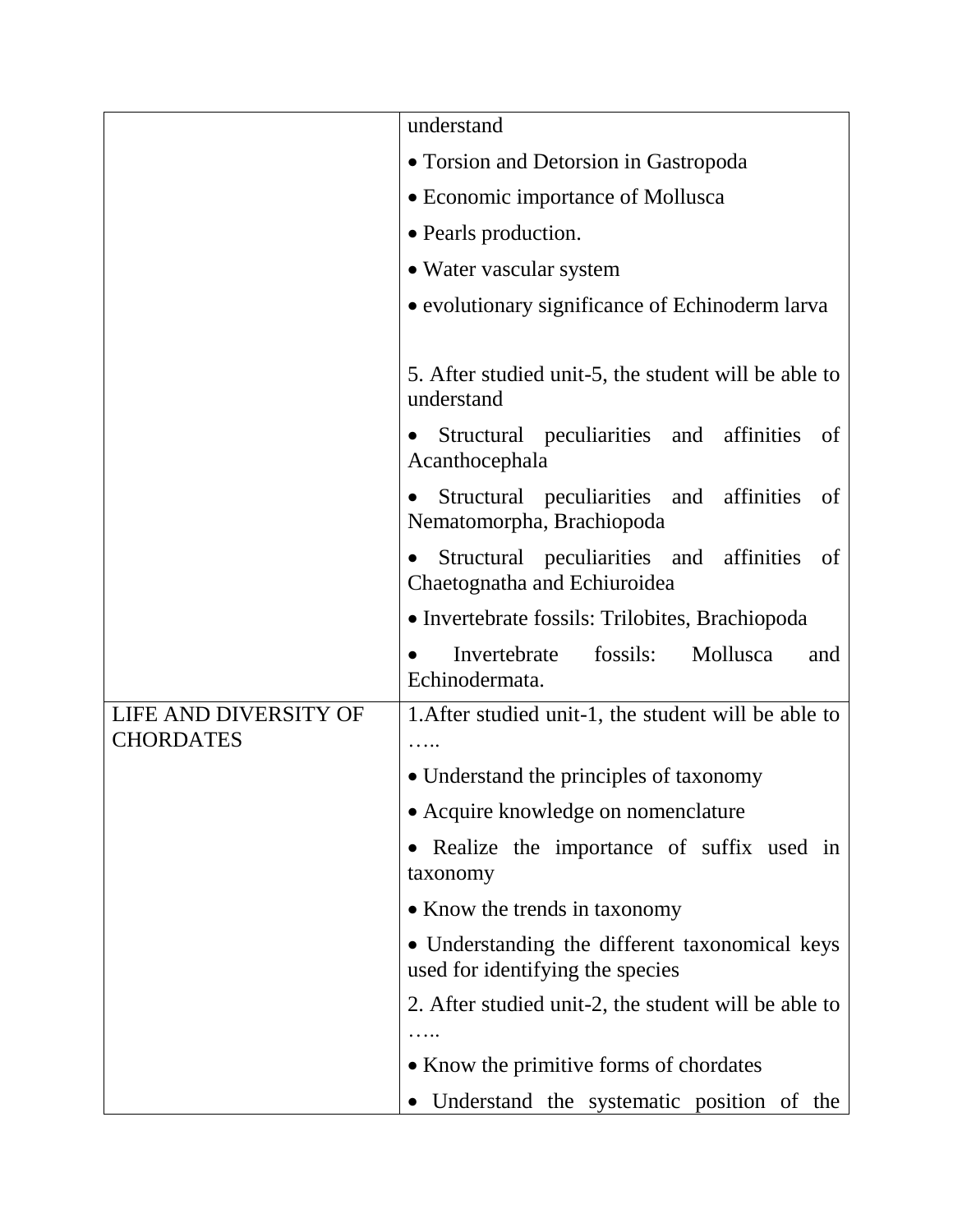| primitive forms                                                                                                                         |
|-----------------------------------------------------------------------------------------------------------------------------------------|
| • Acquire knowledge on Silurian and Devonian<br>Chordates                                                                               |
| Realize<br>the<br>importance evolutionary<br>significance                                                                               |
| • Understanding the origin of Jaw and structural<br>peculiarities of the species                                                        |
| 3. After studied unit-3, the student will be able<br>to $\ldots$                                                                        |
| fossil<br>Understand<br>the<br>history<br>of<br>Chondrichthyes                                                                          |
| the tendencies of elasmobranch<br>Know<br>evolution                                                                                     |
| • Acquire knowledge on origin and evolution of<br>Actinopterygii                                                                        |
| Understand the<br>adaptive<br>radiation<br>and<br>evolution of bony fishes                                                              |
| • Know the origin and evolution of Amphibia                                                                                             |
| 4. After studied unit-4, the student will be able to                                                                                    |
| • Acquire knowledge of evolution of Reptilia<br>and adaptive radiations and the evolution of<br>Saurischian and Ornithischian Dinosaurs |
| • Know the fossil history of birds and why it is<br>called as glorified reptiles?.                                                      |
| • Understand the adaptive radiation of birds and<br>palate in birds                                                                     |
| • Acquire knowledge on evolution of Mammals                                                                                             |
| Grasping the structural peculiarities<br>of<br>Prototheria, Metatheria and Eutheria                                                     |
| 5. After studied unit-5, the student will be able to                                                                                    |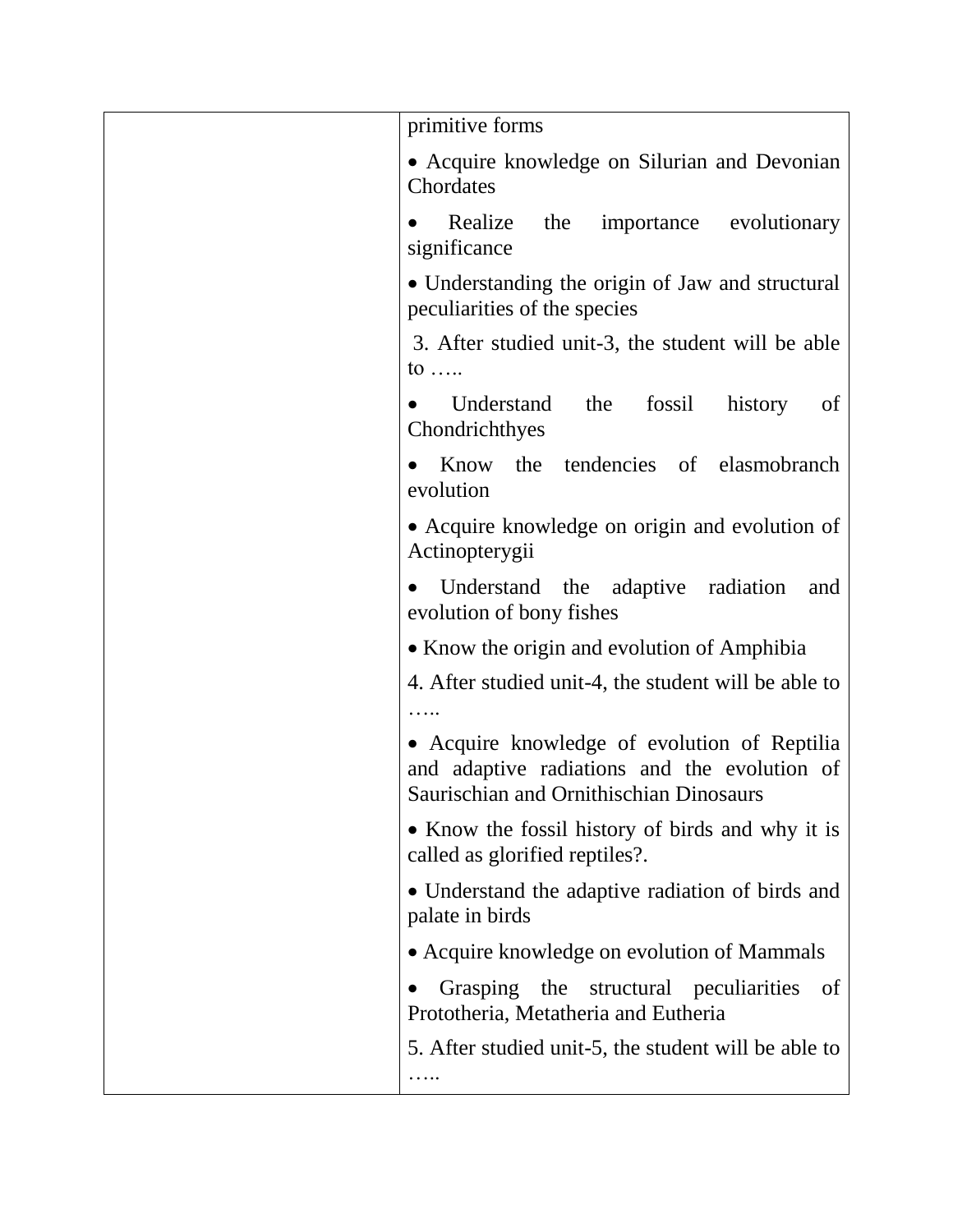|                           | • Acquire knowledge on Comparative anatomy<br>of vertebrates                                                   |
|---------------------------|----------------------------------------------------------------------------------------------------------------|
|                           | • Understand the origin and evolution of<br>vertebrate integuments                                             |
|                           | • Know the evolution of paired fins and limbs                                                                  |
|                           | • Acquire knowledge on the evolution of heart<br>and aortic arches                                             |
|                           | Grasping the development of brain in<br>vertebrates                                                            |
| <b>CELL AND MOLECULAR</b> | 1. After studied unit-1, the student will be able to                                                           |
| <b>BIOLOG</b>             | Explain the structure of membrane<br>and<br>intercellular components and related to the<br>function.           |
|                           | • Summarizing the energy transduction in cells.                                                                |
|                           | 2. After studied unit-2, the student will be                                                                   |
|                           | • Exhibiting knowledge in structure and function<br>of Nuclear membrane.                                       |
|                           | • Understanding the properties of polytene<br>chromosome.                                                      |
|                           | • To study the structure and function of<br>Nucleolus.                                                         |
|                           | 3. After studied unit-3, the student will be                                                                   |
|                           | • Demonstrate the knowledge of cell cycle and<br>M-Cdk inactivation.                                           |
|                           | • To understand the creating G1 phase and cell<br>cycle progression.                                           |
|                           | • To acquire the knowledge in hormonal activity<br>and cancer. 4. After studied unit-4, the student<br>will be |
|                           | • Understand the chemistry of DNA                                                                              |
|                           | • They acquire the knowledge of describing the<br>structure, replication of DNA                                |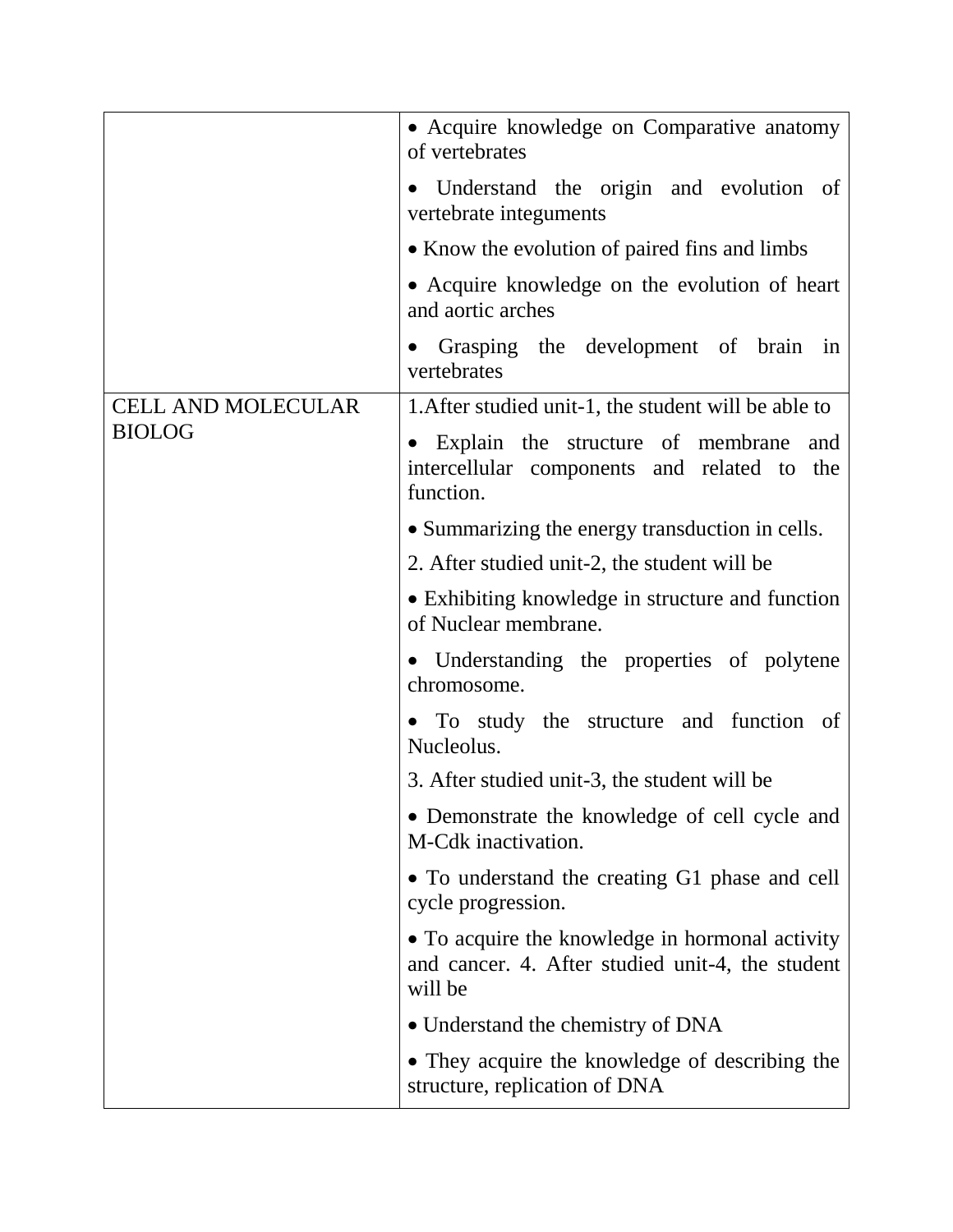|                                                  | • To explain the post of transcriptional and<br>transduction of DNA. 5. After studied unit-5, the<br>student will be |
|--------------------------------------------------|----------------------------------------------------------------------------------------------------------------------|
|                                                  | To know the information transfer<br>in<br>prokaryotic and eukaryotic.                                                |
|                                                  | • The student can able to understand the about<br>the specificity of exon and introns                                |
| <b>AQUACULTURE AND</b><br><b>FARM MANAGEMENT</b> | 1. After studied unit-1, the student will be able to                                                                 |
|                                                  | Know what are Aquaculture and their<br>importance?                                                                   |
|                                                  | • Gain knowledge on Global scenario and Indian<br>status                                                             |
|                                                  | Understand the prospects and scope of<br>aquaculture                                                                 |
|                                                  | • Acquire knowledge on farm design, structure<br>and construction                                                    |
|                                                  | • Realize the importance of farm management                                                                          |
|                                                  | 2. After studied unit-2, the student will be able<br>to $\ldots$                                                     |
|                                                  | • Acquire knowledge on cultivable species                                                                            |
|                                                  | • Understand the culture system of the species                                                                       |
|                                                  | • To gain the knowledge of culture practice of<br>seaweeds, prawns, molluscs and fishes                              |
|                                                  | • Realize the importance of physico-chemical<br>parameters in the culture                                            |
|                                                  | · Gain knowledge on management aspects of<br>farm                                                                    |
|                                                  | 3. After studied unit-3, the student will be able to                                                                 |
|                                                  | • Understand the seed resource availability in the                                                                   |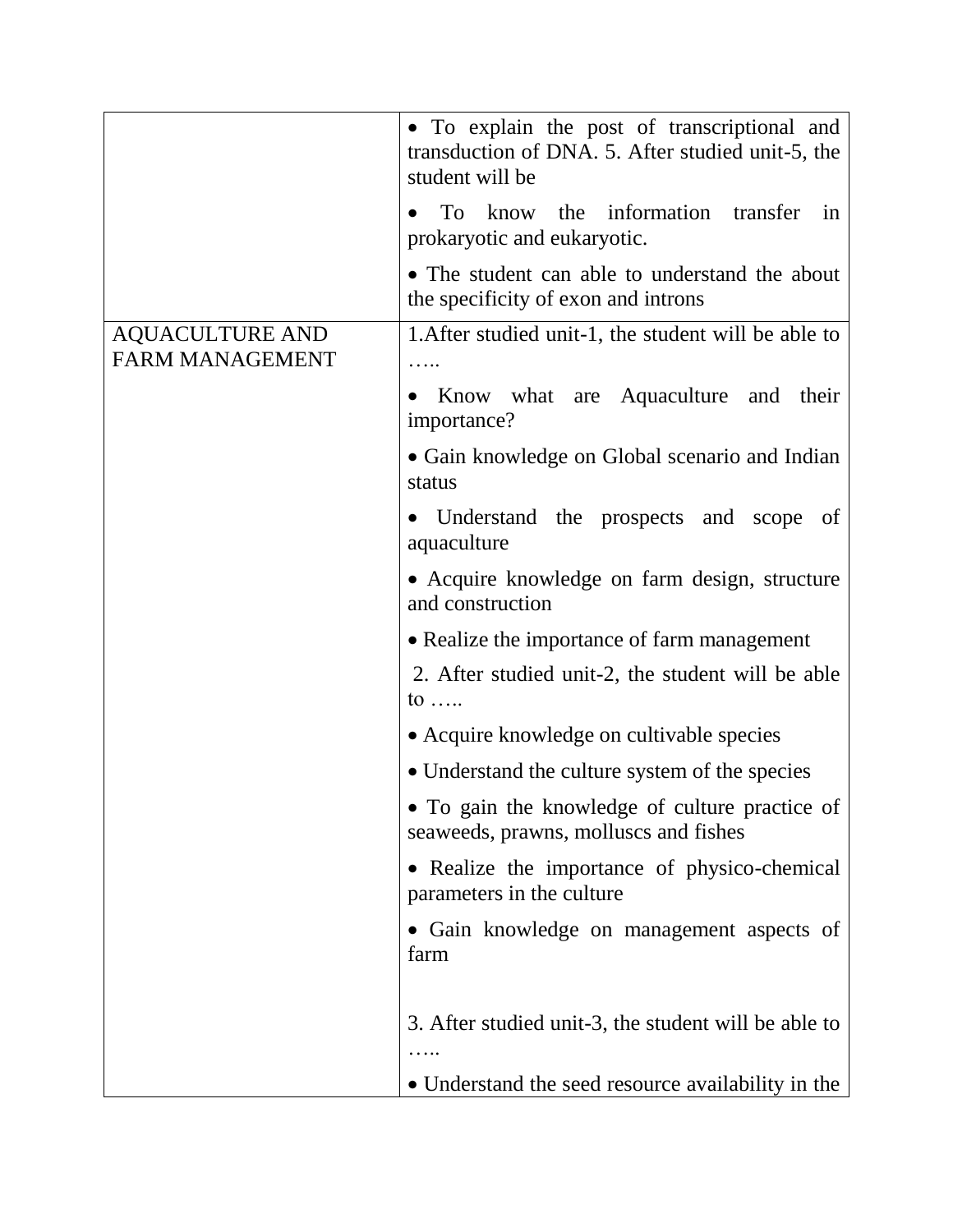| natural system                                                                      |
|-------------------------------------------------------------------------------------|
| • Know the methods of How to collect seeds<br>from wild environment?                |
| Acquire knowledge on artificial breeding<br>techniques and induced breeding methods |
| • Gain knowledge on packing and transportation<br>of seeds                          |
| • Learn information on the culture of live feed<br>organisms and feed formulations  |
| 4. After studied unit-4, the student will be able to                                |
| • Know the traditional culture system followed<br>in our country                    |
| Understand the intensive culture<br>system<br>$\bullet$<br>practices in our country |
| • Realize the importance of culture system of<br>fishes                             |
| • Why the integrated aqua farming of fishes<br>practiced?                           |
| • Understand the employment opportunity in the<br>aquaculture industry              |
| 5. After studied unit-5, the student will be able to<br>.                           |
| • Understand the role of environmental factors in<br>the culture system             |
| • Gain knowledge on feed management in the<br>culture system                        |
| • Acquire knowledge on Control of parasites and<br>predators in the culture system  |
| • Know the eradication techniques of weeds in<br>the farm                           |
| • Procure knowledge on disease diagnosis and                                        |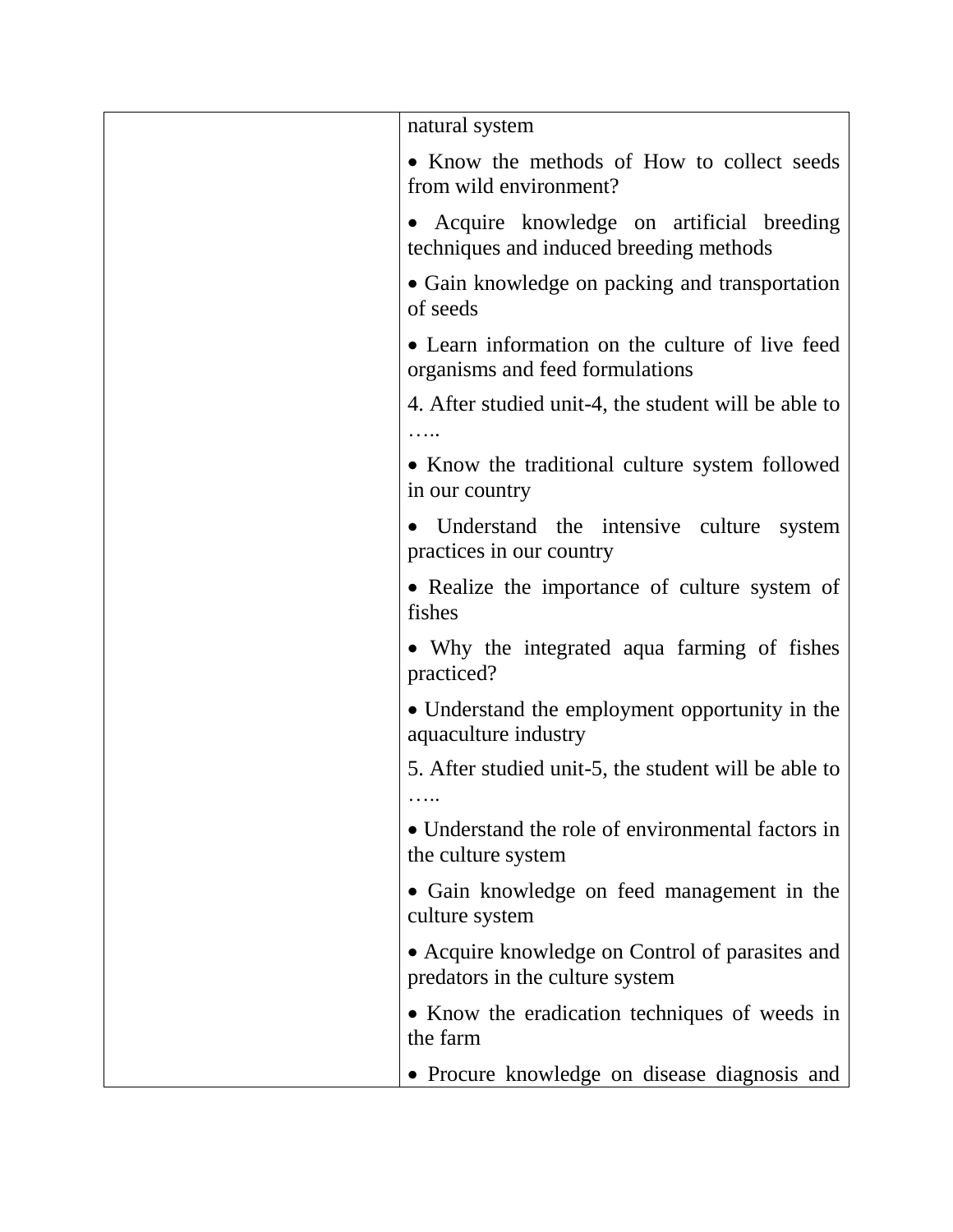|                                     | the methods used for diagnosis.                                                                                   |
|-------------------------------------|-------------------------------------------------------------------------------------------------------------------|
| PUBLIC HEALTH AND<br><b>HYGIENE</b> | After studied unit-1, the student will be able to                                                                 |
|                                     | • Describe under connected relationships among<br>physical social and environmental health and<br>diseases.       |
|                                     | • Students comes to know the about the role of<br>multiple determination of health across diverse<br>population.  |
|                                     | 2. After studied unit-2, the student will be able to                                                              |
|                                     | • Describe the environmental pollution and<br>health hazards.                                                     |
|                                     | • To study and able to understand hospital<br>applications, health<br>problems<br>due<br>to<br>industrialization. |
|                                     | 3. After studied unit-3, the student will be able to<br>understand                                                |
|                                     | • The major themes for life skill based hygiene<br>education.                                                     |
|                                     | acquire knowledge<br>Student<br>about<br>communicable diseases.                                                   |
|                                     | 4. After studied unit-4, the student will be able to<br>understand                                                |
|                                     | How<br>take precautionary<br>steps<br>for<br>to<br>communicable diseases and sporadic diseases.                   |
|                                     | • Student can able to learn the demerit's and<br>alcoholism and drug dependence.                                  |
|                                     | • To learn the remedy for obesity mental illness<br>and health problems.                                          |
|                                     | 5. After studied unit-5, the student will be able to<br>understand                                                |
|                                     | To know the government and voluntary<br>organizations and their health service of India.                          |
|                                     | • Understand the health programme in India                                                                        |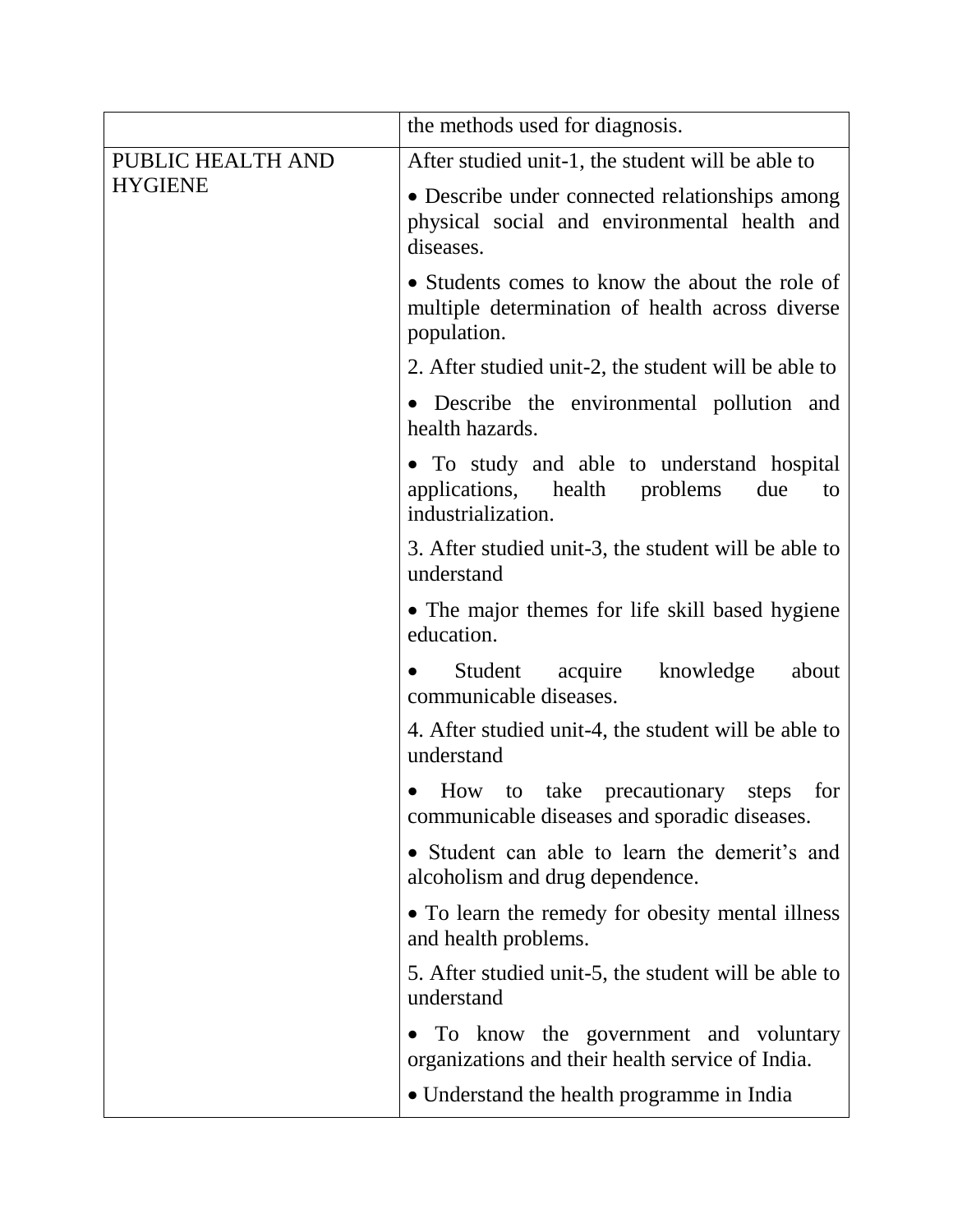| <b>SEMESTER II</b>                     |                                                                                                                |
|----------------------------------------|----------------------------------------------------------------------------------------------------------------|
| <b>GENETICS</b>                        | After studied unit-1, the student will be able to                                                              |
|                                        | • Describe the structure of nucleic acid and<br>polypeptide concept.                                           |
|                                        | • They can able to understand the bacterial<br>genetics and family history.                                    |
|                                        | 2. After studied unit-2, the student will be able to                                                           |
|                                        | • Discuss the mechanisms of genetic regulation.                                                                |
|                                        | To understand the knowledge of operon<br>systems and metabolic errors.                                         |
|                                        | 3. After studied unit-3, the student will be able to                                                           |
|                                        | • Describe the mutation of dosage compensation<br>and imprinting.                                              |
|                                        | • To study the syndromes of sex & autosomal<br>chromosomes in human.                                           |
|                                        | 4. After studied unit-4, the student will be able to                                                           |
|                                        | • To understand the genes and development<br>chromosomal breakage, mutagenesis<br>and<br>carcinogenesis        |
|                                        | • Understand the insight into the mathematical,<br>statistical and computational basis of genetic<br>analysis. |
|                                        | 5. After studied unit-5, the student will be able to                                                           |
|                                        | To analyse the function of applied genetic<br>research in technology, nature, and society.                     |
|                                        | access the<br>impact of genomics,<br>They<br>proteomics and bioinformatics on society.                         |
| <b>ENVIRONMENTAL</b><br><b>BIOLOGY</b> | 1. After studied unit-1, the student will be able to<br>understand                                             |
|                                        | • Asses necessary scientific concepts and data.                                                                |
|                                        | • They establish integral cultural context.                                                                    |
|                                        | 2. After studied unit-2, the student will be able to                                                           |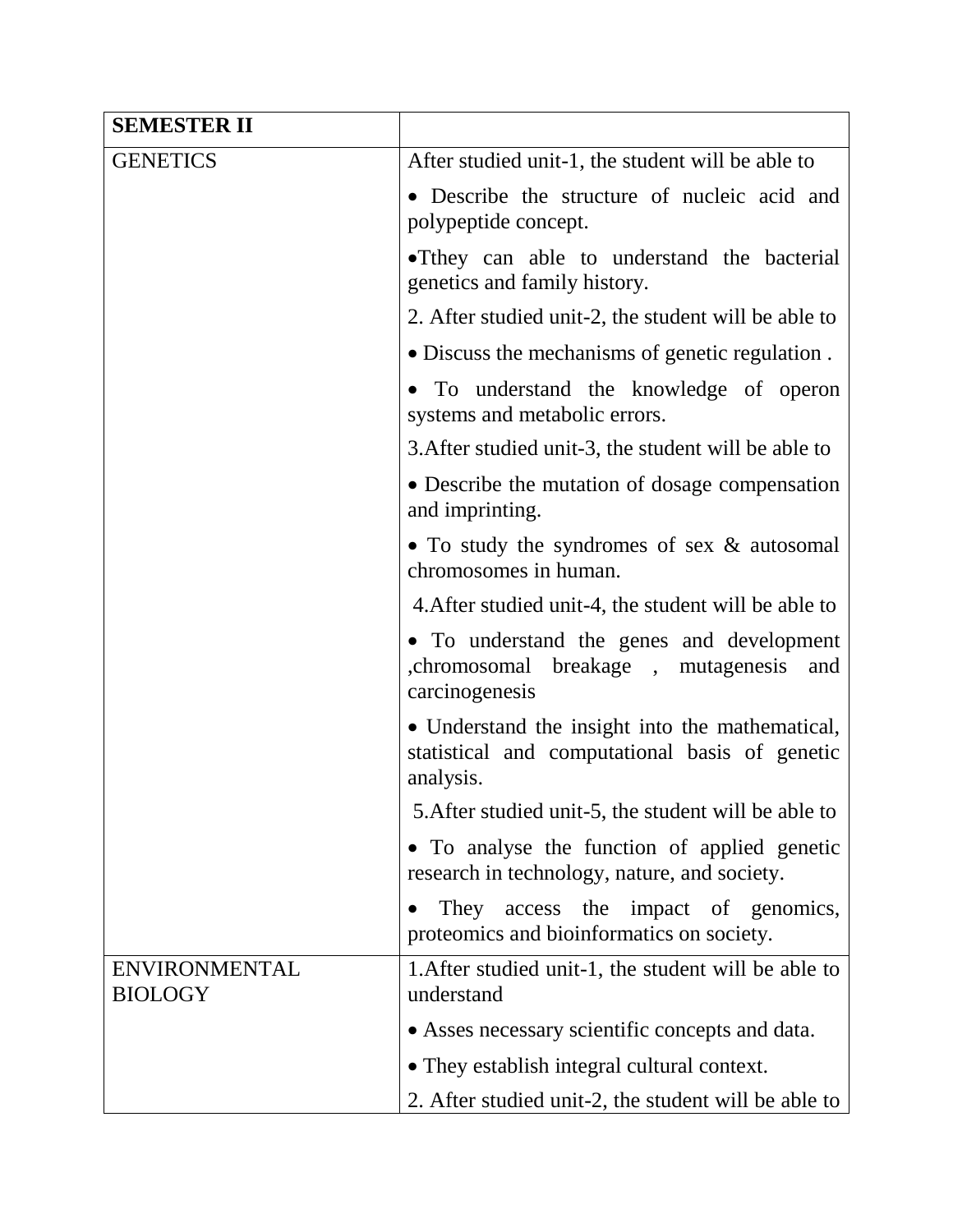|                      | understand                                                                                                                        |
|----------------------|-----------------------------------------------------------------------------------------------------------------------------------|
|                      | • Acquire the knowledge and still to view the<br>self and social situation in the ecological and<br>cultural and social context.  |
|                      | • Acquire the knowledge skill necessary to<br>achieve and understanding environmental<br>problems.                                |
|                      | 3. After studied unit-3, the student will be able to<br>understand                                                                |
|                      | • Appreciate attributes of natural resources and<br>management.                                                                   |
|                      | Appreciate the ideas of unsustainable<br>development.                                                                             |
|                      | 4. After studied unit-4, the student will be able to<br>understand                                                                |
|                      | Competent in basic forest management<br>$\bullet$<br>principles and evaluation of forest stands for<br>health, wild life habitat. |
|                      | • Identifying soli type how they are formed and<br>ways to modify soil structure and improved soil<br>fertility.                  |
|                      | 5. After studied unit-5, the student will be able to<br>understand list out major places and                                      |
|                      | • Describing the effects of air pollution and their<br>management.                                                                |
|                      | • Know about the global environmental issues.                                                                                     |
| <b>BIOTECHNOLOGY</b> | 1. After studied unit-1, the student will be able to<br>understand                                                                |
|                      | The tools and strategies used in genetic<br>engineering.                                                                          |
|                      | applications of recombinant<br><b>DNA</b><br><b>The</b><br>technology and genetic engineering.                                    |
|                      | 2. After studied unit-2, the student will be able to                                                                              |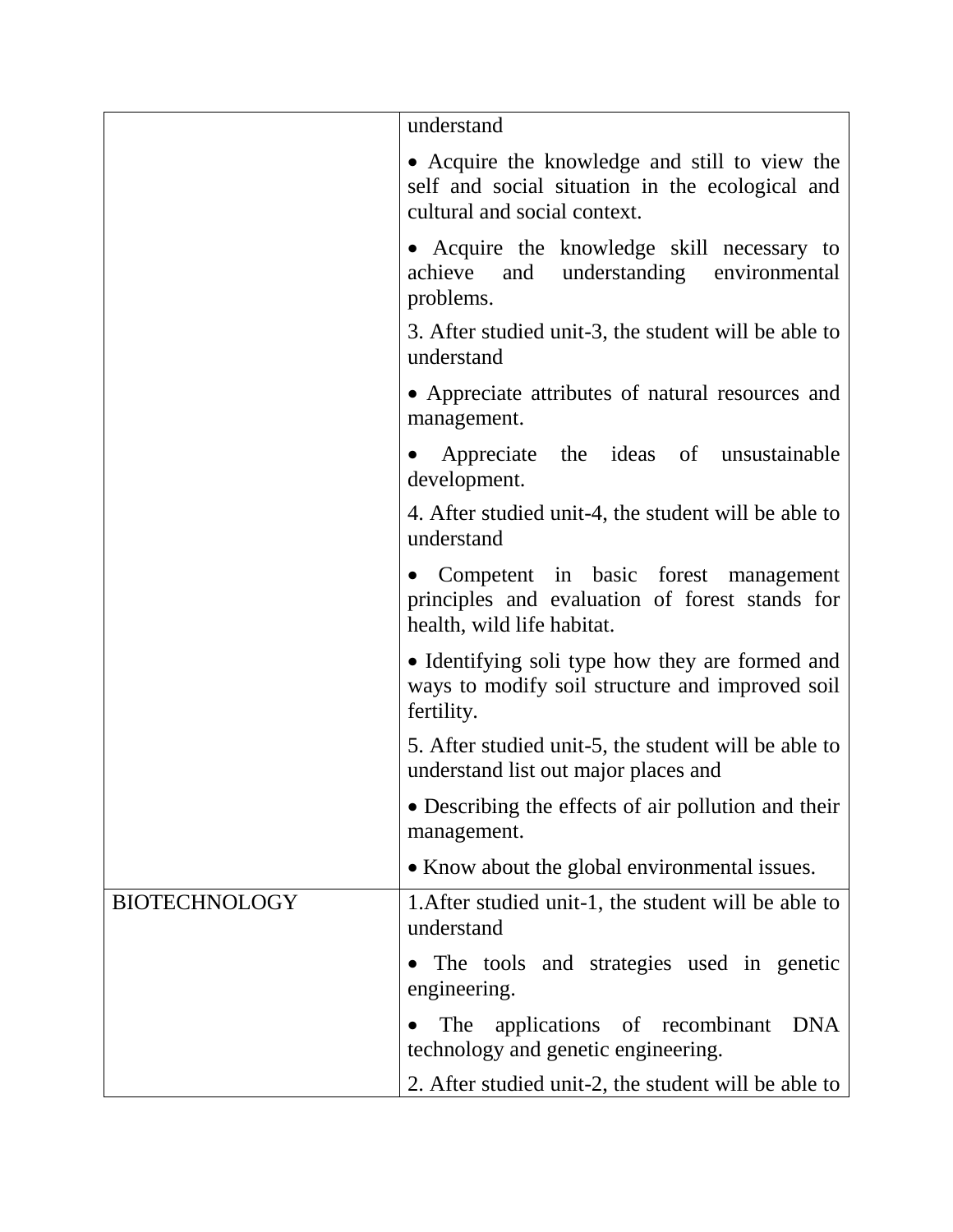|                                                                                                                          | understand                                                                                  |
|--------------------------------------------------------------------------------------------------------------------------|---------------------------------------------------------------------------------------------|
|                                                                                                                          | • The Bacterial plasmid vectors PBR 322 and<br><b>PUL 19.</b>                               |
|                                                                                                                          | • Bacteriophage vectors                                                                     |
|                                                                                                                          | 3. After studied unit-3, the student will be able to<br>understand                          |
|                                                                                                                          | Biotechnological techniques like embryo<br>$\bullet$<br>transfer and in vitro fertilization |
|                                                                                                                          | 4. After studied unit-4, the student will be able to<br>understand                          |
|                                                                                                                          | • Critically evaluate the role of micro-organisms<br>in specific biotechnological processes |
|                                                                                                                          | 5. After studied unit-5, the student will be able<br>to understand                          |
|                                                                                                                          | The<br>applications of biotechnology<br>in<br>agriculture, medicine and food science        |
| LIFE AND DIVERSITY OF<br><b>INVERTEBRATES AND</b><br><b>CHORDATES AND CELL</b><br><b>AND MOLECULAR</b><br><b>BIOLOGY</b> |                                                                                             |
| <b>BIOCHEMISIRY</b>                                                                                                      | 1. After studied unit-1, the student will be able to                                        |
|                                                                                                                          | • Analyse buffer, electrolytes, and water balance.                                          |
|                                                                                                                          | • Student acquire knowledge to the experiments<br>on blood and urine samples.               |
|                                                                                                                          | • Describe the transport of biological samples.                                             |
|                                                                                                                          | 2. After studied unit-2, the student will be able to                                        |
|                                                                                                                          | • Describe the digestion of protein, absorption,<br>degradation of aminoacids.              |
|                                                                                                                          | • Students can understand the deamination and<br>transmination reactions.                   |
|                                                                                                                          | Student<br>biochemical<br>will<br>current<br>use                                            |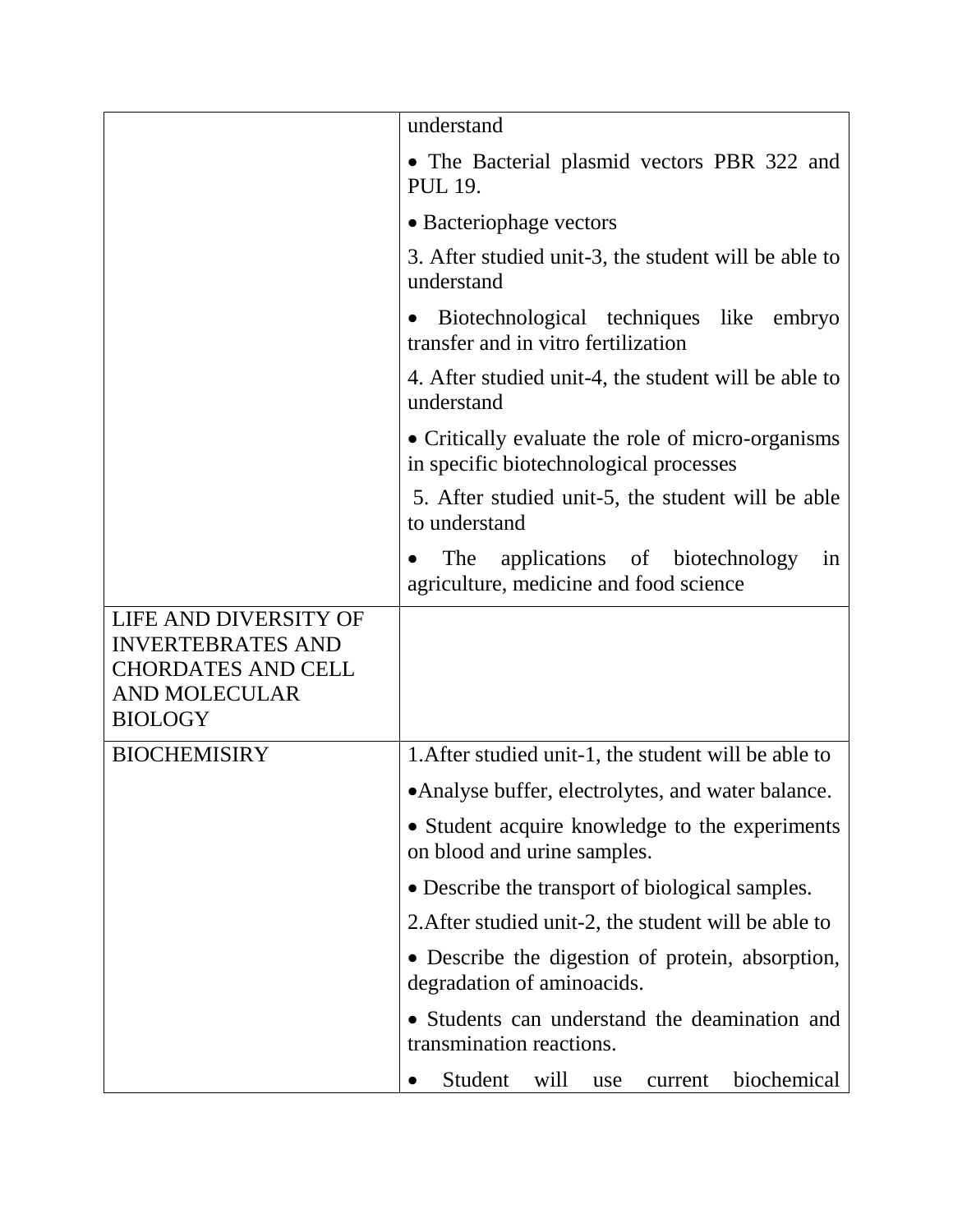|                            | techniques to plan and molecular techniques.                                                               |
|----------------------------|------------------------------------------------------------------------------------------------------------|
|                            | 3. After studied unit-3, the student will be                                                               |
|                            | • Exposed to wide range caries that combine<br>biology and medicine.                                       |
|                            | • Student learn the biological significance of<br>how macro molecules broken down into micro<br>molecules. |
|                            | 4. After studied unit-4, the student will be able<br>to understand                                         |
|                            | • Students were aware of tissues hormones and<br>Synthetic hormones.                                       |
|                            | 5. After studied unit-5, the student will be able to<br>soluble vitamins.                                  |
|                            | • Student can be able to understand the disorders<br>of carbohydrates metabolisms.                         |
| <b>WILDLIFE MANAGEMENT</b> | 1. After studied unit-1, the student will be able to                                                       |
| & CONSERVATION             | • Understand the factors affecting the need to<br>find sustainable practices for producing food.           |
|                            | • How the environment influences plant growth<br>and crop field?                                           |
|                            | • Learn to modify soil structure and drainage to<br>reduce erosion to reduce the soil erosion.             |
|                            | 2. After studied unit-2, the student will be able to                                                       |
|                            | Students can evaluate the current status of<br>endangered mammals.                                         |
|                            | • Students learn the information of project tiger<br>and project elephant.                                 |
|                            | • Apply knowledge to solve problems related to<br>wildlife conservation.                                   |
|                            | 3. After studied unit-3, the student will be able to                                                       |
|                            | Identify species, characteristics, habited<br>requirement and life cycle of bird.                          |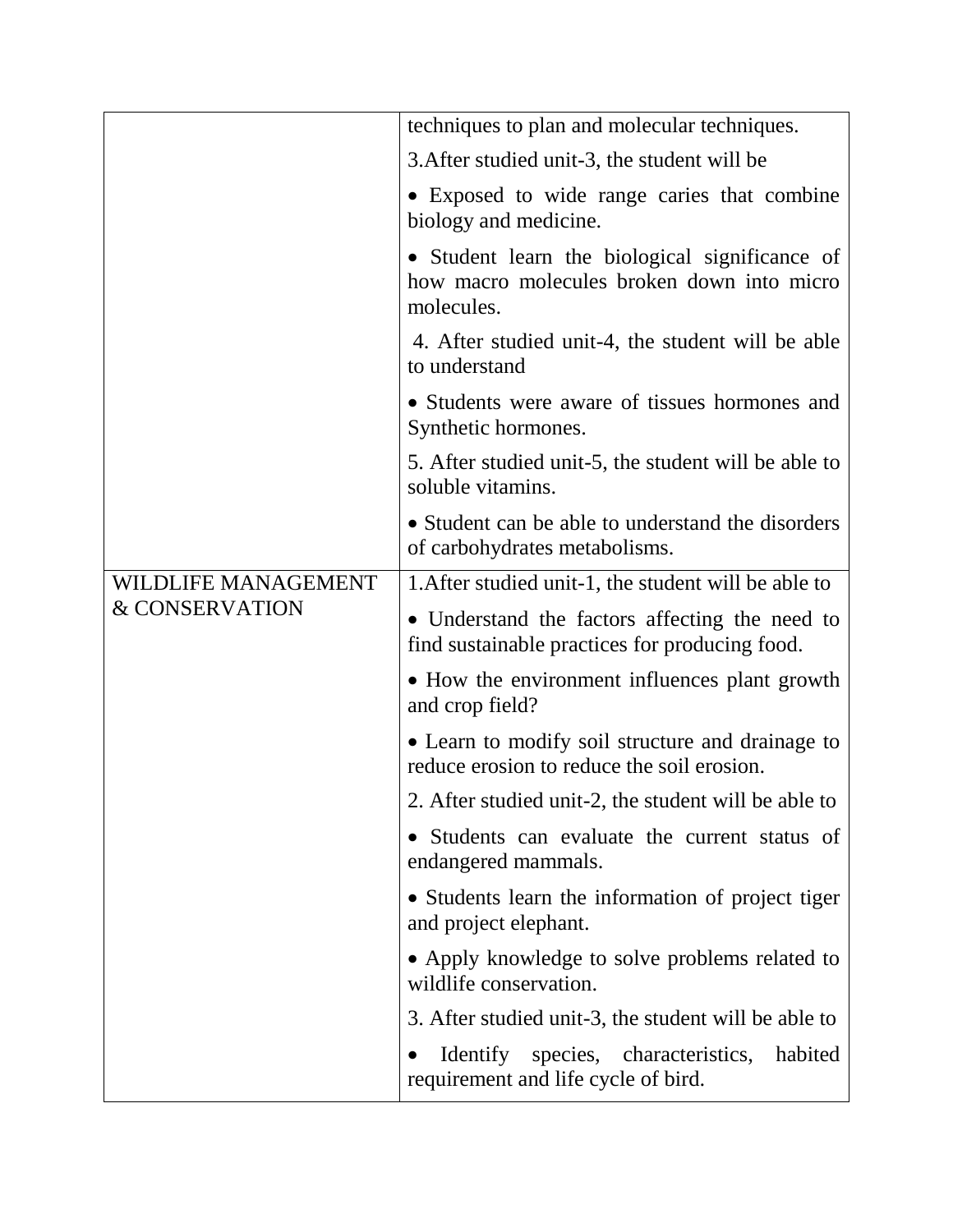| Learn how wildlife conservation<br>and<br>management relates to economy both currently<br>and in future. |
|----------------------------------------------------------------------------------------------------------|
| • Understand the structure and types of plumage.                                                         |
| 4. After studied unit-4, the student will be able to                                                     |
| • Identify the types of butterflies.                                                                     |
| • Identify the types of moths.                                                                           |
| 5. After studied unit-5, the student will be able to                                                     |
| Gain awareness and understanding<br>-of<br>international forestry.                                       |
| • Develop skills geographical analysis, basic<br>surviving, mapping.                                     |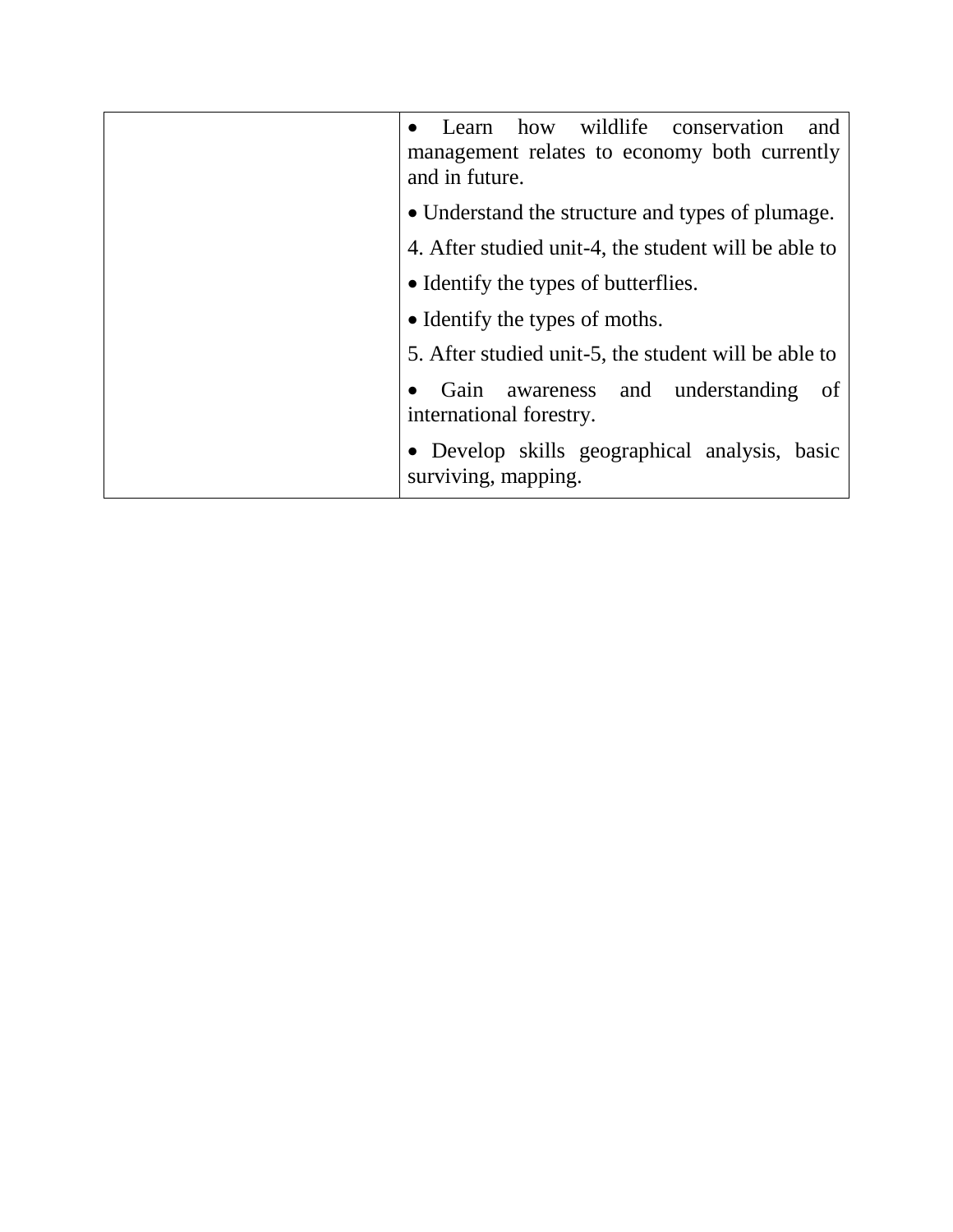## **M.Sc. COMPUTER SCIENCE**

| <b>Subject</b>                                  | <b>Course outcomes</b>                                                                                                                                                                               |
|-------------------------------------------------|------------------------------------------------------------------------------------------------------------------------------------------------------------------------------------------------------|
| <b>SEMESTERI</b>                                |                                                                                                                                                                                                      |
| RELATIONAL DATABASE<br><b>MANAGEMENT SYSTEM</b> | CO1 - Students are able to have a broad<br>understanding of database<br>concepts<br>and<br>database management system software                                                                       |
|                                                 | CO2 - Students are able to have a high-level<br>understanding of major DBMS components and<br>their function                                                                                         |
|                                                 | CO3 - Students are able to model<br>an<br>application's data requirements<br>using<br>conceptual modeling tools like ER diagrams and<br>design database schemas based on<br>the<br>conceptual model. |
|                                                 | CO4 - Students are able to write SQL<br>commands to create tables and indexes,<br>insert/update/delete data, and query data in a<br>relational DBMS.                                                 |
|                                                 | CO5 - Students are able to program a data-<br>intensive application using DBMS APIs                                                                                                                  |
| <b>ENTERPRISE JAVA</b><br><b>PROGRAMMING</b>    | CO1 - Students are able to develop Applet<br>Programming using various techniques                                                                                                                    |
|                                                 | CO <sub>2</sub> - Students are able to develop applications<br>using Abstract Window Toolkit and Events                                                                                              |
|                                                 | CO3 - Students are able to update and retrieve<br>the data from the databases using JDBCODBC                                                                                                         |
|                                                 | CO4 - Students are able to develop server side<br>programs in the form of Servlets                                                                                                                   |
|                                                 | CO5 - Students are able to build up Java<br>Applications using collections and JSP Tags.                                                                                                             |
| PROGRAMMING USING                               | CO1 - Students are able to know the differences<br>desktop application<br>between<br>and<br>web                                                                                                      |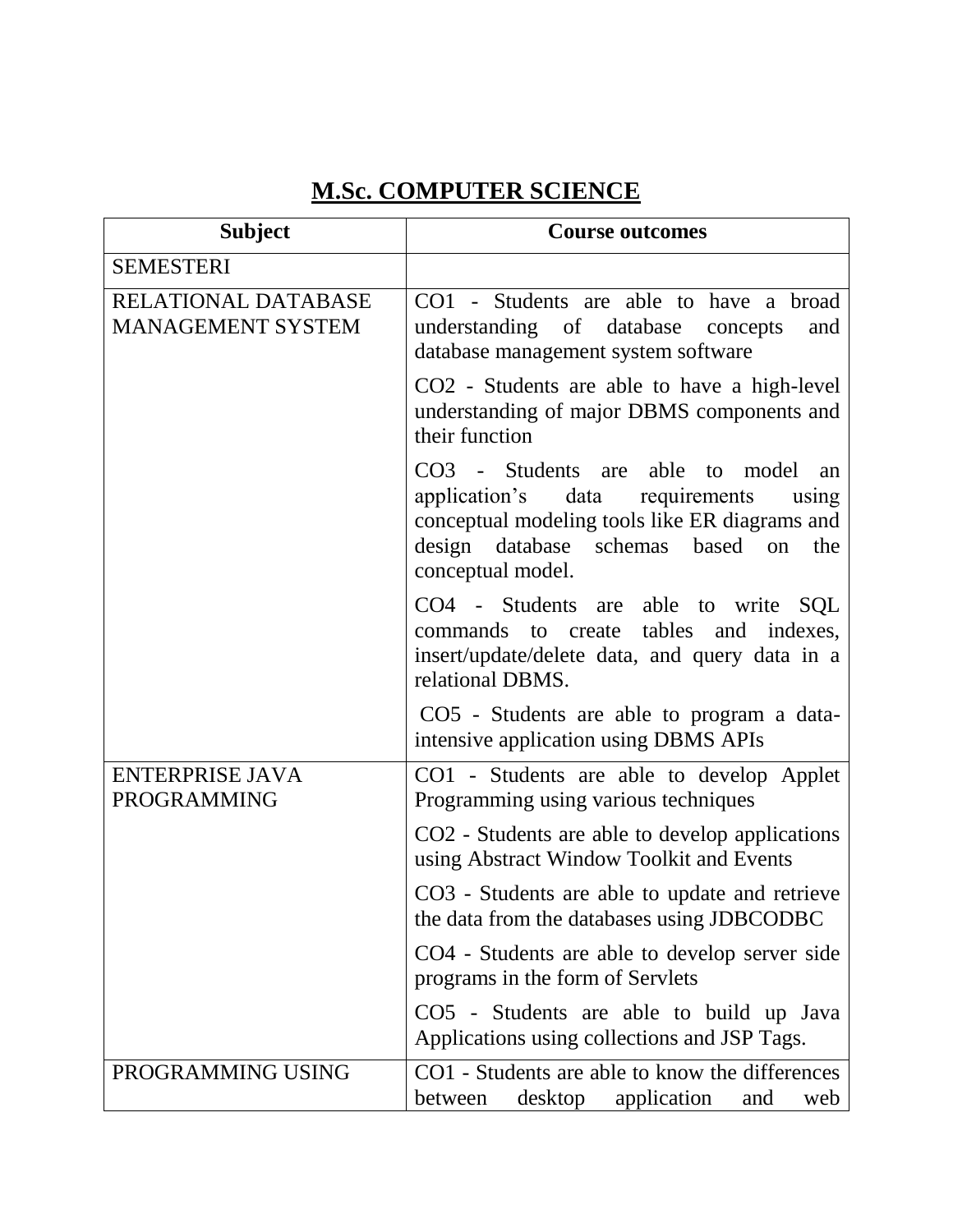| C#.NET                                             | application.                                                                                                          |
|----------------------------------------------------|-----------------------------------------------------------------------------------------------------------------------|
|                                                    | CO2 - Students are able to construct classes,<br>methods, and access modifier and instantiate<br>objects.             |
|                                                    | CO3 - Students are<br>able<br>to<br>create<br>and<br>manipulate GUI components in C# for windows<br>application.      |
|                                                    | CO4 - Students are able to code solutions and<br>.NET<br>compile C# projects within<br>the<br>framework.              |
|                                                    | CO5 - Students are able to build the desktop<br>application with Database.                                            |
| RELATIONAL DATABASE<br><b>MANAGEMENT SYSTEM</b>    |                                                                                                                       |
| <b>COMPUTER</b><br><b>ORGANIZATION</b>             | CO1 - Students are able to identify the types of<br>instructions and the organization of registers and<br>memory      |
|                                                    | CO <sub>2</sub> - Students are able to describe the<br>translation model of assembly language to<br>machine language. |
|                                                    | CO3 - Students are able to understand the<br>micro-program by mapping the instructions.                               |
|                                                    | CO4 - Students are able to recognize the types<br>of computer organizations.                                          |
|                                                    | CO5 - Students are able to accept the better way<br>of processing by Parallel and Vector processing.                  |
| PRINCIPLES OF INTERNET                             | CO1 - Students are able to learn the basics of<br>Internet.                                                           |
|                                                    | CO2 - Students are able to provide fundamental<br>knowledge WWW.                                                      |
| <b>SEMESTERII</b>                                  |                                                                                                                       |
| <b>DESIGN AND ANALYSIS OF</b><br><b>ALGORITHMS</b> | CO1 - Students are able to prove the correctness<br>and analyze the running time of the basic                         |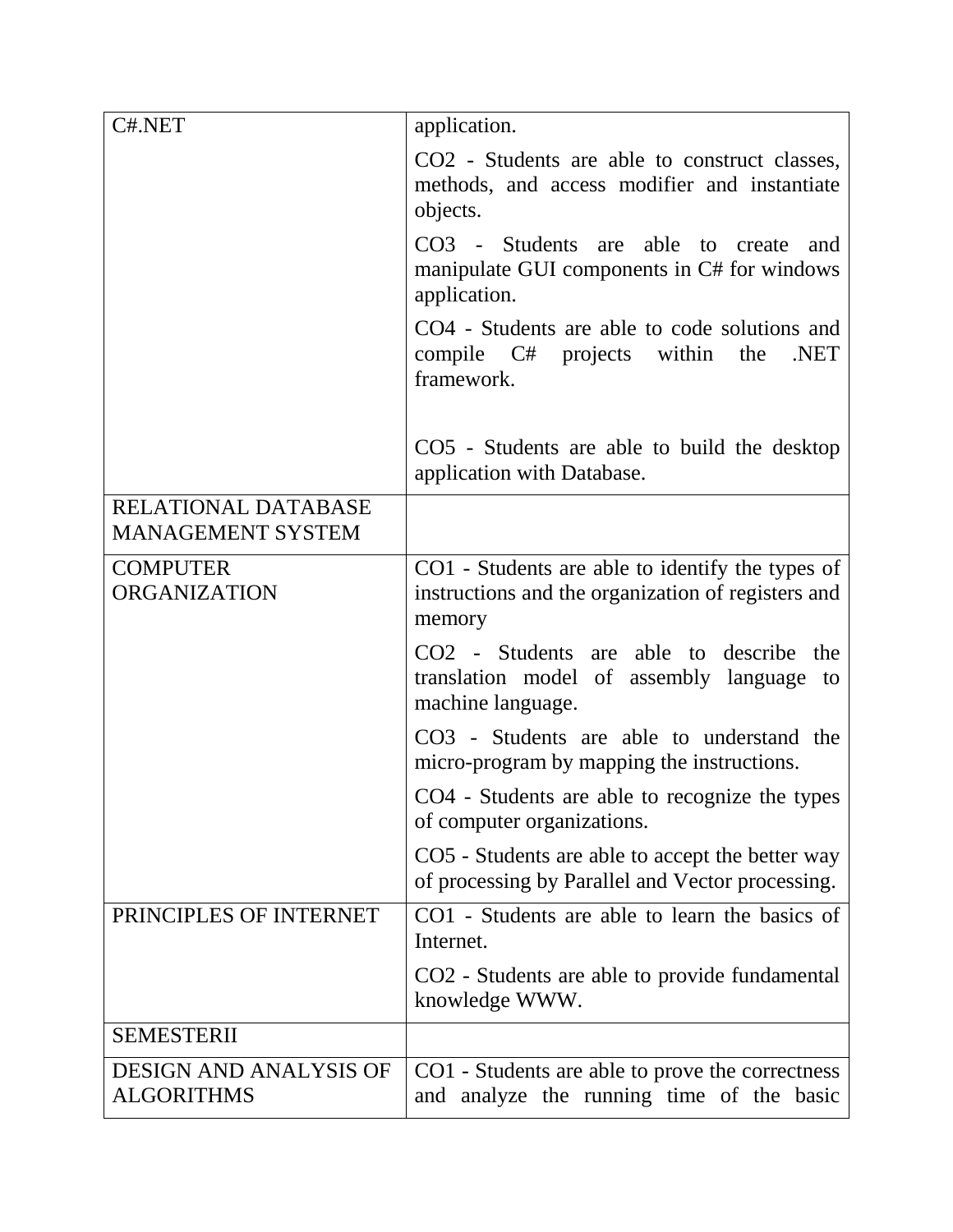|                                                       | algorithms for those classic problems.                                                                                       |
|-------------------------------------------------------|------------------------------------------------------------------------------------------------------------------------------|
|                                                       | CO <sub>2</sub> - Students are able tounderstand the basic<br>knowledge of algorithm design<br>and<br>its<br>implementation. |
|                                                       | CO3 - Students are able to learn the key<br>techniques of Divide-and-Conquer and Greedy<br>Method.                           |
|                                                       | CO4 - Students are able torecognize the concept<br>of Dynamic Programming and its algorithms                                 |
|                                                       | CO5 - Students are able to familiarize with<br>Backtracking algorithms.                                                      |
|                                                       | CO6 - Students are able to understand Branch<br>and Bound techniques for designing<br>and<br>analyzing algorithms.           |
| WEB APPLICATION USING<br>C#.NET                       | CO1 - Students are able to know the differences<br>between<br>desktop application<br>and<br>web<br>application.              |
|                                                       | CO <sub>2</sub> - Students are able to construct classes,                                                                    |
|                                                       | methods, and access modifier and instantiate<br>objects.                                                                     |
|                                                       | CO3 - Students are able to create<br>and<br>manipulate GUI components in C# for windows<br>application.                      |
|                                                       | CO4 - Students are able to code solutions and<br>compile C# projects within the<br>.NET<br>framework.                        |
|                                                       | CO5 - Students are able to build the desktop<br>application with Database.                                                   |
| <b>ADVANCED ENTERPRISE</b><br><b>JAVE PROGRAMMING</b> |                                                                                                                              |
| <b>HUMAN COMPUTER</b><br><b>INTERACTION</b>           | CO1 - Students are able to plan and Develop<br>procedures and life cycle of Human Computer<br>Interaction                    |
|                                                       | CO2 - Students are able to analyze product                                                                                   |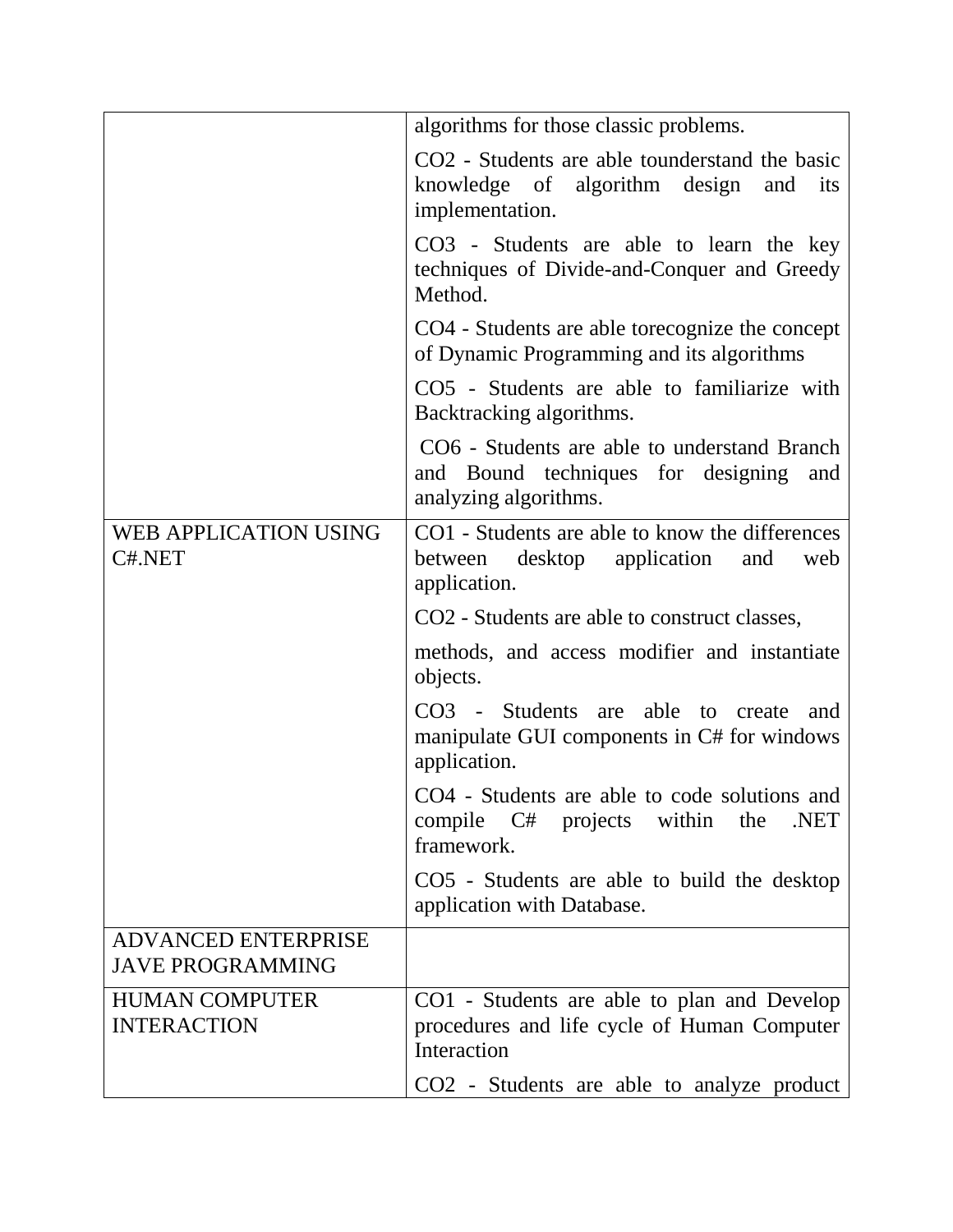|                                    | usage through appropriate assessments<br>and<br>testing techniques.                                                                                                   |
|------------------------------------|-----------------------------------------------------------------------------------------------------------------------------------------------------------------------|
|                                    | CO3 - Students are able to apply the interface<br>structure standards/rules for different users.                                                                      |
|                                    | CO4 - Students are able<br>to encourage<br>communication between understudies of brain<br>science, structure, and software engineering on<br>UI improvement projects. |
|                                    | CO5 - Students are able to understand the<br>intensity of HCI in the cutting edge world and<br>the job it can play in advancing value, openness,<br>and progress.     |
| PRINCIPLES OF WEB<br><b>DESIGN</b> | CO1 - Students are able to learn how to combine<br>basic HTML elements to create Web pages.                                                                           |
|                                    | CO <sub>2</sub> - Students are able to understand the use of<br>HTML tags and tag attributes to control a Web<br>page's appearance.                                   |
|                                    | CO3 - Students are able to capable to learn how<br>to add absolute URLs, relative URLs, and<br>named anchors to Web pages.                                            |
|                                    | CO4 - Students are able to gain a good<br>understanding of using tables and frames as<br>navigational aids on a Web site.                                             |
|                                    | CO5 - Students are able to control appearance<br>webpages by applying style sheet.                                                                                    |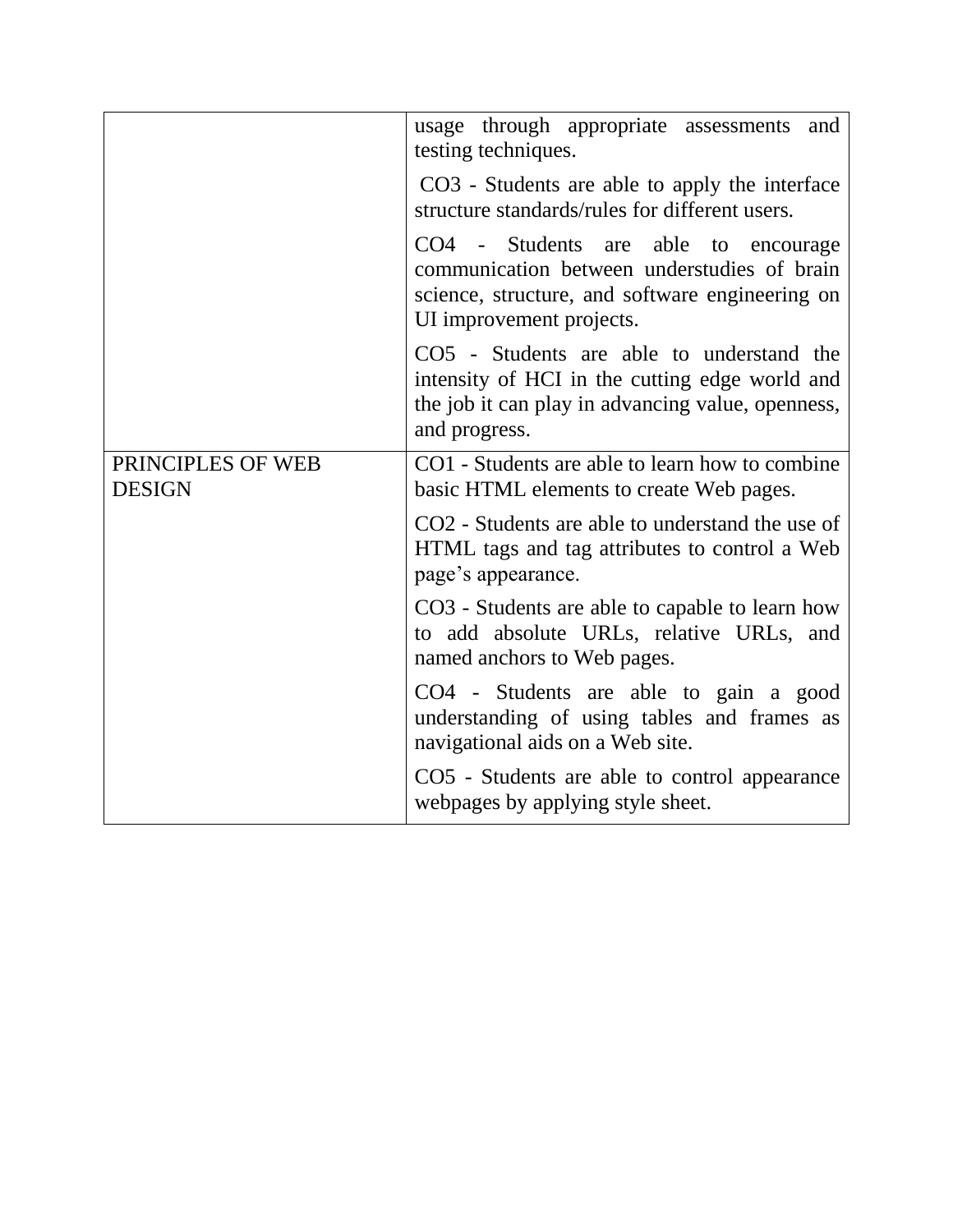## **M.Sc. CHEMISTRY**

| <b>SUBJECT</b>               | <b>COURSE OUTCOMES</b>                                                                                   |
|------------------------------|----------------------------------------------------------------------------------------------------------|
| <b>SEMESTER I</b>            |                                                                                                          |
| <b>ORGANIC CHEMISTRY - I</b> | The student will be able to                                                                              |
|                              | • Describe the concept of Stereochemistry                                                                |
|                              | • Illustrate the importance of Conformation                                                              |
|                              | • Analyze the mechanism of Aliphatic and<br><b>Aromatic Substitution reactions</b>                       |
|                              | • Acquire knowledge on the various concepts<br>of reaction kinetics and mechanism                        |
| <b>INORGANIC CHEMISTRY I</b> | The student will be able to                                                                              |
|                              | • Explain Isopolyacids and hetropolyacids of<br>Vanadium,<br>Chromium,<br>Molybdenum<br>and<br>Tungsten. |
|                              | •Descirbe the structure, properties, correlation<br>and applications of some Inorganic polymers.         |
|                              | • Illustrates the chemistry of metal clusters.                                                           |
|                              | • Discuss polyhedral boranes, carboranes and<br>metallocarboranes.                                       |
|                              | • Explain the stability constant of co-ordination<br>complexes.                                          |
|                              | • Apply the stereo chemistry for co-ordination<br>complexes.                                             |
|                              | Gain knowledge about the structure and<br>bonding of Inorganic compounds.                                |
| PHYSICAL CHEMISTRY I         | The student will be able to                                                                              |
|                              | Explain partial molar properties and the<br>concept of fugacity.                                         |
|                              | Describe the phase diagrams of three                                                                     |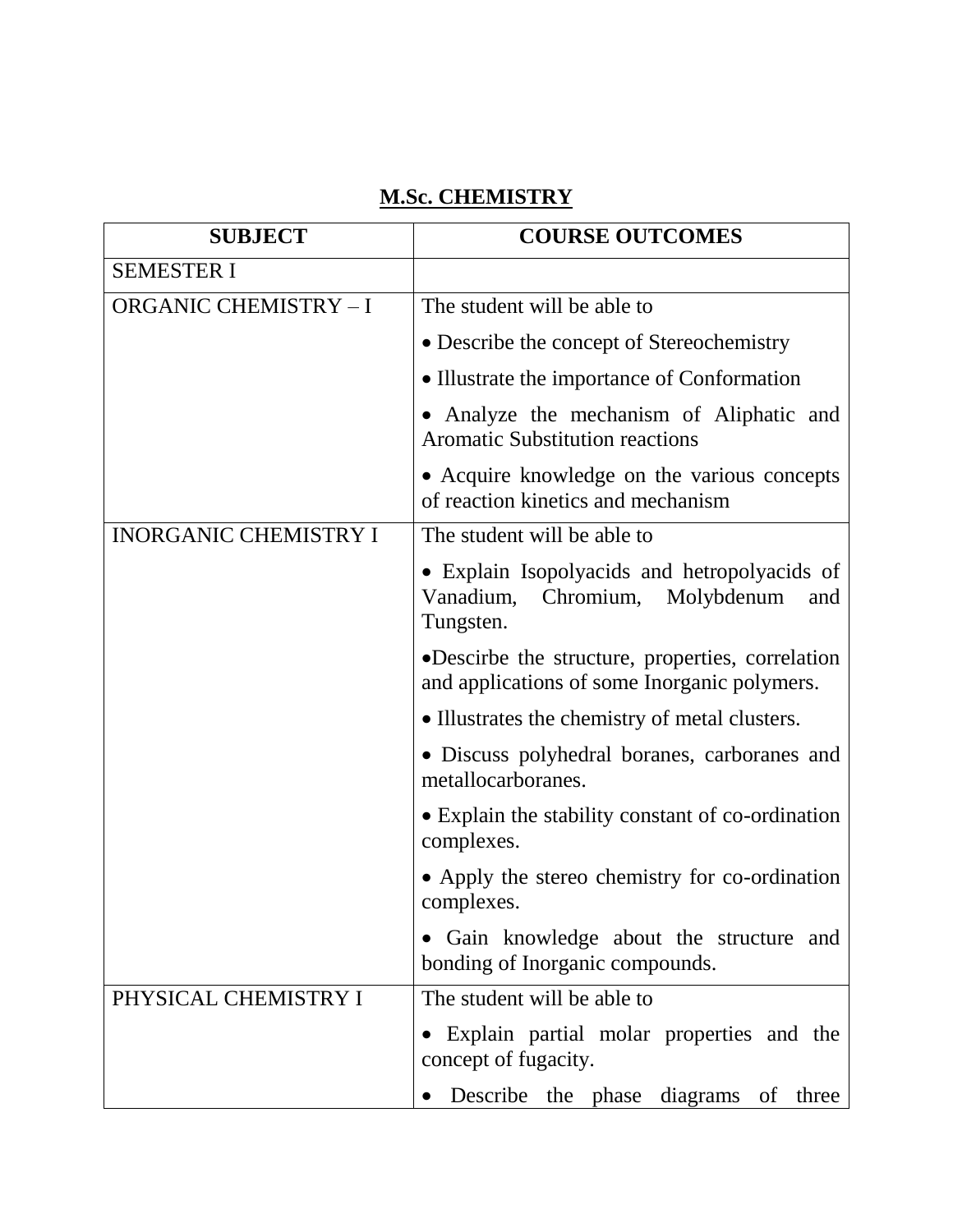|                                             | component systems involving solid-liquid and<br>liquid-liquid equilibria.                                                                                                                                               |
|---------------------------------------------|-------------------------------------------------------------------------------------------------------------------------------------------------------------------------------------------------------------------------|
|                                             | Gain the knowledge about micelles,<br>surfactants, structure and stability of colloids.<br>Illustrate the effect of pressure, dielectric<br>constant and ionic strength of the solution on<br>the rate of the reaction. |
|                                             | • Describe acid base and enzyme catalysis.                                                                                                                                                                              |
| <b>ADVANCED POLYMER</b><br><b>CHEMISTRY</b> | o Have the knowledge on classification,<br>nomenclature and properties of polymers.                                                                                                                                     |
|                                             | Adequate knowledge on kinetics<br>and<br>$\overline{O}$<br>mechanism of polymerisation.                                                                                                                                 |
|                                             | Understanding on characterization<br>of<br>$\overline{O}$<br>polymers.                                                                                                                                                  |
|                                             | o Understand the morphology and applications<br>of polymers.                                                                                                                                                            |
| <b>CHEMISTRY IN</b>                         | The student will be able to                                                                                                                                                                                             |
| <b>AGRICULTURE</b>                          | Differentiate between different types of<br>fertilizers.                                                                                                                                                                |
|                                             | • Acquire knowledge on the various types of<br>manures.                                                                                                                                                                 |
|                                             | • Appreciate the usage of different pesticides<br>with caution                                                                                                                                                          |
|                                             | Illustrate the importance of types<br>of<br>herbicides and preservation of seeds                                                                                                                                        |
|                                             | • Analyze the characteristics of different soils.                                                                                                                                                                       |
| <b>SEMESTER II</b>                          |                                                                                                                                                                                                                         |
| ORGANIC CHEMISTRY II                        | The student will be able to                                                                                                                                                                                             |
|                                             | • Elucidate the mechanism of addition and<br>elimination reactions                                                                                                                                                      |
|                                             | Appreciate the synthetic usage of various<br>oxidizing and reducing reagents                                                                                                                                            |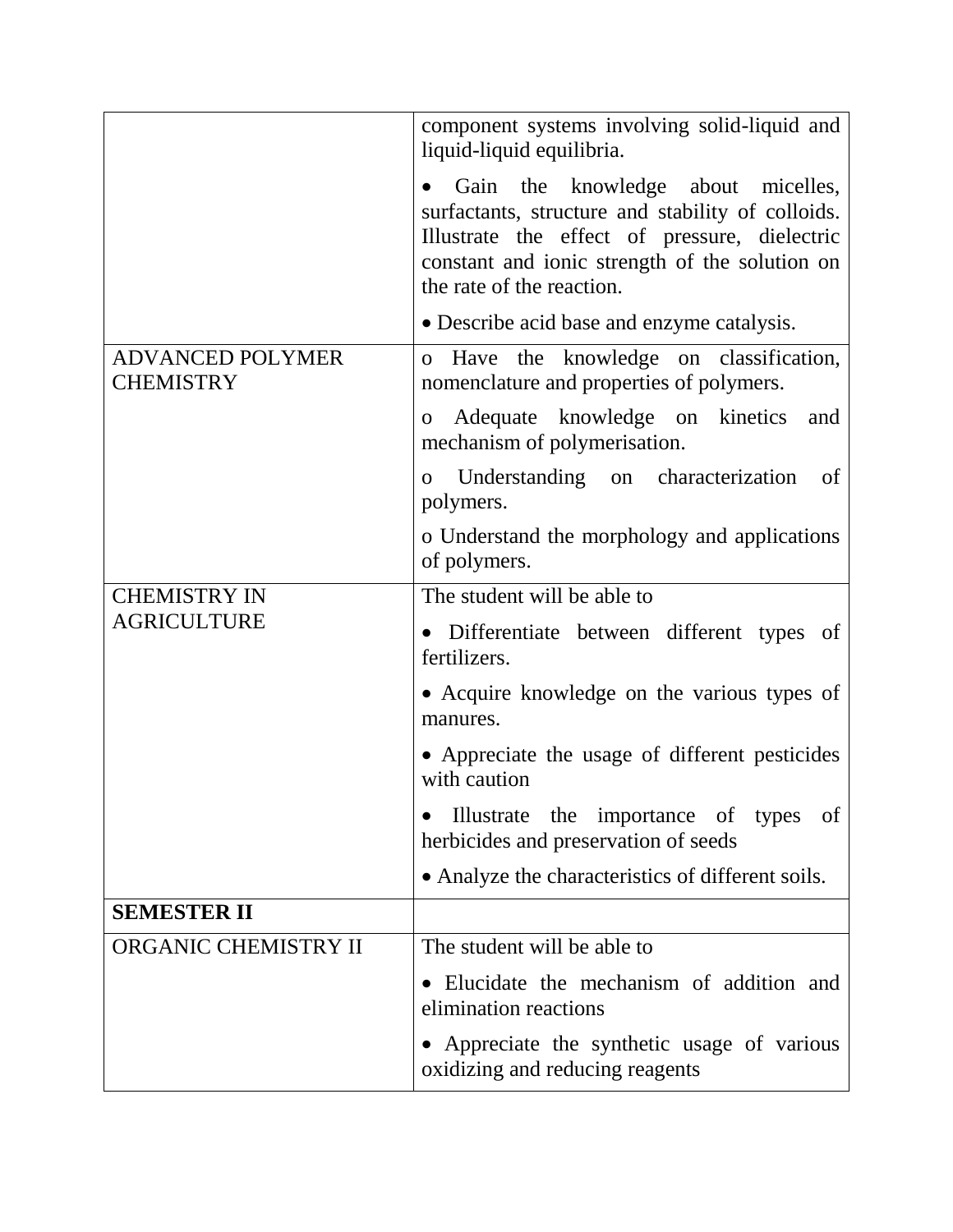|                                                | • Illustrate the importance of free radicals                                                                                                                                                                                                                                        |
|------------------------------------------------|-------------------------------------------------------------------------------------------------------------------------------------------------------------------------------------------------------------------------------------------------------------------------------------|
|                                                | • Describe the concept of aromaticity                                                                                                                                                                                                                                               |
| <b>INORGANIC CHEMISTRY II</b>                  | • Explain about the structure and properties of<br>solids.                                                                                                                                                                                                                          |
|                                                | • Describe the types of Nuclear reactions.                                                                                                                                                                                                                                          |
|                                                | • Explain about the stellar energy.                                                                                                                                                                                                                                                 |
|                                                | • Discuss the types of Nuclear reactors.                                                                                                                                                                                                                                            |
|                                                | • Illustrate the radio analytical methods                                                                                                                                                                                                                                           |
|                                                | • Describe the chemistry of lanthanides and<br>actinides.                                                                                                                                                                                                                           |
|                                                | • Applying Nanotechnology to various metals.                                                                                                                                                                                                                                        |
|                                                | • Illustrate the types of transport proteins.                                                                                                                                                                                                                                       |
| PHYSICAL CHEMISTRY II                          | • Describe the rate expression for complex<br>and experimental study of fast<br>reactions<br>reactions.                                                                                                                                                                             |
|                                                | • Describe Debeye-Huckel limiting law and<br>Bronsted equation.                                                                                                                                                                                                                     |
|                                                | • Explain the structures of double layer and<br>deriving Lippmann equation.                                                                                                                                                                                                         |
|                                                | Apply group theory and<br>finding<br>the<br>symmetries and point group<br>to<br>construct<br>character tables of C2V and C3V.                                                                                                                                                       |
| <b>ORGANIC CHEMISTRY</b><br>PRACTICAL-I        |                                                                                                                                                                                                                                                                                     |
| <b>INORGANIC CHEMISTRY</b><br><b>PRACTICAL</b> |                                                                                                                                                                                                                                                                                     |
| <b>MODERN SEPARATION</b><br><b>TECHNIQUES</b>  | knowledge<br>principles<br>Have<br>on<br>$^{on}$<br>chromatography. Working knowledge on gas<br>HPCL chromatographic techniques.<br>and<br>Adequate knowledge on application of ion-<br>exchange chromatography. Understanding on<br>solvent extraction and distillation techniques |